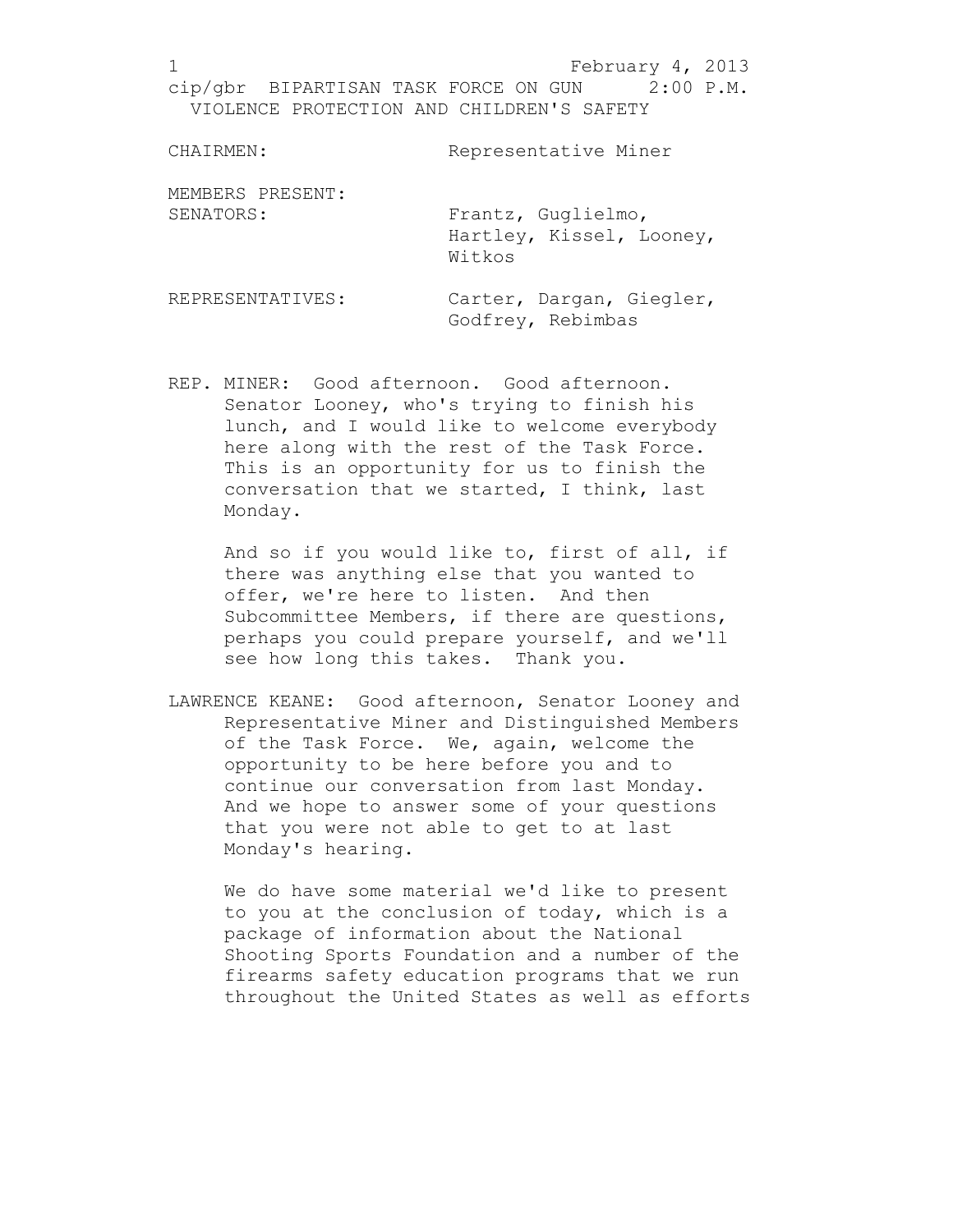that we have to cooperate with law enforcement, particularly the Bureau of Alcohol, Tobacco, Firearms and Explosives, which regulates our industry.

We do a number of different things with ATF to enhance compliance with the federal laws and regulations that pertain to the lawful commerce and firearms. And we're very proud of our cooperative relationship with ATF on projects, efforts like Don't Lie for the Other Guy, which is a program we've been doing for over a decade with ATF to assist them in educating and training firearms retailers throughout the United States in how to be better able to identify and prevent illegal straw purchases of firearms, which is something that's been discussed quite a bit in the media lately and certainly has been raised at last week's U.S. Senate Judiciary Committee.

We also do public service announcements as part of that program to educate the would-be straw purchaser long before they ever enter a gun store that it's a serious crime to illegally straw purchase a firearm. And you can receive, under current federal law, up to ten years in prison and a fine of up to a quarter of a million dollars.

We actually go further than that, and we would support and have for many years now supported making that a mandatory minimum sentence for somebody convicted in federal court for illegally straw purchasing a firearm. We've been very disappointed by what we see as the lack of aggressive prosecution by U.S. attorneys across the United States for straw purchasing violations.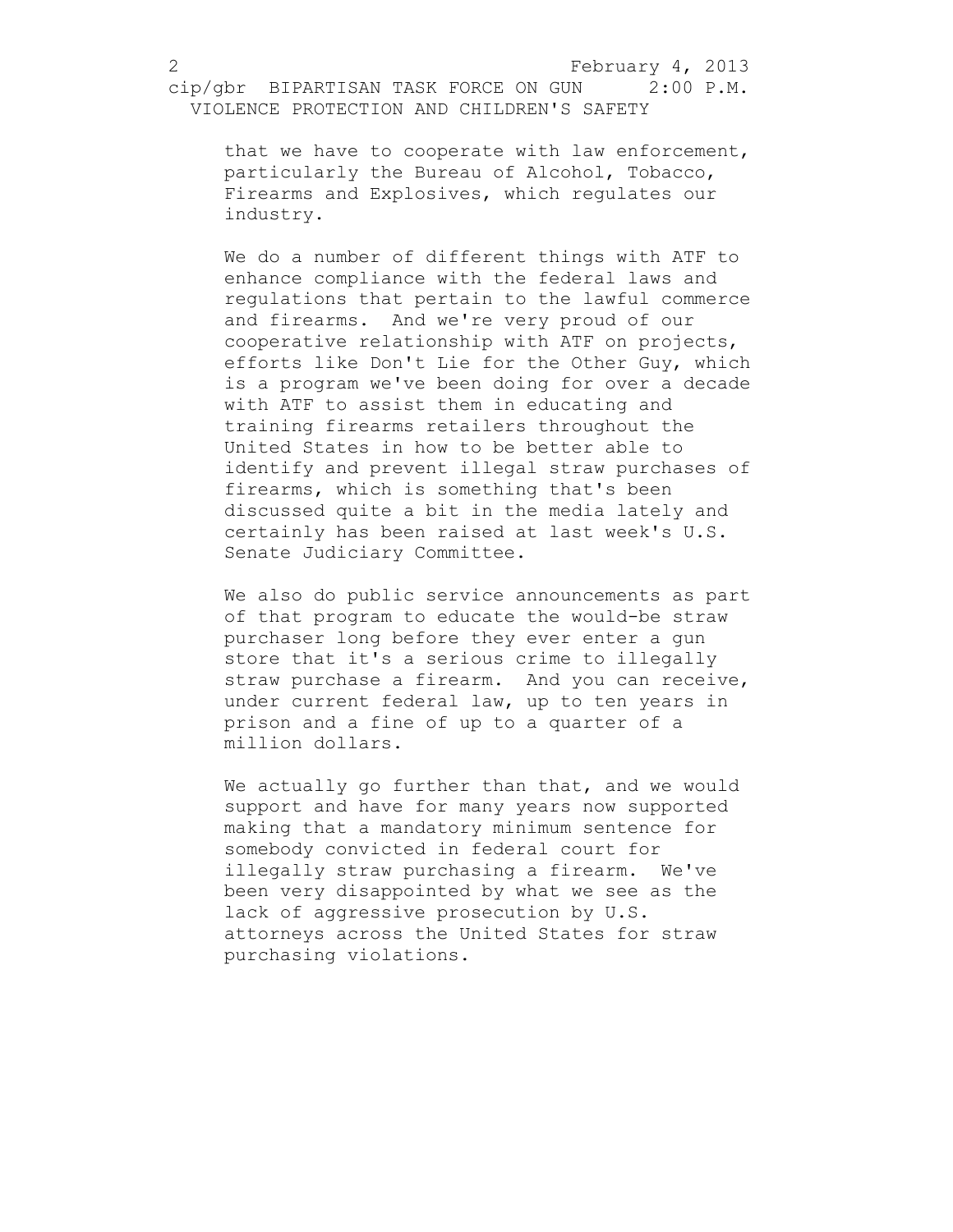So that it something that's certainly been discussed in Washington in recent days. And I don't know if that's something that the Committee has been discussing, but that, I want you to be aware of where the industry is on that issue. We also talked a little bit about our Project ChildSafe program that we do and have done for over a decade now. Project ChildSafe is the largest firearm safety education program in the United States.

We have distributed over 35 million firearm safety education kits throughout the United States in every state and territory. Our partners in this effort are local law enforcement throughout the United States. We work with just about every single police department in the country. And we distributed these kits, which included a free gun lock.

And it's a safety education campaign that's designed to educate the gun owner, sometimes who are not very familiar with firearms or are new to owning firearms, about the importance of making firearms inaccessible to unauthorized individuals, including but not limited to children. We distribute a gun lock, a cablestyle gun lock, but it is not just a lock giveaway program.

And, in fact, the materials that are provided as part of the kit talk about the fact that if you have multiple firearms, you need to look at other alternatives than just a simple gun lock, more robust storage like gun safes, gun cabinets, and other locking mechanisms. We are going to be expanding that messaging on that program to address the issue of at-risk individuals, not just, as I said before, not just children.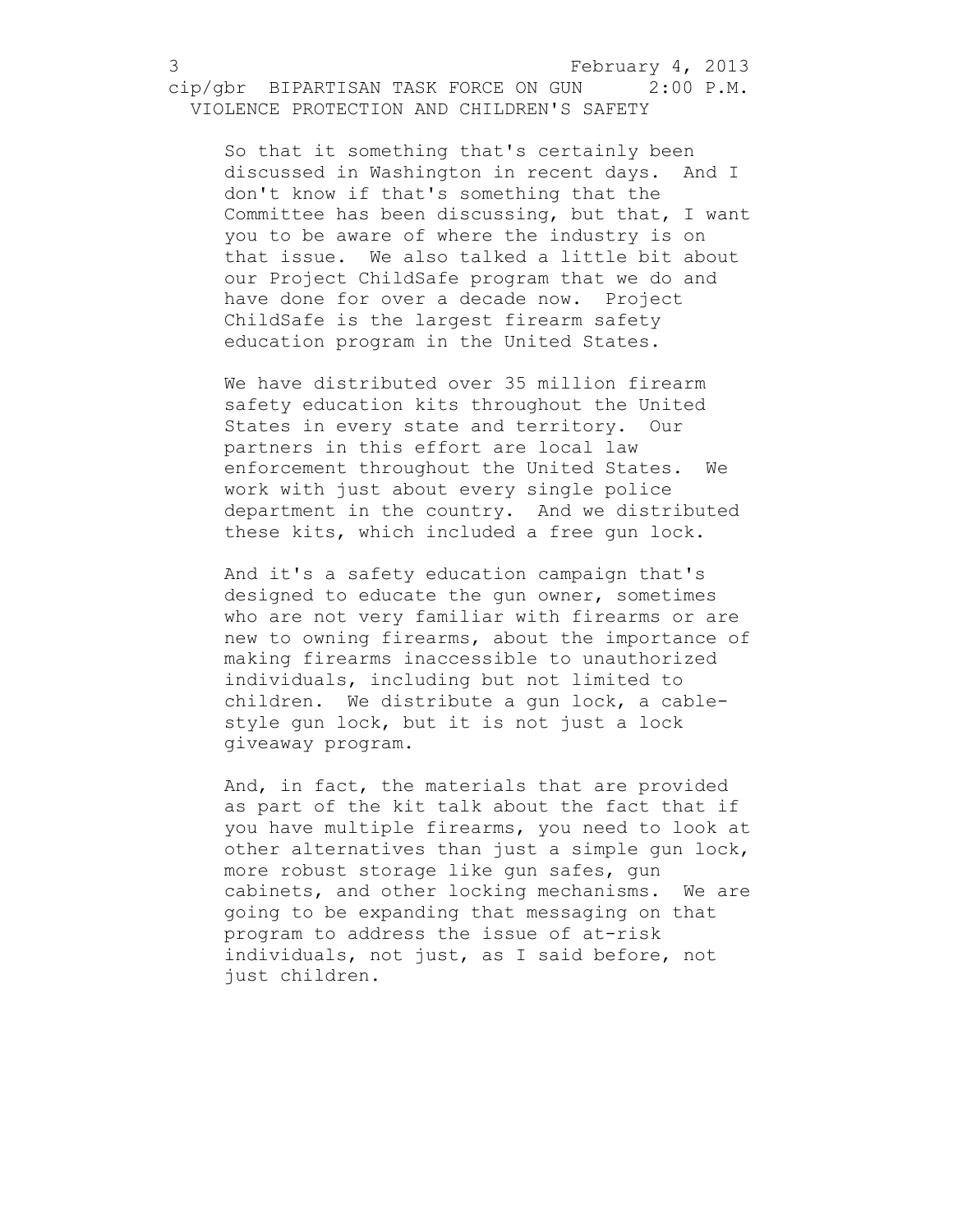We think the core and the fundamental point we believe that needs to be focused on is preventing unauthorized access to firearms. Whatever firearm it is, whatever kind of firearm it is, from unauthorized individuals, children, criminals, at-risk individuals, we think that that is fundamental, that had the firearms been inaccessible to Adam Lanza, that this tragedy may not have happened.

So we think that is a very critical area, and we think, and we hope, that that's an area where there can be consensus and common ground. As I said last week, reasonable minds can disagree about how to achieve the shared goal of wanting to reduce violence and make our country and Connecticut safer.

So we hope that the area of preventing unauthorized access is one of those areas where there can be common ground. We are expanding the program, as I said. We are, we will be putting substantial industry resources into the program. Several companies in the industry have indicated their willingness to contribute to that effort as well.

Unfortunately, under the current Department of Justice, we, U.S. Department of Justice, we have not received any grant funding in the last several years. Under the prior administration, we received \$92 million in grant funding over a number of years. When we work with our law enforcement partners, we ask them to please write a letter to Attorney General Holder and ask him to support the program through grant funding.

We have over 300 letters to the Attorney General, and we've not received a single, any response from the Attorney General nor have any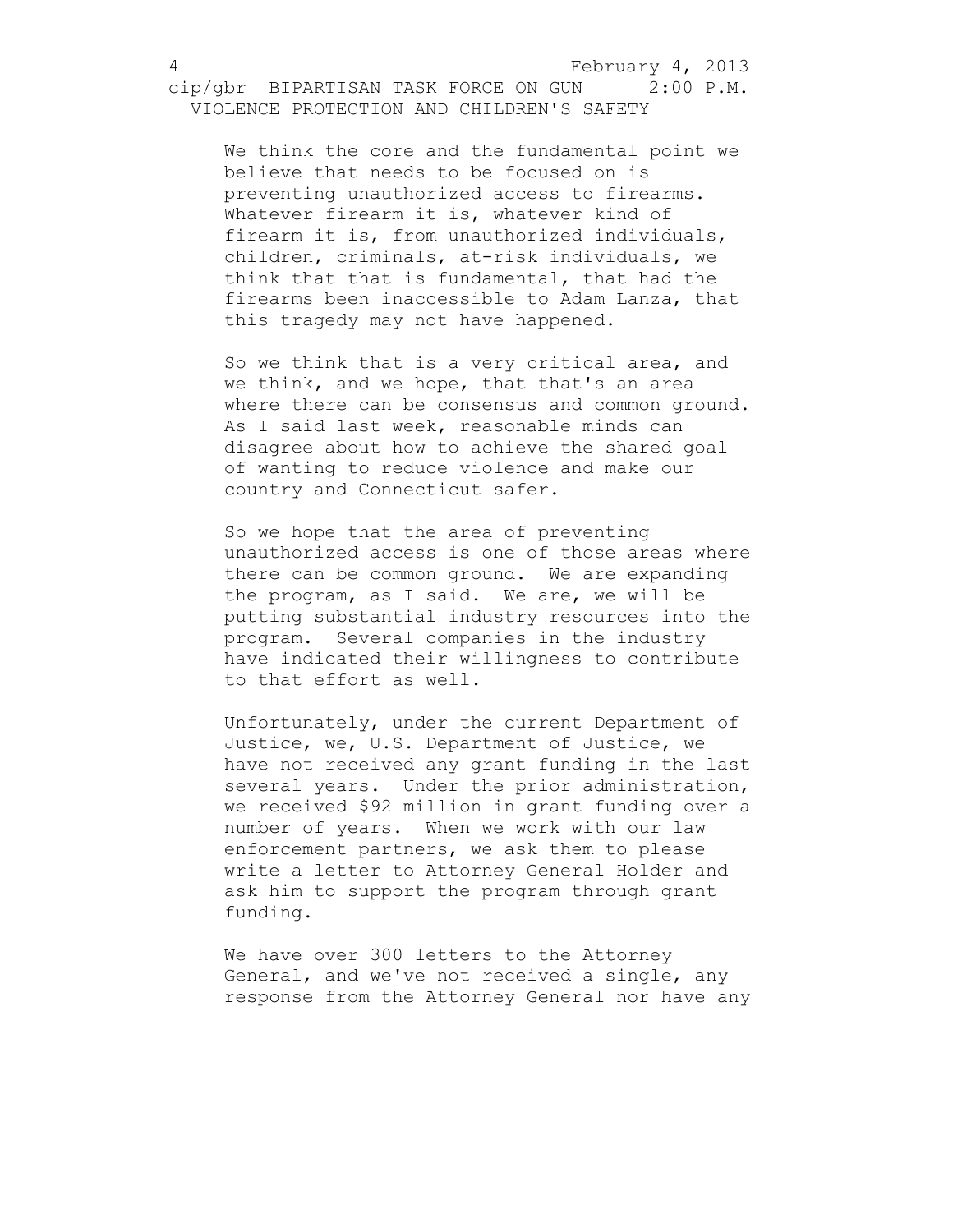of our law enforcement partners. We think that is unfortunate, and when the President signed the executive order talking about creating a national fire and safety campaign, you know, as I said last week, I believe, the firearms industry, we're the gun experts, we're the gun safety experts.

And we have a national program about gun safety called Project ChildSafe. And as I mentioned just a moment ago, it's the largest such program in the United States. But we have many, many other firearm safety education programs, and we hope to provide you with some of that information today and some of the law enforcement cooperation efforts that we've made.

Another area we think is important is the background check. The industry actually supported and conceived of the notion of background checks long before the Brady Act was enacted. And we have consistently supported background checks throughout their existence.

After the tragic incident at Virginia Tech, we supported the National Instant Check Improvement Act and that the federal government would provide funding and resources to the states in order to get the records on prohibited persons into the system. Last spring, Governor McDonnell of Virginia sent a letter to every governor in the country urging the governors to please get the records into the system and to get them into the NICS system. And we endorsed and supported that letter.

When I spoke at a conference at the NICS facility, the FBI NICS facility in West Virginia, we endorsed that. We supported that.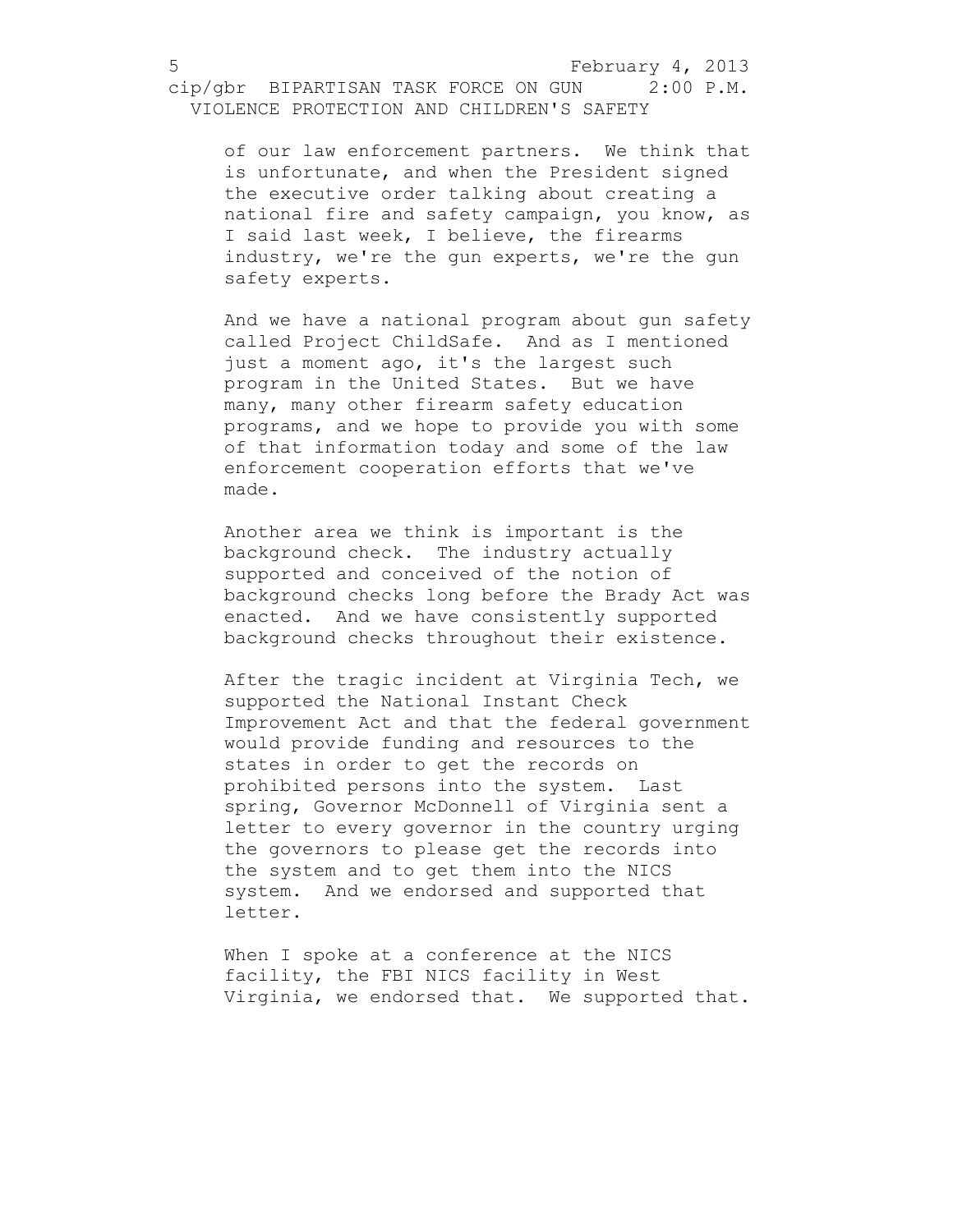We were, in fact, attacked by some that thought that we were somehow surrendering the Second Amendment. That's absolutely not correct. We support the background checks.

We think it is outrageous that Congress appropriated, or authorized \$125 million and only appropriated \$5 million in the last government fiscal year to get records into the system. That, to us, is unacceptable.

That's why the industry will be launching a program in the near future called Fix NICS in which we will be hiring contract lobbyists in the several states, the states that have been identified by the GAO report as not having done a very good job in getting the mental health records and other prohibiting records, not just mental health records, into the NICS system.

I'm happy to say that Connecticut is not on that list, and Connecticut has done a very good job in getting the records into the system. But many other states have not done that, so we will be spending industry resources to push for that to get these states to change their government, their privacy laws, as this is sometimes the case, and to spend the resources to collect the information and to get it into the NICS system. And we'll be working in Congress to make sure that there is funding available for that.

After the incident in Tucson, the President asked for meetings and a dialogue. The Department of Justice asked the National Shooting Sports Foundation and a number of other groups, including some of the large retailers that are in the country, and one of the folks is here, Cabela's. We went in, and we met with officials from the Department of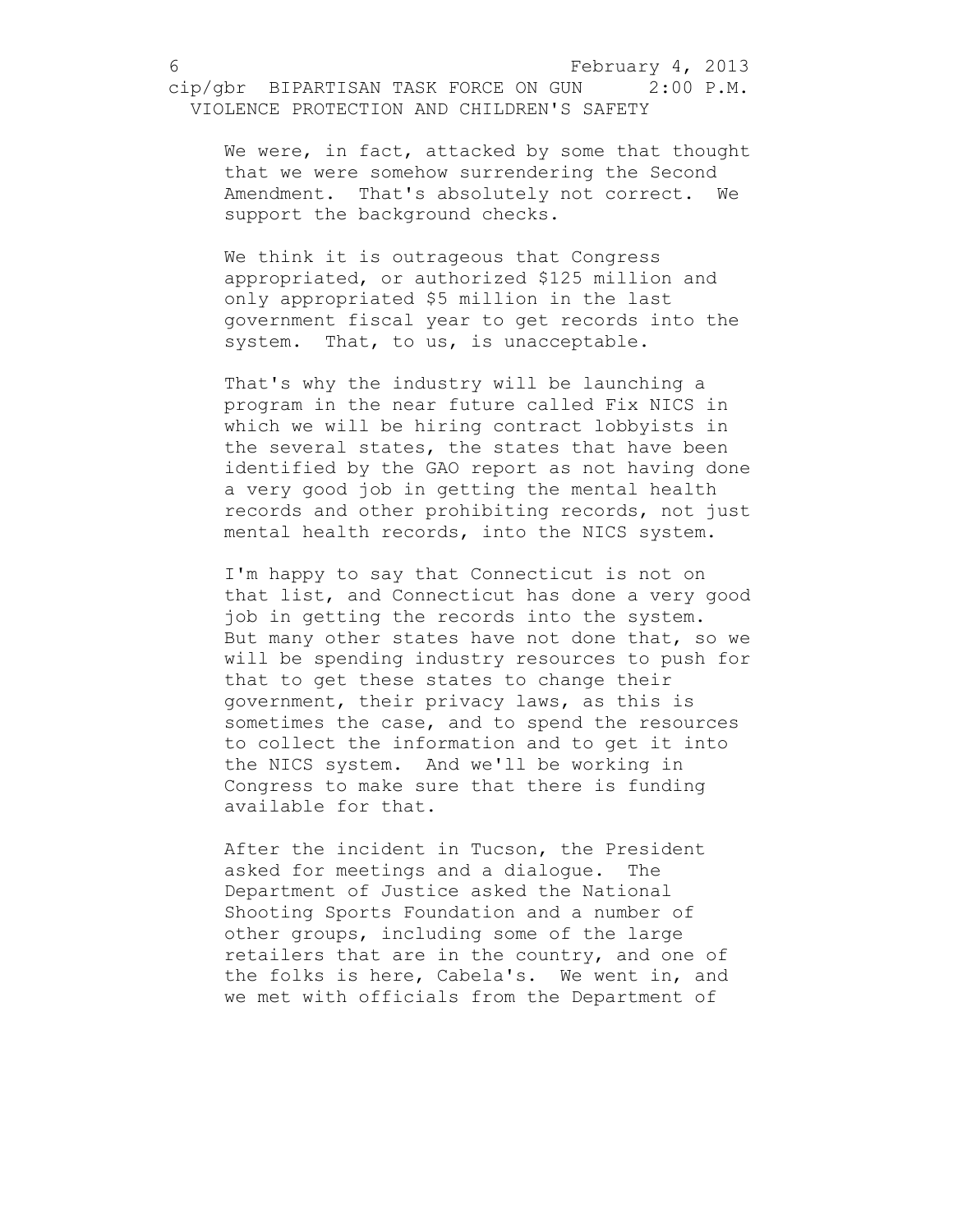Justice, and they asked us for ideas and proposals.

And we gave them several, one of which was, of course, that they should fix the NICS system and that they should get these records in and that they should use federal resources, federal dollars that are already appropriated and put conditions and strings on them, very much the way the federal government used highway dollars and the highway fund money that when it goes back out to the states, they conditioned that money and said, if you take this money, you have to lower your drunk driving threshold from 1 to 08.

And the states did that in response to that, because they wanted the highway dollars. We see no reason why federal government can't pursue a similar strategy or policy with the NICS records. We're not, it's, you're not even necessarily talking about new spending. We know what a challenging situation that is in Washington and here in Hartford because of budget constraints.

But, so you're not even talking about spending, new spending. You're just conditioning spending that's going to take place anyway. We asked them to do that over a year ago, and unfortunately it hasn't happened. We also suggested that they make the NICS system available to licensees in order that they could check current and prospective employees to make sure that anybody they hire is not a prohibited person.

They liked that idea. We gave them data on how much that would increase NICS. It would be a roughly two percent increase in the NICS volume that is currently at the time taking place.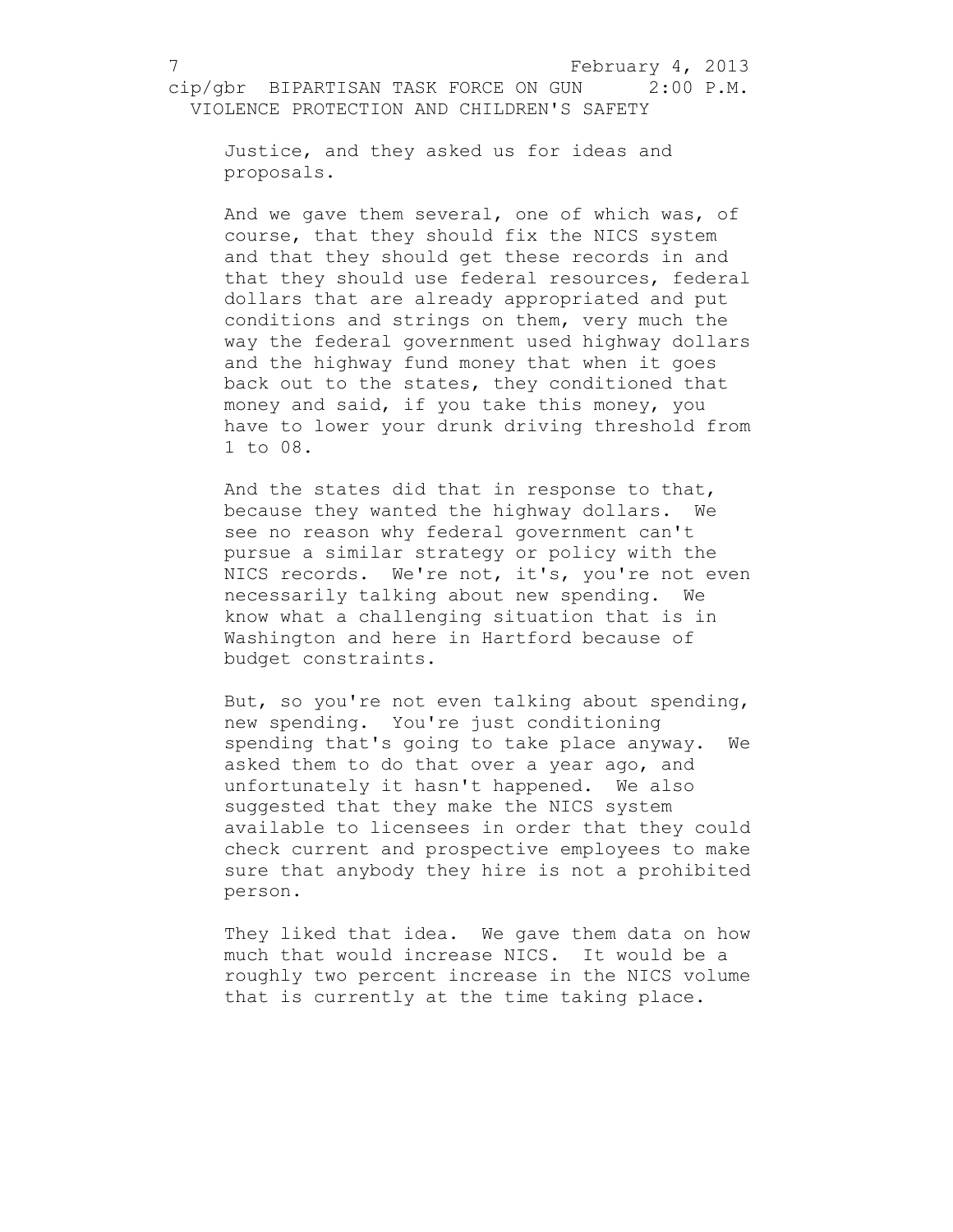And nothing was done. That would require a change to the Brady Act in order to allow retailers or licensees, including manufacturers who supported it, to have access to the background check system to screen current and prospective employees to make sure that they're not hiring somebody that's a prohibited person.

So these are some of the initiatives that we're working on. We also support, for example, legislation that we're drafting to have introduced in Congress that would provide for a tax credit for anybody who purchases a firearms locking device, which could be as simple as a trigger lock or something much more robust like a gun safe and everything in between that would make firearms inaccessible.

Again, going back to the beginning, we think that's really what needs to be focused on, is making firearms, whatever kind they are, whatever type they are, inaccessible to unauthorized individuals and criminals. And we think that should be the focus of what we talk about and what we do in order to try to achieve a safer community for all of us.

I could introduce the other members of the panel that were here last week. We have one new member, if you will, from the group that's present here that was not here last weekend. That's Rob Cicero, who's the general counsel and vice president for Smith and Wesson. There were a number of questions that came up last week regarding Smith and Wesson.

So, you know, they felt it would be appropriate for them to be here and to try to answer any questions that the Task Force might have on that. So, you know, I would be happy to try to answer any questions, and I'm sure members of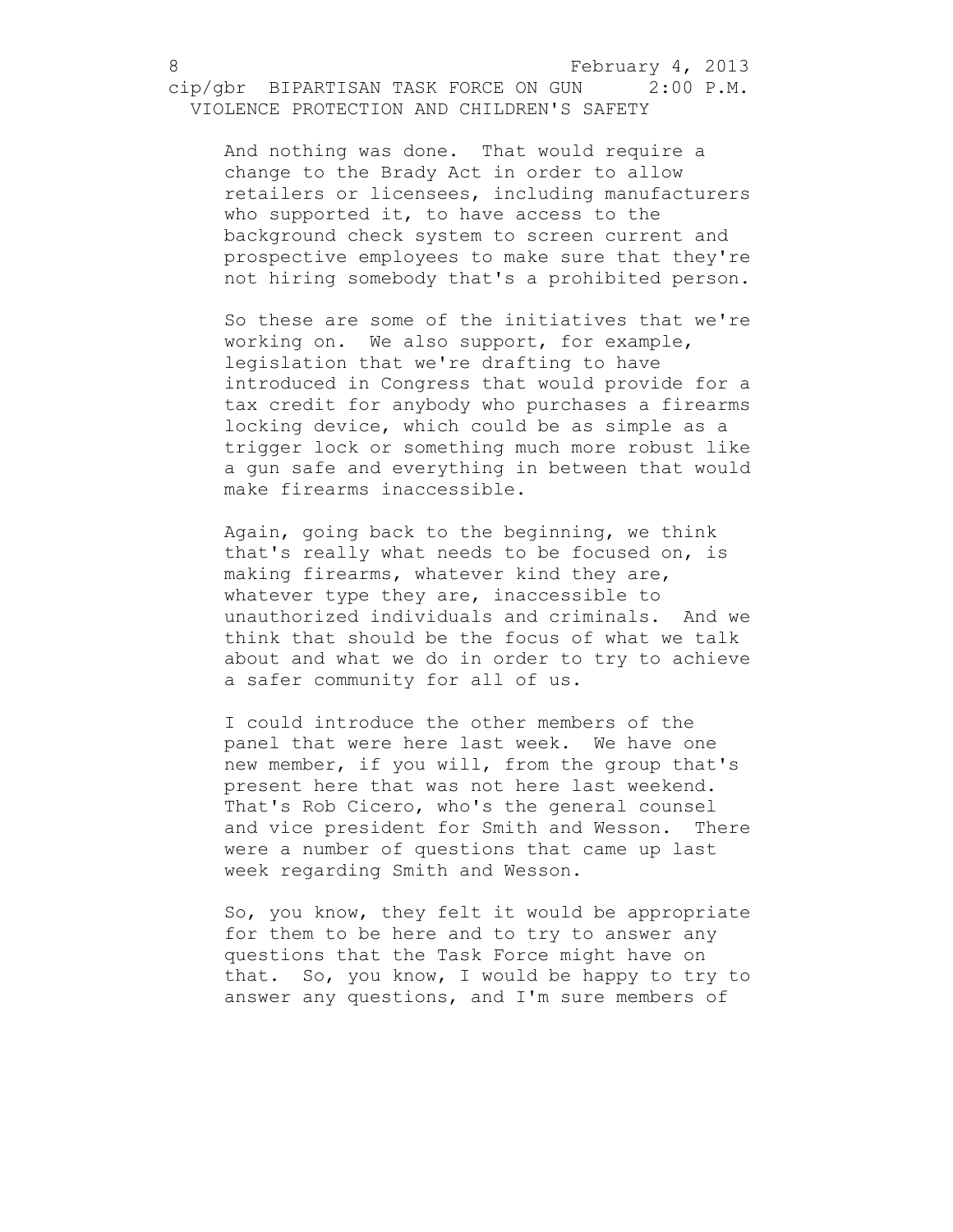the group would also like to try and answer any questions you might have.

- REP. MINER: Thank you very much. Senator Looney has some questions. And if anyone else on the panel has questions, if you just kind of raise your hand and let me know, we'll make a list.
- SENATOR LOONEY: Good afternoon, Mr. Keane (inaudible).

LAWRENCE KEAN: Good afternoon, Senator.

SENATOR LOONEY: Last week, I believe that several of the people on the panel stated that, as you said again today, that unauthorized access to firearms is really the biggest problem that we face. And I think you referred last week to what you called owner authorized only firearms technology, which you said is sometimes inartfully referred to as smart guns.

And you said, I believe, that the technology is not yet mature enough to be used. And it seems to me that this, that maturation of that technology would be a very significant advance in preventing unauthorized use and that biometrically-based technology that only allows the firearm to be used by its lawful owner would really be sort of the ultimate state of the art in terms of safety.

So I would ask you, what have the, and to the Members of the panel, what have your companies done to date with regard to the biometric-based personalized user technology or anything that might be called a smart, quote, smart gun technology, and when do you think it might be mature enough to be used on a large scale?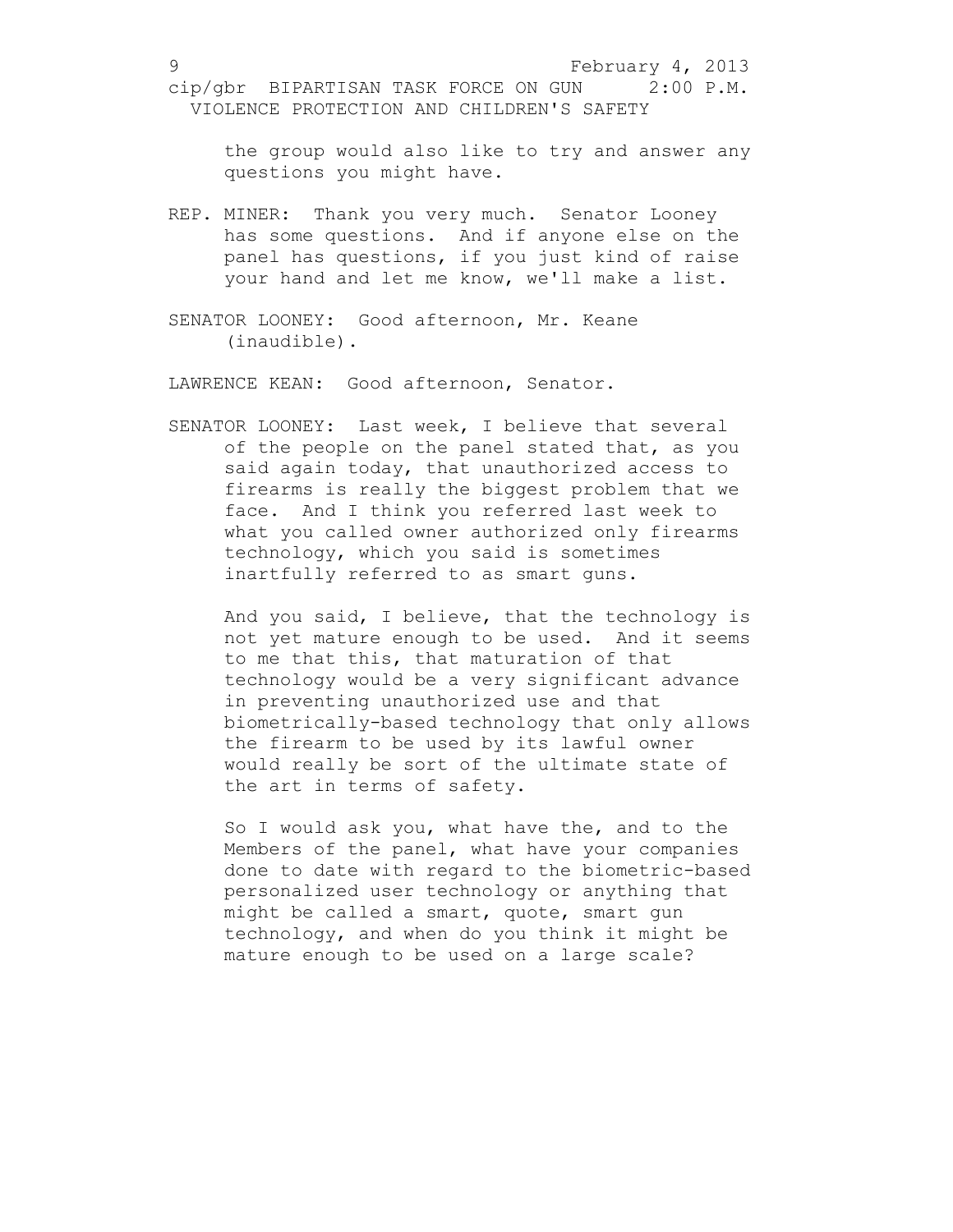LAWRENCE KEANE: If I knew the answer to that question, I'd probably be answering your questions from my yacht. It's, it is, a couple things about this issue. First of all, you know, we've heard claims that somehow the industry is opposed to the development of this technology. Not true.

We have also heard claims that somehow the industry is trying to suppress the development of this technology. Not true. In fact, the company that would bring this to market would have a market advantage over their competitors. It has been looked at in the past.

Companies, some of them are present today, have spent considerable R and D dollars trying to overcome the rather significant technological challenges in order to bring something to market. It is, there are a couple of premises you have to begin with. One is you, the technology would have to be at least as reliable as current technology, because you, the manufacturer is not going to put on the market a product that is less reliable and less safe.

All of the technology that's been looked at, that I am aware of anyway, all involves the use of batteries. Batteries die. They fail. We all know we're supposed to change our smoke detectors, but I assure you not everybody in this room does that. So what happens when the battery fails is an important question for the manufacturer.

It's also an important product liability question. If the battery fails, does the gun default to a mode in which the gun can function, or does it default to a mode in which the gun cannot function? And I can present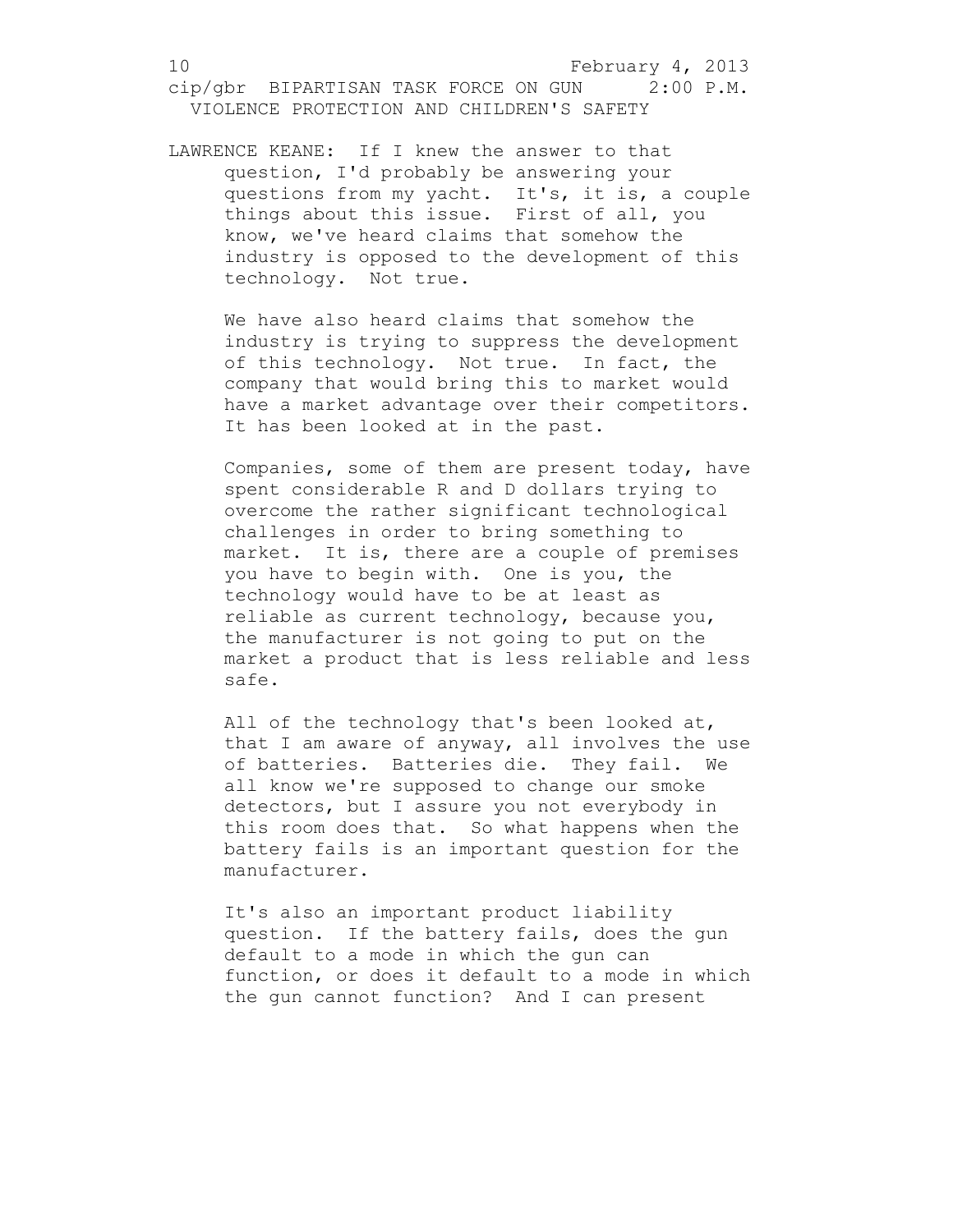different factual scenarios that will yield a good or bad outcome in either of those scenarios.

And so if you have a situation where the battery fails, but the homeowner or the person needs the firearm for self-protection in a moment of need, and the gun doesn't function, and they have the gun for self-protection, that's a problem, and you can certainly see where the manufacturer could get sued for having a defective product.

If you have the firearm where the battery fails, and it defaults to a nonfunctioning mode, and you have a child that finds the gun, because it's been left accessible, then you have a good outcome, because the gun can't be used.

Another issue of concern is the fact the ten commandments of firearm safety education, which you will find in every single product firearms owners' manual you can see, all talk about the importance of keeping the firearm locked and unloaded when not in use and that the ammunition is stored separately.

One of the concerns that we have as an industry on this issue is that the advent of this technology could encourage individuals to violate decades and decades of firearm safety education by relying upon technology and leaving a gun loaded, because, well, no one else can use it but me. And if the technology fails, and all devices, mechanical devices fail, you could have a very bad outcome.

So it seems to run counter to basic firearm safety education. But I am not aware of any technology now that is as reliable as current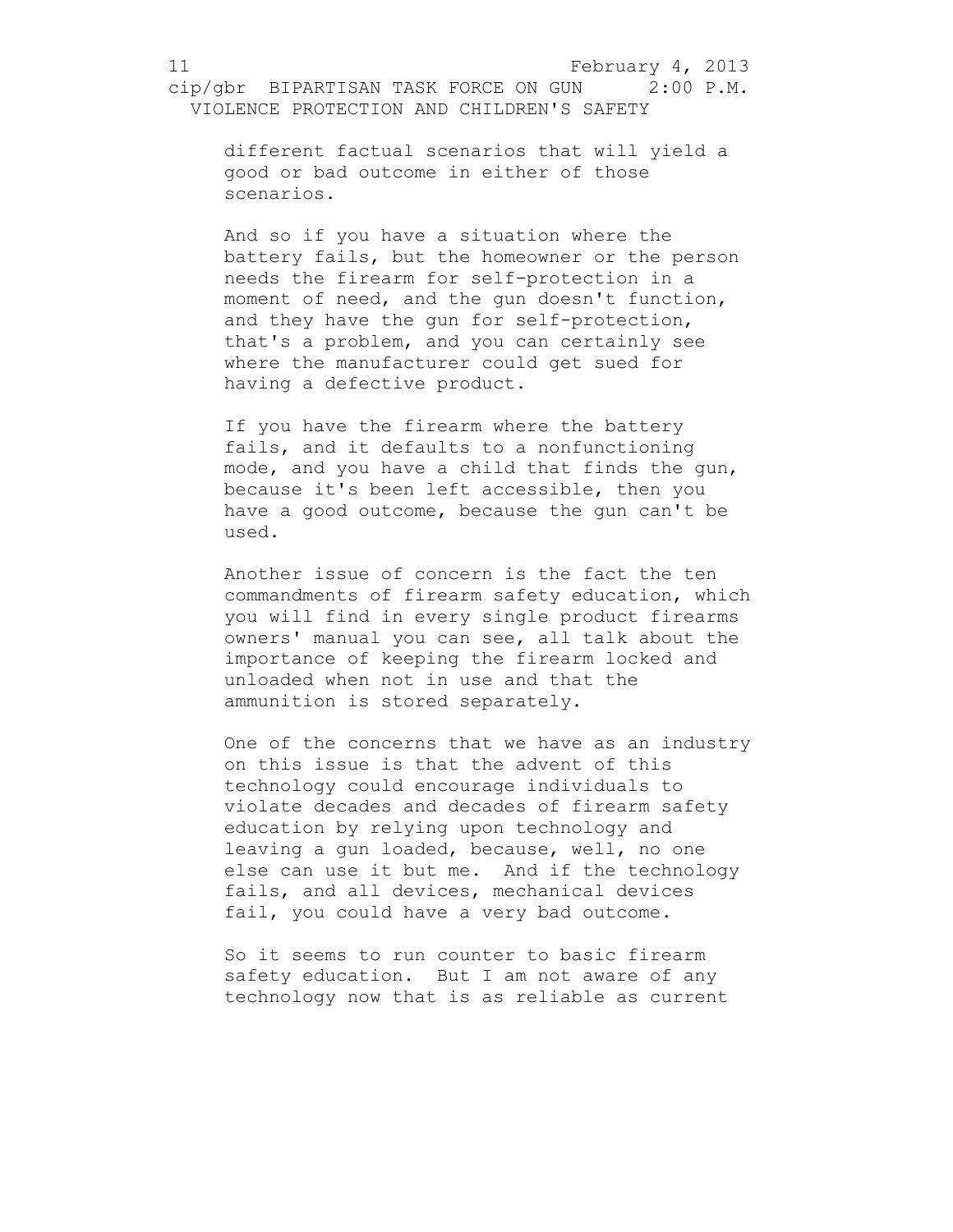technology that would enable somebody to put this into market. There used to be grant funding from the Department of Justice or NIJ on this. There hasn't been for many, many years.

The New Jersey Institute of Technology has looked at this technology. There was some grant funding from the Legislature there. I, that has stopped. Several gun companies worked with NJIT on the development of this, their R and D effort.

It is not, the technology hurdles are so significant it's hard for me anyway to see how any one individual company in the industry has the resources to overcome all of those challenges and to bring to market something that's as reliable.

You know, most of the companies in the industry are very small, and they are not publicly traded, and they are not, they don't have the ability to fund that sort of research and development to overcome those challenges. So if the President, through his executive order or through Congress, wants to commit grant funding so that there could be a collaborative effort between companies that might want to engage in that and the government, that's fine.

We see that certainly in many other areas, and we've seen it in the past. So, I mean, I think that's sort of a general overview. I can't speak to what any individual company has done or is currently doing.

As I said I think last week, that would be, you know, research and development. It would be highly confidential and not the kind of information they would share with me as the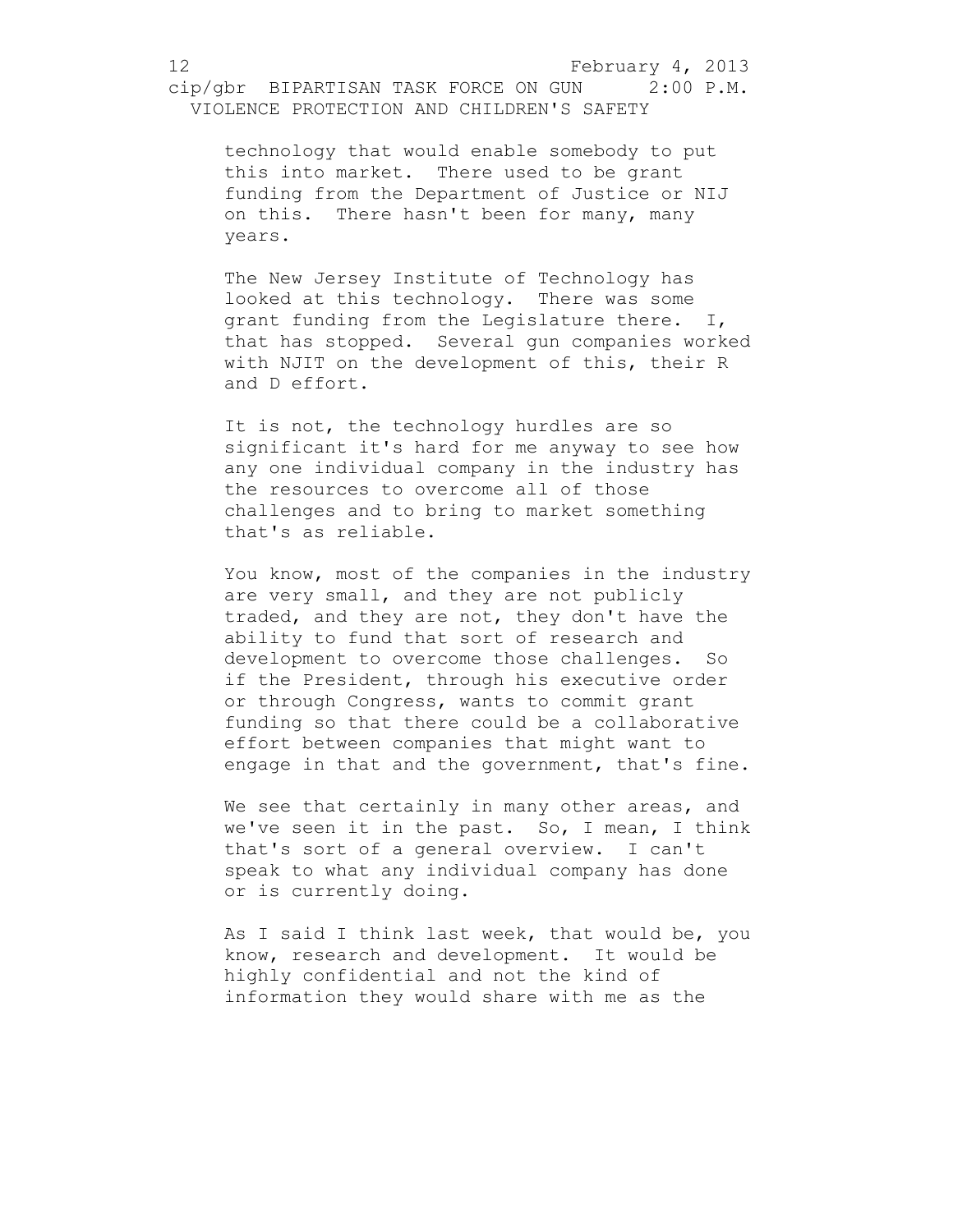trade association and certainly not with their competitors. So, Joe, I think you can contribute.

- JOSEPH BARTOZZI: I won't go over all the things that Larry has just said, but as many of you know, Mossberg has been engaged for a number of years in developing and in fact holds several patents for a so-called smart gun or RFID user technology for firearms.
- SENATOR LOONEY: Sir, if you could just identify yourself for the record first.
- JOSEPH BARTOZZI: I beg your pardon. My name is Joe Bartozzi. I'm the senior vice president and general counsel for O.F. Mossberg & Sons, North Haven, Connecticut. We have spent considerable time and effort on developing the technology and in fact have several U.S. and foreign patents on the technology.

As Larry said, our problem was we didn't have a vision of what was good. What was the end gain here? When it, if it fails, does it fail safe, or does it fail active? We had done focus groups with consumers and law enforcement alike, and the technology of the idea was widely panned, because, well, I have to have a ring. What if I don't have a ring? What if I have to switch hands? Now the ring is deactivated unless I switch hands with the ring.

Law enforcement said, I don't want a product that's going to fail safe, because if I need to use it, and my battery dies, that's going to be a problem in a life or death situation potentially. Users, people that want to use a firearm for home protection, said the same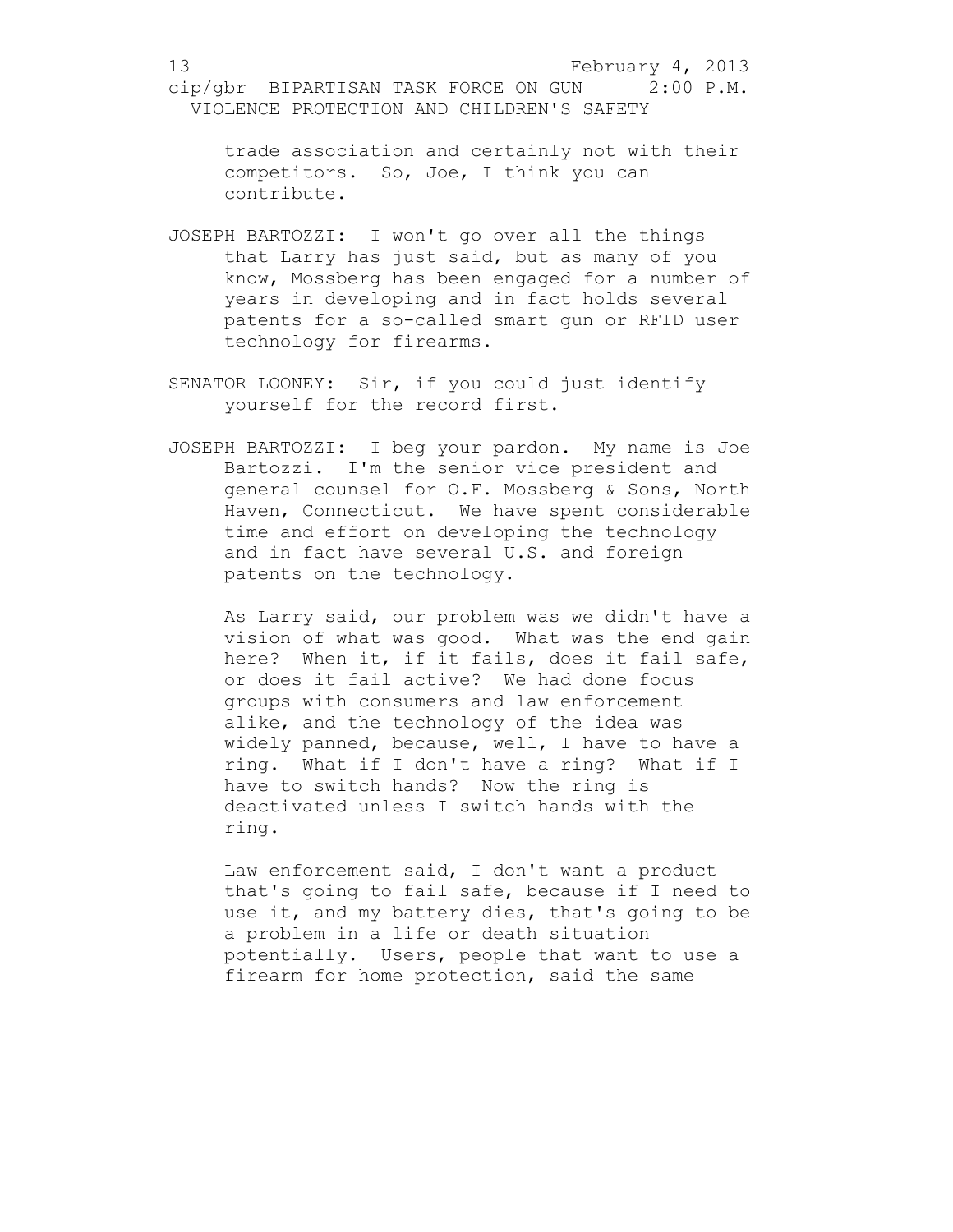VIOLENCE PROTECTION AND CHILDREN'S SAFETY

thing. If the battery dies, I'm going to be without the useable firearm.

The other point I'll talk about is more technical, and that is, the amount of energy, the amount of force on a firing mechanism when a firearm, in our case, it was a shotgun, when a shotgun is fired is significant. Many, many G's of force are exerted on the internal components.

And the problem we have, without getting into too much proprietary, is that the connections to those batteries, the wires and so forth, would fray and break over a very short period of time. And it created a failsafe condition where we basically couldn't do anything with that gun once it failed.

So, again, Larry has covered much of the talking points that I had here, but, you know, we've invested considerable time and money in this technology, and it's something that we're just not convinced is going to be any better than what we have now, which are cable locks, trigger locks.

In fact, if you look at the shooting accidents data for the last hundred years, the number is going down dramatically to the lowest points ever recorded. So going into some other technology when what we are doing now is working, I think it might be the wrong move,  $so$   $--$ 

LAWRENCE KEANE: Well, I would just contribute one last point on that. New Jersey, back in 2001 or thereabouts, passed a law that mandates that if the technology does come to market and is commercially available, then only handguns that were so equipped could be sold in New Jersey.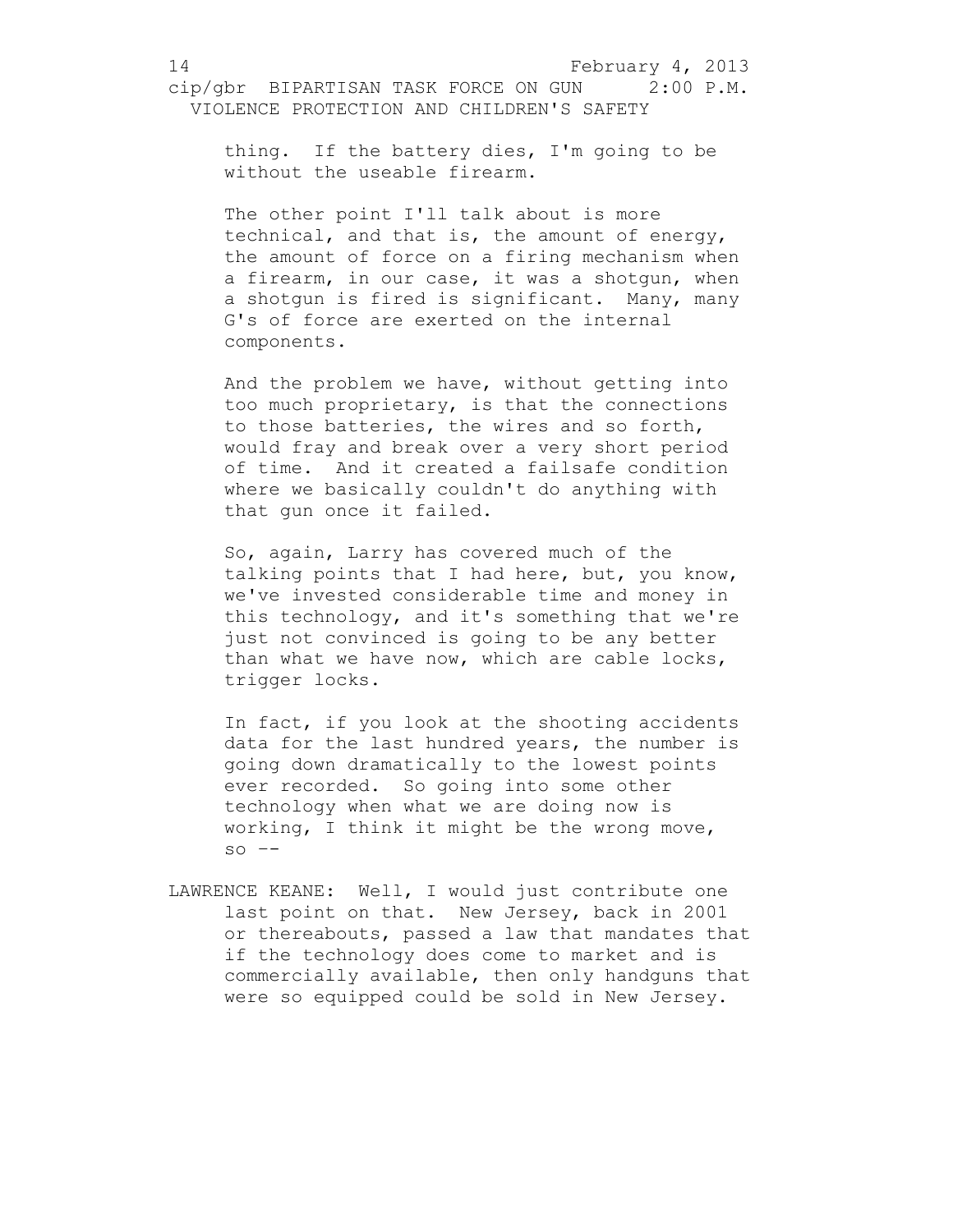## 15 February 4, 2013

## cip/gbr BIPARTISAN TASK FORCE ON GUN 2:00 P.M. VIOLENCE PROTECTION AND CHILDREN'S SAFETY

And we had a couple of, we objected to that legislation, not because we object, again, not because we object to the development of the technology, we objected to the mandate, because in effect, you would then have a governmentendorsed, government-sponsored monopoly for the company that got there first.

And while it may be a feature that's attractive to some users, it may not be a feature that's attractive to all users, and you have a onesize-fits-all approach. And, again, every firearm can be locked and made inaccessible. If that technology is developed, that may be one way of achieving that, but other ways, there are many, many other ways of achieving that through the kinds of locks that are provided with guns when they're sold now.

Every handgun sold by a retailer in the United States is required to be accompanied with a locking device. The manufacturers, as I think we discussed last week, had been providing locking mechanisms with their firearms for many, many years and in the case of Ruger and Mossberg and Smith and Wesson as well for decades. And, again, we have our program, the Project ChildSafe.

So we do agree that renting unauthorized access is key. There are many ways of achieving that. You know, every owner's situation varies. Do you have children in the house? Do you not have children in the house? How familiar are you with firearms? How unfamiliar are you? Can you afford to have a safe?

Some people can't afford to spend several hundred dollars on the kinds of safes that you could find in Cabela's, for example, in East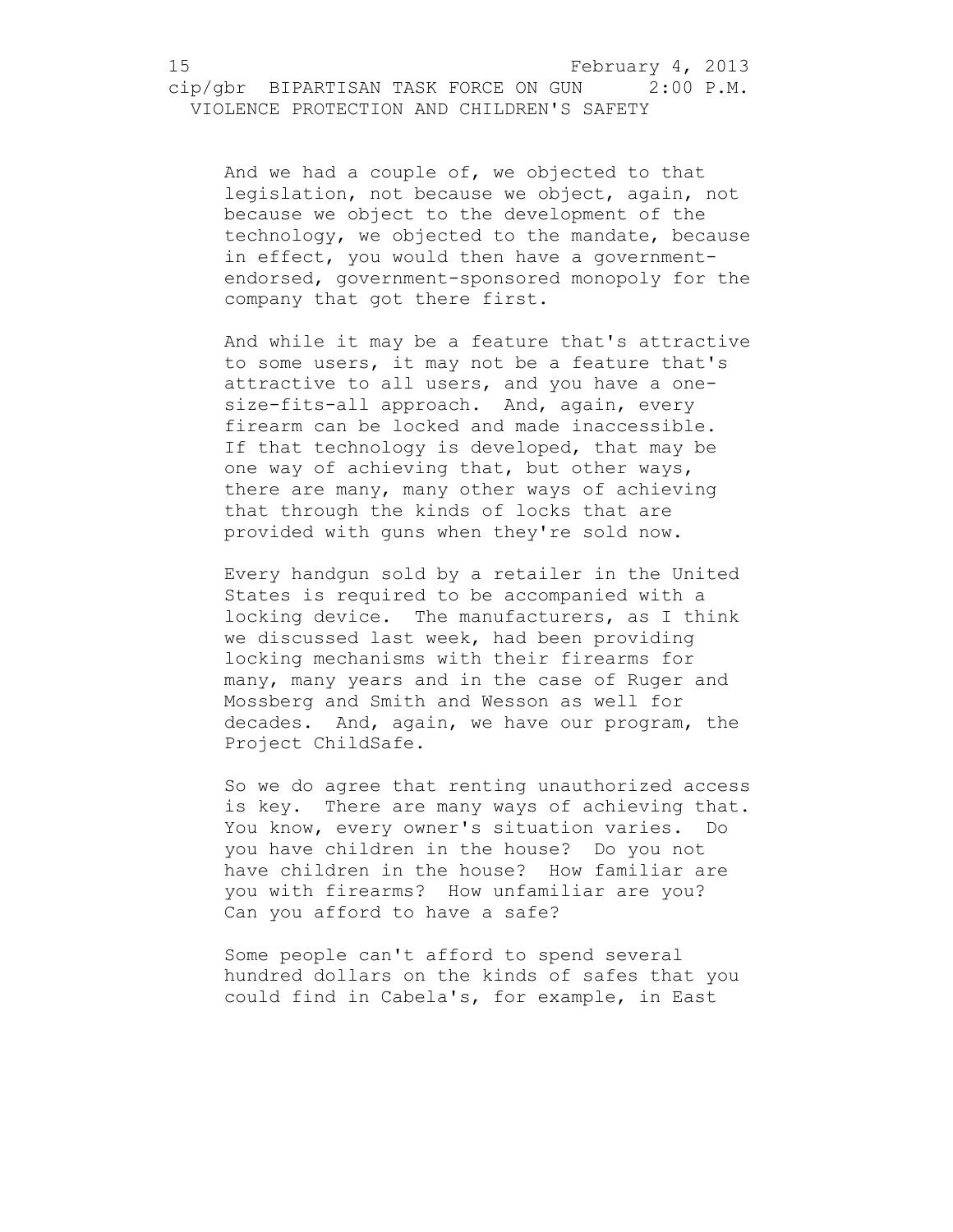Hartford. And some people can only afford, you know, a cable-style trigger lock, which could cost, you know, 10, 15 dollars, something on that order. So, again, we're not opposed to the technology. We're opposed to mandates.

So far as I know, the technology is not mature enough. I think there needs to be a commitment of government resources for the R and D in this area and working in partnership with industry members who want to pursue that and think that there's a market for that product.

- REP. MINER: And I think Senator Looney has one more question, and then it'll be Senator Kissel.
- SENATOR LOONEY: Thanks, a follow-up here. If the time came when there was a feasible safety feature such as personalized biometric technology that could be implemented as part of the guns design, and would you believe that a manufacturer could then be sued under a product liability basis where if that technology was not installed, if a minor then unlawfully gained access to a parent's gun and caused a death to himself or someone else by using it in that way?
- LAWRENCE KEANE: Senator, I've litigated in a prior life a case in which a manufacturer was sued, because they didn't, under the claim that the gun was defectively designed because it didn't have that technology, and that was in the 1990s. So manufacturers can get sued for lots of reasons. Some of them are, can be very frivolous, but you nevertheless can get sued for them.

So if the, I think it's a, the concern is that, is if you bring a product to market, and it fails to function when, as designed and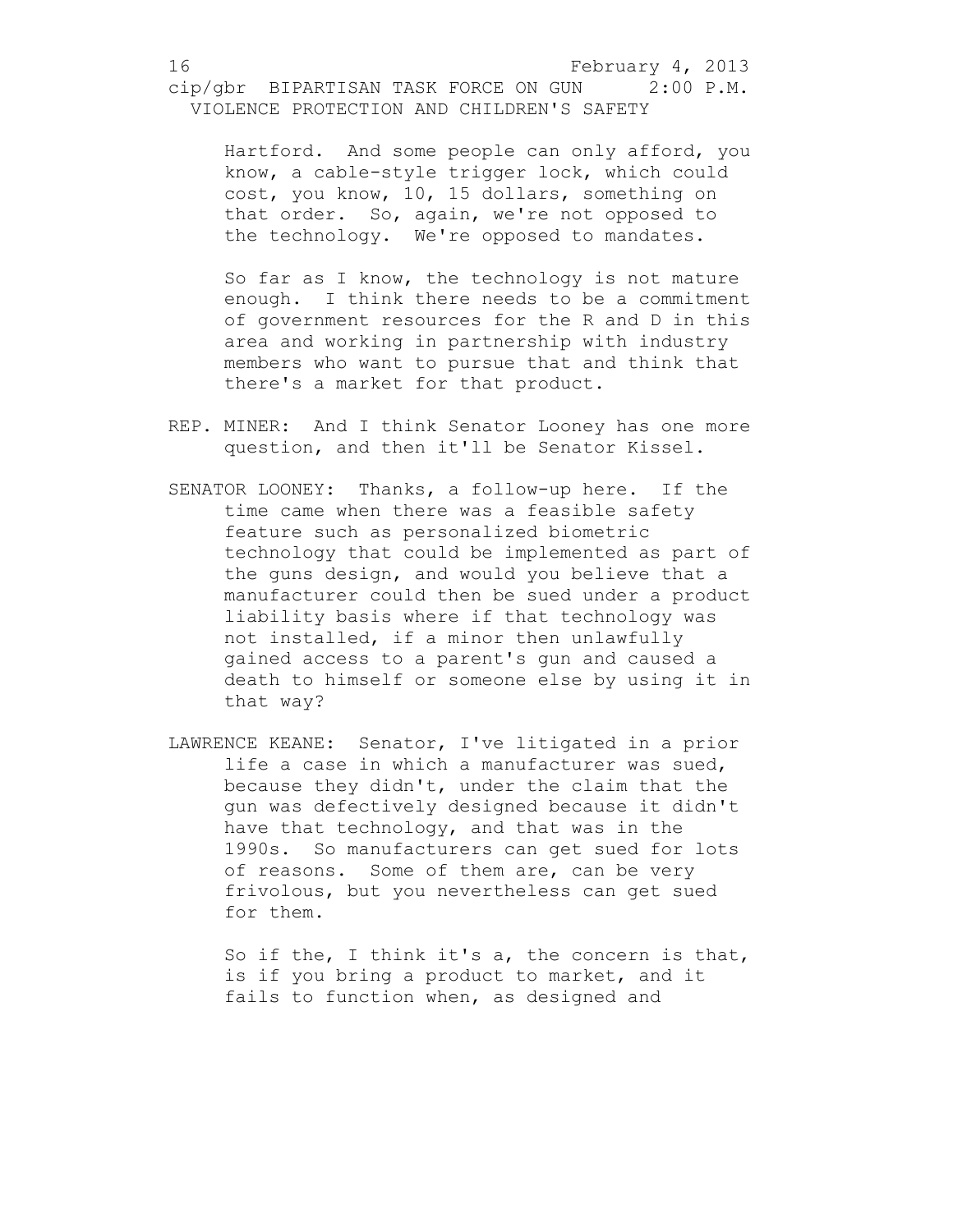intended in a time of need, there is potentially liability exposure to the manufacturer. Perhaps it could be addressed in legislation, and in that case, there would be no product liability claim, but, so that's something that could be looked at when and if we get to that point.

SENATOR LOONEY: Just, and one follow-up on that. In terms of, there was a recent book about the penetration of the American market by the Glock handgun. It's brought into this country from Austria and how it came a standard, became the standard weapon for police departments in replacing other weapons.

And one of the assertions in the book, that there were initially at least some problems caused because the trigger pressure required for the Glock was less than the, than some of the guns that police had been used to and that in some cases you had injuries of people shooting themselves in the leg by being not aware of how sensitive the trigger was. Is there an industry standard for the amount of pressure that should be applied to a trigger before the gun fires?

LAWRENCE KEANE: Is there a standard? There's no standard (inaudible).

A VOICE: There is a (inaudible).

LAWRENCE KEANE: There's the, Joe is the, is also the vice chairman of the Sporting Arms and Ammunition Manufacturers' Institute that I believe I mentioned last week, which is the industry manufacturer's organization that works to set standards. So you'd probably be better answering that.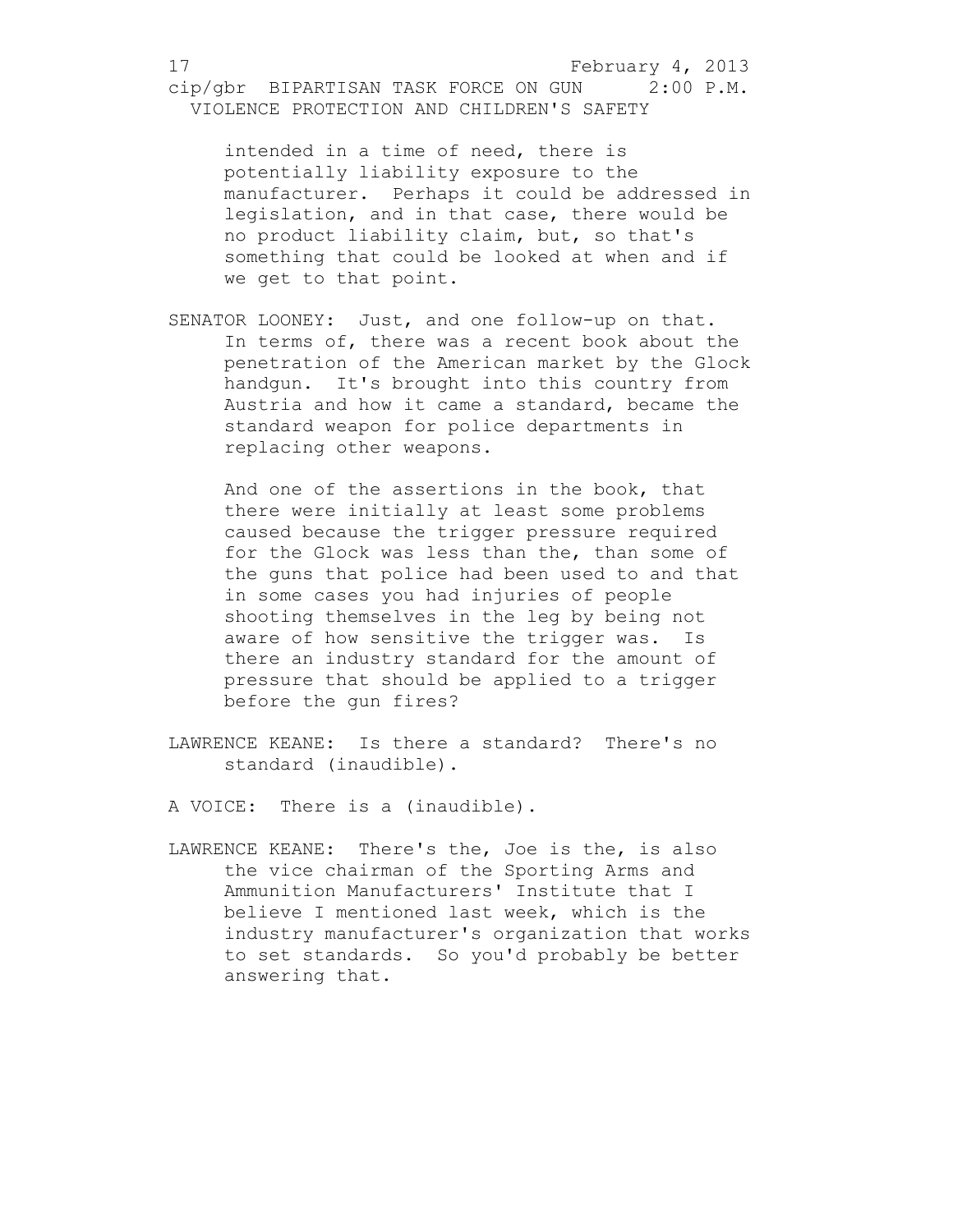- JOSEPH BARTOZZI: There are no definitive standards for each and every manufacturer. Every, I mean, I know Mossberg has its own internal standards. SAAMI, the Sporting Arms Ammunition Manufacturers' Institute, does set standards for target type, you know, Olympic-style target pistols and so forth, which would certainly be different from hunting-style firearms. But there aren't any required standards for each individual manufacturer. That's set internally.
- LAWRENCE KEANE: There are some issues related to the trigger pressure. So like you can have a double action and a single action, or you could have a gun that is both double action/single action where in a double action, the trigger pull is longer and requires more force, but in a single action, the distance the trigger travels and the pressure required is less.

In target shooting, the trigger pressure that's required is less, because, for accuracy purposes, and so for a lot of law enforcement, the first shot will be double action, and then after that it's single action, because the first shot, you know, you want to make sure that they know they're pulling the trigger. And then follow-up shots you want for accuracy purposes that they don't have to pull the trigger as, with as much force. So there are some factors that play into that, but --

JOSEPH BARTOZZI: I would just say one other thing, Senator Looney, and that is the whole notion of what we call trigger control and muzzle control, you know, muzzle discipline, keeping the firearm pointed in a safe direction, keeping your finger off the trigger until you're on target and have actually decided to fire.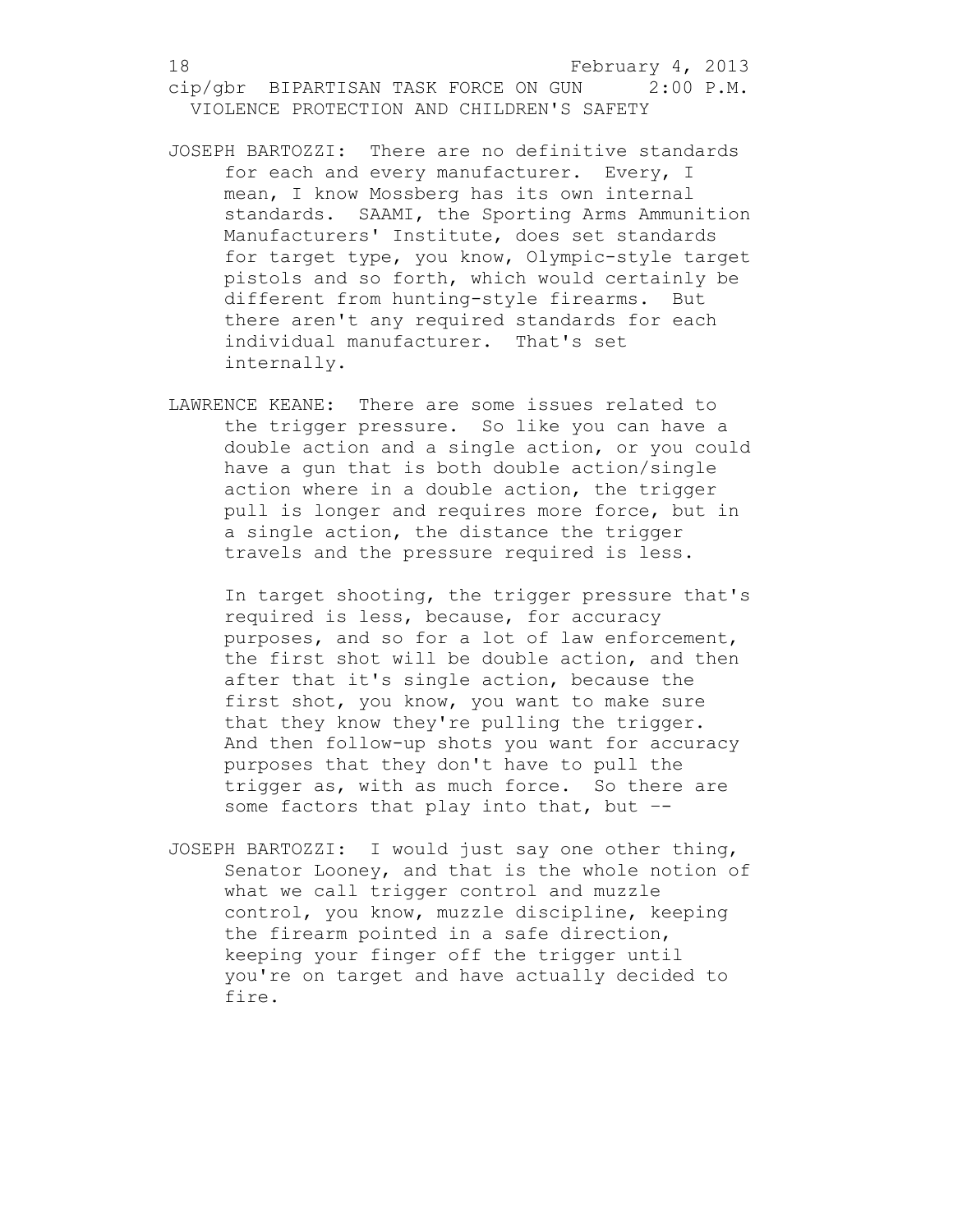I don't disagree that there were accidents. We saw them when Larry litigated them. Frankly, Mossberg litigates those things as well, like everyone does. But people unfortunately put their finger on the trigger when they shouldn't. And that's an unfortunate consequence of –-

- REP. MINER: Thank you. Senator Kissel had a couple questions.
- SENATOR KISSEL: Thank you very much. Thank you very much, ladies and gentlemen. Thank you very much for coming this afternoon for a follow-up hearing. Connecticut has a storied history when it comes to gun manufacturers. I mean, we really were the bastion for the strength of the Union Army in the Civil War. And, you know, up in my neck of the woods we have places in Enfield still called Powder Hollow where we manufactured the gunpowder.

And, in fact, the folks in those factories, facilities had three-legged stools, because if they fell asleep, something bad was going to happen, so they had to be alert at all times. And also one of my political opponents, who has become a good friend, Bill Hosley, actually wrote a book about Samuel Colt and Colt Manufacturing.

As ranking on Judiciary, I remember a couple years ago we did have an extensively long public hearing on the magazine clip issue. And that's what I want to focus on just for a couple of minutes this afternoon while we have you.

On the one hand, we have up to 30 bullets in a clip or a magazine for rifles. I have also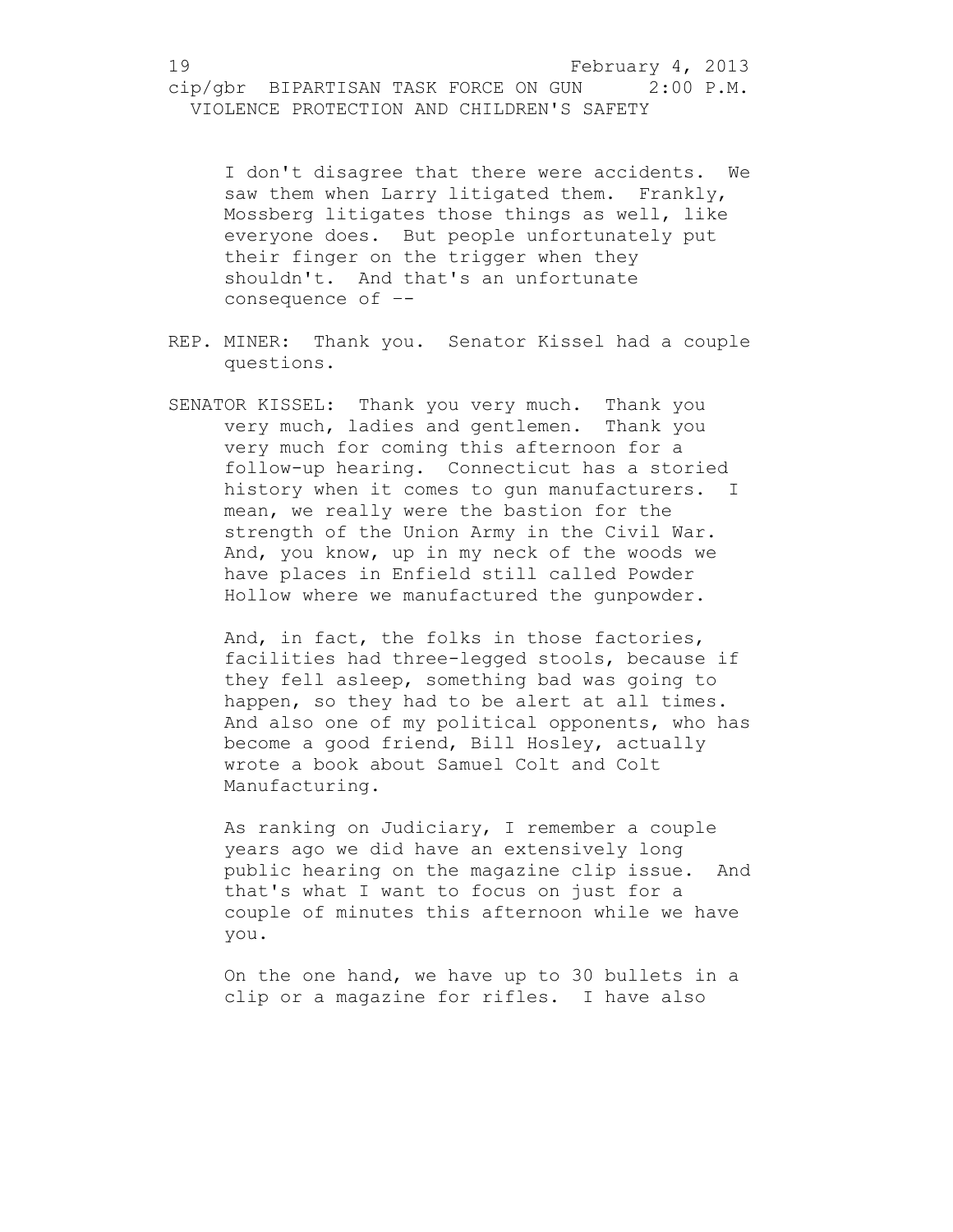heard that in handguns in the year 2013 that it is standard to have 11 bullets in a magazine or in the clip or 17 and that that's not really large capacity, but it's standard with the purchase of a gun. New York has just gone forward, and I believe they limited their magazine or their clips to seven.

So I have a few questions, because I don't know what the right answer is. And on the one hand, I'm looking for what your perspective is as to what is reasonable. And I've heard from some of my constituents who have told me, for example, up in Enfield just last Tuesday I went and met with folks, and they said, it's tough, tough regulations in Connecticut. If I go to a competition up in Massachusetts, the gun has to be in a different part of the car than the ammunition.

But then if I cross over into Brattleboro, Vermont, I can carry a gun on my side, and the rules are much less strict in that state, so it really depends on where you land. When it comes to rifles, which is a very small but scary part of the equation given what took place at Sandy Hook Elementary School, I hear on the one hand that 30 is not unreasonable. Virginia Tech, the gentleman used ten and just kept switching them out. But for other of my constituents, 30 seems to be a lot.

Now let's move to handguns. Last week, Mayor DeStefano and others indicated so much of our gun violence that's in our urban areas tends to be handguns. And so why is 17 the magic number? Why couldn't it be ten? And is New York so out of proportion with the rest of the country by pushing for seven? I understand.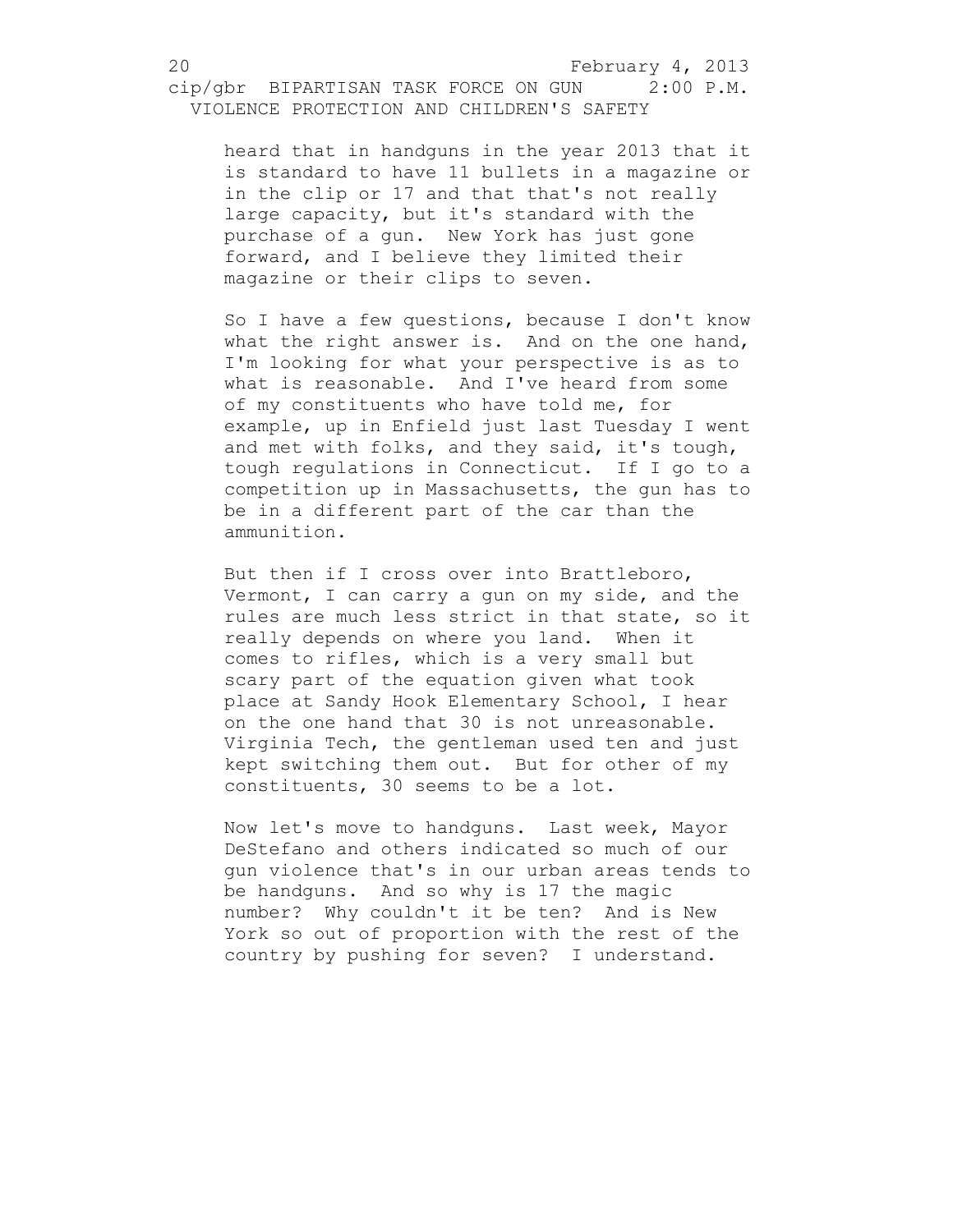I want to set aside the Second Amendment freedom rights, and I'd actually like to perhaps set aside for the moment the I need as many bullets as possible before people break into my house. I'm looking for what's the rational basis for these numbers, because clearly we have a top end where I don't think anybody would say 500 is appropriate. And it appears that there's a consensus that one bullet probably isn't reasonable either despite what some people may have proposed as bills.

So how do we find the happy medium and address the concerns the people have with both rifles, especially the, and I hate to say assaultweapon style, but that style, and our new, very high technology handguns, because when I first start learning about this a couple of years ago, I guess I was old-fashioned, and I'm thinking in terms of like six bullets per gun. And I guess over the last 20 years, that's been long gone.

And the last thing I want to say, the last part of these questions is, so there are three parts, is there a difference between a clip and a magazine, are those the same, synonymous, and what's the magic number for both rifles and handguns, A?

B, if we go down the path, whether it's by unanimous votes here in this Legislature or a simple majority, of limiting the capacity of magazines, will that impact the industries that are in our state providing jobs? And I know that some of my constituents say it doesn't matter, put that aside, but I think jobs has to be part of at least the discussion. Okay?

And the third part I want to bring to everybody's attention is the hearing was very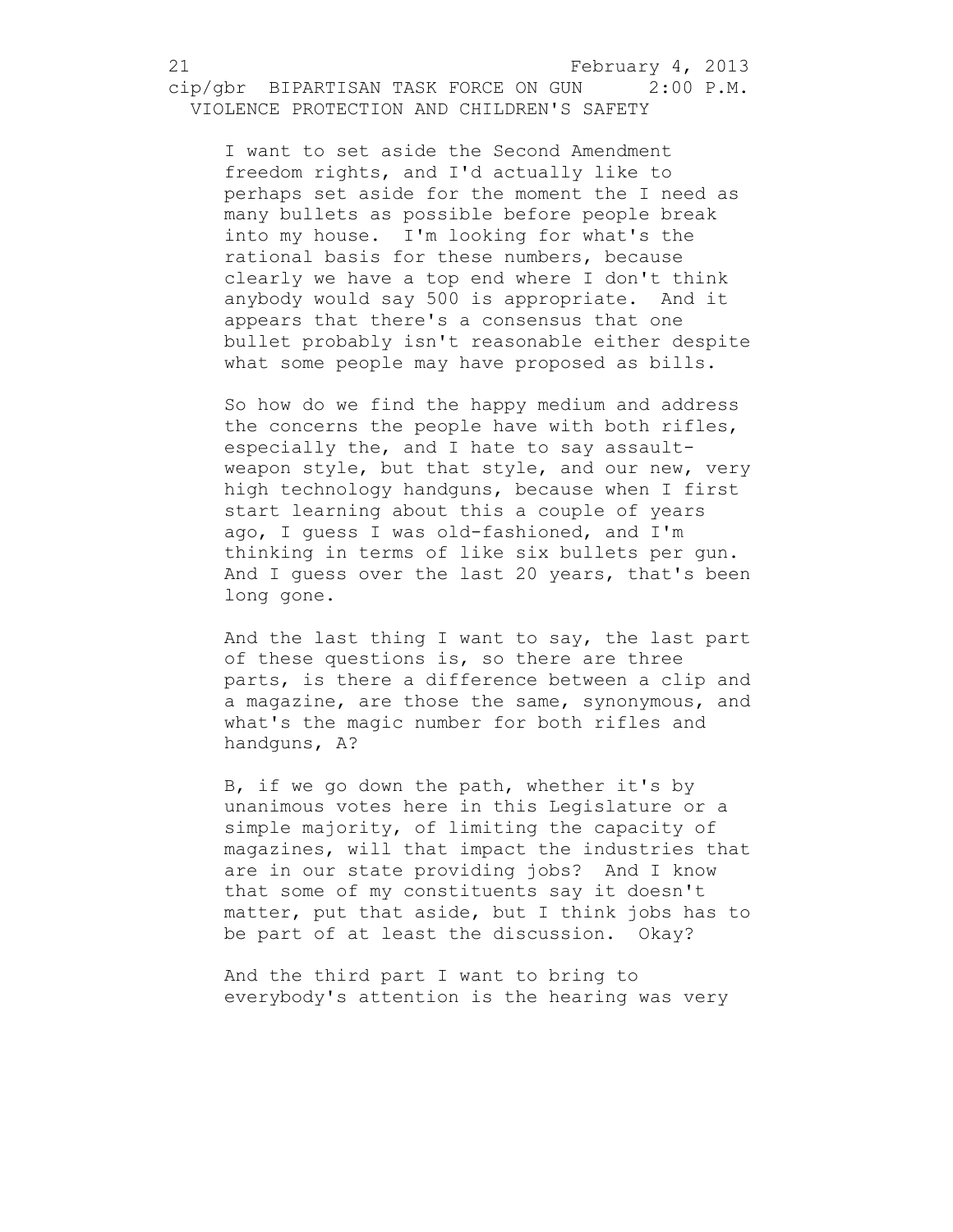different two years ago, because so many people from all walks of life were buying handguns in light of the Cheshire triple homicide.

They felt that the police just couldn't get there in time, and so the breakdown as far as demographics is far different than what people suspect when it comes to handgun ownership in Connecticut, because people were fearful for their own lives. And that's part of my mental trying to figure this out as well. So if you could just in a nutshell –-

LAWRENCE KEANE: Sure.

- SENATOR KISSEL: -- address those areas. What is it, what are the magic numbers for rifles and handguns?
- LAWRENCE KEANE: Well, I don't know that there's a magic number. I think, first, the correct terminology would be magazine. Okay. I think the, the question, going back to achieving what we all want is a safer community, make our kids safer, so the question is would restricting magazine capacity to some number, and whatever number you pick I think is going to be fundamentally arbitrary, will that make us safer? And I think the answer to that question is, I think, two parts.

First, the average number of shots fired in a criminal shooting is less than four. That's less than the average standard garden variety revolver you could purchase. So while incidents where lots of shots were fired, you know, make a lot of, make the headlines, make the news, they are atypical. They are not the norm.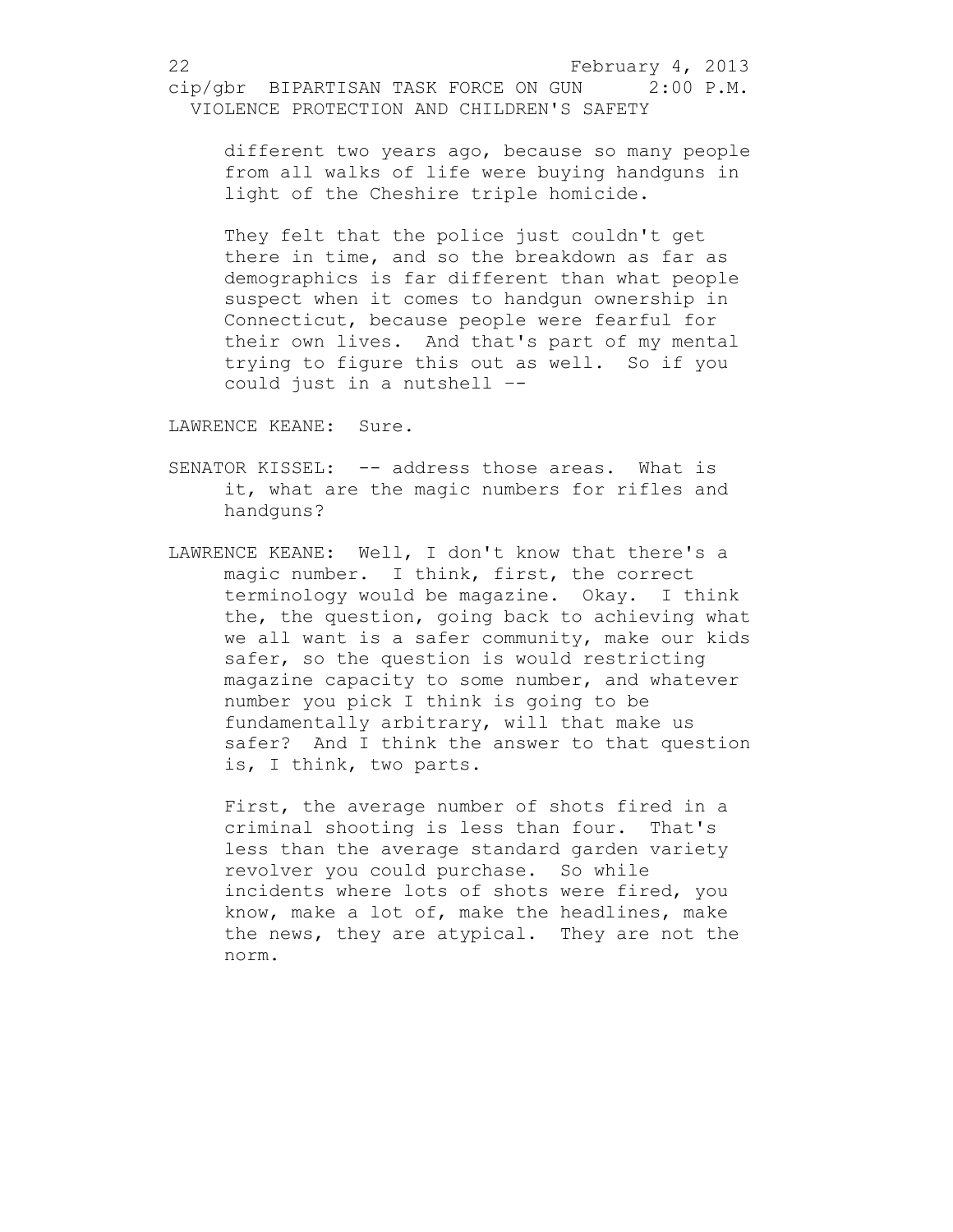Most shootings involve four, less than four rounds according to the studies that are out there. I think last week, I happened to watch the testimony of a gentleman, Marshall Robinson I believe is his name, who talked about looking at the records in the City of Bridgeport, which is a large city in our state, which has its share of crime, unfortunately.

And I believe that he presented testimony or provided to you what his own analysis of the crime reports and the ballistics evidence you covered in Bridgeport over many, many years indicated that there, you know, typically were not many shots fired and that whether it had more than ten shots, I think he said, and this is just from memory, so I may be getting this wrong, but that where there were more than ten shots, there were more than two guns involved. So that's the first thing.

The second thing I would say is we tried a magazine capacity restriction in the United States for ten years, federally. And the studies that have been done about the effectiveness of that law, the so-called Assault Weapons Ban, which restricted magazine capacity to ten rounds, there's no evidence that it reduced crime in the United States.

Crime had started to decline, fortunately, prior to the ban, continued to decline right through the ban, and since the ban sunset in 2004, crime has gone down, and violent crime in the United States has gone down another 17 percent. So in the meantime, you know, for modern sporting rifles, the standard size magazine that comes with that gun is a 30-round magazine.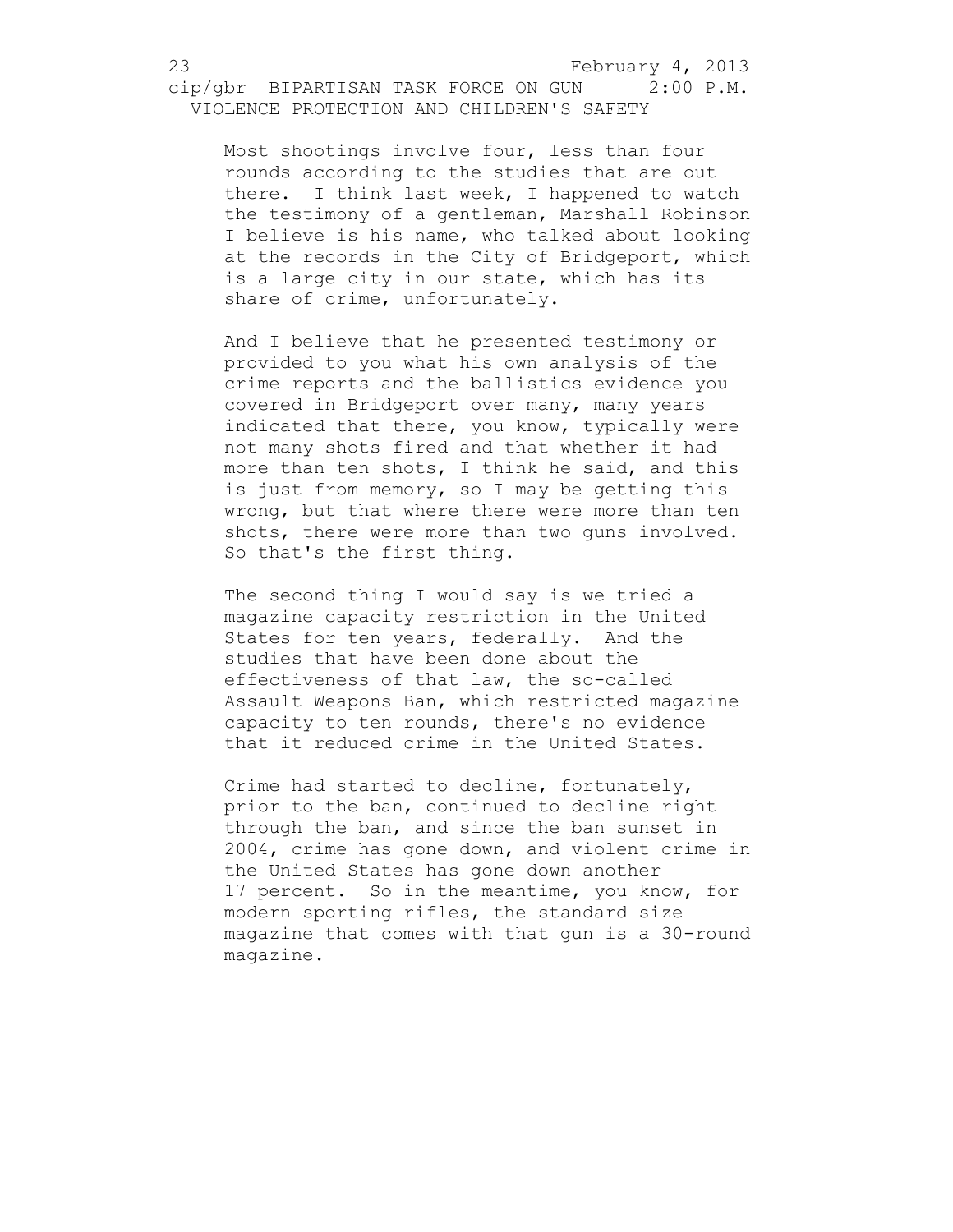There are millions and millions of those in the United States that are owned by law-abiding citizens who acquired them after a background check when they purchased it at stores like Cabela's and other stores throughout the country from licensed dealers. Crime continues to go down.

So, and in the handgun arena, you know, I think the largest handgun I'm aware of that, the standard magazine for which is 20 rounds, most are in, I think more in the order of 15, or it just depends on the gun, it depends upon whether it's a single stack or a double stack, so there are some variables in that.

But, you know, if you're using your gun for self-defense, you know, and retailers are asked this question all the time, what do the police carry? What do, because if it's good enough for the police, or it's good enough for the military, then that's what I want when I'm using that firearm for self-protection. And the other question that gets asked, I think it's a legitimate question, is why, because why, if you restrict, we see this all the time, you restrict the civilian but exempt law enforcement.

SENATOR KISSEL: Okay. I know others want to ask questions, and I really don't want to be rude. I want to get to the, are you going to pick up and leave and take your jobs, A, real quick answer, and, if we limit magazines. Okay?

And, B, in a situation like Sandy Hook, I heard loud and clear last Wednesday from person after person after person while limiting the bullets in a clip to less than 30 for rifles may not address overall criminal statistics, they are saying if the individual had to change that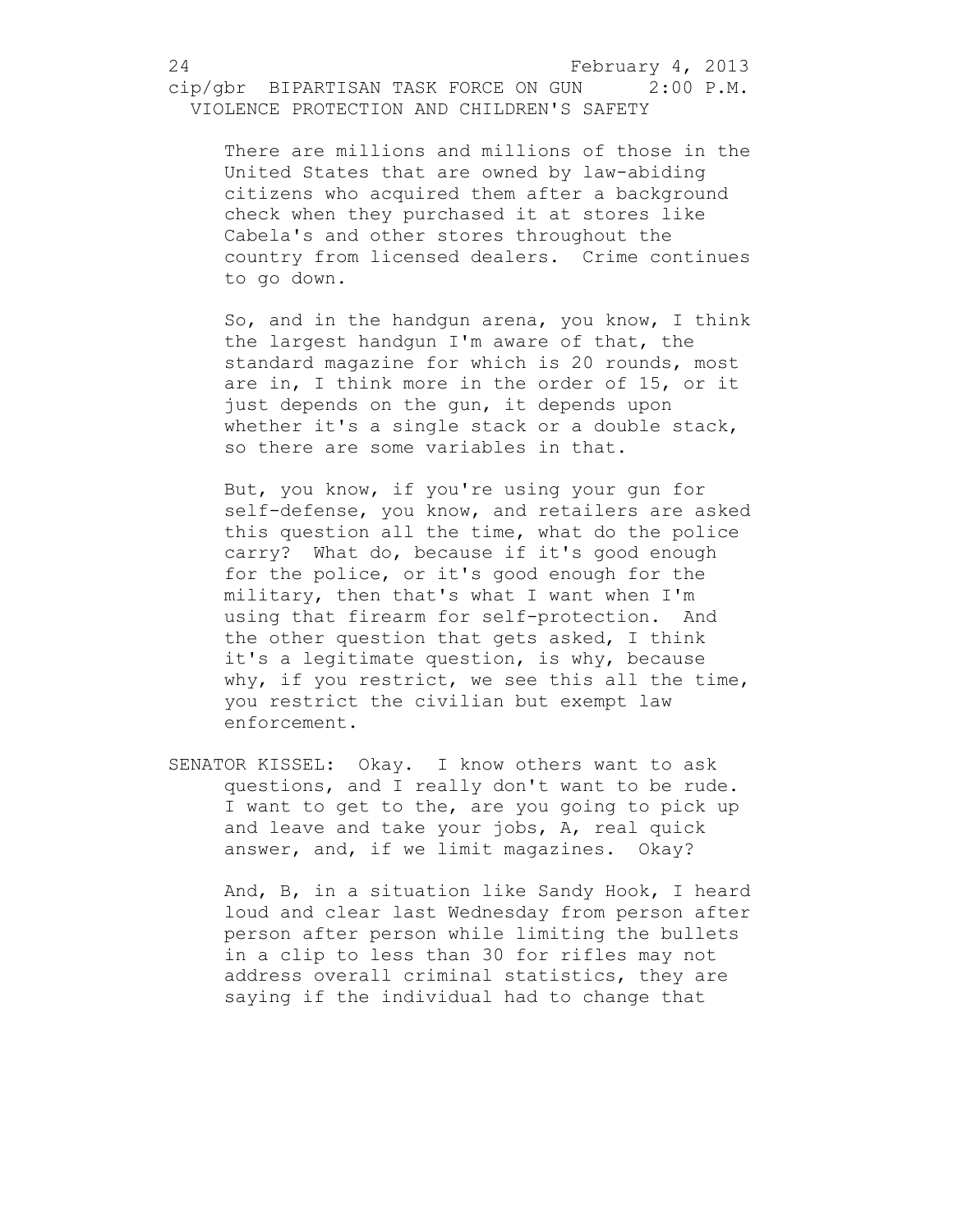clip even two seconds, some little kids could have ran out of there, some teachers and professionals could have ran out of there.

And so I can see if you're going to competitions with a rifle, so what if you have ten bullets in a clip versus 30? You're just going to have to change more often. But you know what? It's not a life or death situation when you're competing on a sports team. With the handguns, I understand the concern, because maybe you have that fear in your house.

But I don't know what the magic is about 30, and that's what I'm hearing right now in light of what took place in Newtown, because people are shocked. And I can't, I don't know from the state police yet whether, you know, every clip that had 30 in it was used. There's different descriptions as to what actually took place in the school, and I really wish we had that information.

But to just say 30 is what we're using nowadays and just live with it, because it's not going to make a big difference in the vast majority of crimes I think is unfair if it might make a difference in a situation like Sandy Hook. So just real quick, and then I know that the Chairs want to move on.

LAWRENCE KEANE: Well, I can't answer what any one company or, will do. There are, there is a company here that manufactures magazine, and they are concerned about the impact that that would have on their business. So, but I can't speak for what decisions that business will make about its future.

We do know that one large magazine manufacturer has left the state already since the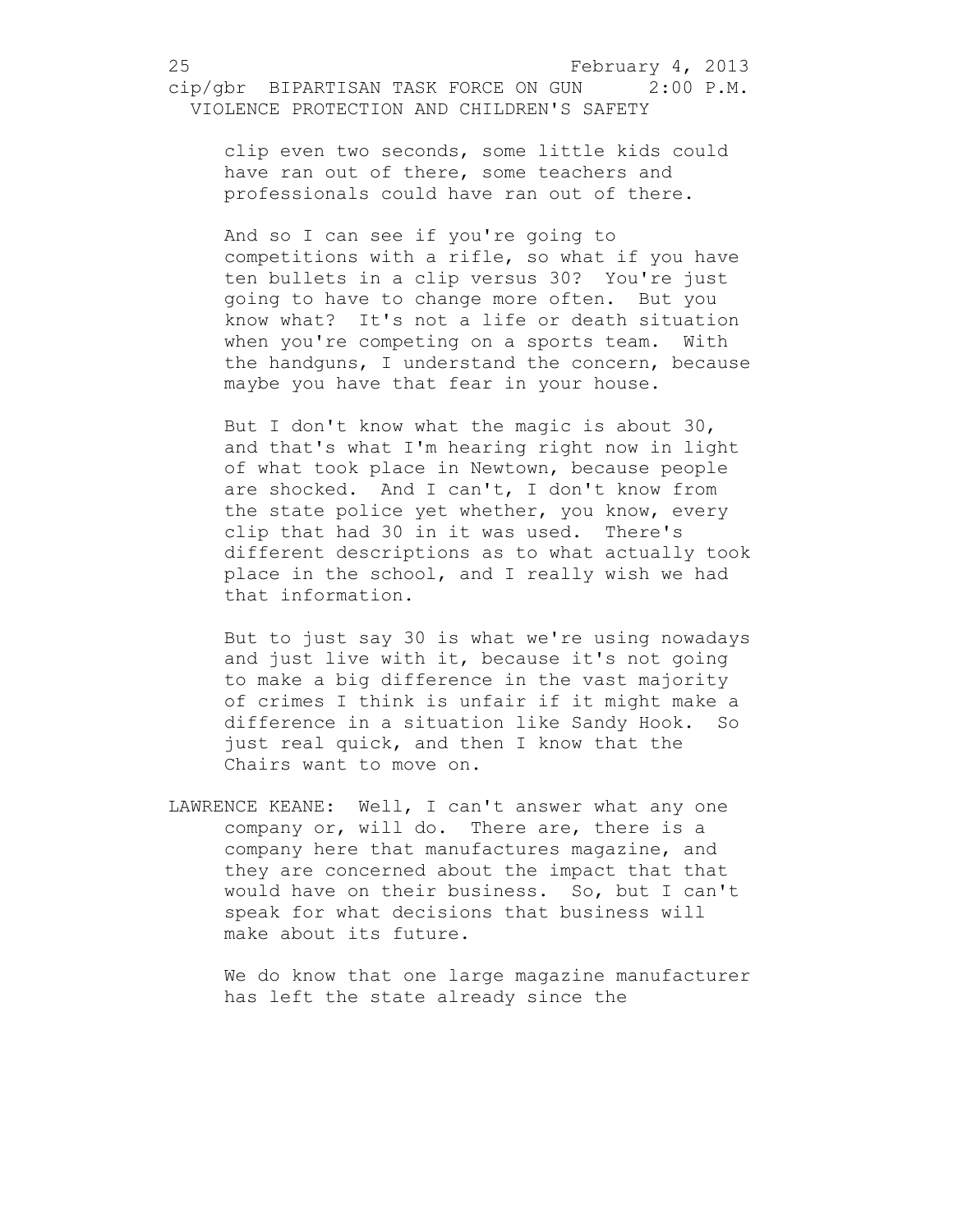Legislature took this issue up two years ago, as I understand it. So I'm not, I don't know the reason why 30 is the standard size, frankly. There may be a technical aspect to it. I don't know. But you can always change your magazine. It takes no time at all to change your magazine.

So limit, and limiting the size of the magazine, you just carry more magazines and change it in a split second. I can't, maybe the scenario you (inaudible) would take place, but the, you can change your magazine in a split second. So even if you limited whatever number you choose, the person can just carry more of them and change a magazine very quickly.

So I don't, I mean, I think in terms of whether that will really have a meaningful impact and an effect on making the community safer -- you know, when we see crime is going down  $--$  and so many millions and millions of Americans own these. We estimate conservatively there are 130 million magazines in the United States. And I think that's a very low estimate.

REP. MINER: Thank you. Senator Hartley.

SENATOR HARTLEY: Thank you very much, Mr. Chair. And to the industry, thanks for obliging us and being back here again with us today. So the last time we met, I recall that it was the day after the New York Times piece ran, and in response to that query, I think perhaps maybe you all didn't have a chance to read it. I'm sure you have now.

And so I guess I would once, I'd like to at least initially ask you, what's your reaction to that piece, because there was a lot of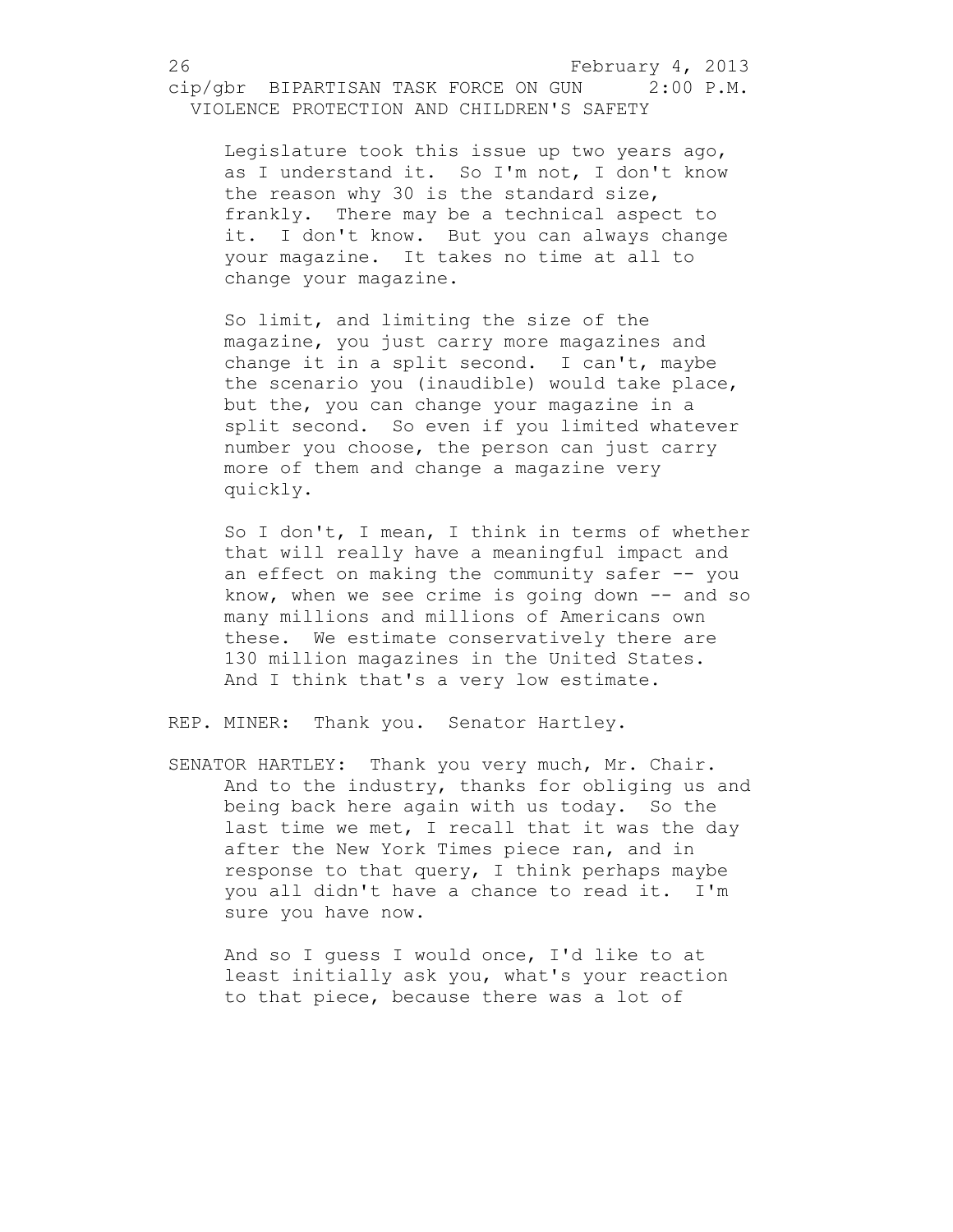information which seemed to have been based on reports from various members, some of which were publications involved with the industry and the promotion of guns.

LAWRENCE KEANE: We were very disappointed by the tone of that article, and we think it was very misleading. And so we were very disappointed. As you may recall, we granted the reporter an interview and spent, staff spent considerable time talking with him and educating him about new shooting initiatives.

And as I think one of the members mentioned last week, you know, families taking their children to the range and teaching them firearm safety and teaching them how to shoot is very common. There are, you know, lots of programs. For example, the Boy Scouts have a program that they run where you can get a merit badge, I believe, for, and a shooting patch.

We get targets sent in from Boy Scouts all across the United States where they've gone to the range, adult supervised -- I cannot stress that enough -- learned to shoot, shot proficiently, and submitted a target, and we send them a patch. There is also a program, for example, through 4H. Even the Salvation Army, I'm aware, has a huge shooting program.

So it is very commonplace, very normal, nothing untoward about youth shooting or taking children hunting. Even some of the people that testified that I heard last week testifying talked about their own experiences as children learning to go hunting and shooting with their parents, you know, as young as, I think the gentleman said, 8, 10, 12.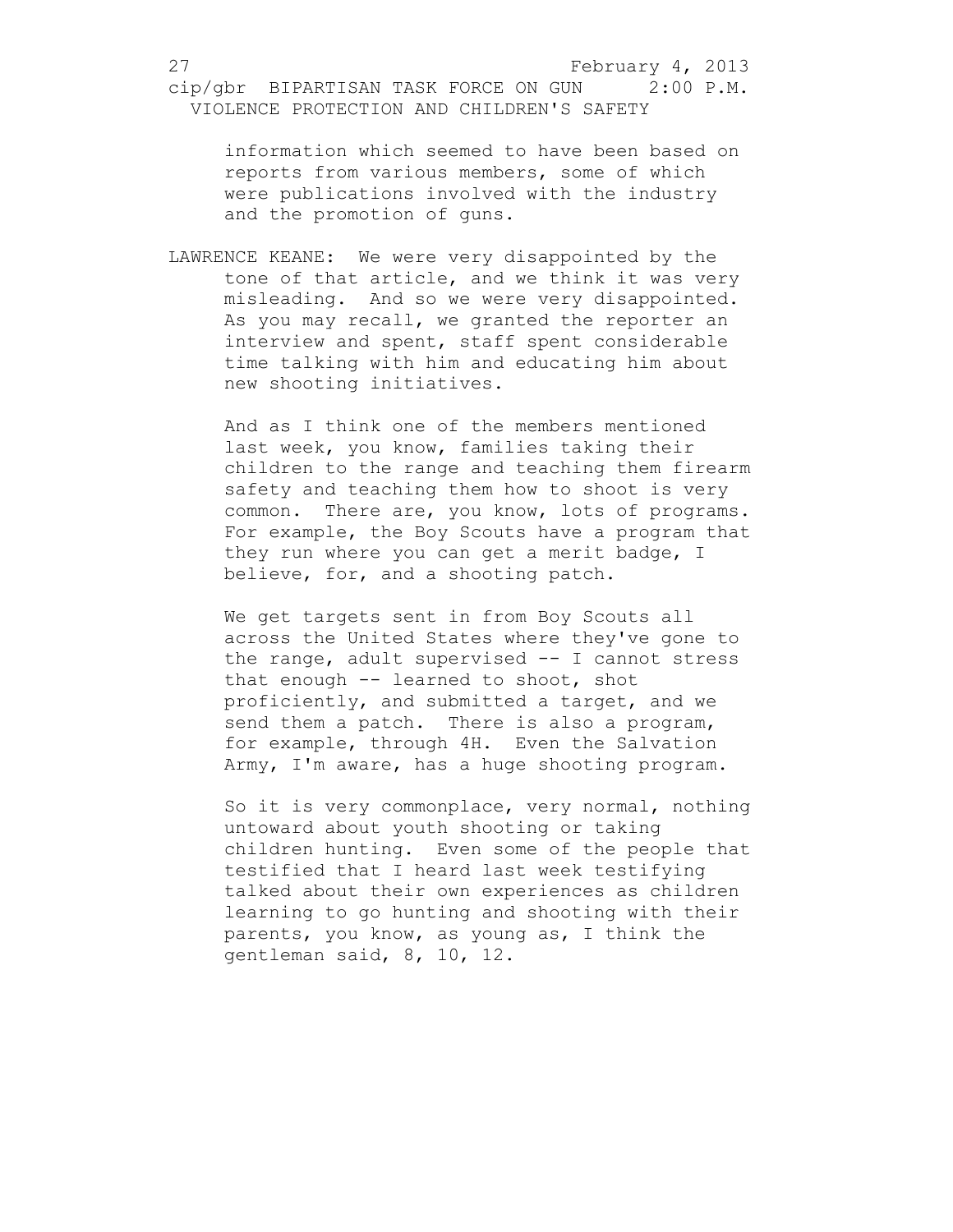We work with state fish and game agencies all across the United States to assist them in providing resources to introduce the next generation to hunting in the United States. And we have an initiative called Families Afield where we work to help lower the requirements, the barriers to entry for youth to go learn how to hunt. But, again, it's adult supervised. It's not, you know, kids running around with guns unsupervised.

- SENATOR HARTLEY: Mm. So I understand all those good things, and it's part of an outdoor recreation and so forth. But I guess what I'm wondering about is the things that, for example, talk about the targeting of marketing towards youth and also the introduction of children to high-powered rifles.
- LAWRENCE KEANE: Well, first of all, I don't believe that's an accurate description that you, first of all, you can't, children can't buy the firearms, so what would be the point of marketing to children? You're not –-
- SENATOR HARTLEY: Well, I don't know, but there's an ad here that says, Make Dad Jealous. That's clearly targeting a child. We don't let them do this for sugary foods and other things, but that's clearly targeting youth.
- LAWRENCE KEANE: We have a difference of opinion on that.
- SENATOR HARTLEY: Well, well, but it's right here. It's right here.

LAWRENCE KEANE: Well, I don't see it that way.

SENATOR HARTLEY: So I don't know what that difference is. But I understand what you're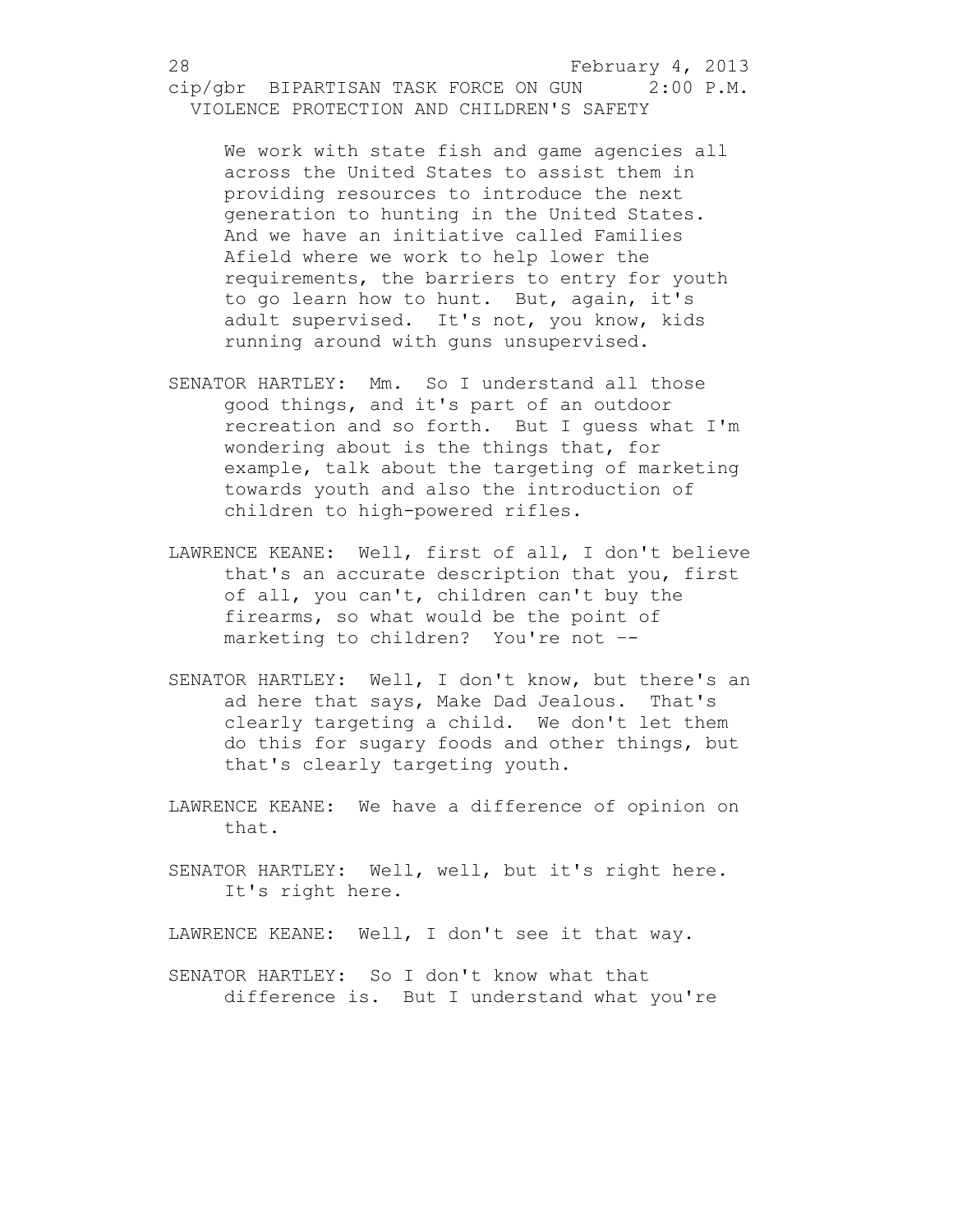saying. So tell me about your R and D. I did hear someone testify last week to the fact that, in fact, I think it was Colt that said about five years ago there was decisions made with regard to marketing and that the decision was made to begin to focus and target the commercial market. Can you tell me what that meant, commercial market? Or perhaps maybe I should ask the Colt individual.

- LAWRENCE KEANE: I can't, I obviously can't speak for Colt, but the commercial market would be -–
- SENATOR HARTLEY: No, but maybe, I think she's right here, yeah.
- LAWRENCE KEANE: You have the law enforcement market, the military market, and the commercial market, are really the three markets that (inaudible).
- SENATOR HARTLEY: So the commercial market is the individual market?
- LAWRENCE KEANE: It's the non-, the commercial market, yes.
- SENATOR HARTLEY: Yes, I understand. So then, and would it be okay to perhaps ask the representative from Colt to –-
- COLT REPRESENTATIVE: Certainly.
- SENATOR HARTLEY: Because I want to make sure I understood your statement.
- COLT REPRESENTATIVE: By commercial market, I meant non-law enforcement and non-military --

SENATOR HARTLEY: Non-military, uh-huh.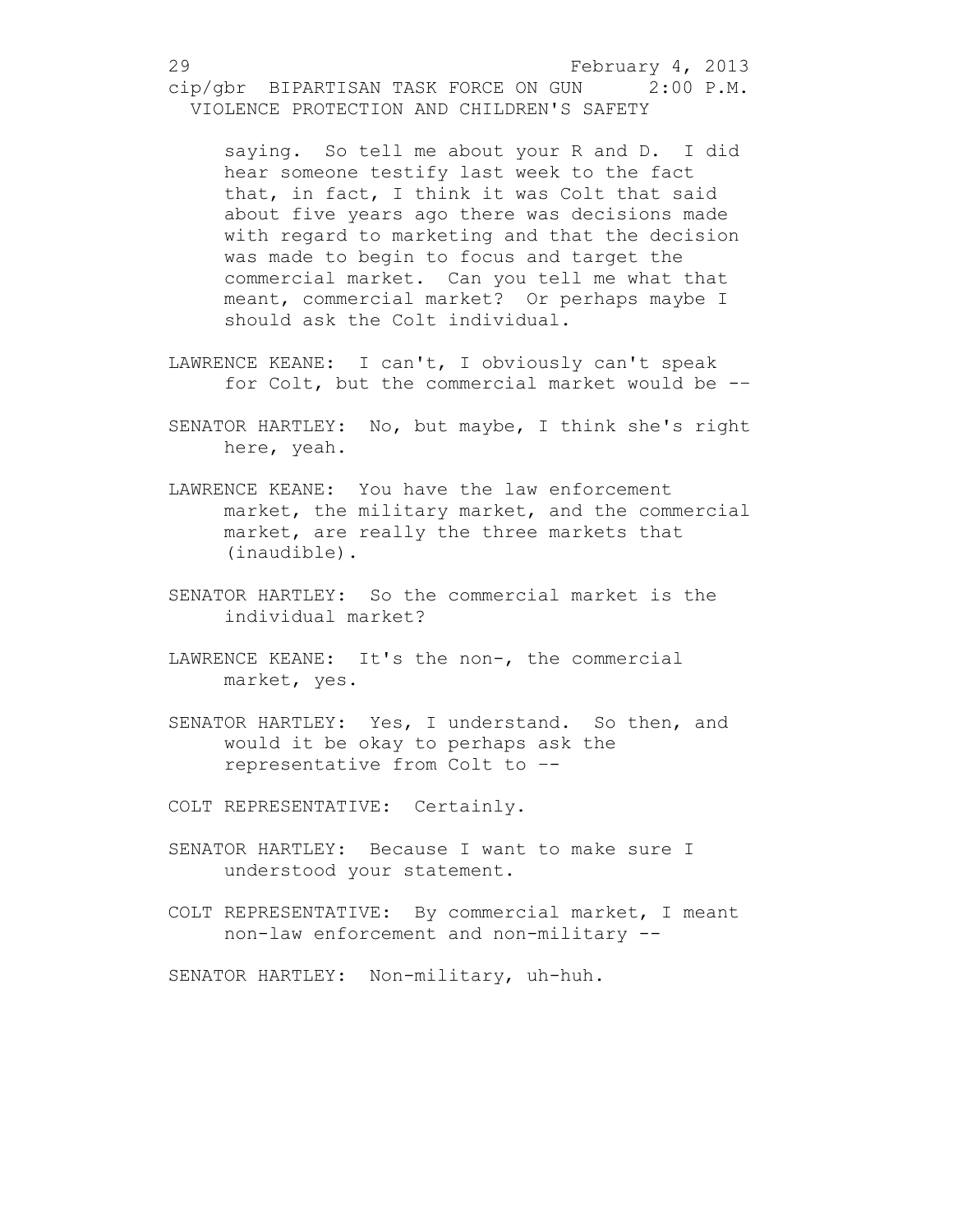- COLT REPRESENTATIVE: -- whether it's U.S. government or foreign military.
- SENATOR HARTLEY: Uh-huh, so it was the individual market. I understand. And so could you just tell me, for example, from Colt's perspective, have they done marketing targeting youth?
- COLT REPRESENTATIVE: Not specifically. We've just embarked on our commercial marketing campaign in the last couple of years, and it's really focused on brand awareness to get our name back out into the marketing community and let them know that Colt has a concerted effort in producing product again for the commercial marketplace.
- SENATOR HARTLEY: And in doing that, when you design these programs, I'm assuming you are tracking gun deaths, because you're targeting the individual market, and that is whom we are experiencing fatalities, significant fatalities from.
- COLT REPRESENTATIVE: I'm not familiar with how to track that information.
- SENATOR HARTLEY: Well, is, the company, does the company look at that in view of their marketing? Do they, are they measuring that in any way? Are, is that in any way reflected into the top esculent of the corporate initiatives?
- COLT REPRESENTATIVE: No, ma'am, I'm not, we're not tracking that information.
- SENATOR HARTLEY: Uh-huh. Now let me ask another question. For example, and there are differences in all these industries, but the gambling industry, the tobacco industry have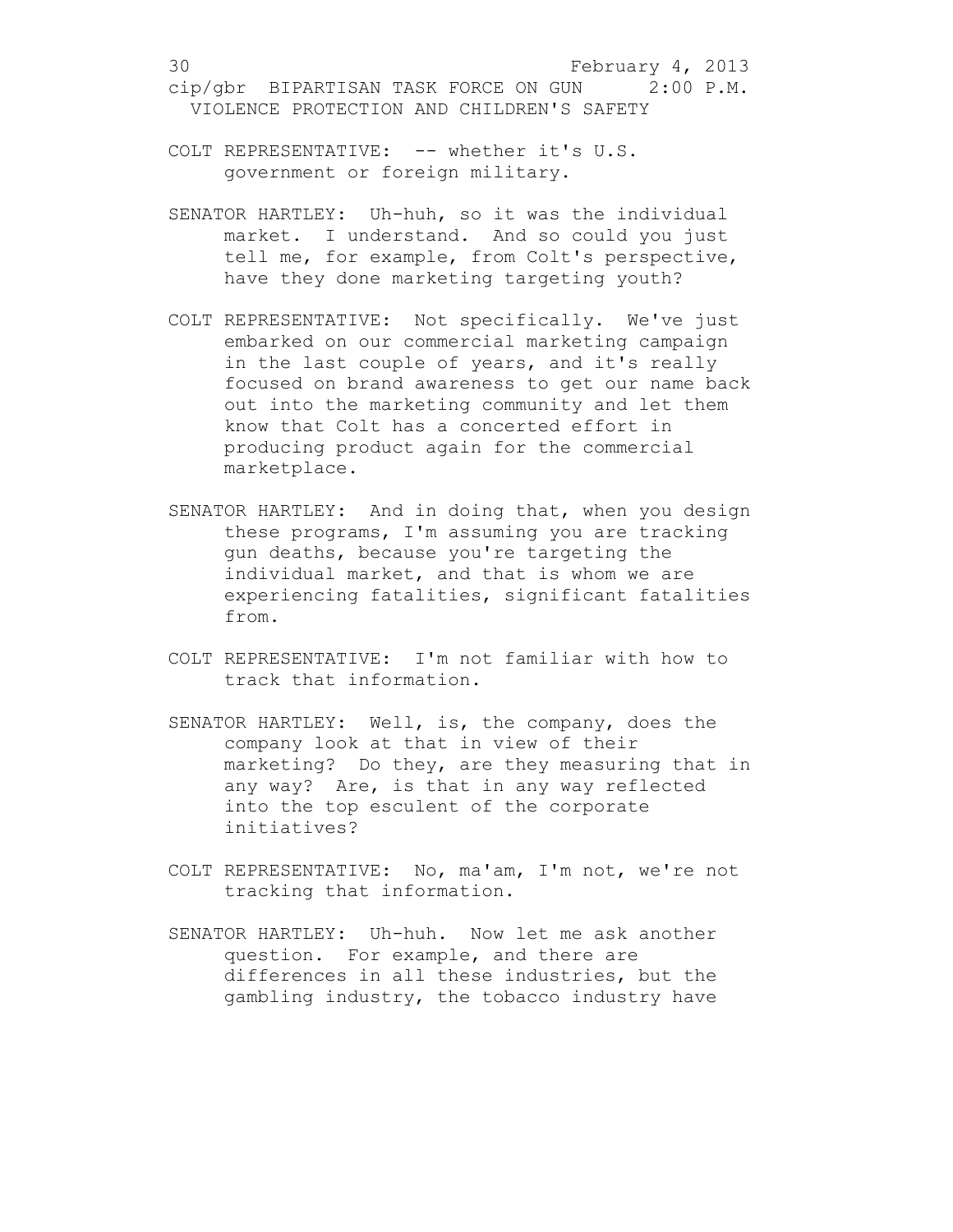all recognized the fact that their products can have some very deleterious effects in a commercial market. Has, for example, your company recognized that in any way?

- COLT REPRESENTATIVE: Again, I'm, I can't answer that question. I'm not –-
- SENATOR HARTLEY: And so then perhaps if I ask the representative from the industry. Does the industry in any way recognize that, and have they done anything, because we see funds for anti-gambling, tobacco cessation, and so forth? What, you talked about your not-for-profit initiatives, but I didn't hear you talk about anything with regard to victims of gun violence.
- LAWRENCE KEANE: Well, I'm not quite sure I understand the question. We do have a number of efforts we work with the law enforcement to ensure that the federally licensed firearms retailers sell the guns to law-abiding Americans after background checks so they do not get into the hands of criminals.

We do what I described before, for example, Don't Lie for the Other Guy, where we work with law enforcement, ATF, and we work with local law enforcement in this effort as well, where we have spent millions of dollars to send public awareness messages to over 35 communities selected by ATF where they believe that there's a need for this to make the wouldbe straw purchaser aware that it's a crime to prevent the illegal acquisition of firearms.

SENATOR HARTLEY: Uh-huh. And I don't mean to interrupt you. And I understand, because I've heard you testify to this before, but that wasn't my question. My question was, does the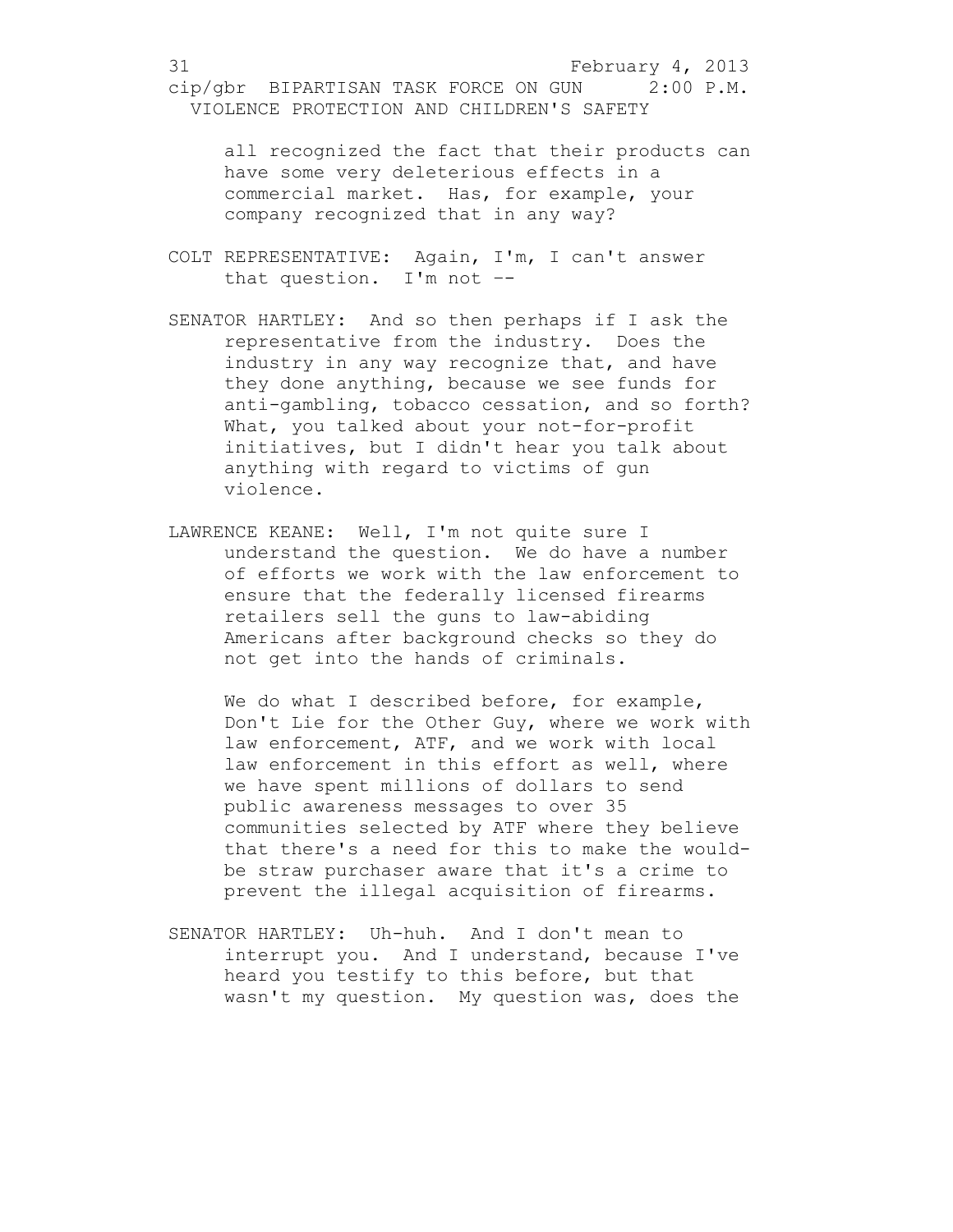industry as a whole or any company, Colt or any other, in any way recognize the fatalities, the deleterious effect of the product? And is there anything that they have done other than the safety programs and, quite frankly, I think the marketing programs to support victims of gun violence? That was the question.

- LAWRENCE KEANE: We abhor, like all Americans, abhor the criminal mysteries of firearms.
- SENATOR HARTLEY: No, no, I, that was the question.
- LAWRENCE KEANE: I'm sorry.
- SENATOR HARTLEY: Yeah, I'm just wondering yes or no.
- LAWRENCE KEANE: You asked me a question. I thought you were interested in the answer, and (inaudible).
- SENATOR HARTLEY: I am interested in the answer, and I guess it would start off with a yes or a no and then whatever.
- LAWRENCE KEANE: Well, I still don't understand your question.
- SENATOR HARTLEY: Do you have any kind of fund, any mechanism by which you have collectively or individually as companies brought resources to bear to help those who have been, or their families, victim of gun violence as other industries such as tobacco and gambling have, yes or no?
- LAWRENCE KEANE: I'm not aware of that, but we did make a \$100,000 contribution to the Fraternal Order of Police, the National Fraternal Order of Police, to provide support and scholarships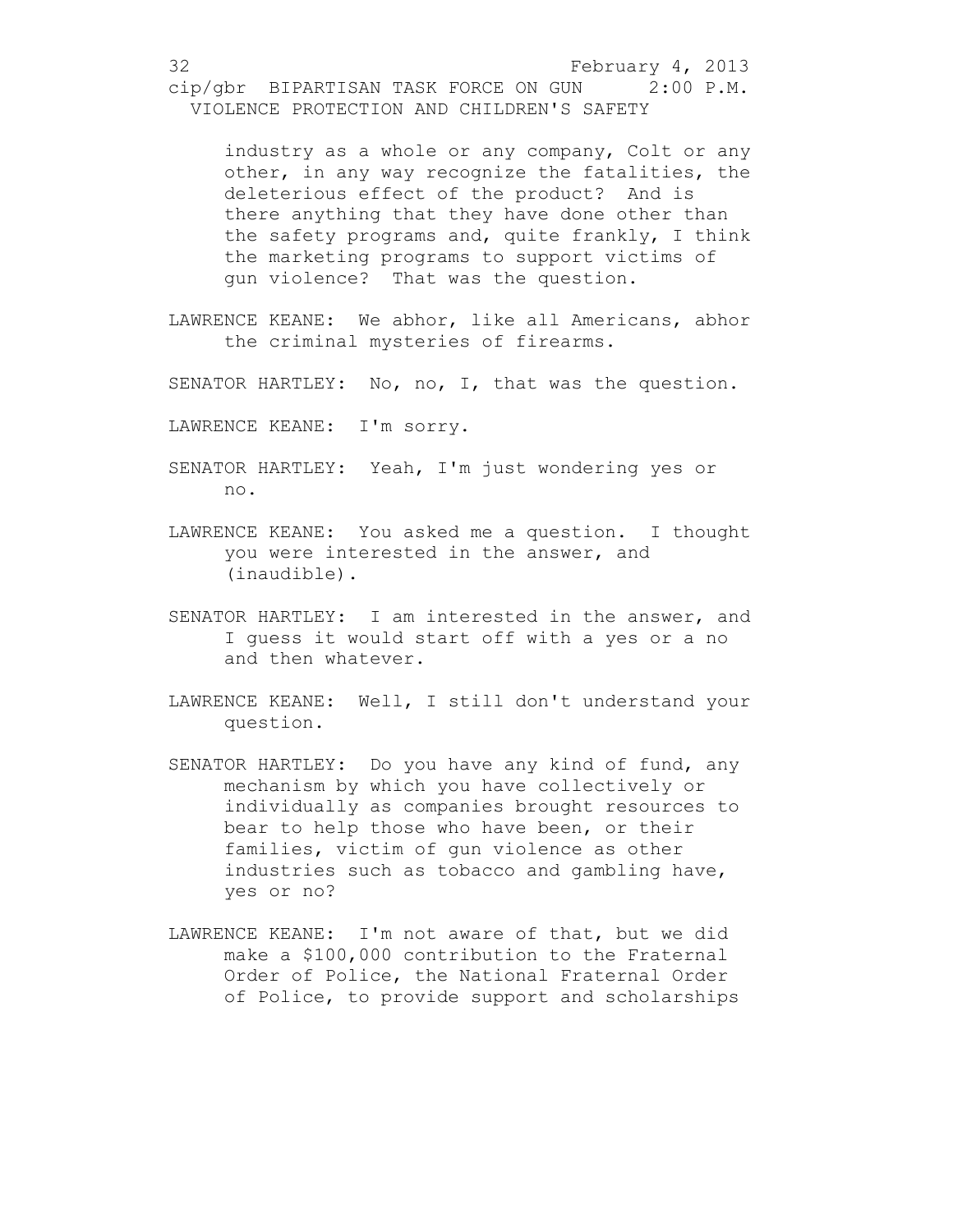for the families of police officers who were slain in the line of duty. But I'm not familiar with any programs of the type that you describe, nor am I familiar with other industries doing that.

REP. MINER: Thank you, Senator.

SENATOR HARTLEY: Thank you, sir.

REP. MINER: Senator Witkos.

- SENATOR WITKOS: Thank you, Mr. Chairman. While we heard testimony week that most shootings that result in injury, serious injury, or fatality are a result of handguns, it seems through my e-mail and my conversations with my constituents, the topic of conversation seems to be assault weapons. And when we talk about assault weapons, I have a two-part question. In the state of Connecticut, somebody could go in and buy an AR-15. That's basically a long gun. They go through a background check if they buy it from a commercial establishment. But then they can go and turn around and do a private sale to any individual in the state of Connecticut as they deem fit without any government regulation or intrusion or check, is that correct to the best of your knowledge?
- LAWRENCE KEANE: To the best of my knowledge. Again, you know, we represent the licensed industry, so the retail sale by a licensee of all firearms, new or used, requires a background check. I think you're correct with respect to Connecticut law that the transfer from a private person to a private person of a long gun does not involve a background check. It does, as I understand it, it does in the case of the handgun.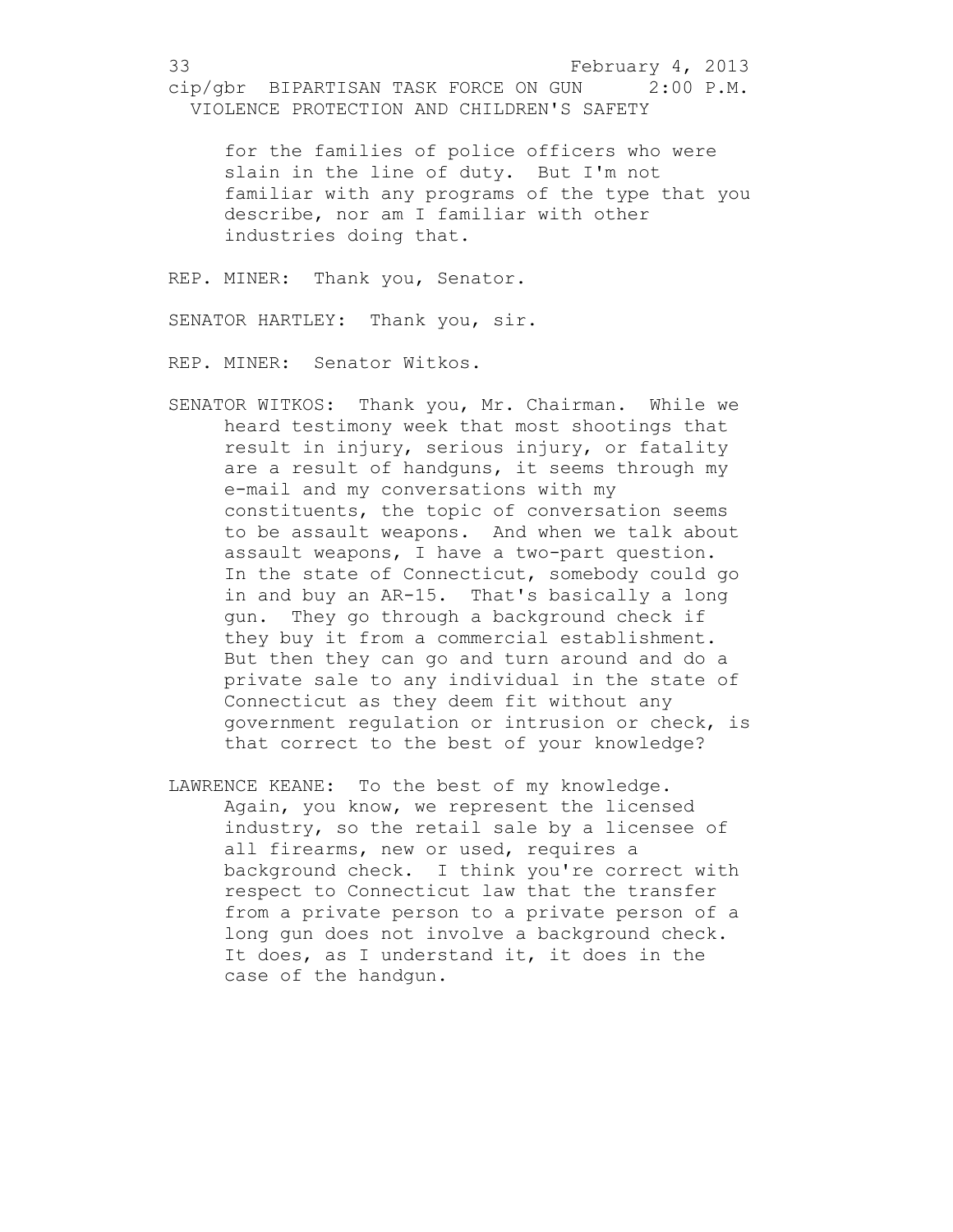SENATOR WITKOS: Right. Now in order to go from a long gun or a rifle to an assault weapon, there are two or, I believe in Connecticut state statute it's two or three features to be added to that article. And from what I got from testimony, it could be a bayonet holder, pistol grip fire suppression, removable magazine, and a folding stock.

So anybody could take a long gun or a rifle and purchase those additional items to convert that long gun into an assault weapon. And we, at the beginning of your testimony, you spoke of access and control. And that's the most important thing. Do we monitor or control any additional items that could be, take a legal long gun and modify it to become an assault weapon?

- LAWRENCE KEANE: Does the Connecticut State Police -
- SENATOR WITKOS: Does, does, do your industry, does your industry, if somebody starts purchasing --
- LAWRENCE KEANE: I'm not sure how we would be able to do that.
- SENATOR WITKOS: If I have an AR-15, and I order a pistol grip, can I only, is there an aftermarket manufacturer that does it, or you have to buy that from the manufacturer itself? So does anybody monitor the fact that Kevin Witkos is buying all these different pieces? It looks like he's trying to assemble an assault weapon.
- LAWRENCE KEANE: I'm not aware of or how companies would be able to monitor that or aggregate that. That would seem to be a law enforcement function. But if somebody assembled those and created a banned gun, they'd be a criminal, and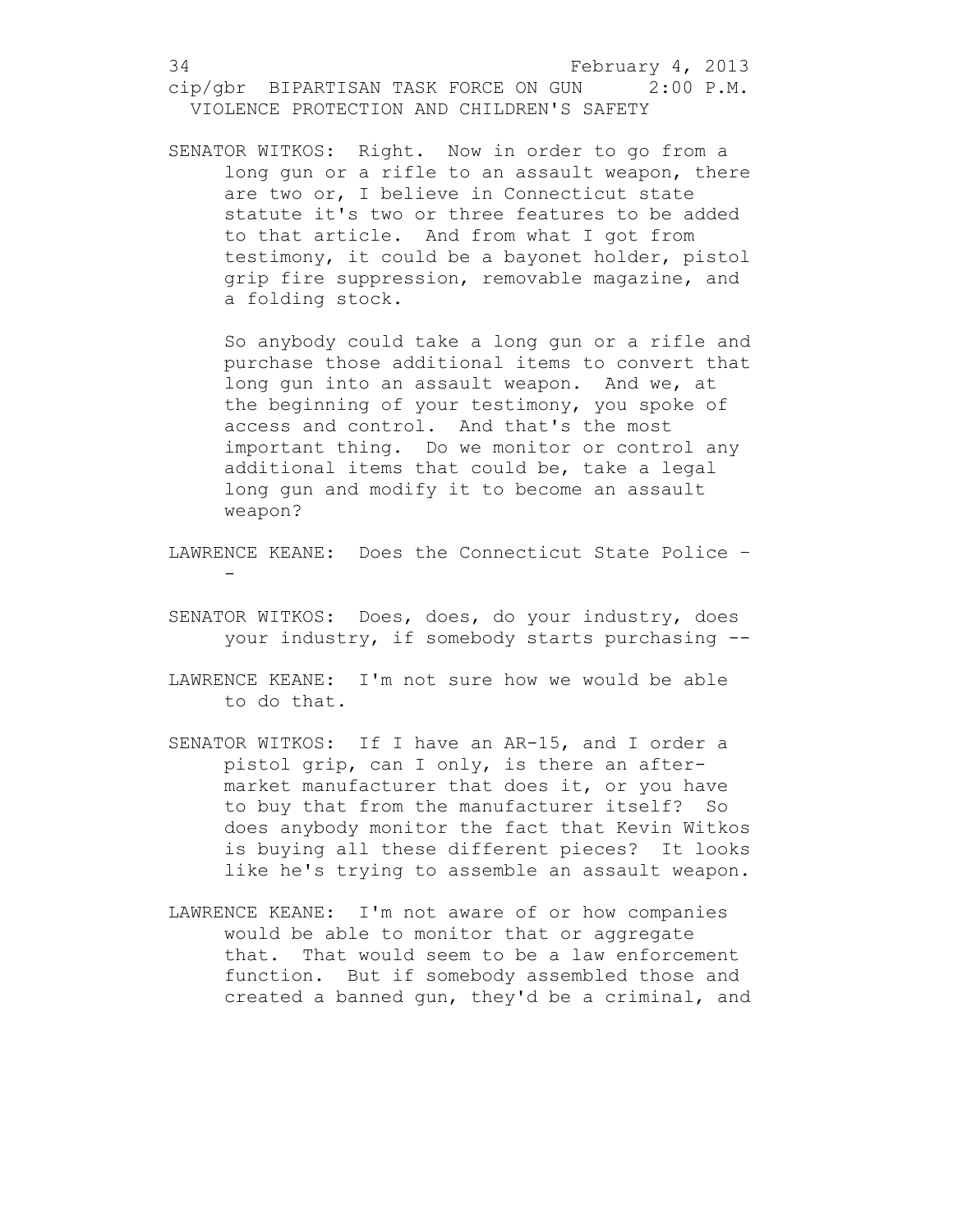they'd be in violation of the law. But I don't know how you would be able to, any company would be able to know, if they still have an after-market product, what was, you know, that it wasn't being used for such a purpose.

- SENATOR WITKOS: So all these items that are available, they're all after-market as well? You don't have to buy them strictly from there, the manufacturer if there's not a patent on that?
- LAWRENCE KEANE: I believe so, but I, again, I think it would depend upon what the item was. I mean, maybe, there may be some items that are, that are only available from the one company, the manufacturer. But, I mean, there's, there are obviously lots and lots of companies that sell after-market products.
- SENATOR WITKOS: Right. Well, as the representative of all the industries behind you, they would know whether or not that item has come off a patent or if somebody is out in the industry selling what they would deem to be a flash suppressor or a folding stock that could be attached to their weapon.
- LAWRENCE KEANE: I'm not sure I understand the question. I mean –-
- SENATOR WITKOS: If I chose Mossberg, for example, and they made a rifle, since Mossberg has the iron part or the steel part, I would know as a company whether somebody out there in the industry is selling things that could be attached to my weapon to make it an assault weapon. Or I would know that I have the market on all those items, so anything would have to be sold through my company or my representatives or agents.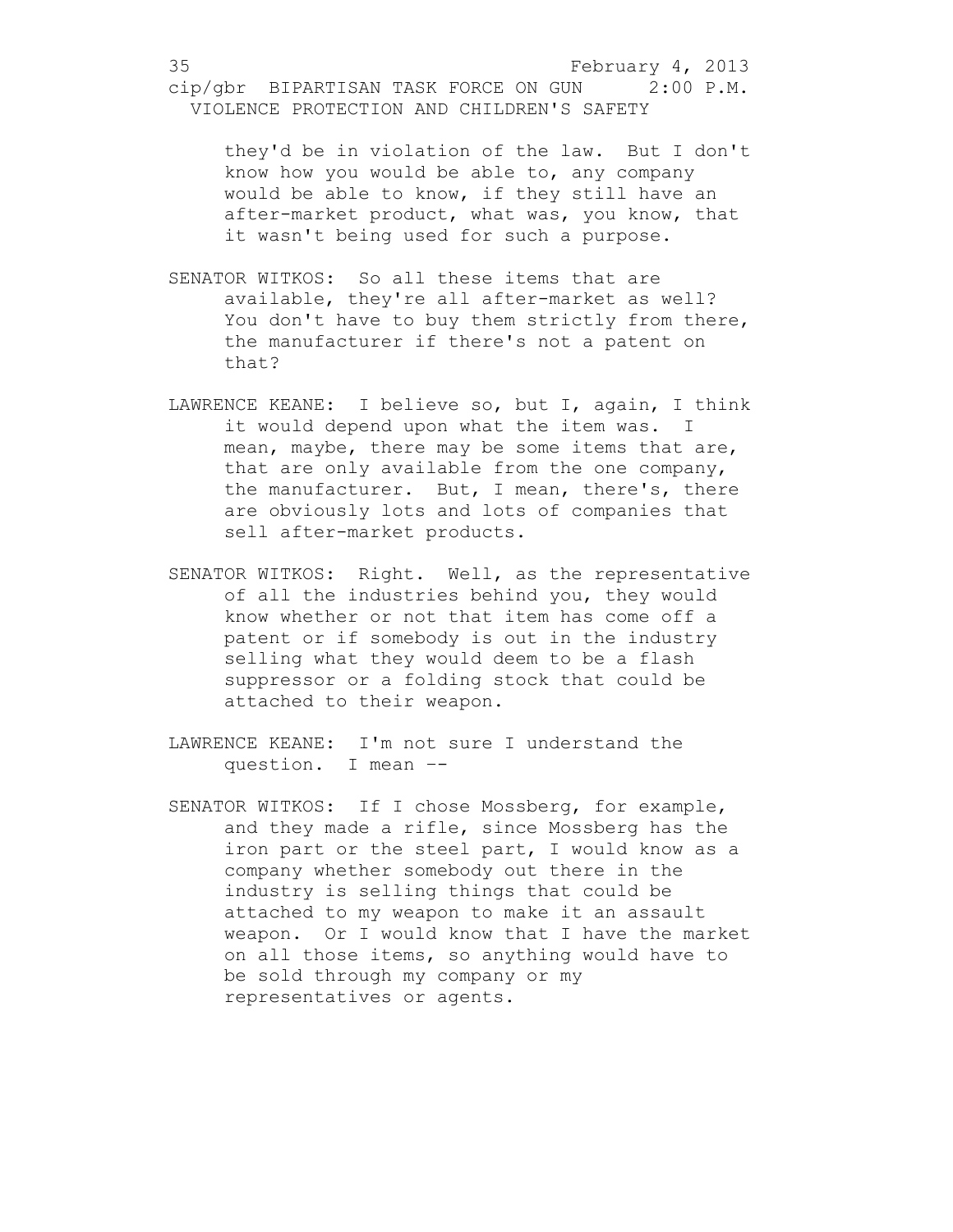LAWRENCE KEANE: I don't think that a company would know all the possible products that are out there in the market that are being sold by companies you've never heard of. I don't think you'd, it would be a formidable task to know every single product out there in the marketplace that might fit onto your firearm that you as a manufacturer sell.

So I don't know how you would accomplish that. As a company, you have the resources to track every single product out there to know whether it does or doesn't, could or could not be attached by a gunsmith to your firearm. I don't know anybody that does that or how you would go about doing that.

- SENATOR WITKOS: And my last question, Mr. Chairman, is there anything that the industry tracks that they don't send to NICS for that could be used for background information on an individual attempting to purchase? If something comes to your light from a manufacturing standpoint, information, do you keep a databank of something that may be held internally that you don't feel is appropriate to share with NICS?
- LAWRENCE KEANE: The manufacturers don't have that information about the consumer. I mean, the sale is by a licensed retailer to a nonlicensee consumer.

SENATOR WITKOS: Mm-hmm.

LAWRENCE KEANE: I will tell you that if you ask ATF, they will tell you that on a regular basis, retailers contact ATF and tell them, you know, somebody was in here, they tried to buy a firearm, I didn't transfer the firearm, because it didn't feel right, or they said something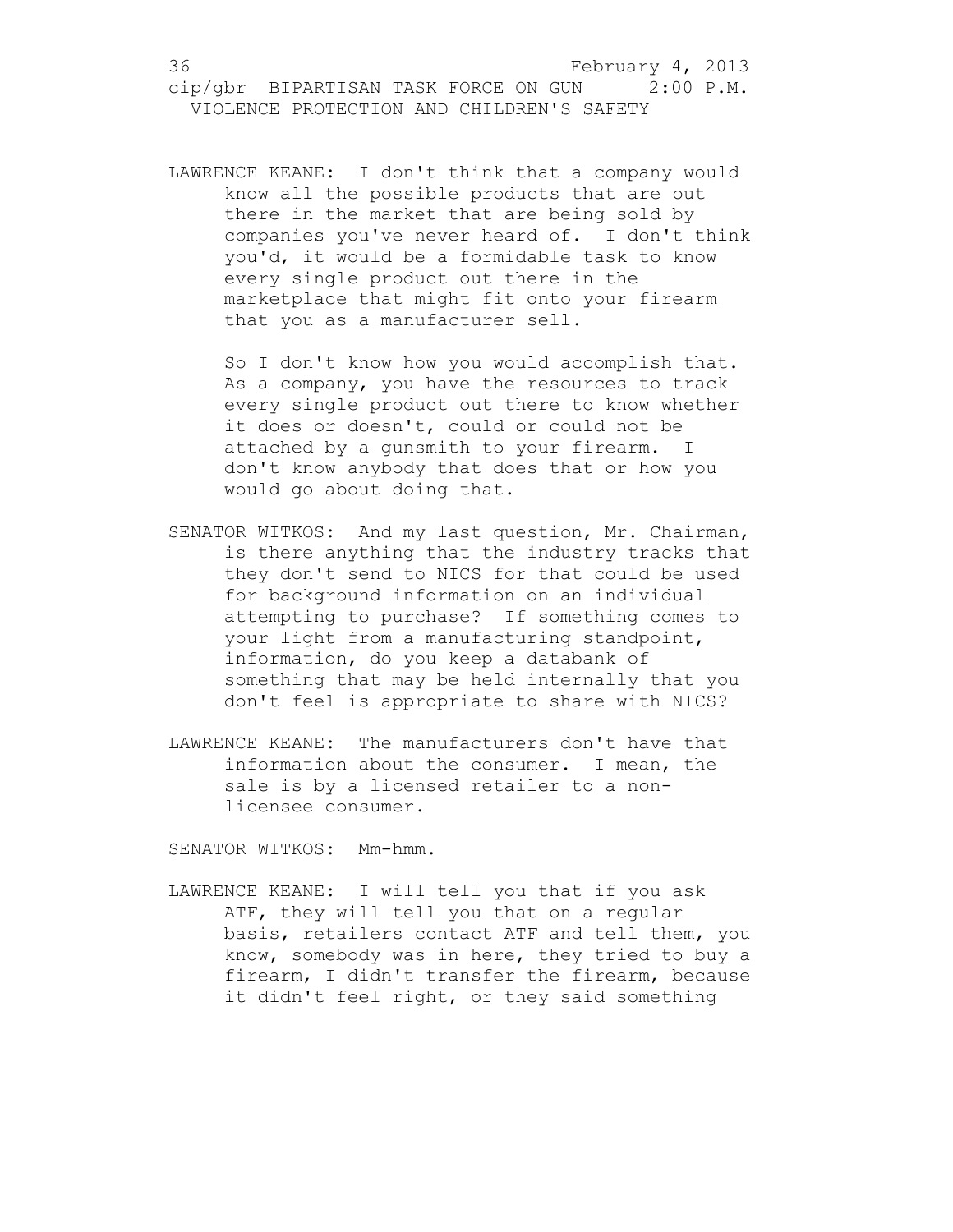that made me suspicious even if they passed the background check.

ATF will tell you that the retail dealer is their partner in trying to prevent the illegal acquisition of firearms by criminals from a retail establishment. Most guns used in crime are stolen. Most guns used in crime were not being sold at retail and then the criminal goes out the next day and uses it in a crime.

But the ATF has a very good relationship with the retailers. They, retailers are the primary source of information to ATF on leads that lead to trafficking investigations, for example.

So retailers on a regular basis -- and I would encourage you to speak to them, and I don't know if Travis would want to speak that - provide information to the local law enforcement and to ATF on a regular basis about somebody that, you know, that they think is involved in an illegal straw purchase, for example, where they could pass the background check but didn't transfer the gun or where retailers have allowed ATF to put people behind the counter under cover or wire up their stores to record and videotape transactions. That happens on a regular basis. Travis, do you want to speak?

REP. MINER: Representative Carter.

REP. CARTER: Thank you very much, Mr. Chairman, and thank you all for spending time here today with us. Earlier, we were talking about gun safes. And as a manufacturer, in your information that you provide to a customer, do you recommend any particular kind of gun safe for storage specifically, like maybe the type of gun safe?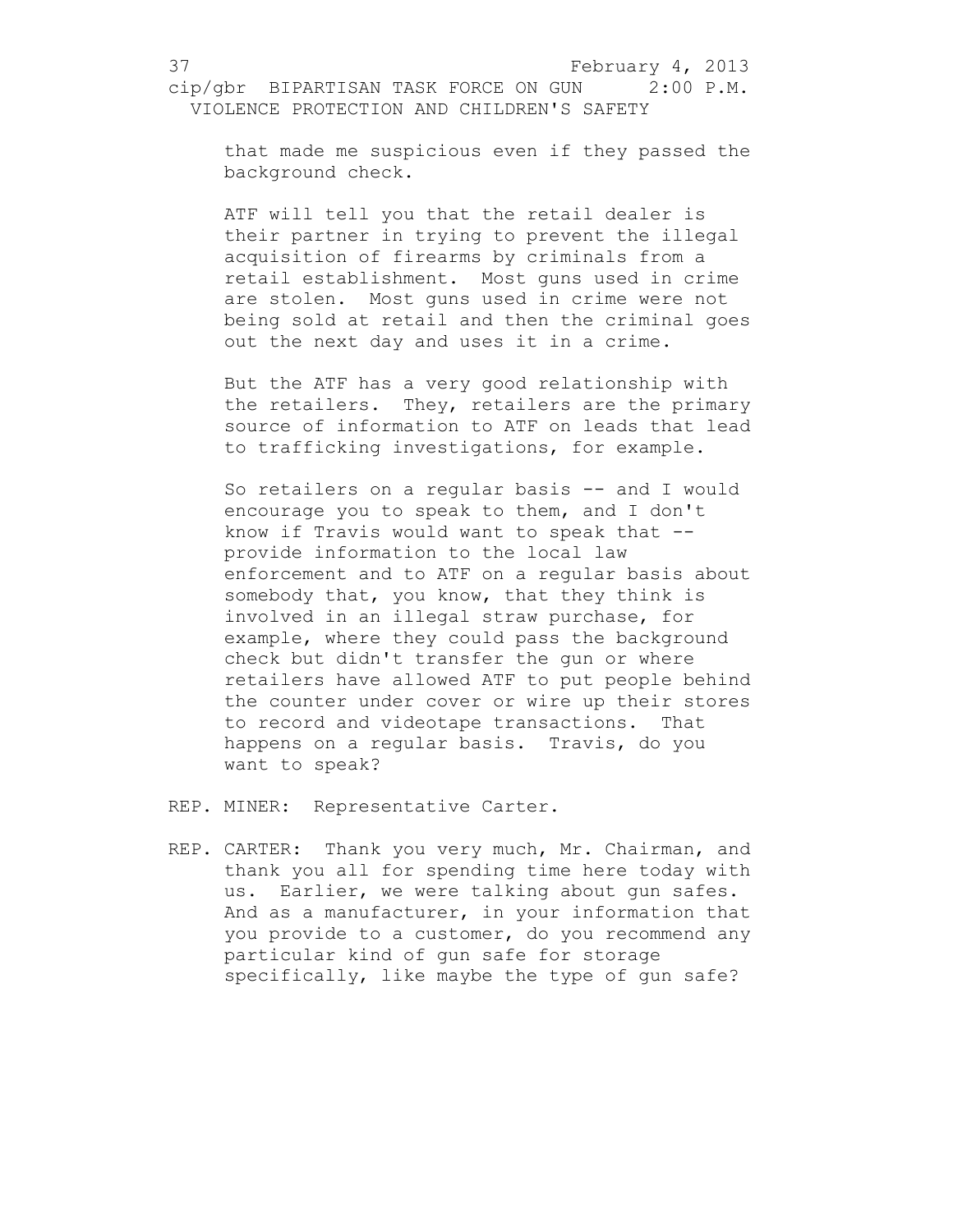- LAWRENCE KEANE: I don't know that the manufacturers would recommend a, one manufacturer's gun safe over another manufacturer's gun safe.
- REP. CARTER: How about I simplify it, quality of gun safe, ten-gauge steel, eight-gauge steel. There are –-
- LAWRENCE KEANE: Yeah, I think the information in the product manuals would say lock the firearm and make it inaccessible and store the ammunition separately. There are a multitude of ways of achieving that, a gun lock, like the kind that comes in the box now from manufacturers.
- REP. CARTER: But you don't recommend any specific one necessarily?
- LAWRENCE KEANE: Not, no, but I will tell you that, and this was interesting, because one of the President's executive orders spoke to the issue of lock standards.
- REP. CARTER: Mm-hmm.
- LAWRENCE KEANE: And, in fact, there are lock standards for gun locks that were developed over a decade ago. The National Shooting Sports Foundation, SAAMI, the Supporting Arms and Ammunition Manufacturers Institute, the Consumer Product Safety Commission, the companies that make gun locks like Master Lock and others, as well as gun control groups participated in an effort through the, what's called ASTM, the American Society of Testing and Materials, to develop lock standards for gun locks. And we're very proud of our participation in that effort.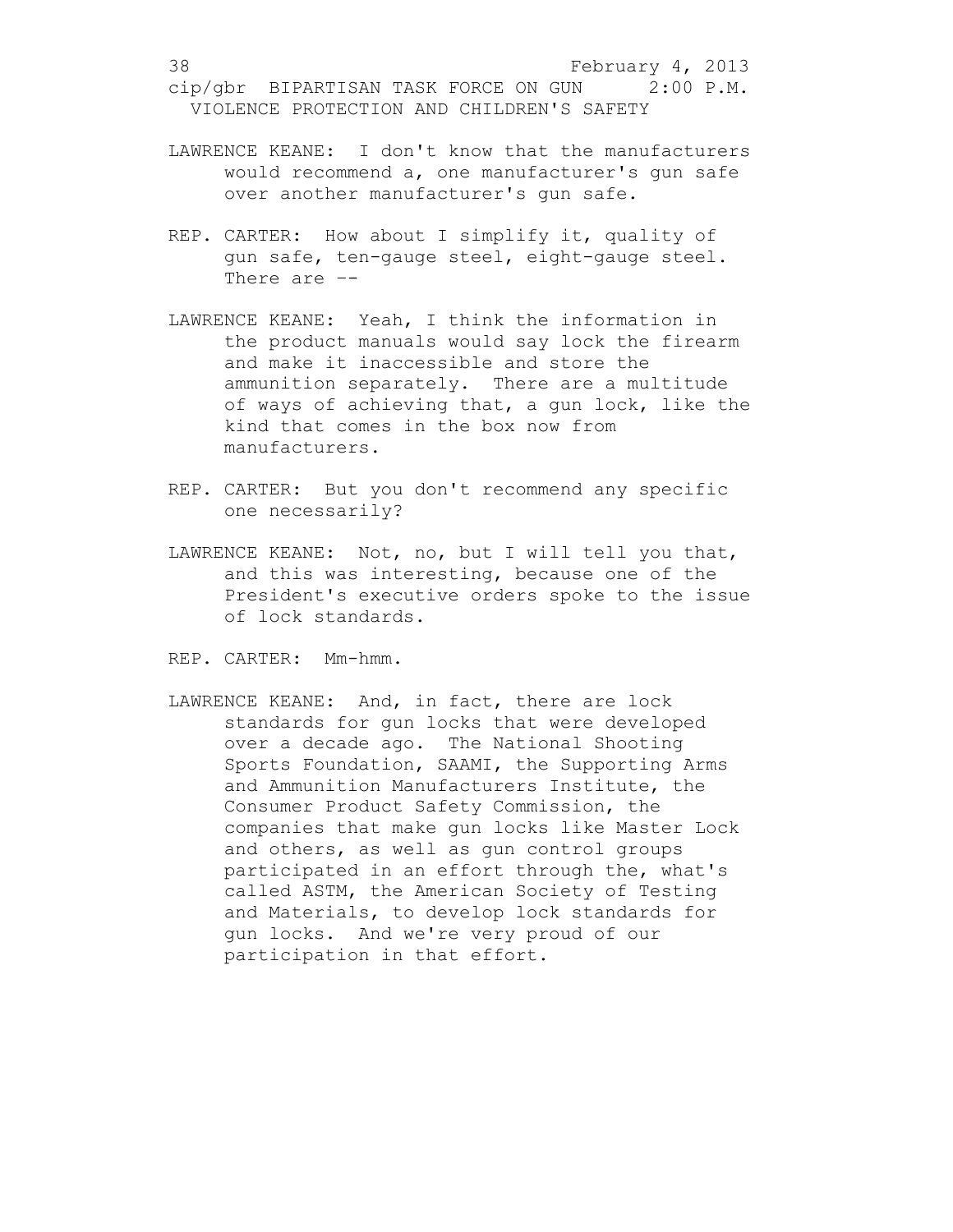And our Project ChildSafe locks, when we buy them from the vendor, are all required by contract to comply with the ASTM standard. There was also an ASTM standard developed for lock boxes, the kind of thing you might have in your, attached to your closet or under your bed or in your drawer or something like that.

And then there are U, I believe there are UL standards -– is that correct, Travis –- UL standards for gun safes, which can, you know, run up to, you know, thousands of dollars for big, large safes.

- REP. CARTER: And the other question I had, I have two quick, more quick questions. First off, when you do marketing research, and you're developing a new handgun of some kind, what right now was the most popular handgun? And by the way, I don't want you all to fight over this. What right now is the most popular handgun out there, and what did market research say about the ammunition or the number rounds available in the magazine?
- LAWRENCE KEANE: The companies themselves would do market research. I don't think we really have that. I think --

REP. CARTER: Okay.

LAWRENCE KEANE: I will say semiautomatic pistols are far more commonly sold now than revolvers, and that's been true for some time. As I said earlier, depending upon the pistol and its attributes, you could have one with fewer rounds like seven in a Model 1911, for example, or you could have a larger-framed gun that would have a larger magazine well that would hold more rounds.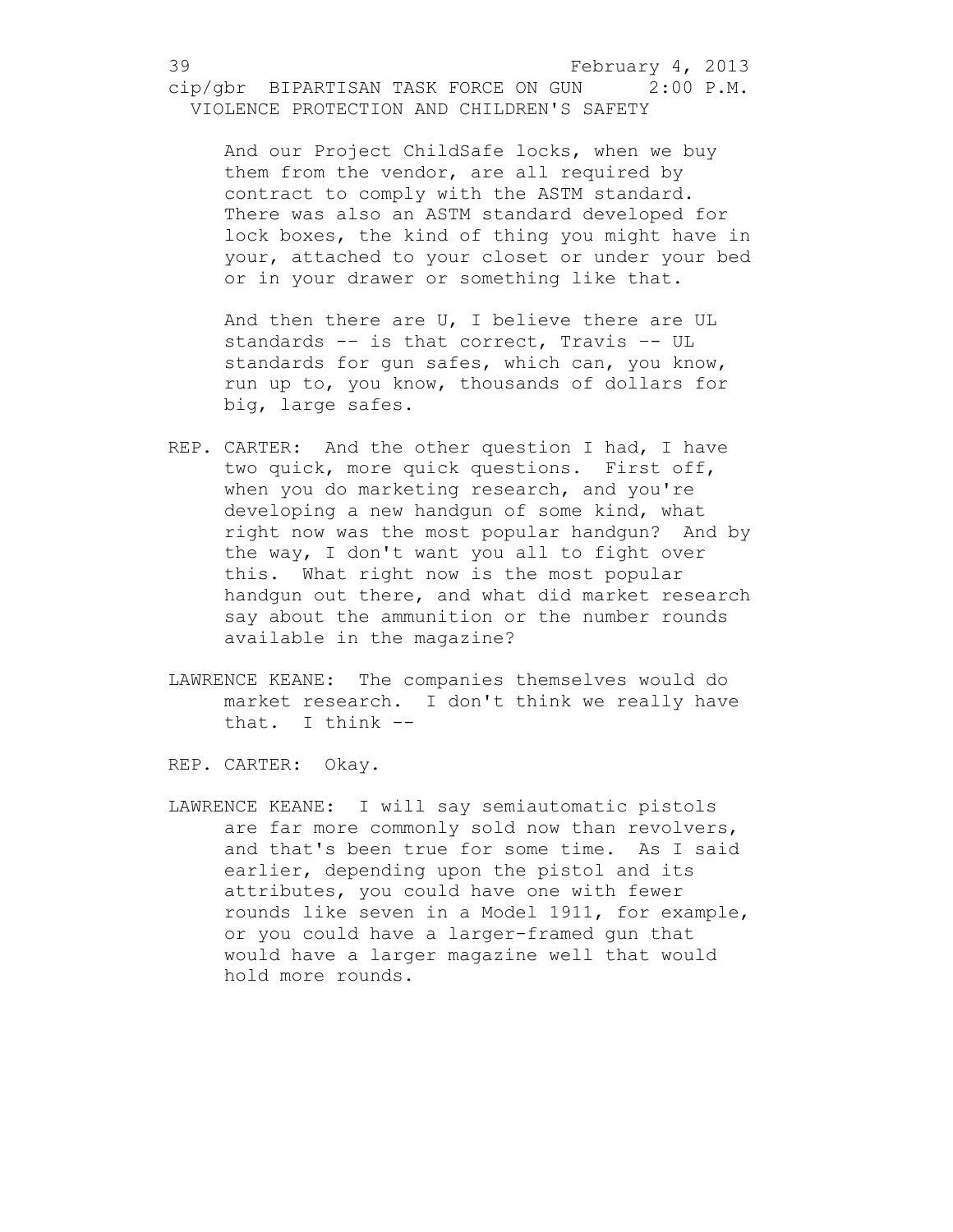So it would depend upon a number of variables. Is the gun used for target shooting? Is the gun used for self-protection? Is the gun used for concealed carry, personal protection you carry on your person? Is it a gun that you're going to use for hunting bear, for example?

- REP. CARTER: Well, I guess that would be my question then. Through marketing research, is there any way to find out if people are buying handguns more for personal carry versus home defense?
- LAWRENCE KEANE: I think the growth in the personal carry market has been significant in the United States as more and more states, now 49, allow their citizens to carry a firearm for personal protection with a, some, typically with some sort of permit or license and a background check. So that, there's been significant growth in that market.

If you look, for example, in Wisconsin, which is the 49th state to pass legislation to allow their citizens to carry a concealed firearm, there have been something in the order of 150,000 permits to the Wisconsin Department of Justice, or maybe approaching 200,000 now.

And I think it's safe to assume that the overwhelming majority of those are individuals who would go out and purchase a firearm suitable for that purpose that they probably don't have now, because they, prior to then, they weren't allowed to carry a firearm (inaudible).

REP. CARTER: And one last thing very quickly, Mr. Chairman, thank you, the ChildSafe program –-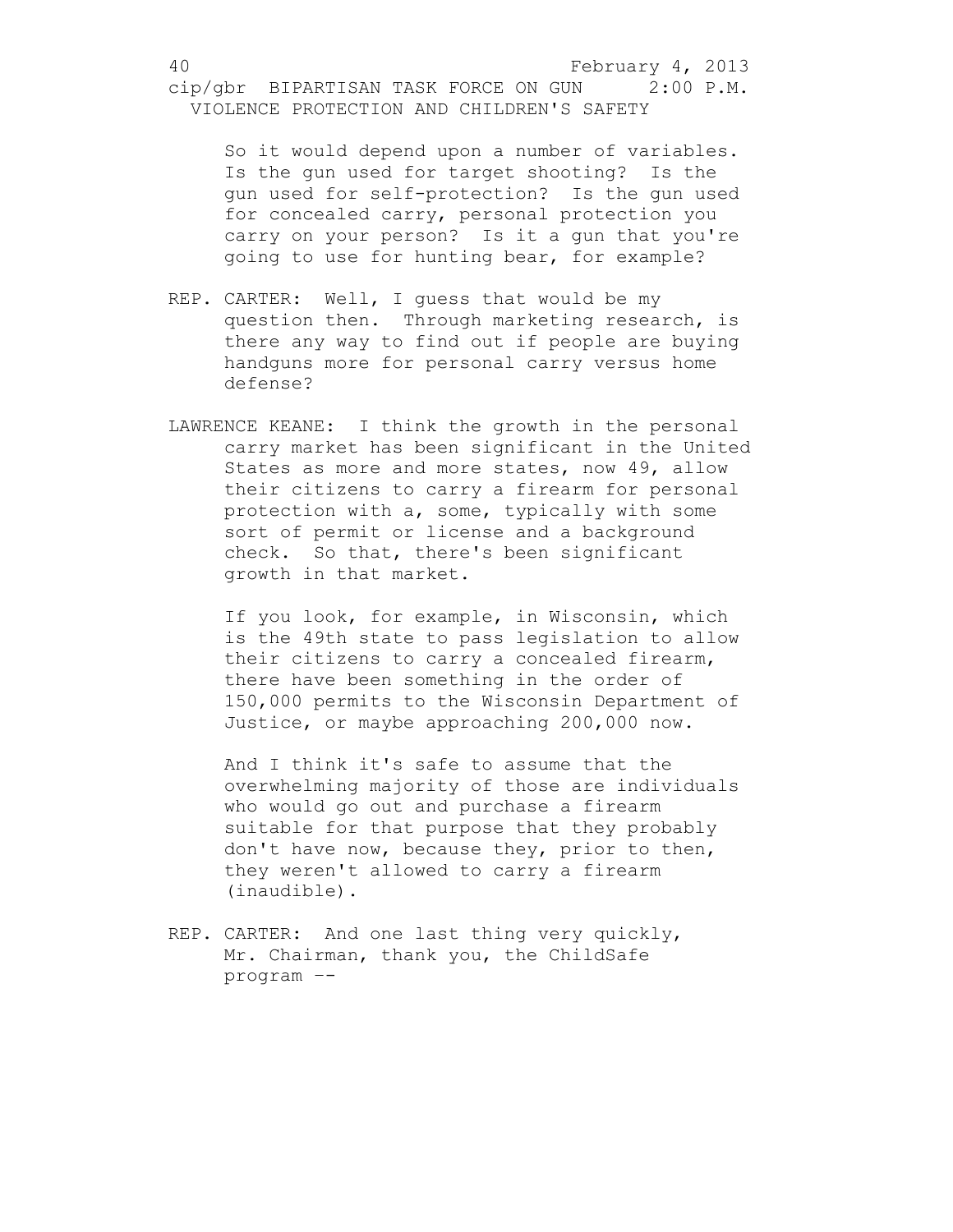REP. MINER: You're cheating.

- REP. CARTER: -- how much do you guys give to that each year?
- LAWRENCE KEANE: We have given, it varies from year to year. We have received grant funding of \$92 million in the past.
- REP. CARTER: Perfect. Thank you. That's what you've (inaudible) 92 million.

LAWRENCE KEANE: Yes.

- REP. CARTER: Thank you.
- REP. MINER: I can see you're not a beginner. If we could go to Representative Dargan, who was on the list, off the list, and back on the list.
- REP. DARGAN: Thank you very much, Chairman. Thank you very much for being here.

LAWRENCE KEANE: You're welcome, Representative.

REP. DARGAN: And I know this issue is somewhat vocal. Since you started your testimony, I received over 80 e-mails just on this specific issue on both sides of the issue. So it'll be a fair assessment to say that there is concerns from both sides, and for the years that I've been an official in umpiring in baseball or officiating in basketball, usually the game ends somewhere, whether you go to overtime or extra innings.

My concern with this debate is we might never end the game, because there seems to be a lot of information on both sides of the issues out there. And I think it's important for our working group to get as much information as you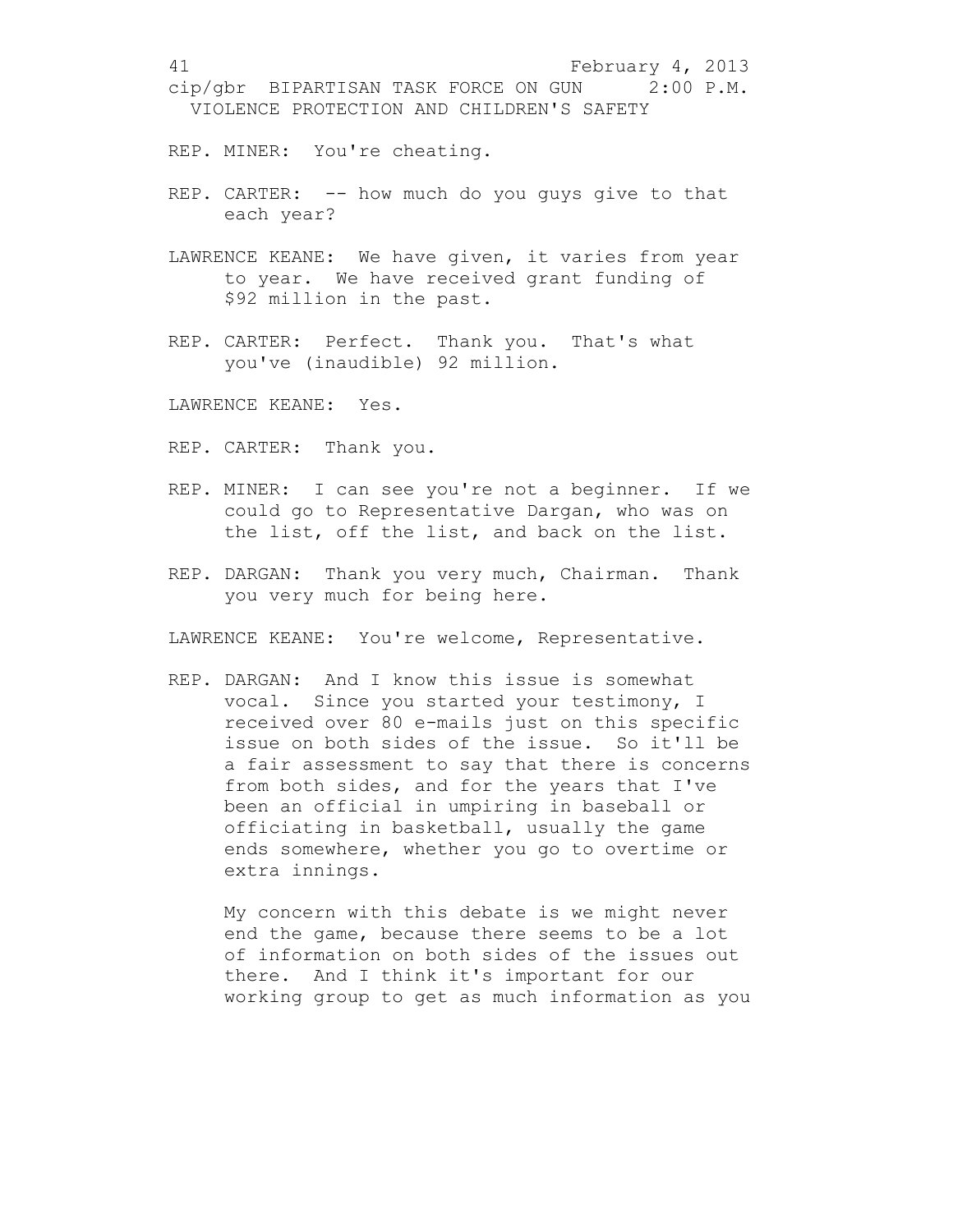could give to us to educate us. But, I guess, my one question, there doesn't seem to be any resolution from any side to come to any agreement on anything.

So I guess my one question would be -- and I'm not sure from the NRA, you know, I hear at one time they were and one time they might, so this is a simple starting point. Would it be a fair assessment that all the groups here could agree on universal background checks or NICS?

LAWRENCE KEANE: Well, we certainly support the NICS system and having background checks through NICS. And as I indicated earlier, we supported that from inception. There are certain challenges to implementing a so-called universal background check. And we would have some concerns as an industry about how that would be implemented. We have, as an industry, experienced that in some other states like California.

And it's been very challenging for the retailer to have to comply with that to do a background check on a gun that they're not even selling. The cost associated with that, the recordkeeping requirements that are associated with that, the fact that you as a licensee could lose your license if you made an error in the paperwork for a gun you never sold, you didn't even actually sell, and there were, and I think Travis can speak to, Travis Glover from Cabela's can speak in more detail about some of those issues that they've confronted.

So some of the things that, you know, we would want to have questions about would be is this, is the retailer going to be able to charge a fee? Is it a fee that's going to be set by the government, or is it a fee that the retailer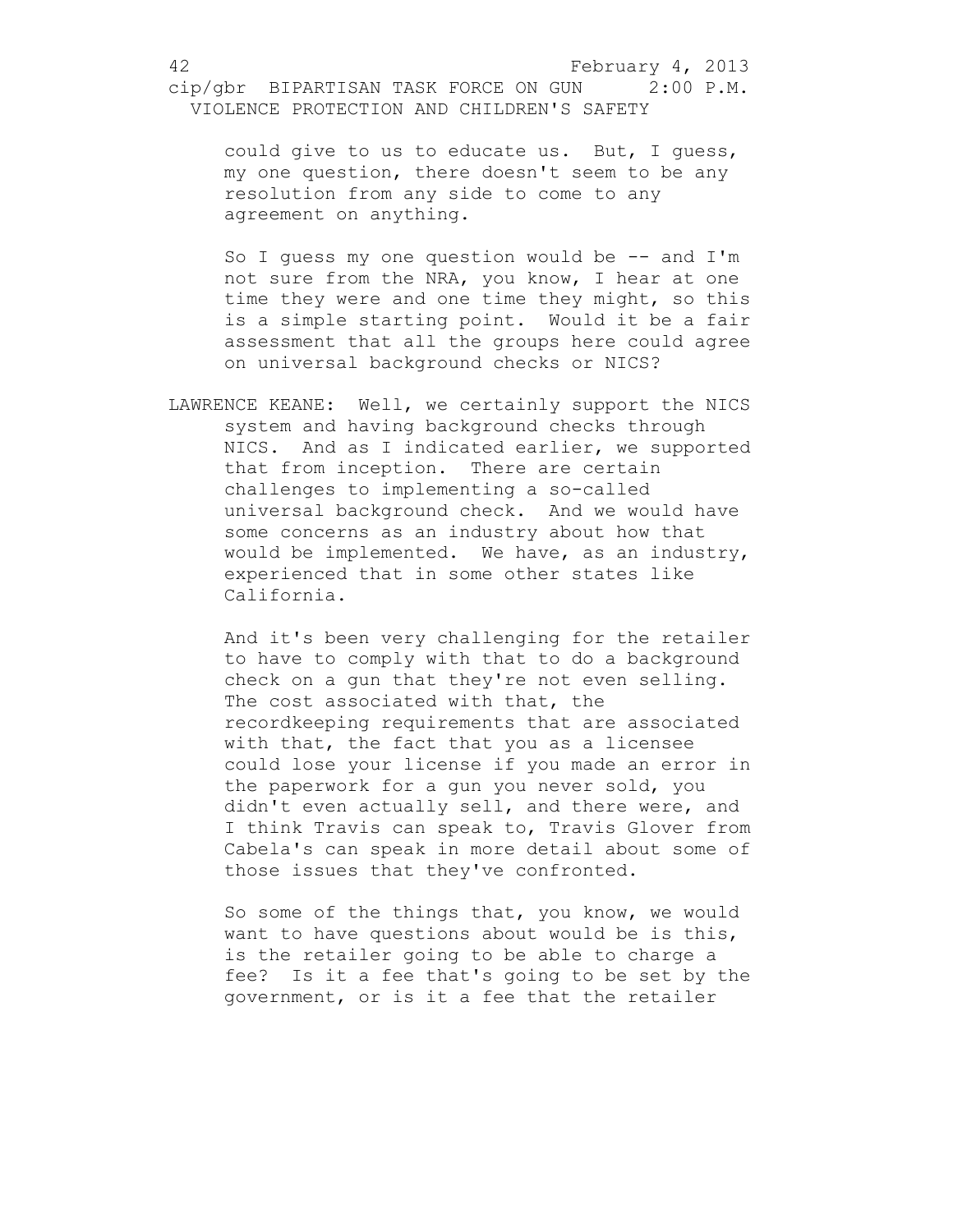can decide himself what to charge and sort of let the market set the price, if you will? Is it something where the consumer will have the option of going to the state police to do the background check versus going to a retailer?

And then what happens to the NICS system, because in order to do this, if you accept, for purposes of our discussion here, the figure that we've heard thrown around in the media of 40 percent of transfers not going through a background check, and I'm not sure that that's an accurate number, but if you just accept that, that's a tremendous increased workload on the NICS system. And I'm not sure how the NICS system could handle that.

When we suggested to DOJ that they allow licensees like Travis's company to have access to NICS to do employment screening for current and prospective employers, employees, and it was only two percent, that was a non-starter with the U.S. Department of Justice. They said there's no way NICS could handle that, that increased workload, that that would be too much stress on the system.

If you implement a, you know, 40 percent increase, that's a hypothetical, I don't know how NICS could handle that. That seems, we would be concerned it would collapse the system and that the checks, which are intended to be instant and very rapid, would take a very, very long period of time for both new sales as well as the sale between private parties.

So there are a number of questions we think need to be looked at to see whether the system can actually function efficiently, and so that's where we are on the issue.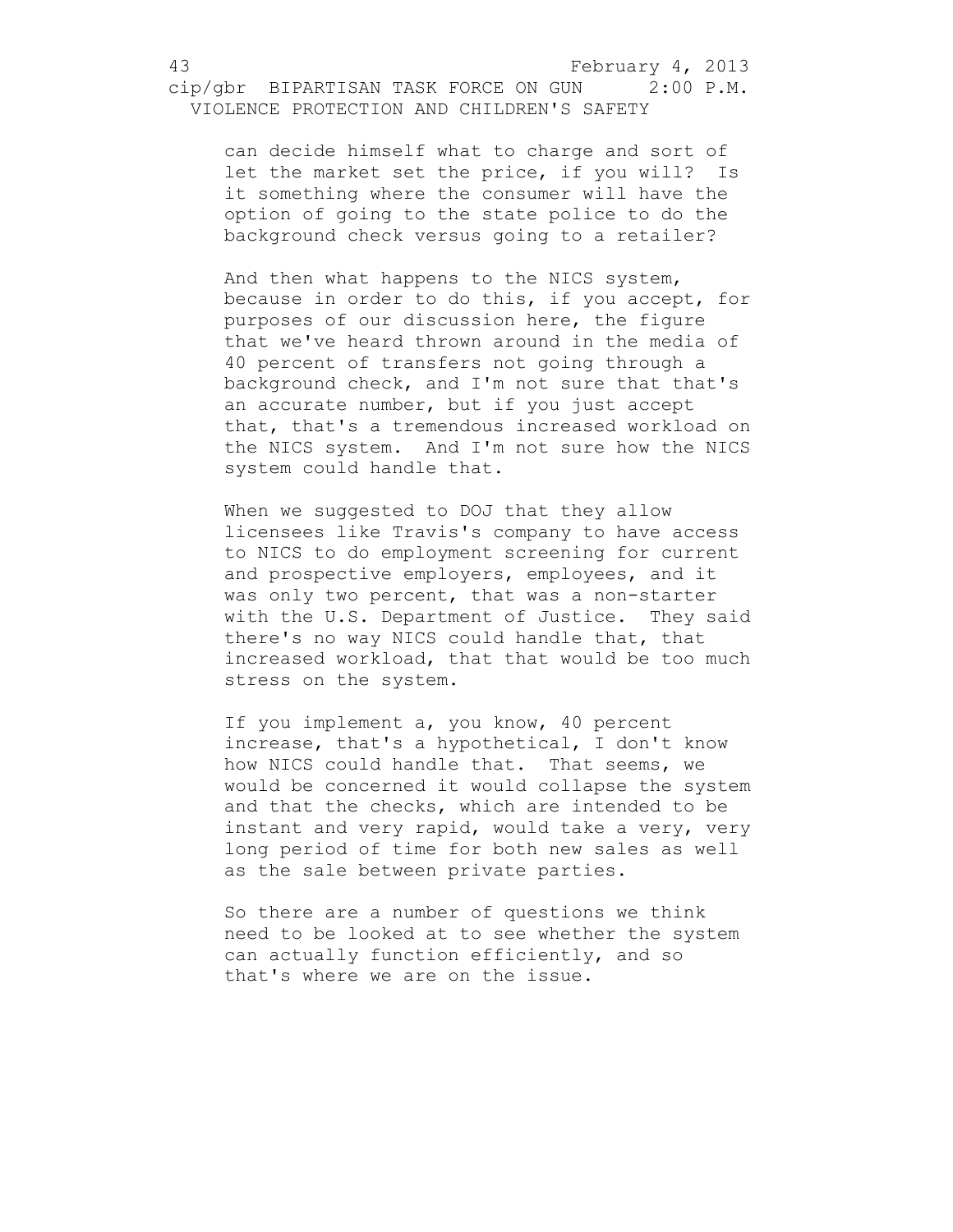- REP. DARGAN: Thank you very much for that information, and maybe if you would like to submit any information that might be useful to us, it would be helpful to the Committee.
- REP. MINER: Thank you, Representative Dargan. Senator Frantz is next, and I would just ask that -- at some point in the future this will come to an end today. I'm hoping, let's say, in fairness to the next group, maybe it's like 3:30, which would be ten minutes from now. So please proceed, but would it be fair to –-

A VOICE: I'll try to (inaudible).

- REP. MINER: Well, and if it would, would it be fair for me to ask in advance of that that if we have any other questions that we would like to get to you, presumably we can get them to you, and you can either respond in writing, or we can set up some other opportunity.
- LAWRENCE KEANE: We would be happy to respond to written questions. We'd be happy to come in and meet with any individual members of the Task Force one on one.

REP. MINER: Along the way in the process?

LAWRENCE KEANE: Absolutely.

REP. MINER: Thank you. Senator Frantz.

SENATOR FRANTZ: Thank you, Mr. Chairman. This won't take long. I know we're running out of time, and you were great to come back and spend another day in the Capitol. I'd like to focus for just a brief moment on the NICS background check. I think this is the area where there is the most common ground between both sides of the issue.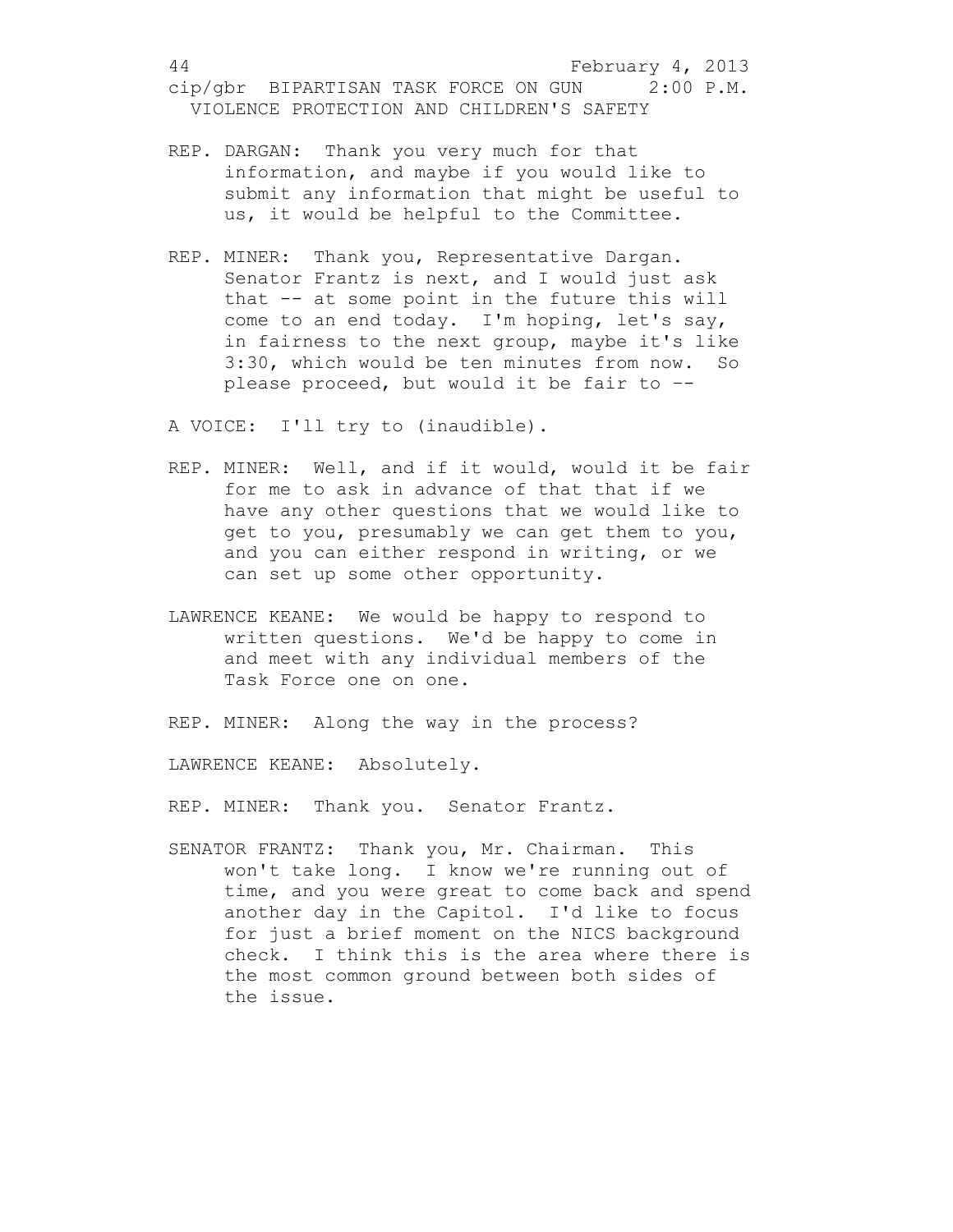I also think it's something that is an area that can be improved very quickly, because technology has accelerated and will continue to accelerate at a great clip. And I think the capacity issue that you're worried about can be overcome quite quickly as long as the resources go into it.

Just very briefly, who's allowed to use the NICS system, and what information can you get out of it? The obvious is convictions and arrests and things like that, but you mentioned that there was mental health records that you might be able to have access to.

LAWRENCE KEANE: So the Brady Act only allows federally licensed firearms dealers who are registered with FBI NICS to access and do background checks for the transfer of a firearm. So Travis, for example, if he was going to hire you, Senator, to work in the store and wanted to do a background check on you, he would not be able to access NICS in order to check to see if you are a prohibited person or not. That's number one.

Number two, when a dealer does a background check, all that they are, they submit the information to NICS. They can do this now even electronically called e-NICS, which we are, encourage retailers to use. We work with NICS to encourage that. All that the retailer is told is either approved, denied, or delayed.

And if it's delayed, then by federal law, you cannot transfer that firearm for three business days. At the conclusion of those three business days, you could transfer the firearm. Typically, by the end of the three days, I don't know the exact statistics, but we can get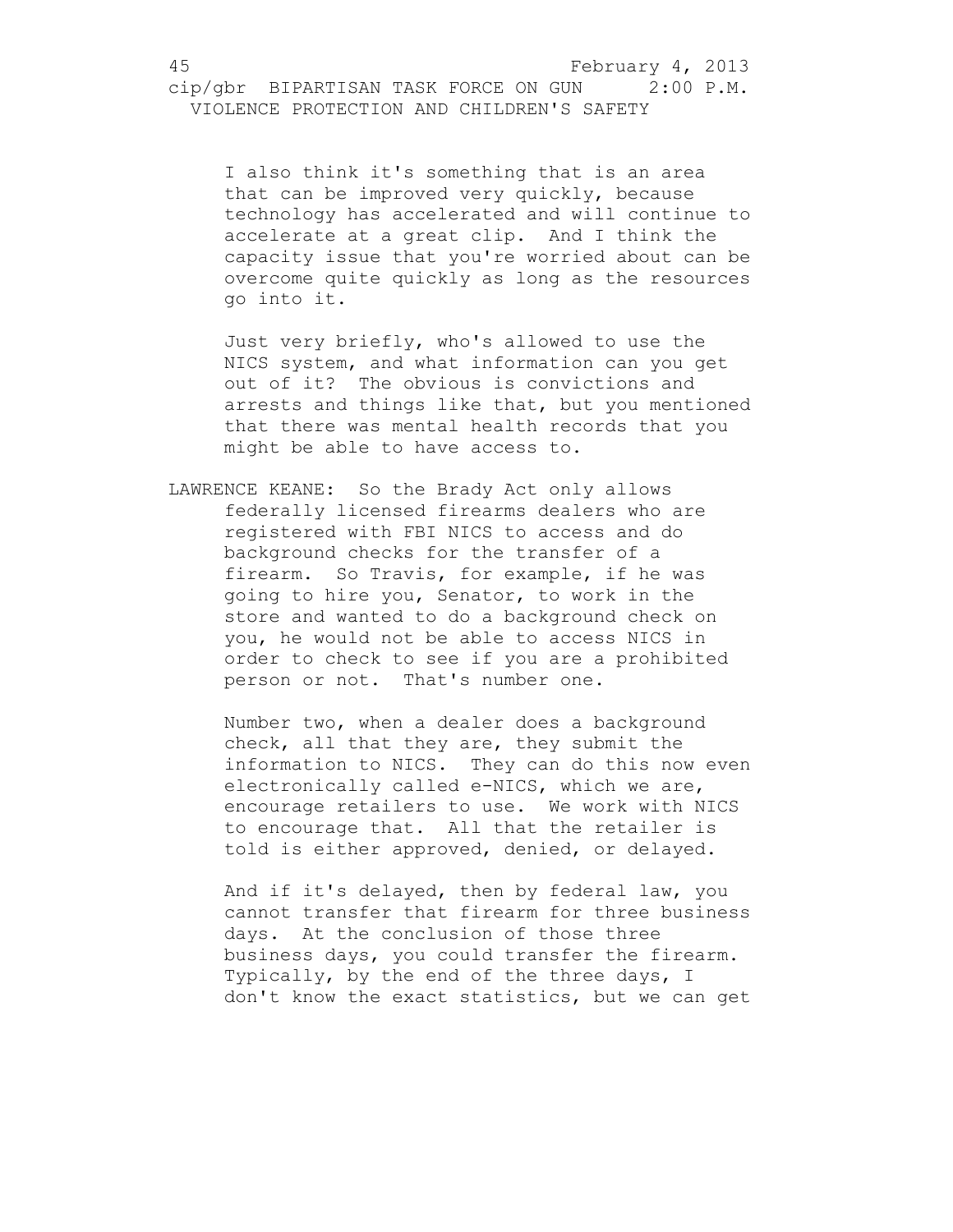them for you, the vast overwhelming majority of the checks are completed, and you've gotten either an approved or denied. But you are not told why the person is denied.

You don't know as the retailer. All you can tell the consumer is you've been denied. I don't know why. And NICS provides information for the retailers to give to that consumer so that they can appeal to find out whether they're improperly being denied, which can happen in some circumstances. Anything to add to that, Travis?

TRAVIS GLOVER: You covered it.

- SENATOR FRANTZ: And the issue of access to mental health records is through NICS, is that  $-$ -
- LAWRENCE KEANE: Sure. So what the check, NICS can only receive information about the prohibitions, the federal prohibitions, as I understand it. And so the problem is that many states, and, again, Connecticut is not on the list, but many states have done a very, very poor job, unacceptable, in not transmitting records of prohibitions, mental health, felons, people with restraining orders who are prohibited, fugitive from justice, et cetera, the various federal categories that, under the Gun Control Act, that make somebody a prohibited person.

Those records are not being put into the NICS system. And so when somebody walks into Cabela's, for example, not to pick on Cabela's, and they do a background check, if those records of, let's say it's an individual who was adjudicated and mental defective, that's the language under the Gun Control Act, or was involuntarily committed, they are therefore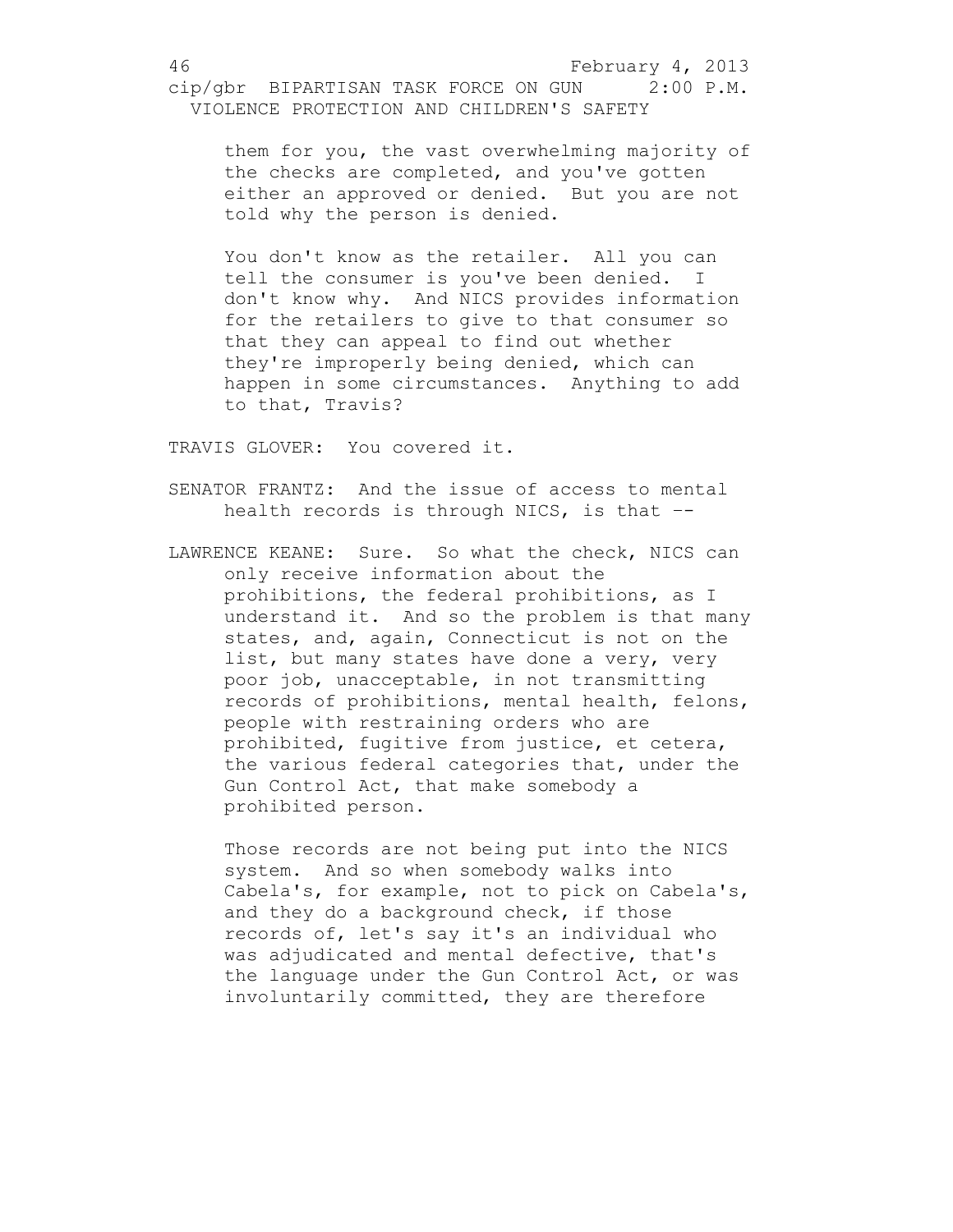under federal law a prohibited person for life. Okay.

If that record is not in the system, and that person goes into a store and goes through the background check, and that record is not there, they're going to get a proceed, because there's no record to say they're denied. And that's the problem. That's why we need to fix NICS.

That's why we think there is also common ground in that area as well, and we are putting our own effort and our own resources into an effort to fix NICS to get those records into the system. The system does not function the way it should. All of those records need to get into the system so that the retailers who rely upon them can be assured that they're not transferring to a prohibited person.

- SENATOR FRANTZ: Great. Thank you very much both of you. Thank you, Mr. Chairman.
- REP. MINER: Senator Guglielmo.
- SENATOR GUGLIELMO: Thank you, Mr. Chairman. Mine will both be quick. Straw purchases, any states have mandatory sentencing?
- LAWRENCE KEANE: I'm not, I don't know the answer to that question. I'll do some homework on that and find out.
- SENATOR GUGLIELMO: Yeah, if we could find out, and if there are some, who they are. And then on the NICS system, how many states are doing a good job out of the 50?

LAWRENCE KEANE: About half.

SENATOR GUGLIELMO: Oh, that --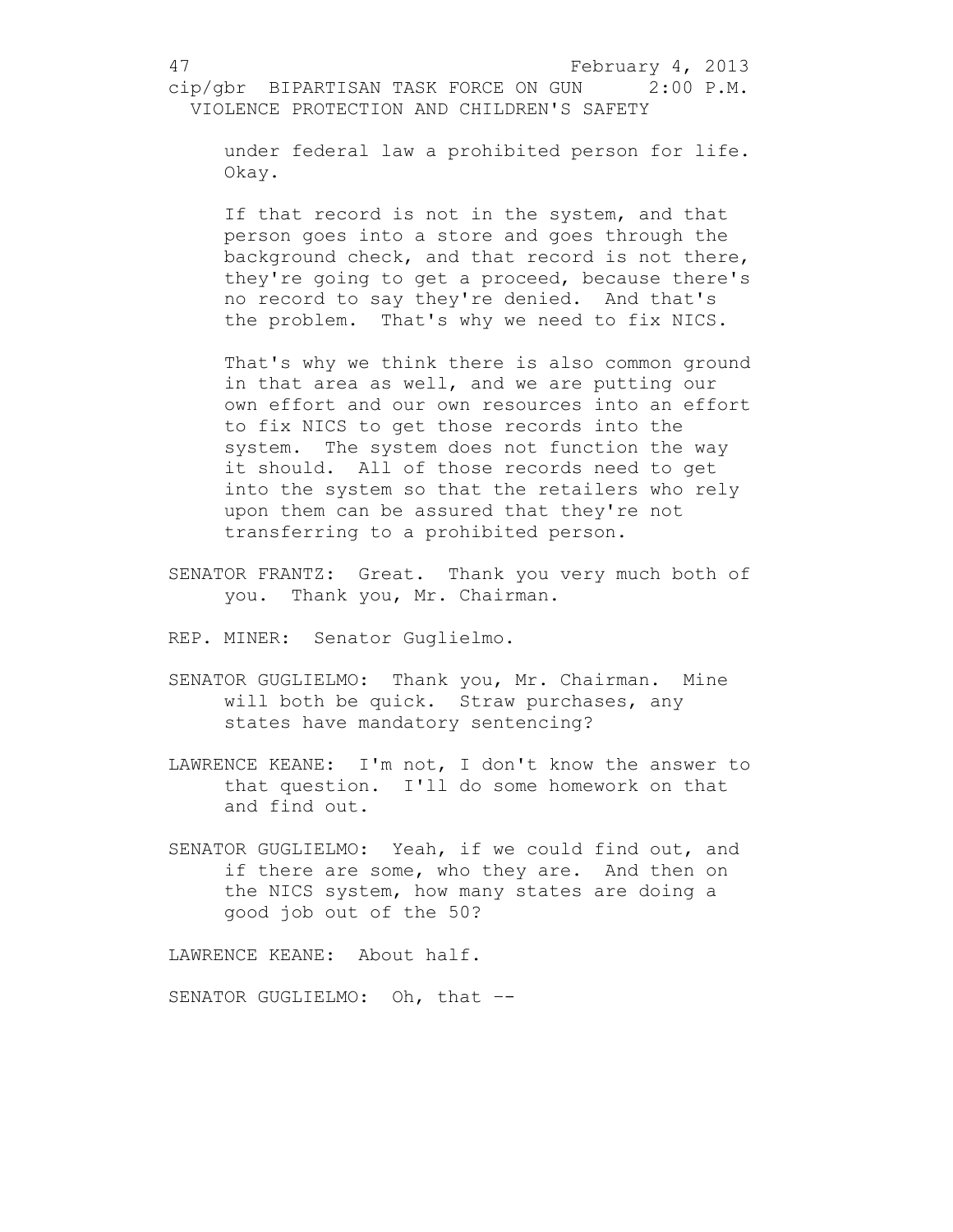LAWRENCE KEANE: Roughly half are really falling down on the job. There's a, and we'll provide copies, there's a study by the Government Accounting Office on this from July of 2012 --

SENATOR GUGLIELMO: Okay.

- LAWRENCE KEANE: -- on that that speaks to this issue.
- SENATOR GUGLIELMO: Thank you. Thank you, Mr. Chair.

REP. MINER: Representative Rebimbas.

REP. REBIMBAS: Thank you, Mr. Chair. And in the interest of time, I'm just going to simply - all the questions were pretty much asked -- I'm just going to make a comment, because last time that you were before us and today, I think there's always a negative umbrella regarding youth, children, and guns.

And I just want to acknowledge that there are responsible safety young women and men who use weapons, these firearms, in their shooting competitions competitively as well as family traditions. So I just want to make sure I highlight that.

There is, that is separate and apart from the tragedy that's brought us here today. And whatever it is that you're doing to continue to reach out to children through their parents as to the appropriate firearms to use for their sporting or, and/or family traditions, thank you for that.

LAWRENCE KEANE: Let me just give you, if I might, one example. The U.S., the NSSF is the largest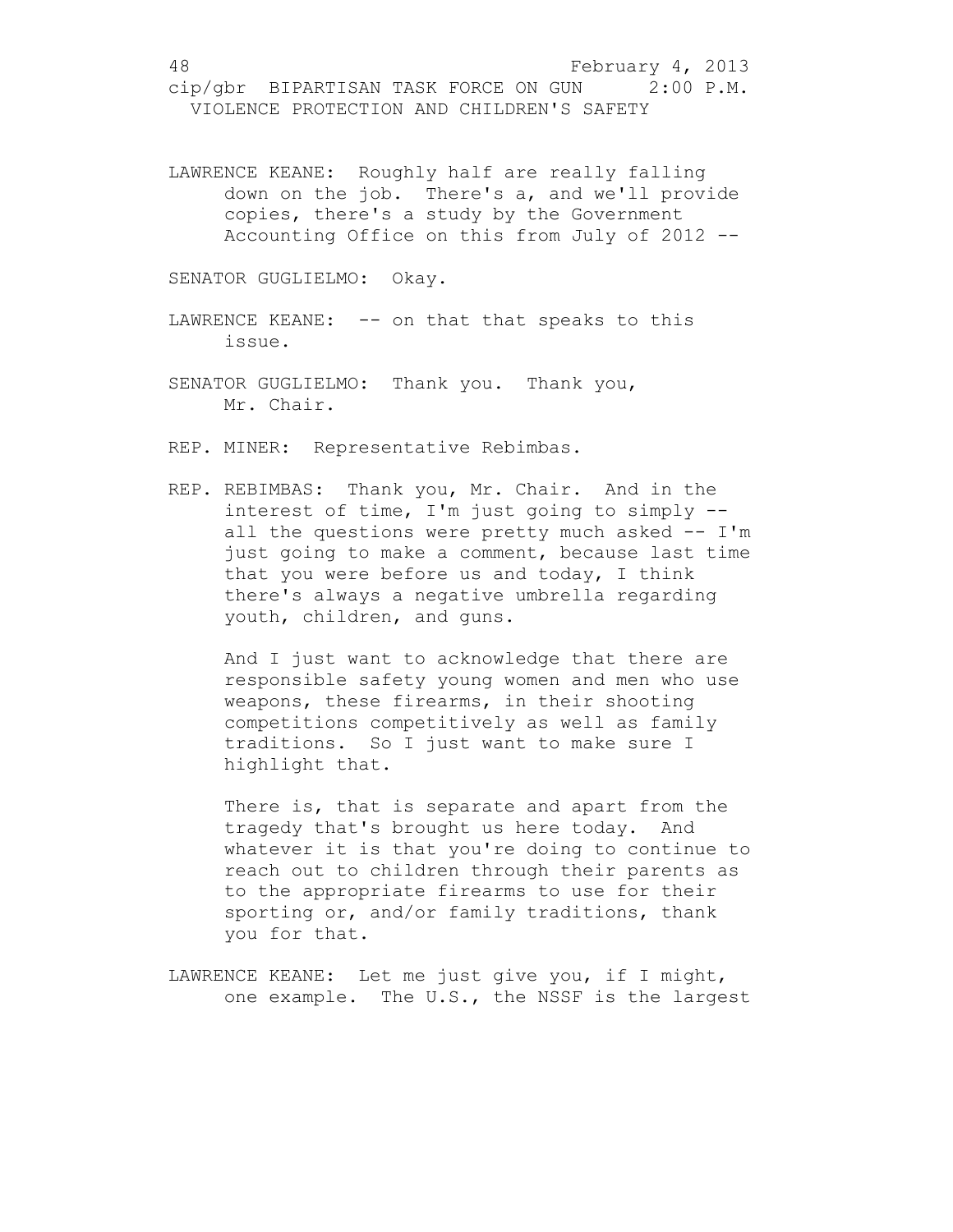supporter of the U.S. Olympic Shooting Team, which won an unprecedented number of gold medals at the recent Olympics. Several members of the U.S. Olympic team that medaled in the Summer Olympics started shooting in a program NSSF began called the Scholastic Clay Target Program, which was essentially sort of like a little league for trap and skeet shooting, all with adult supervised and coaches and teams and leagues and competitions and, again, several of those folks elevated up to the point where they were on the Olympic team, and they got medals.

- REP. REBIMBAS: That's (inaudible), and some of them joined our law enforcement, so thank you.
- REP. MINER: Thank you. Senator McKinney had a question.
- SENATOR MCKINNEY: Thank you. Someone who owns a Glock 17, which, as I understand it, has a magazine, whether it's double stack or staggered, capable of 17 rounds expandable to 19 or even 33, is there a ten-round magazine available for purchase to fit that gun? And are there handguns with magazine capacities greater than ten that would be rendered inoperable under the old federal law or the New York law?
- LAWRENCE KEANE: I don't have a list for you. I'm not, I'll have to get back to you on the specific question of the Glock 17. But, yes, there are, if magazine capacity was restricted to ten, and there are some guns that would be rendered inoperable because of the, their configuration, the ten-round magazine wouldn't fit, so it does present a challenge.
- SENATOR MCKINNEY: And just as a follow-up, is there any kind of a spacer that could be put in the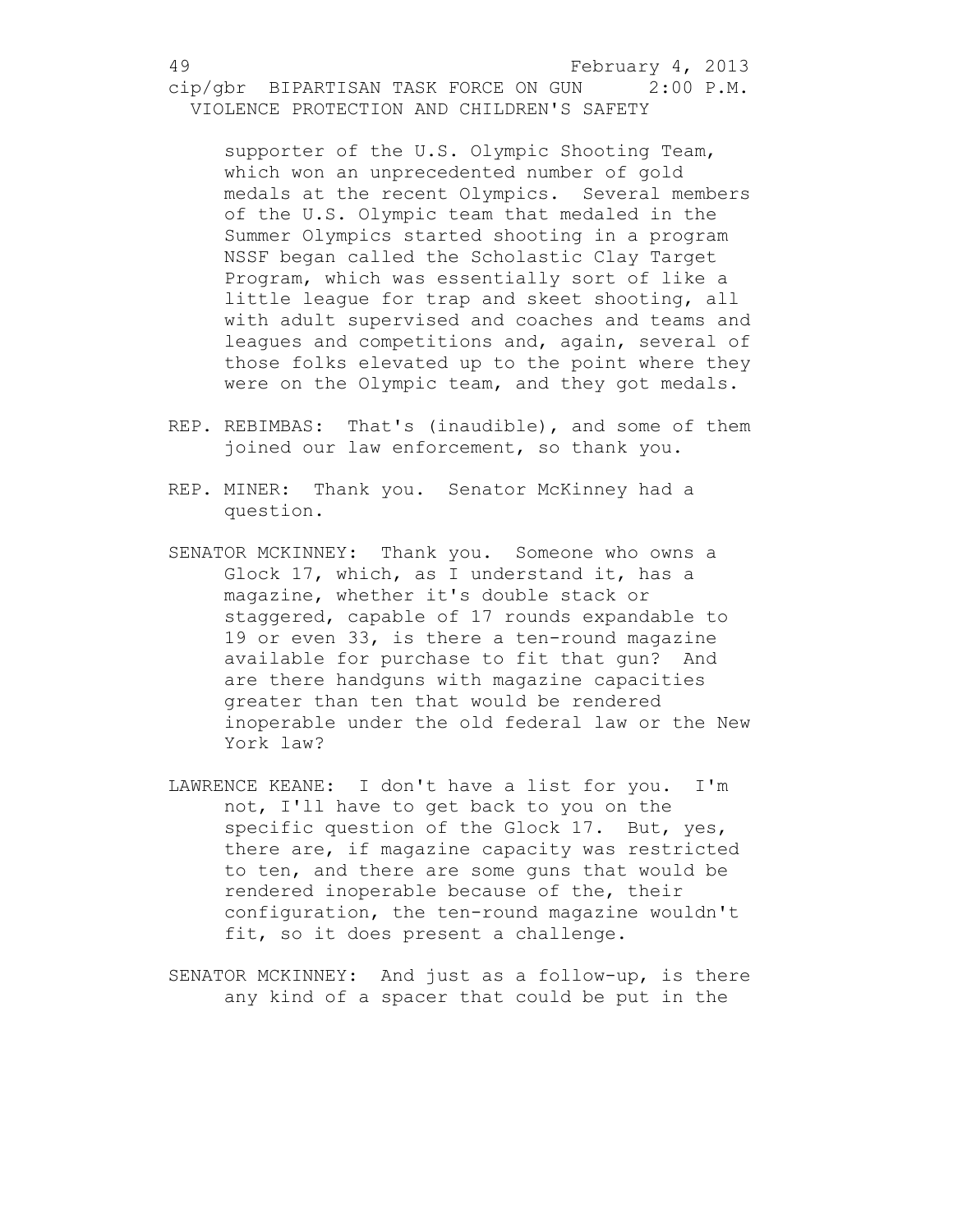existing magazine, and could we get for followup a list of, because just looking on all the various company websites and websites that sell parts, it seems that there's magazines that vary from 5, 6, 7, 10, 15, 33, 30, 40, 100.

So, you know, can we get a list of how many handguns that have, as standard issue, a magazine greater than ten that have a magazine of ten or less that could fit? And the reason why I ask is if we had a ten-bullet magazine restriction under the federal law, what were all the handgun owners and manufacturers doing during that period?

- LAWRENCE KEANE: We'll get back to you. I don't know that answer (inaudible).
- REP. MINER: Thank you. I just wanted to go back to the NICS system, because it, we were able to avail ourselves of a presentation earlier this morning -- I think there are some other people who will do the same -- that kind of takes us through the process of how do you buy a gun in the state of Connecticut anyway?

And I know that the rules are different throughout the country, but is the deficiency in the NICS system, my word, the deficiency in the area of mental health only, or are there some states that have been proven to lag behind in terms of how often they update criminal records?

LAWRENCE KEANE: I think there are some states that are not doing a very good job on that as well. And one of the areas in particular that is lacking is reporting into NICS or submitting to NICS records pertaining to restraining orders. Under federal law, if there's a restraining order, you're a prohibited person. And so they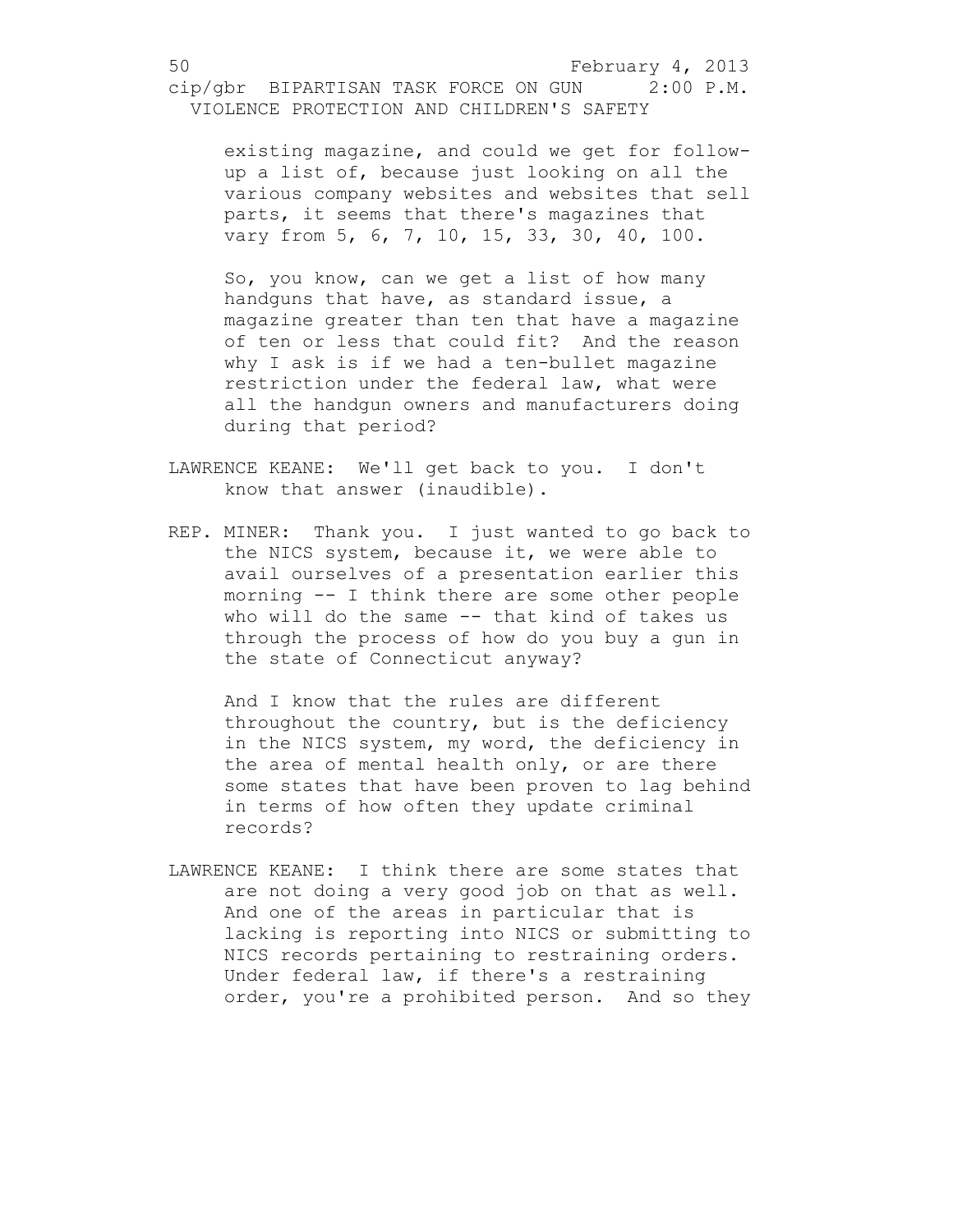do not get into the NICS system. That's a problem as well.

A VOICE: Domestic violence.

LAWRENCE KEANE: Domestic violence, right.

- REP. MINER: And not being an expert on what is currently being discussed at the federal level, are those issues, in your mind, being appropriately addressed at the federal level?
- LAWRENCE KEANE: We do not think they've been appropriately addressed. We supported the National Improvement Act to improve NICS where federal funds were supposed to flow back to the states in order to get the states to put these records into the system. And as I said before, it's my understanding in the last government fiscal year they authorized, budgeted 125 million but only appropriated \$5 million.

And we think that's woefully inadequate. When we met with the Department of Justice last spring, and I believe, Travis, you were at that meeting as well, we urged them, again, that they should use federal funds that are flowing back to the states now and condition the money on their getting these records in the same way they did with the highway dollars and drunk driving.

And it reduced, the states reduced the threshold for drunk driving, and that helped reduce accidents and drunk, the incident of drunk driving. And we see no reason why they can't do that with NICS.

REP. MINER: And the other thing that I had asked about, recognizing that the forms that are submitted to the federal government require a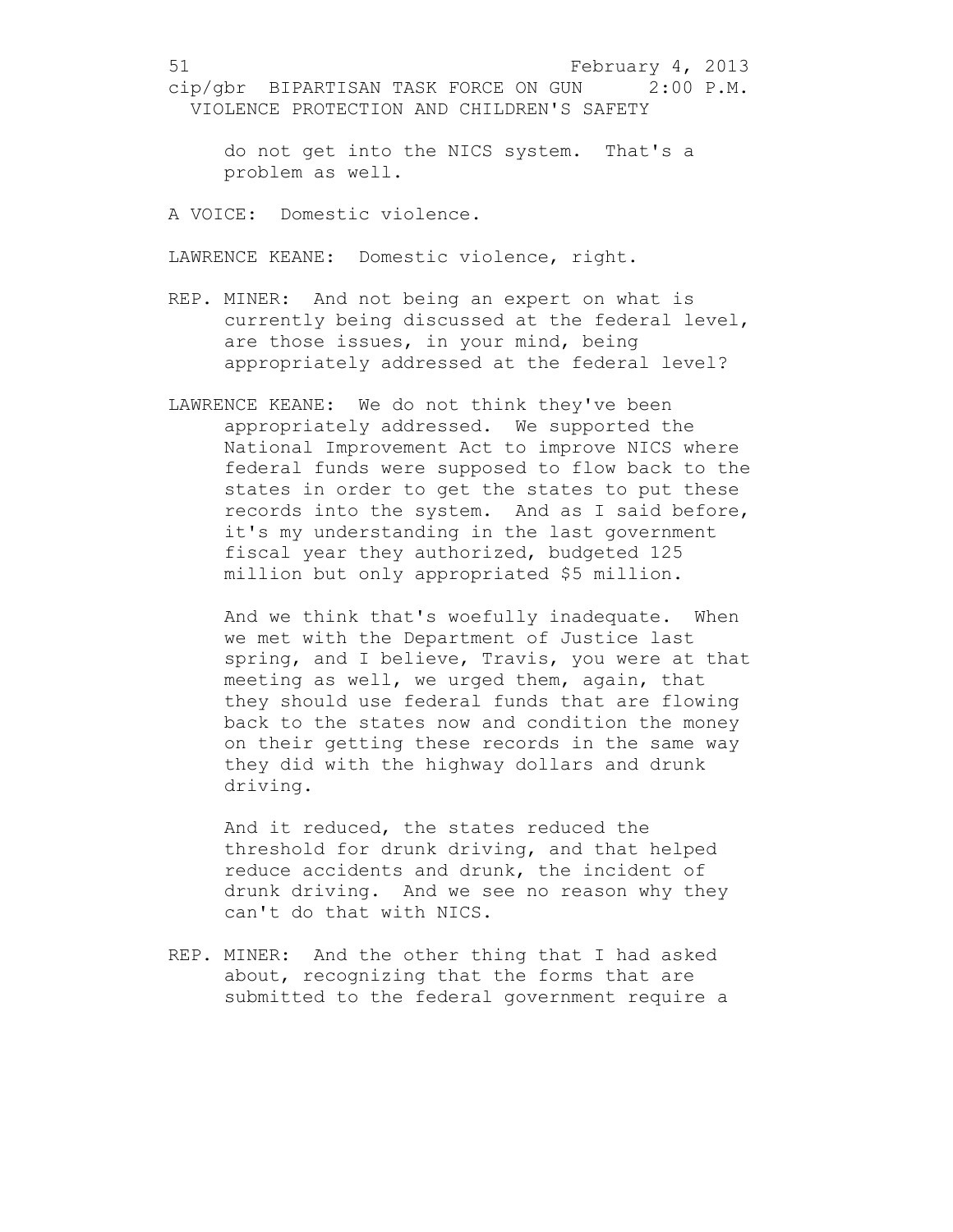certain amount of data, one of which is some kind of a serial number or tracking number, it doesn't seem as though there's any similarity. And by that, I mean, if you buy a General Motors automobile or you buy a Ford, I believe the serial numbers are consistent, at least to the extent that they occupy the same number of digits.

And as I think about part of what we're trying to get at here is we don't really even know other than what people voluntarily give us for information, let's say, what part of the overall long gun population, guns that are currently on some list as being previously allowed but now on the list -- we called it ban -- and those that occupy some list that some people are advocating we should ban, yet, I don't know that as I sit here we have any way of determining whether there are a million of those in the country, ten million of those in the country.

I guess I, suppose I shouldn't care, except that it would seem to me as a lawmaker if I'm going to push my green button on a piece of legislation that says we're going to confiscate these things, I'd like to have some idea what we're talking about, what the field is that we're talking about.

LAWRENCE KEANE: We're working on trying to develop some estimates for how many modern sporting rifles are in civilian possession in the United States. We do know that since 2004 on, and particularly from 2008 on, these are the most popular rifles being sold in the United States by far.

And there have been many millions of them sold in the United States chiefly for target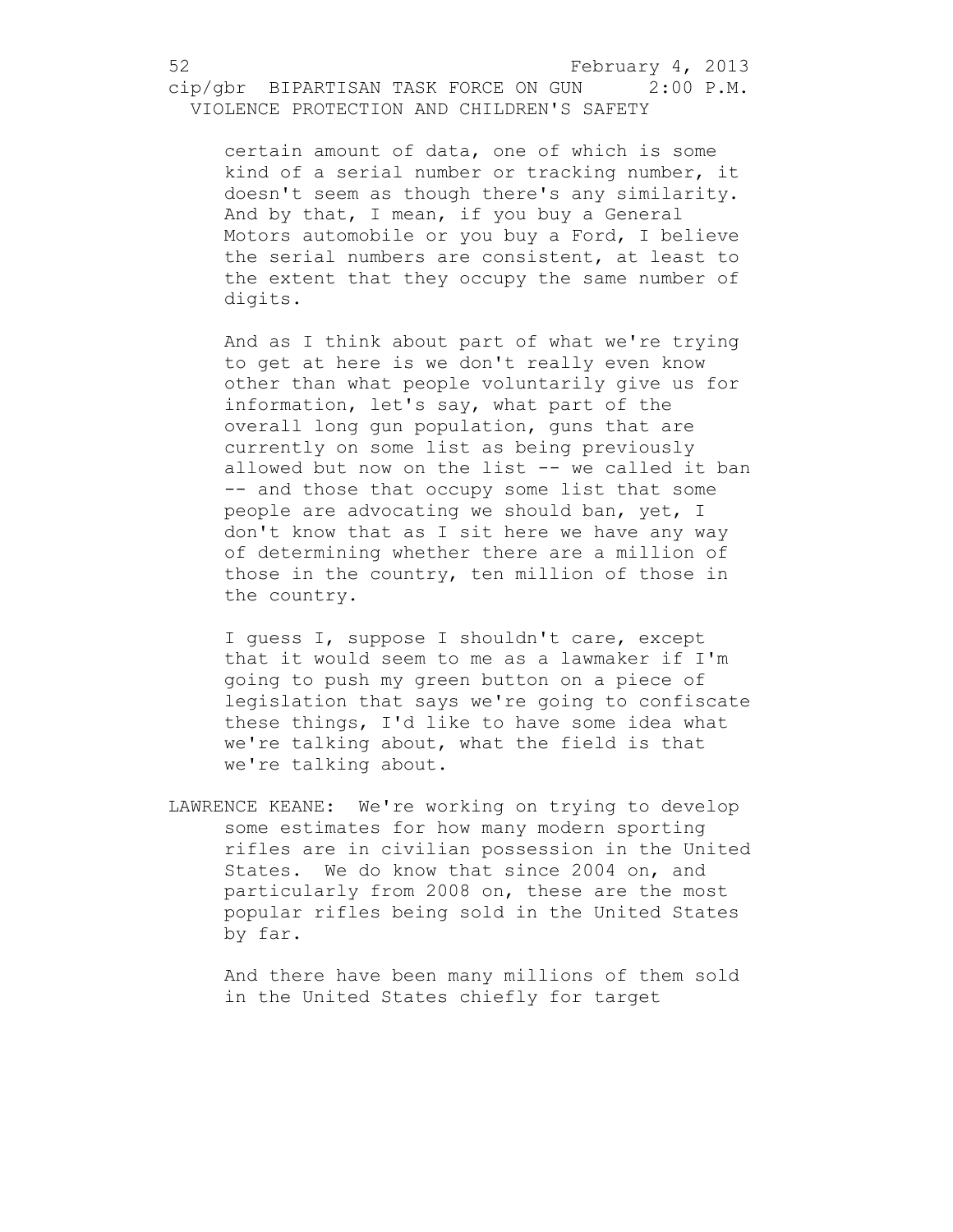shooting, but also increasingly and roughly about 25 percent are for hunting. And as, I think, Joe Bartozzi mentioned, his company is bringing to market modern sporting rifles for the hunting market. Remington makes several models as well. So, but so they are very, very popular. There have been millions sold. We'll try to get you our best estimate for how many exist.

- REP. MINER: Thank you. I think what we tried to do is to say at 3:30 this would come to a conclusion, and I know you've been very generous about saying that you would answer questions. Shall those be filtered through you? It, kind of looking for some help here. I don't want to –-
- LAWRENCE KEANE: You can either send them to myself or to Mr. (Inaudible).
- SENATOR LOONEY: Just a brief follow-up, Mr. Chair –

REP. MINER: Senator.

-

SENATOR LOONEY: -- a follow-up on --

REP. MINER: Senator.

SENATOR LOONEY: -- a follow-up on a couple of things. One issue is that you mentioned the modern sporting rifles, and also there was another New York Times article just yesterday that talked about the marketing of the AR-15 in all of its forms and how popular it's become in recent years and partly marketed because of its analogy to military rifles. But I'd like to just hear from some of the manufacturers here.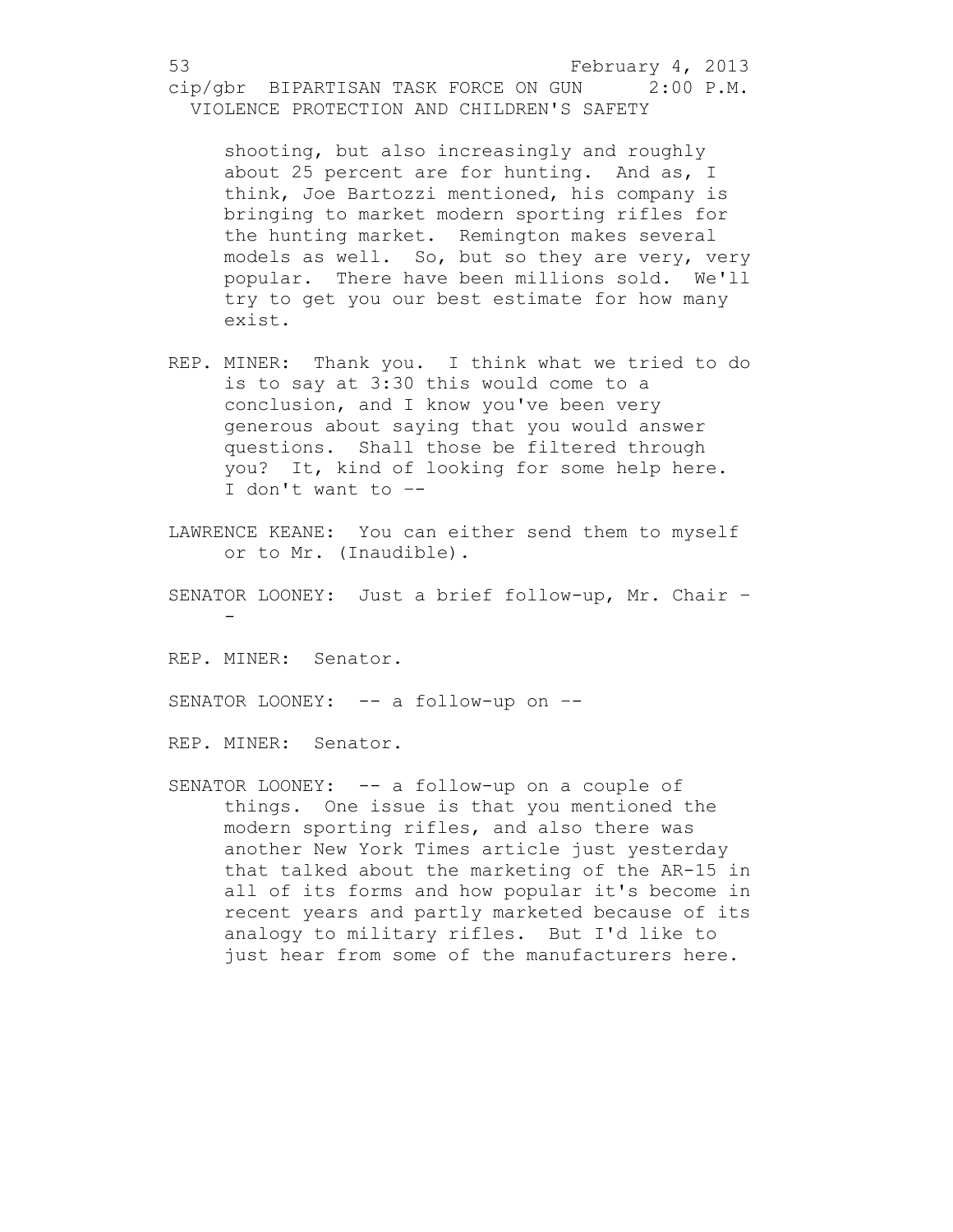Obviously, there has been a, our assault weapons ban in Connecticut had a listing of a, the distinguishing factor would be the detachable magazine and then two other factors that were listed in the statute. California has gone to a system of having the detachable magazine and one other factor. Your reaction to that. If we were to adopt a proposal like that, are there any, what guns that you currently sell would not be marketable if that law were to be adopted?

LAWRENCE KEANE: Well, I guess that some of the companies can speak specifically to that, but if you, that's part of why we have a problem with the law that existed ten years ago or from '94 to '04, is the features that you're banning are, have no impact or do not in any way affect how the firearm functions.

I mean, removing, saying you can't have a, the bayonet lug or having a muzzle break, or sometimes people refer to them as flash (inaudible), has absolutely no impact on how the firearm would function. For, if you take, for example, Senator Feinstein's bill, she would exempt a firearm manufactured by one of the companies here at Ruger, Mini-14. That fires a .223 round. It's a semiautomatic rifle.

Yet, her same law would ban other semiautomatic rifles and fire the exact same size cartridge based on cosmetic appearance, based on their having other features. There's nothing to do with how the firearm functions. To us, that's not sound public policy, and we've already tried banning a class of rifles for ten years, and it didn't reduce crime, so we don't think it's constructive to repeat that experiment or to ban more firearms. You know, we don't think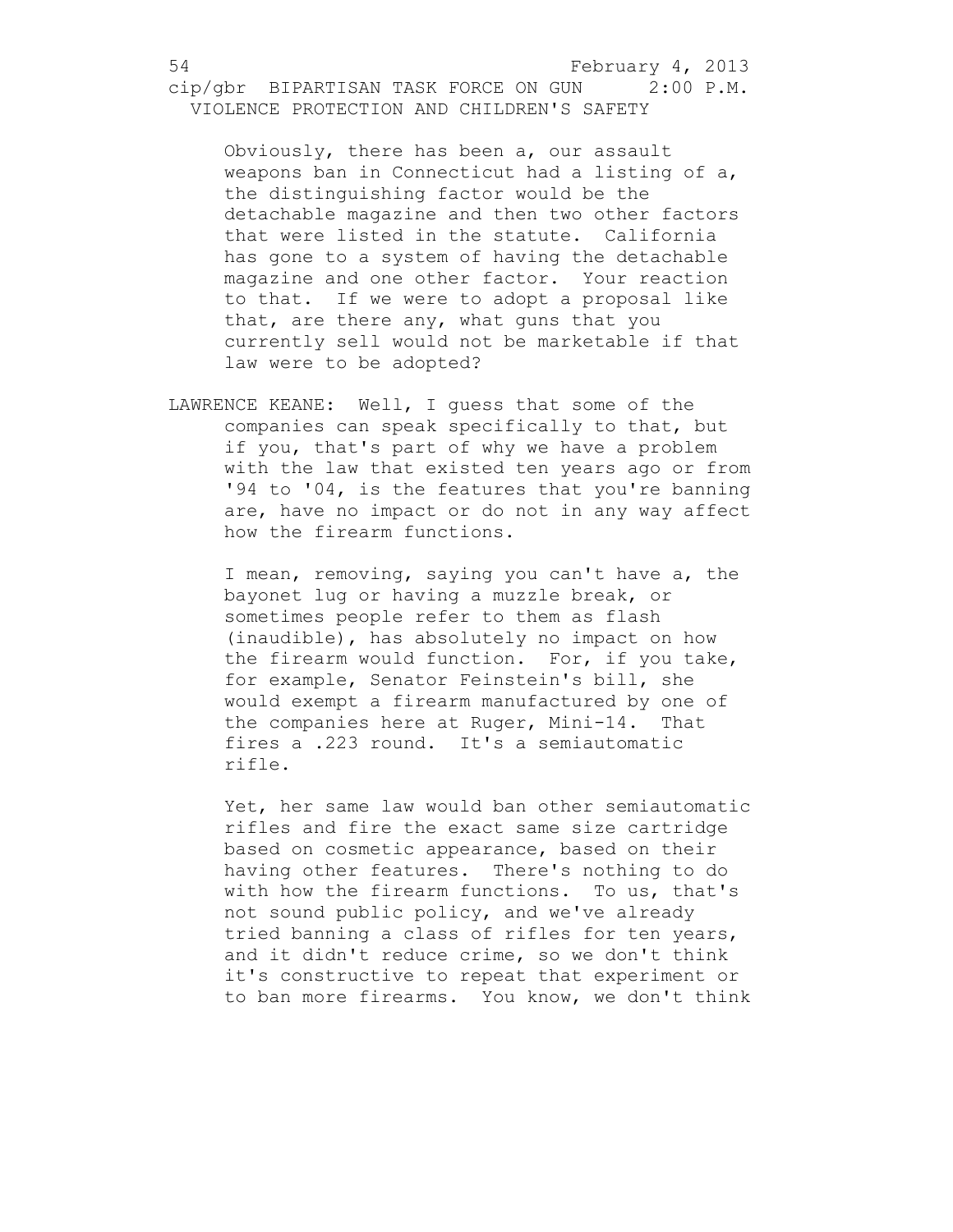that that will help reduce crime or make us safer.

SENATOR LOONEY: All right. And just one last question. There was a, you mentioned some of the donations by the industry to, both to, for youth sports and for also donations to police activities.

There was a study by the Justice Policy Center or the Violence Policy Center, I guess it was, a couple of years ago that pointed out that some of the major manufacturers are major corporate partners of the National Rifle Association with Sturm Ruger and Cabela's at the George Washington level of corporate partner at 500 to a million dollars per year.

Just would like to know what was the strategy involved in that, and what was the, in effect, the benefit for funding the National Rifle Association at that level and as a corporate partner?

LAWRENCE KEANE: I can't speak for why any one company made that contribution. I will say that the National Rifle Association itself has a number of firearm safety education programs. It does a lot of training and has a, there are many aspects and things that the National Rifle Association does that are independent and have nothing to do with what people most usually associate them for, the lobbying or government relations-type activities.

So growing the market is a normal thing that trade associations or the industry member would do, law-abiding Americans exercising their Second Amendment rights to participate in hunting, target shooting, the various kinds, as well as to purchase firearms for self-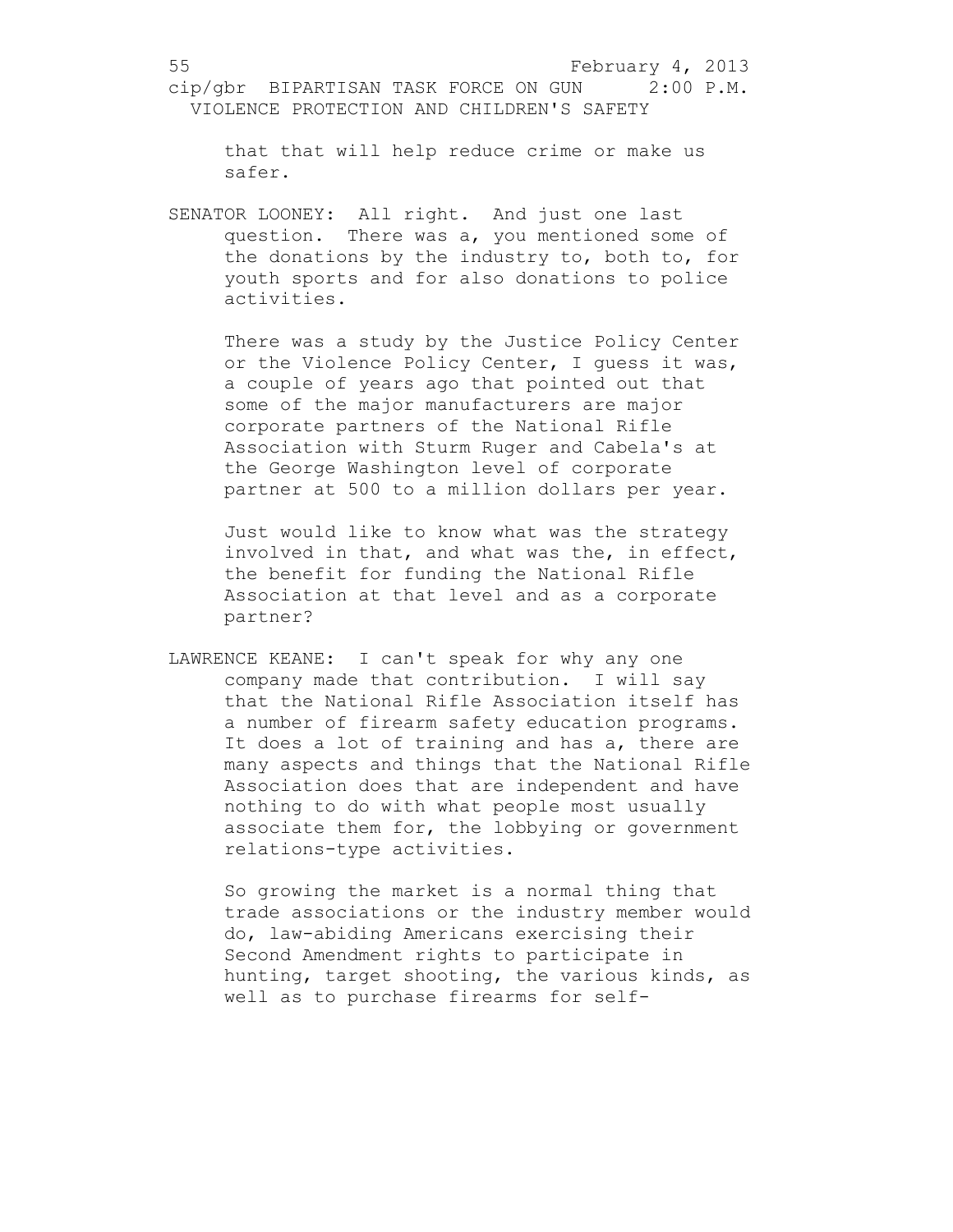protection, so, but I can't speak to why any one company made a contribution or not. That was, you know, an individual decision. They don't ask me, and they don't ask our approval.

- SENATOR LOONEY: I just wonder whether the representatives of Cabela or Sturm Ruger might have any more particulars to add to that.
- KEVIN REID: Senator Looney, my name is, again, it's Kevin Reid. I'm the vice president and general counsel at Ruger --

SENATOR LOONEY: Yep.

KEVIN REID: -- Sturm Ruger Company. And we have actually at Ruger a long tradition of partnering with many, many groups. There are many things that we do with Ducks Unlimited and a number of other of the conservation groups. With the NRA, for example, we have offered to their membership certain firearms. Then we'll put an NRA logo.

We'll partner with the NRA to put, to license their marks and put the NRA logo so certain people can buy certain firearms. It's been a long tradition for us to partner with the NRA. We do support what they do. They have a lot of very good safety programs. If you look in one of our manuals, for example, we talked about the ten commandments of gun handling safety.

And among them, we say, look, if you're looking for an instructor, you can go to the NRA, because the NRA has got a list of all the certified instructors, so if you're looking with, for proper instruction with your firearm, that's where you go. This is just one other example of us partnering with the NRA, because we believe that they're a good group, and like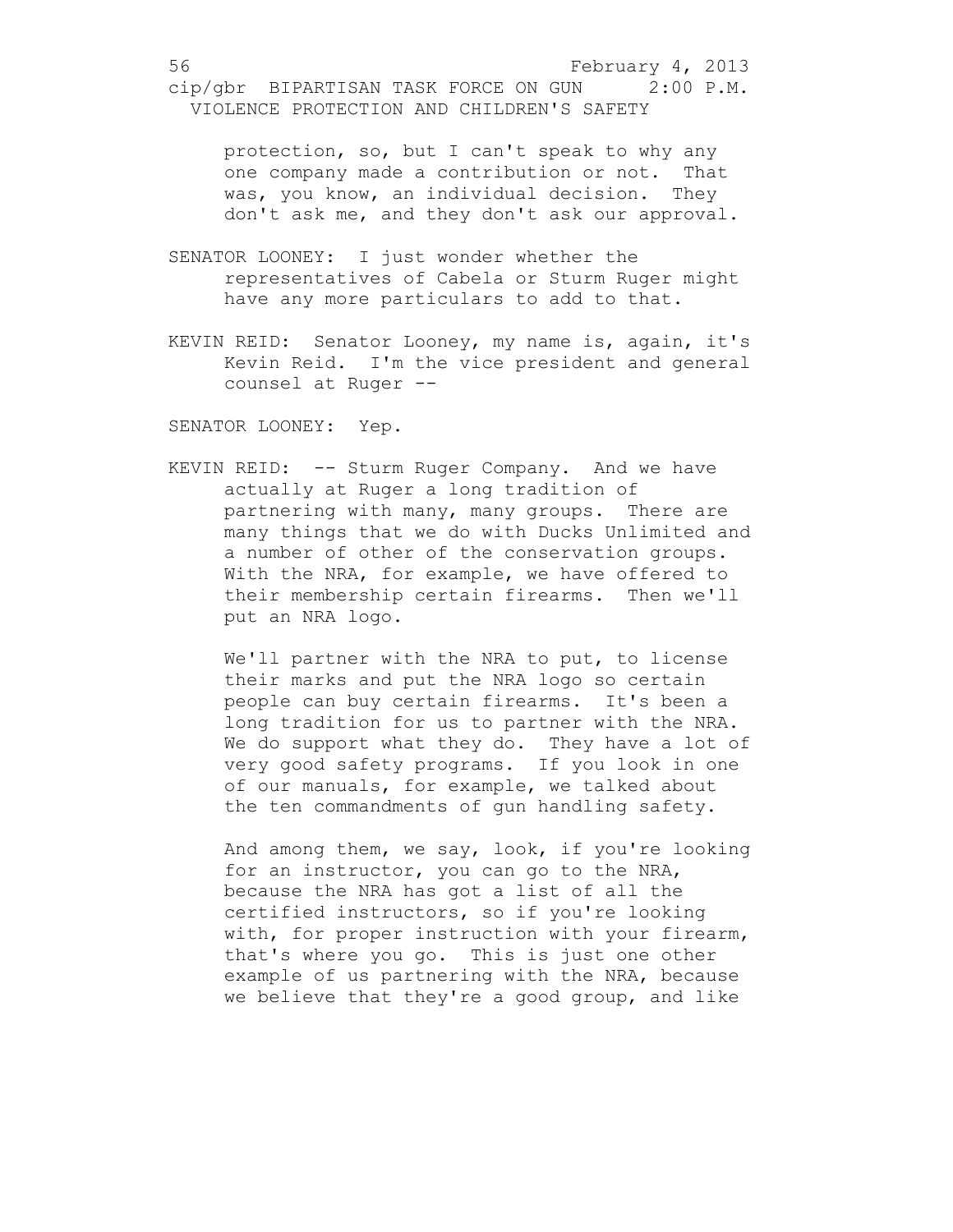us, they do promote the safe, responsible use and ownership of firearms. Our motto, arms make us responsible citizens, and we believe that's consistent with the NRA's goals.

REP. MINER: Thank you, Senator. Thank you all for being here.

A VOICE: Thank you.

REP. MINER: And, again, if there are some other questions that people have, if you'd please kind of reduce them to writing, and I think we'll find a way to get them.

LAWRENCE KEANE: Representative?

REP. MINER: Go ahead.

- LAWRENCE KEANE: If I might indulge the group, the CEO of Colt I believe wanted to make a comment.
- DENNIS VEILLEUX: Thank you, Larry. Excuse me. I'll make it quick.

REP. MINER: Thank you.

DENNIS VEILLEUX: It occurred to me during the discussion that we might be able to offer something up specifically as a resource for this Committee. I'd like to offer anyone individually or collectively to, at your convenience, I would set up a time where we could go to the range, I could show you, to put a picture, to touch something, to show you some of the different mechanisms that you're talking about that we've heard here today, double action, single action, different magazine capacities, the differences between the magazines and the clips, the different features on the guns that make them legal or illegal in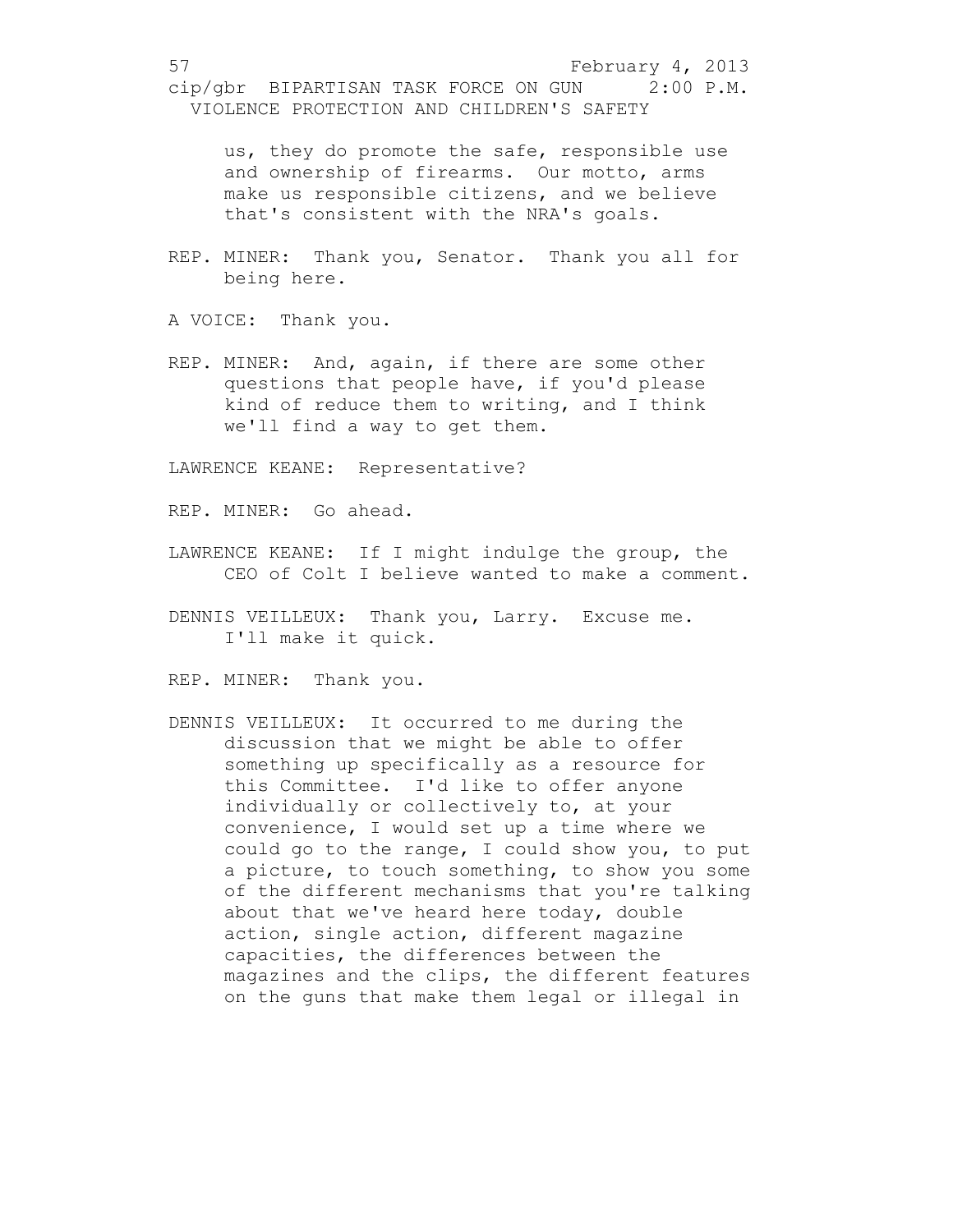different states, so, and the variations of the different semiautomatic rifles.

We're only talking about one particular platform here today, but there are many platforms that are very similar. And I'd like the opportunity to help you understand the differences between those and the similarities as they may be defined in the different legislature that you'll be crafting. Thank you.

REP. MINER: Thank you.

LAWRENCE KEANE: Thank you. Appreciate the time.

- REP. MINER: How about if we take a five-minute break and then pick up with CCM?
- REP. MINER: If Members would please take their seats, we're going to make an attempt to start the next –-
- REP. MINER: All right. I guess we're going to start asking questions. If Members of the Committee would please take their seats, and we're going to -– Mayor Bingham, thank you for being here.
- MAYOR RYAN BINGHAM: Thank you, Representative, Senator.
- REP. MINER: Mr. Finley, good to see you.
- JIM FINLEY: Thank you, Mr. Chairman.
- REP. MINER: And I'm not sure if anyone has any comments that they want to open up with. If you do, go right ahead. If you don't –-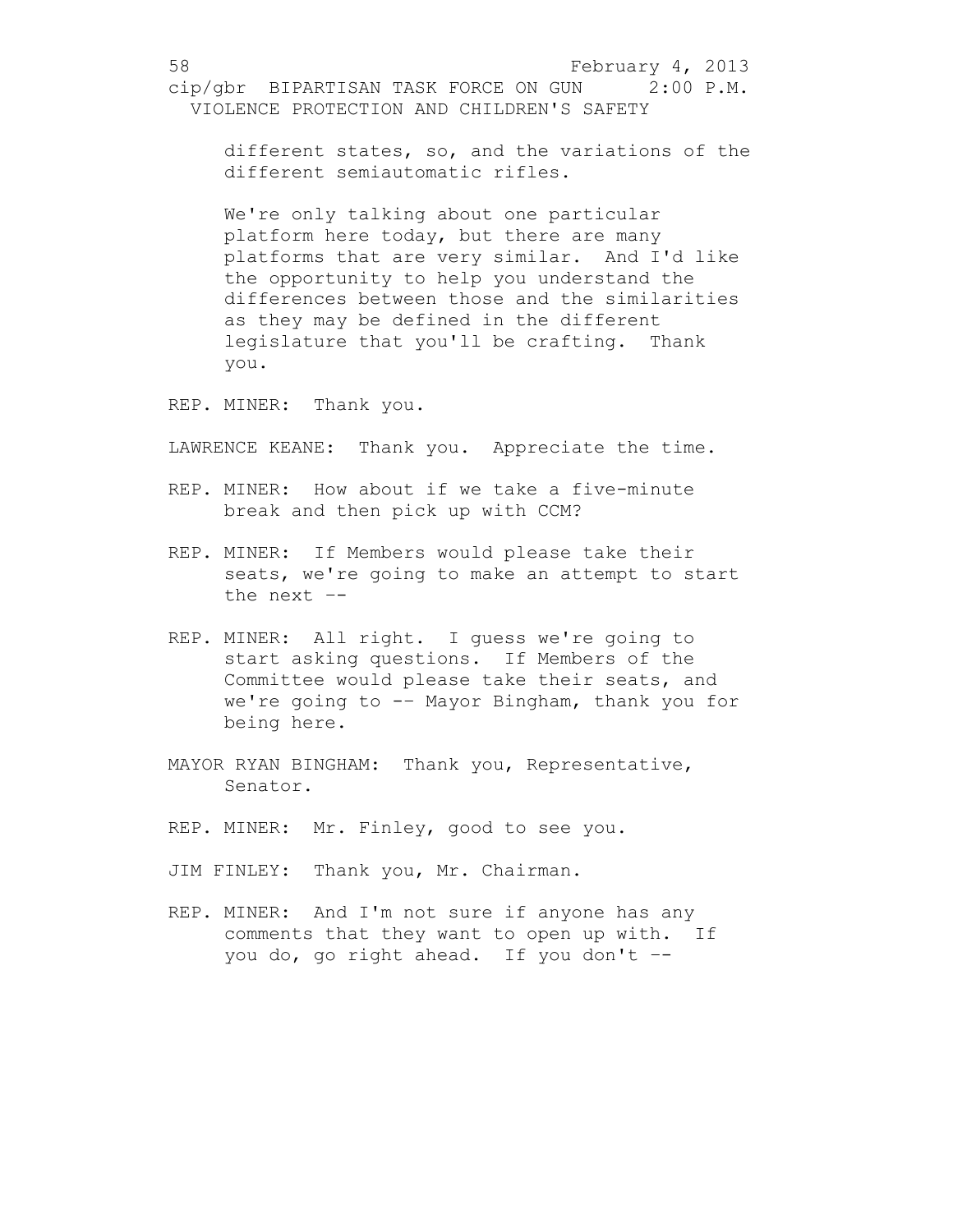MAYOR RYAN BINGHAM: No, we don't want to take any more of your time than necessary. We said our peace early last week -- and thank you, obviously, for your service -- last week in the marathon session that you guys had listening to both sides. So you have our testimony, and we're here to respond to any questions you may have.

REP. MINER: Senator Witkos.

- SENATOR WITKOS: Thank you, Mr. Chair. Good afternoon. Just a quick question. Last week, I believe CCM testified that one of the initiatives that they'd like to see is to have control, I guess, and I'll use that word loosely, on the issuance of pistol permits. And I believe currently it resides with the local chief of police. Why would the chief elected officials want to take that away from, or go ahead. You know where I'm going with that question.
- MAYOR RYAN BINGHAM: Yeah. I would say it's more so the other way around where the responsibility, if there is no police chief per se, that the first selectman is inherently the police chief having to make those decisions on behalf of the municipality without the breadth of law enforcement experience.

So I think for the most part, the request was for first selectmen to be able to assign the duty of signing off on those permits to a state trooper or somebody that they designate with the experience necessary to make proper judgment calls on issuing permits.

SENATOR WITKOS: Thank you. That clears is up for me.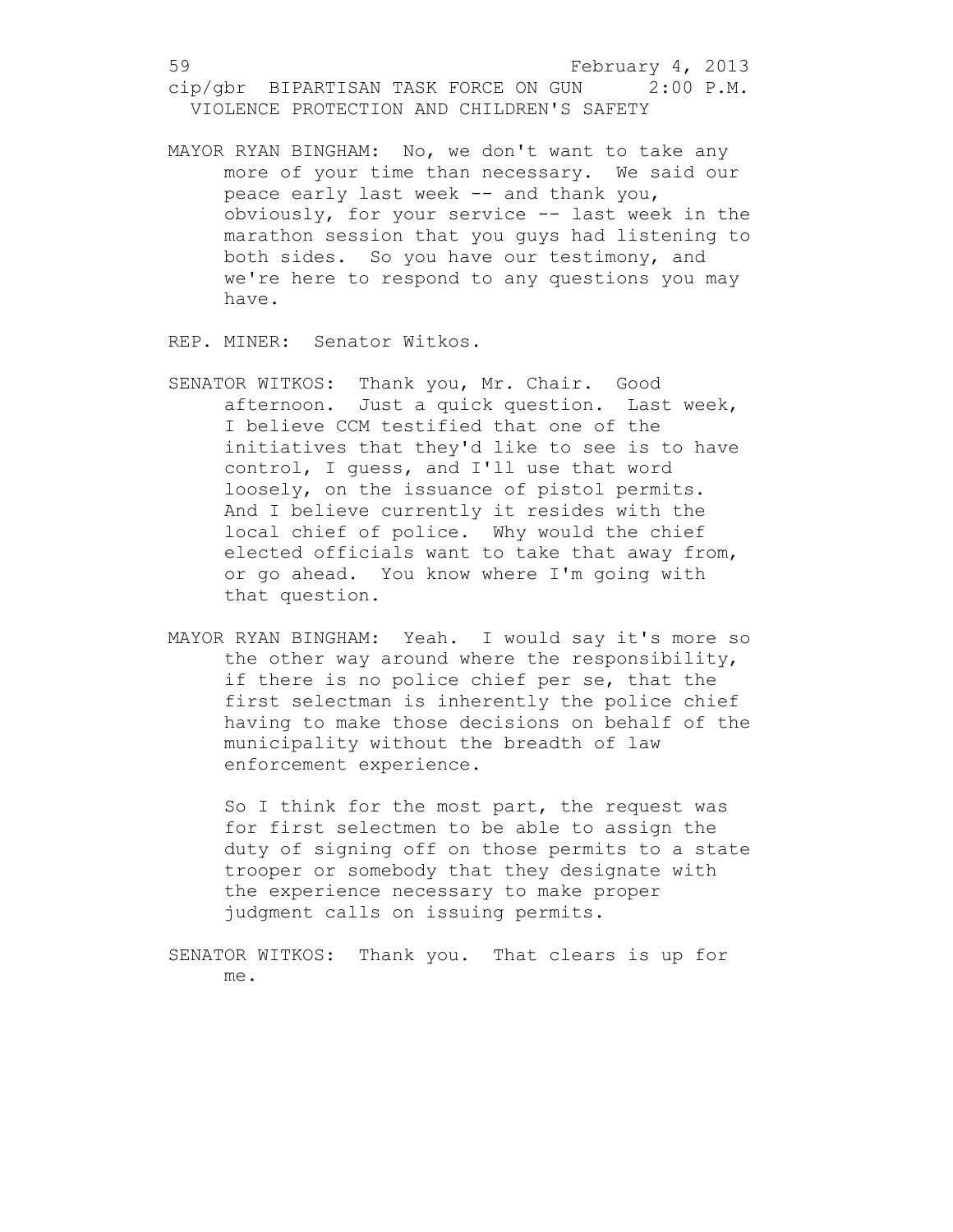REP. MINER: Senator Looney.

SENATOR LOONEY: Thank you, Mr. Chairman, guests. Good afternoon, Mayor --

MAYOR RYAN BINGHAM: Good afternoon.

- SENATOR LOONEY: -- Jim. Last week in your testimony, you mentioned kind of in summary the recommendations that have been voted on by CCM, but I wonder for the record if you would just itemize each of them for us right now, because you mentioned that they were in your testimony and that they were available on your site. But I'd like to have you mention them all right, one, just tick down the list and name all of them, all the ones that were officially endorsed by CCM at its meeting.
- MAYOR RYAN BINGHAM: Sure, I'd be happy to. And I'll go on the highlight, high level form and won't go into too much detail and be happy to answer any detailed questions if you need. The first is the expansion of the definition of an assault weapon to conform with the current California law, which we've attached to the testimony, which also includes limiting the magazine capacity of rifles and handguns to no more than ten bullets.

Two, require a rifle permit for the purchase of any long gun unless the owner is already in possession of an up-to-date handgun permit. A hunting license will no longer allow the background check and waiting period to be waived.

Three, allow municipal CEOs to designate a chief of police, resident state trooper, or the Connecticut Board of Firearms Permit Examiners as the issuing authority for firearm permits,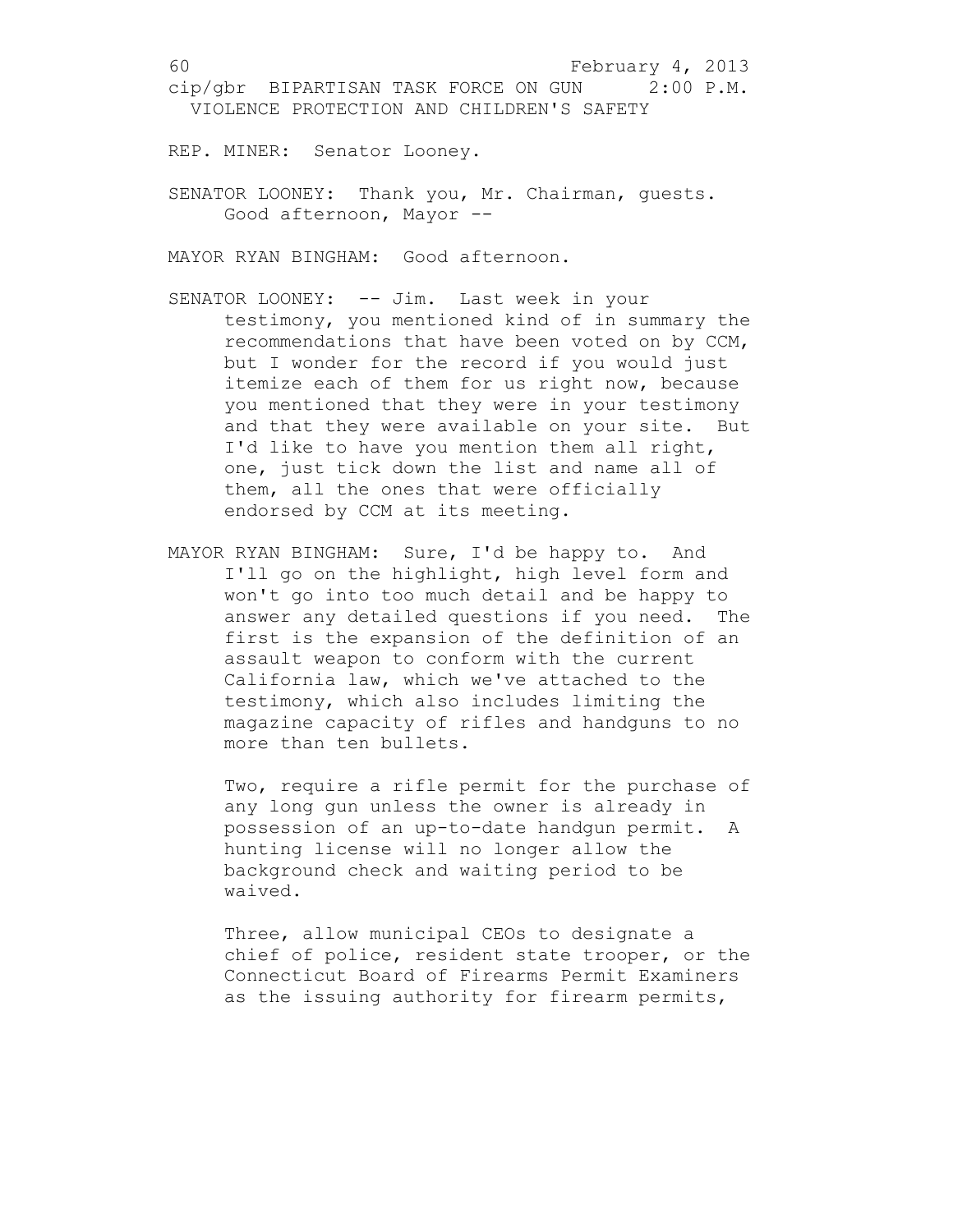which is what Senator Witkos was referring to just a moment ago.

Four, allow municipal CEOs that deny permit applications but such applications are subsequently overturned by the Connecticut Board of Firearms Permit Examiners the ability to appeal said decisions before the Superior Court. Permit applications are already afforded, permit applicants are already afforded such appeal rights.

Five, consider expanding the list of offenses that would prohibit an individual from obtaining a firearm permit. Six, improve the enforcement of existing state law.

Seven, no firearm permit shall be issued if, A, an individual has a serious mental disorder or illness that has been diagnosed or determined in a court proceeding, B, a mental health facility or licensed psychotherapist is reported as they would now be required to local law enforcement, DESPP, and DMHAS any individuals that have been determined to be a danger to themselves or others or communicates a serious threat of violence against others, and, C, if they have ever been confined in the psychiatric hospital by the probate court or found not guilty of a crime by reason of mental disease unless a licensed mental health official affirms that they are now mentally fit.

Eight, require an updated background check to be completed on all firearm permit renewals. Nine, require a firearm permit for the purchase of ammunition. Ten, regulate online purchase of delivery of ammunition by banning the use of rights of way for transportation of ammunition. Eleven, prohibit individuals from purchasing no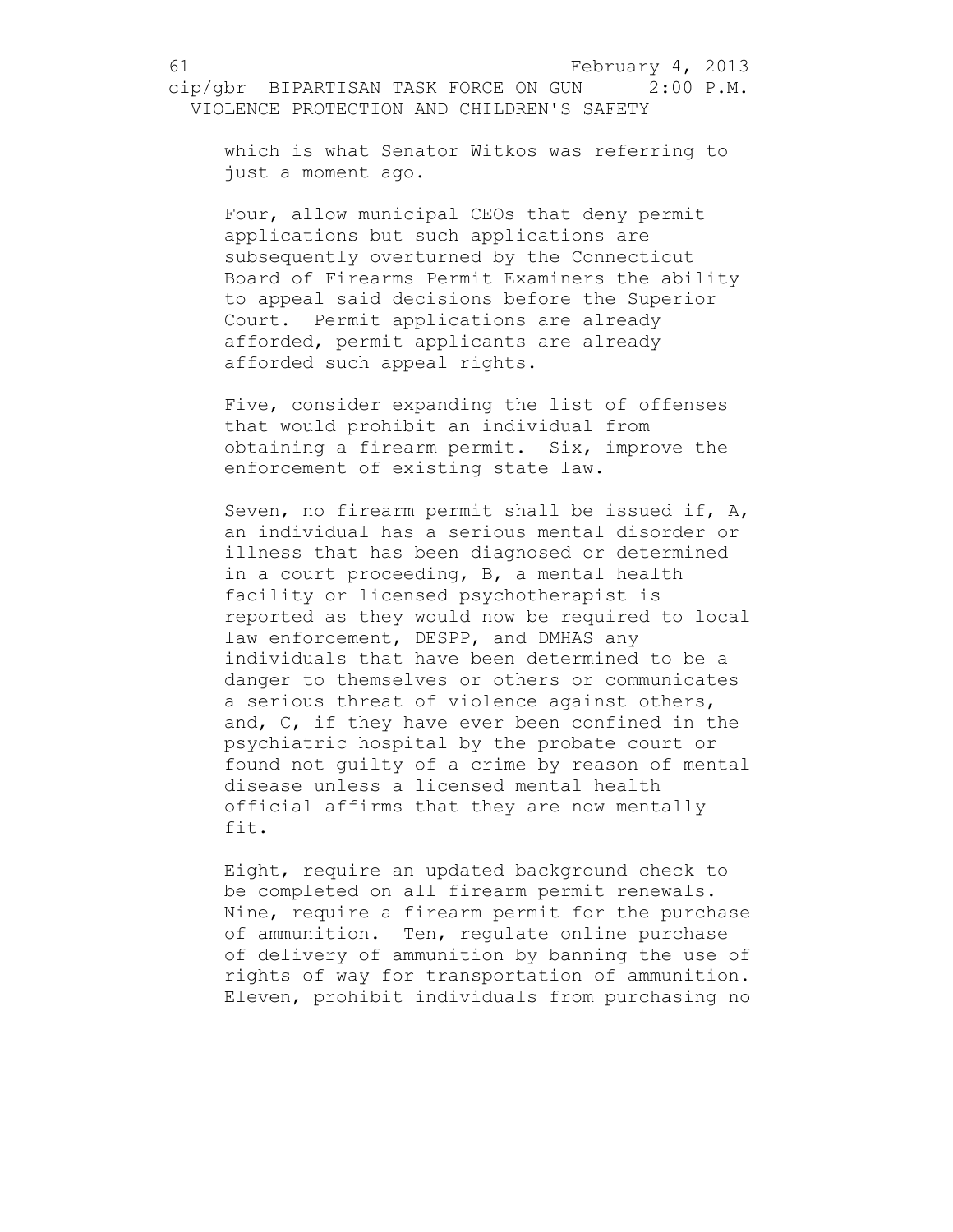more than one weapon within a 30-day period, thus eliminating both purchases of firearms.

Twelve, require gun trigger locks to be provided with each firearm purchased. Thirteen, outlaw the possession and purchasing of body armor except for law enforcement and active military defined in Connecticut law as being any material design to be worn on the body and to provide bullet penetration resistance.

JIM FINLEY: Senator, if I could, I'd just like to provide a little more detail on number six of our proposals, because I think it's important. It, they sort of fit in with the other recommendations. One is that we would ask that all firearms be registered and allow individuals a one-year no-fee grace period to complete such registration, require the state to utilize existing firearm registration data by providing electronic access to a registered firearms database.

Such database would be available to law enforcement only. Our thoughts behind that one is that right now firefighters going into an industrial commercial building know what kind of chemicals and other things they're going to face in a fire. We think that same opportunity should be afforded to our law enforcement officers so if they get a call, they understand how many firearms may be in that residence or building.

Increase the capacity of the Connecticut State Forensics Laboratory to provide timely processing of firearm and ballistic data to local officials. Many of our mayors tell us it takes six to eight months to get this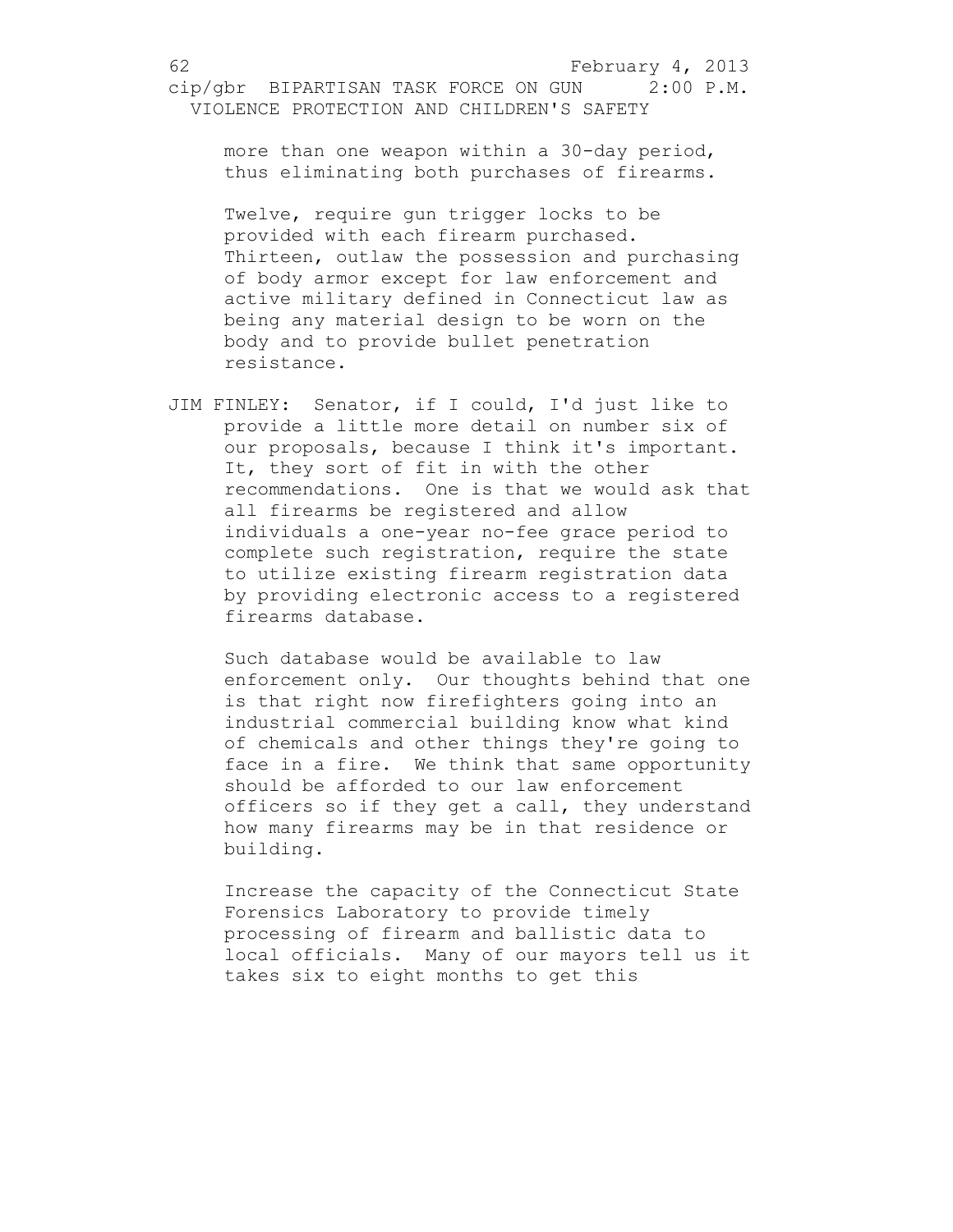information now. It makes it very difficult to enforce our laws in our cities in particular.

Create a statewide gun offender registry that would require individuals convicted of gun crimes to register with the state every six months or when they change address for a duration of five years. Registering will be required at the time of conviction or after their jail sentence has been served. Registry would be available to law enforcement only, again, so law enforcement understands what they're dealing with when they're dealing with a particular individual what that background was. Thank you.

SENATOR LOONEY: I understand that in terms of the Gun Offender Registry, the particular aspect of that would be, that would be helpful to law enforcement is that currently there are, obviously, some people who are on probation or on parole who could be directed to report in as a condition of that.

But then there are other offenders who are released from prison, the so-called end of sentence releases, who have, who come out under no supervision. And in many cases, they are the ones most in need of supervision, because they may not have had the benefit of any early release program or wind up serving the maximum amount of their sentence time and then walk out of prison without any further supervision.

They're not being transitioned through a halfway house or anything else. So those are the ones who are often at the greatest risk of recidivism, but the system has the least amount of ongoing supervision over it. So under this provision, they at least would have this reporting in requirement in terms of even if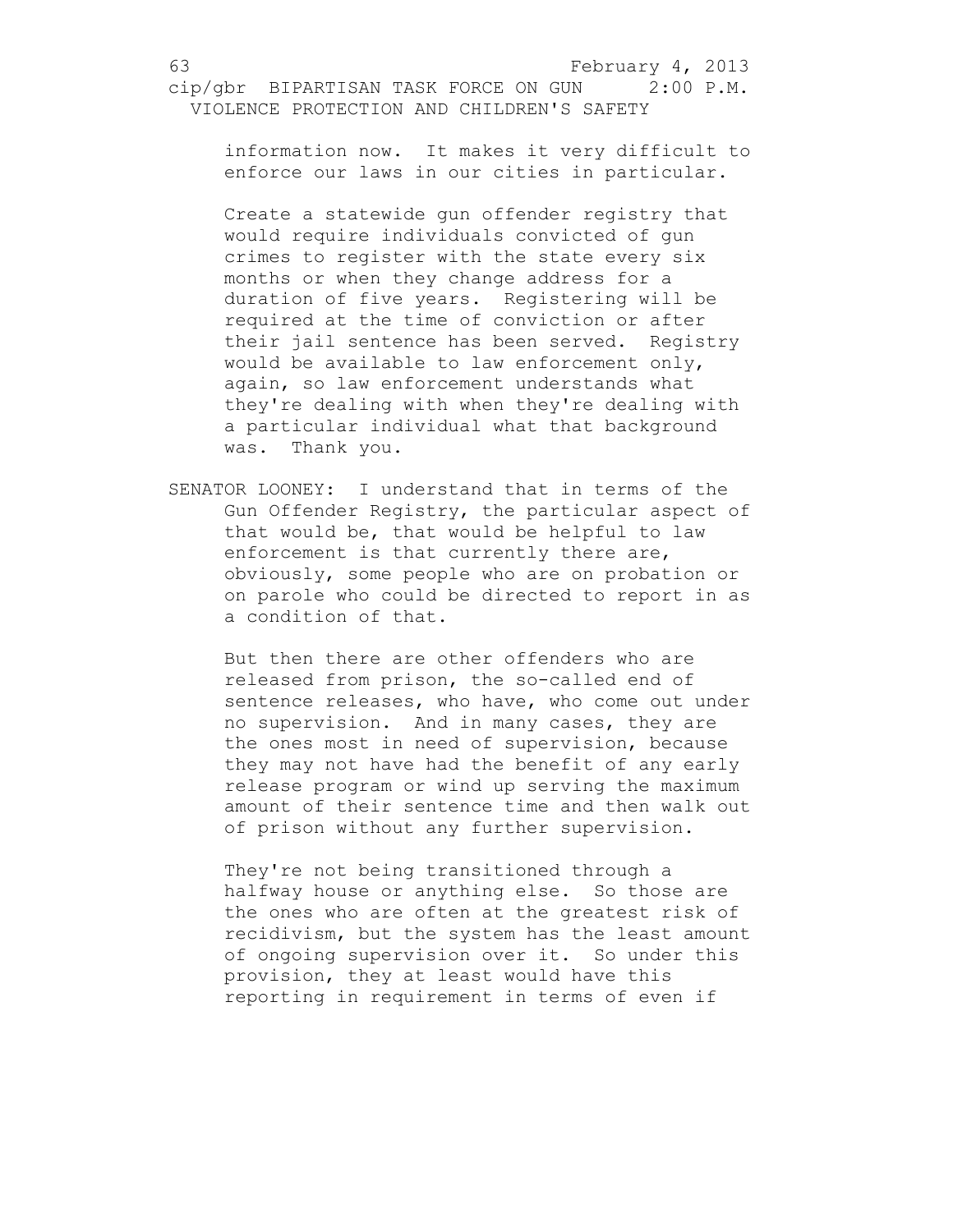there weren't any other form of supervision. Is that your understanding of it?

MAYOR RYAN BINGHAM: Yes, Senator.

- SENATOR LOONEY: All right. Good. Thank you very much.
- REP. MINER: Thank you, Senator. I had a couple of questions, not being familiar with the California law. What does the California law say in terms of whether these guns can be kept or not kept?
- JIM FINLEY: Where they can be kept or not kept or would you like to –-
- REP. MINER: Is it silent -- well, let me ask you this question.
- JIM FINLEY: Sure.
- REP. MINER: There have been a number of pieces of legislation that refer to the word ban, a little three-letter word. Has CCM taken a position on what that word should mean?
- MAYOR RYAN BINGHAM: The recommendation that we suggested was basing it on the California assault weapon definition, so banning an assault weapon that meets the criteria laid within the statutes in California. Currently, just as an overview, Connecticut state statute requires or does not allow for two, if a weapon has two of the following criteria, it's considered an assault weapon and banned. California has one of the following pieces that are now, now you have a definition of assault weapon, which is now banned.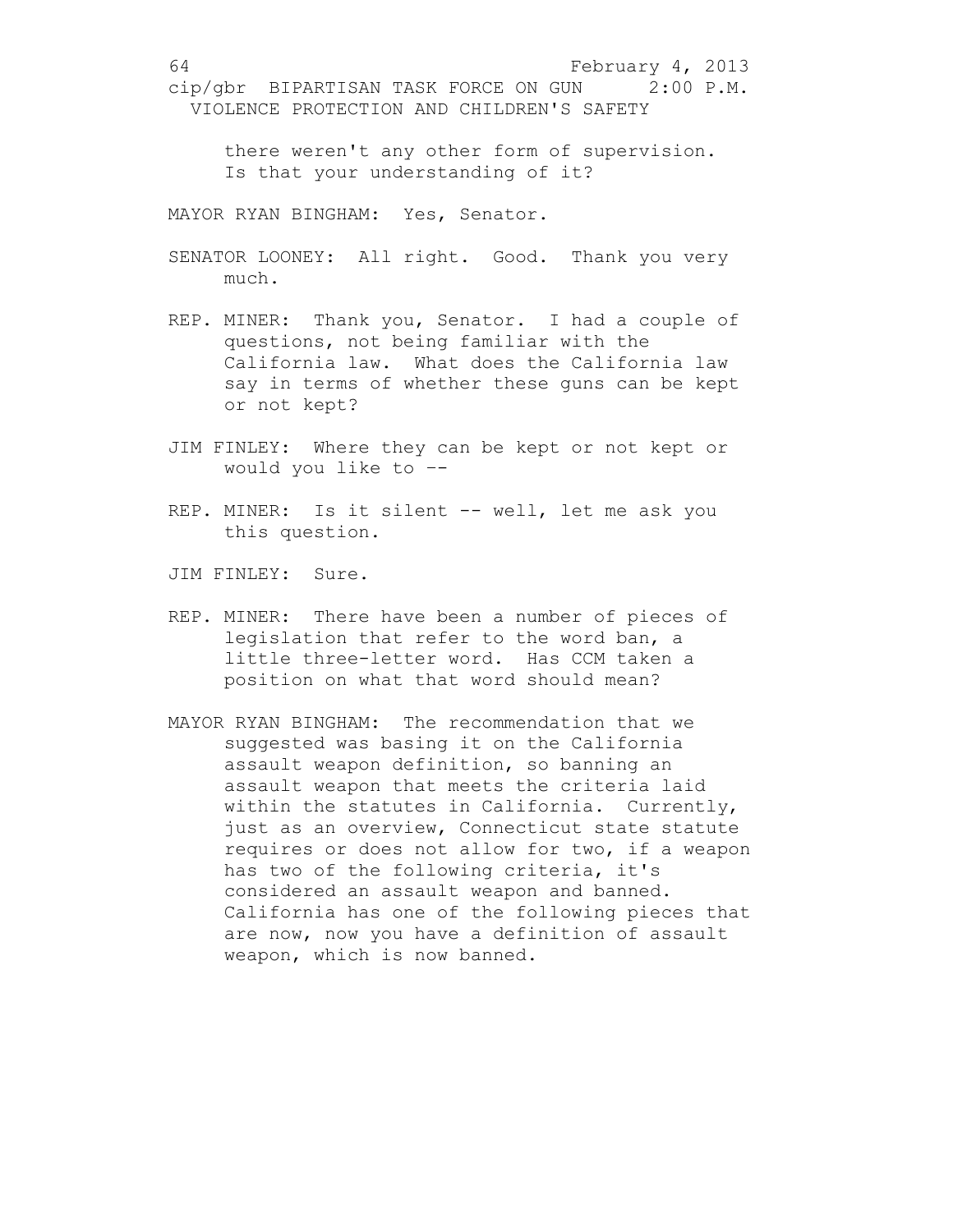- JIM FINLEY: If I could add, Representative Miner, the –-
- REP. MINER: If I could just finish with the question –-
- JIM FINLEY: Sure.
- REP. MINER: -- I guess, because I still don't sure, I'm not sure we got to the answer of the word banned.
- JIM FINLEY: Sure. I can think what you're –-
- REP. MINER: Under our former conversation about choose the definition of assault weapons, modern sporting arms, the Legislature passed a law that said from some point forward, if it met the, I think the cosmetic definitions that you refer to, those would no longer be permitted for sale.

However, owners were permitted to keep them provided they were registered. Is it CCM's position that under the current proposal being requested that the current inventory of the newly defined assault weapon or sporting arm, that owners would be allowed to keep those as well?

JIM FINLEY: Representative Miner, we did not get into that detail. The one thing that we did require is that all weapons be registered so at least there would be a database of those registrations.

And currently under Connecticut law, it's my understanding that if you buy a gun in Arizona, for example, and then bring it into Connecticut, and it falls under our current assault weapon ban, the owner is obligated to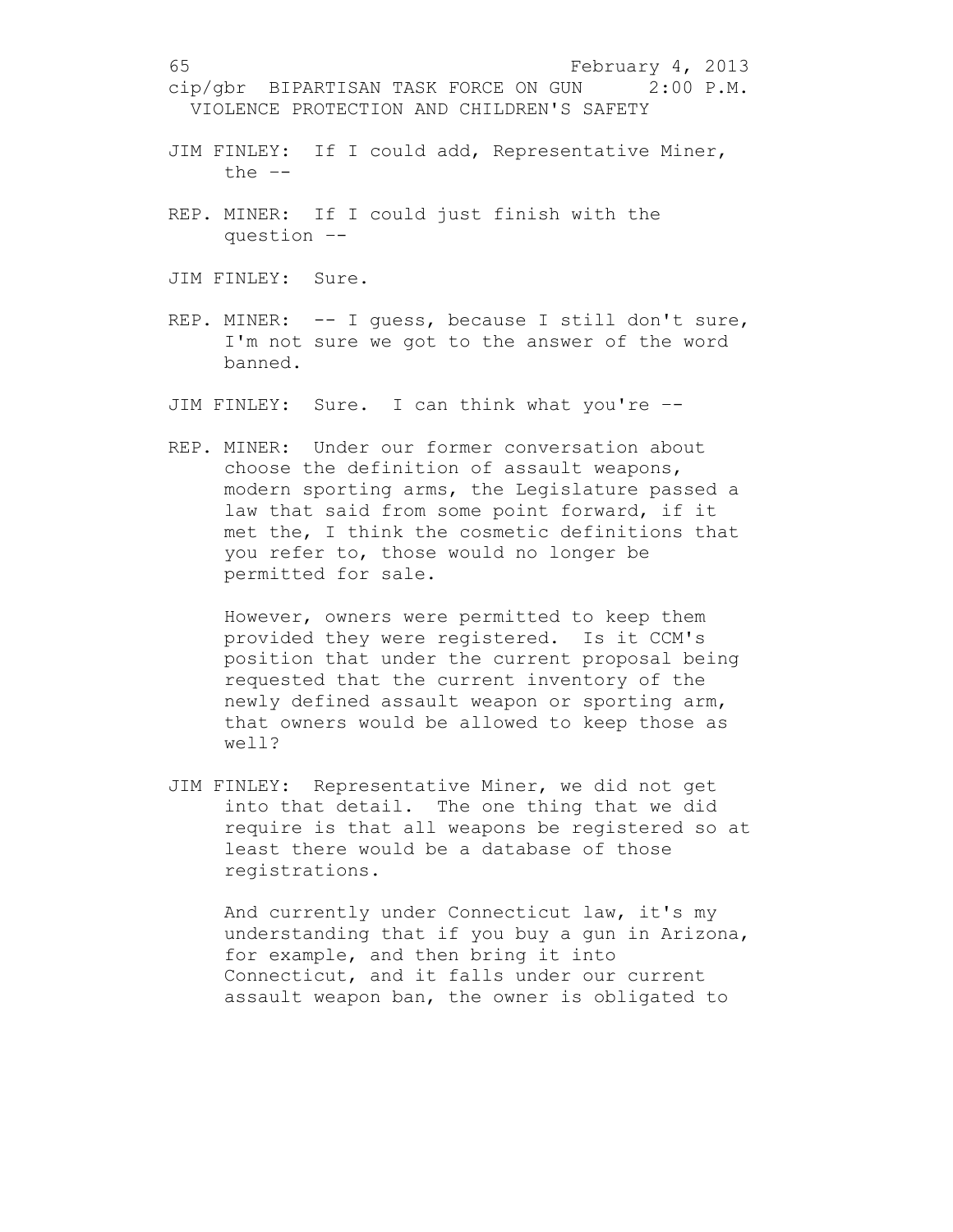bring that to a local police department to get it checked out, and that gun is often, if it meets our assault weapon ban criteria, is confiscated.

MAYOR RYAN BINGHAM: And we did have a lot of discussion about that. I mean, I have, my grandfather is 95, and he's got a collection of weapons –-

JIM FINLEY: Antique.

- MAYOR RYAN BINGHAM: -- which may down the road be considered illegal, maybe not by anything that this Legislature does, but in the future, you know, I think it's important that we allow for some provision of historical antiques. But I think it's also important that we recognize registration is key to that, knowing that they're there.
- REP. MINER: And so there was no conversation at the organization level that went to the question of does banned mean eliminating them from Connecticut such as New York has done or whether it would provide an opportunity for lawful owners to keep them provided they registered them?
- MAYOR RYAN BINGHAM: There was discussion, but I don't think any details recommend it.
- REP. MINER: Okay. The actual position that was taken was to require them to be registered? Okay. And I think, Mayor, you made a comment about the hunting license, and what I'm finding through this process is that there's an awful lot that I think I know and some that I'm finding out that I don't know.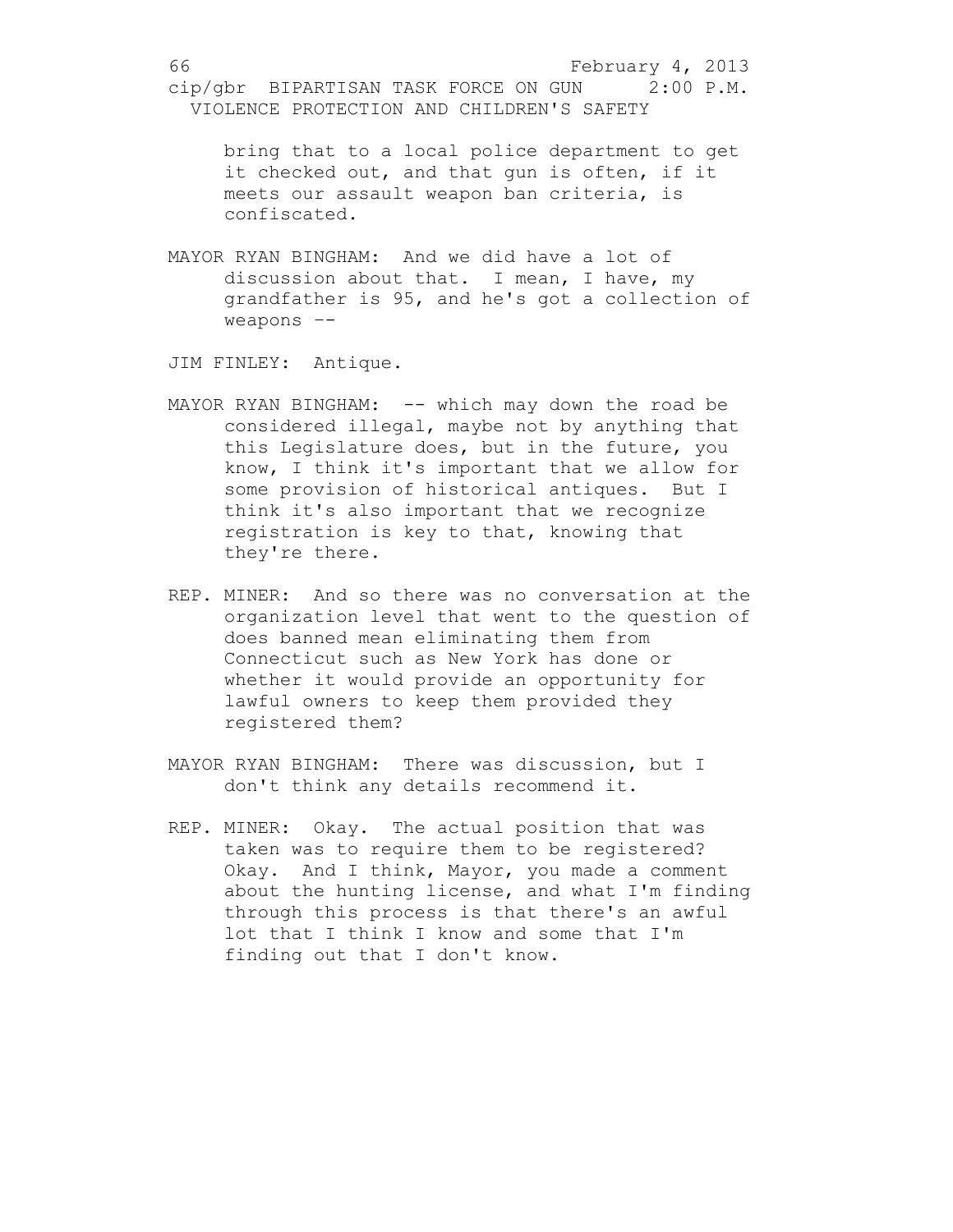This morning, we went through a process of finding out what it takes to get a gun from Cabela's, for instance, if I show up or you show up or Mr. Finley shows up, what the rules are. And I think I understood you to say that a hunting license no longer be that designation that would allow you to remove a gun, be delivered a gun, and that you'd have to have a background check, is that correct?

- MAYOR RYAN BINGHAM: Yeah, well, currently, if you, I believe any weapon purchase requires a background check. You may (inaudible).
- REP. MINER: I think that's correct, and I quess that was the distinction that I was going to make, is that  $-$

MAYOR RYAN BINGHAM: (Inaudible).

REP. MINER: -- you don't –-

MAYOR RYAN BINGHAM: Go ahead.

REP. MINER: Go ahead.

- MAYOR RYAN BINGHAM: I don't want to interrupt you. I think the theory behind the recommendation with regard to hunting licenses and long guns is to permit them all so that, one, you can keep record of it and that there's a consistent process by which somebody can obtain a firearm.
- REP. MINER: Okay. Thank you. Representative Walker.

REP. WALKER: Thank you, and good afternoon.

MAYOR RYAN BINGHAM: Representative.

JIM FINLEY: Representative.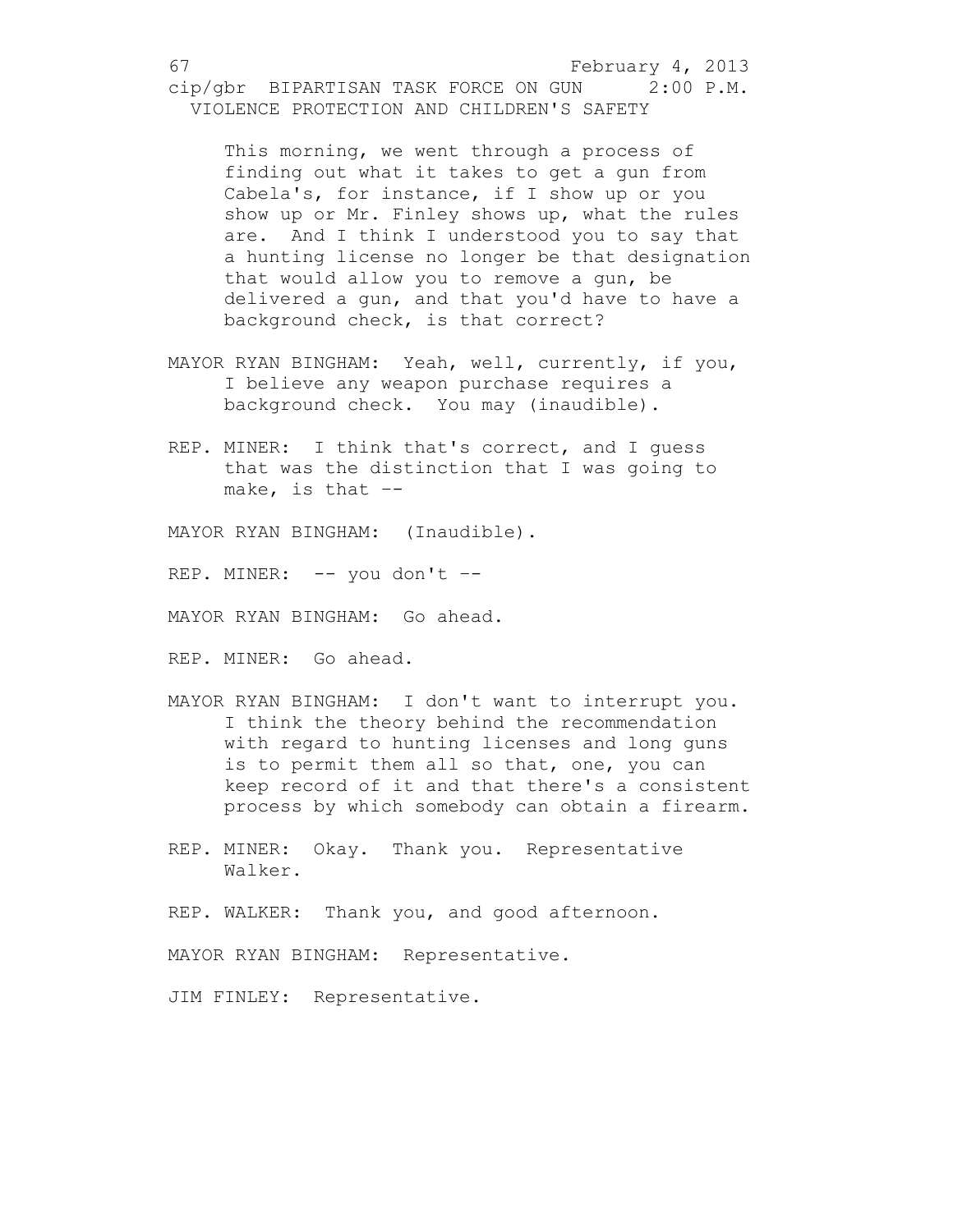- REP. WALKER: If I remember from your testimony, one of the things you talked about was lost and stolen guns and the amount of them used in crimes in your city. When you get a gun that is used in a crime that is lost or stolen, what do you do with it?
- MAYOR RYAN BINGHAM: That was my counterpart, Mayor DeStefano.
- REP. WALKER: Oh.
- MAYOR RYAN BINGHAM: So I don't have all the details on that.
- REP. WALKER: Well, what would you do in your city?
- MAYOR RYAN BINGHAM: If there was a lost or stolen gun?
- REP. WALKER: That you got, confiscated in an armed robbery or something like that.
- MAYOR RYAN BINGHAM: I honestly couldn't tell you.
- REP. WALKER: Okay. Okay.
- JIM FINLEY: Representative, I know the police chiefs are going to be testifying afterwards.
- REP. WALKER: Okay.
- JIM FINLEY: And they'd have more technical knowledge on that. I assume that most police departments would try to find the line of possession -–
- REP. WALKER: Okay.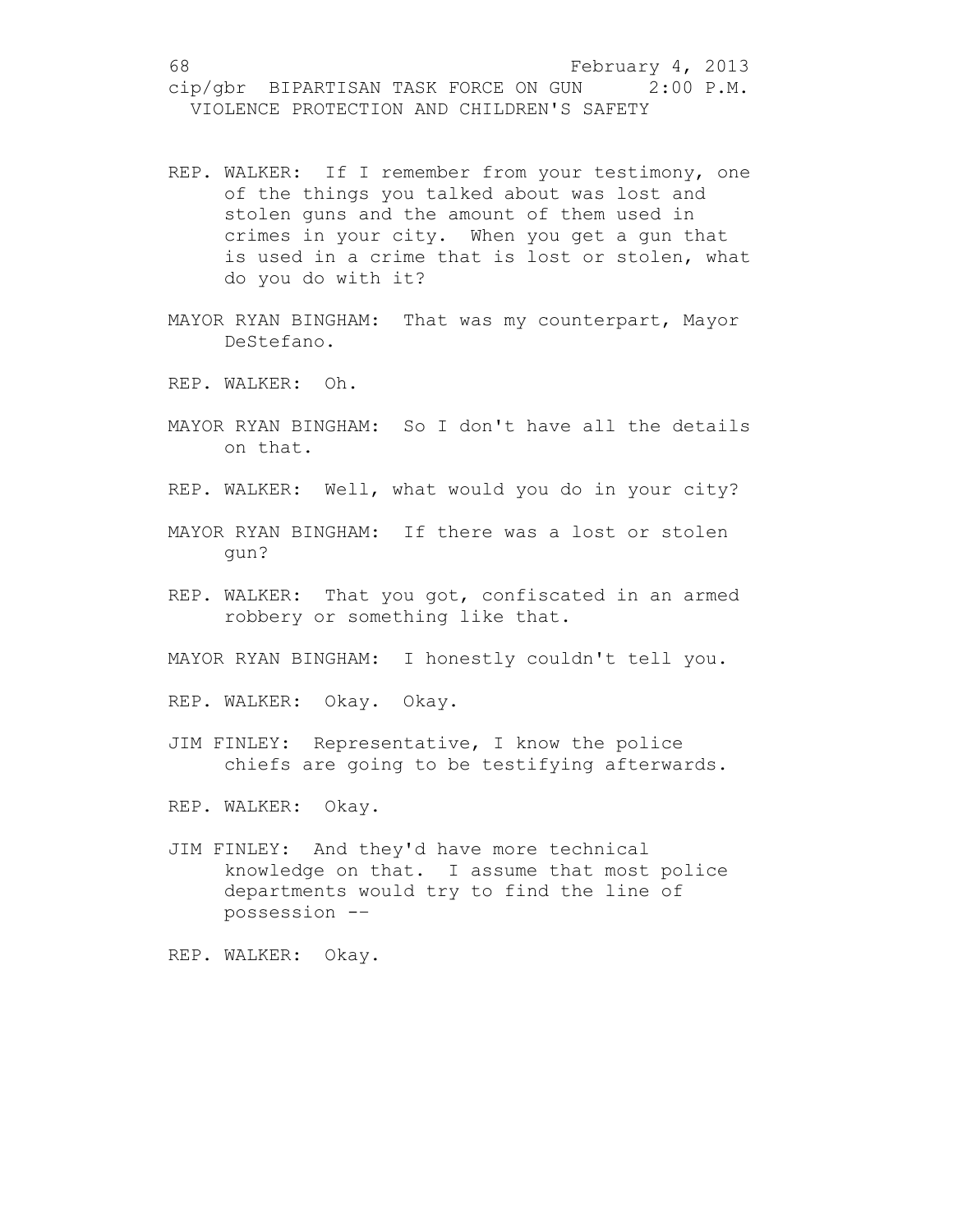- JIM FINLEY: -- to get back to the original owner and find out the circumstances of the, of how the gun was stolen, when it was reported as stolen and such and the like.
- REP. WALKER: Now you, okay, you mentioned in your 16 requests about the forensics lab having more, having a shorter turnaround. If I remember correctly, we did increase staffing at the forensics lab this past year. And the turnaround time, if I'm not mistaken, has become much shorter, so I'm curious, what did we fund? And I thought we were going in the right direction.
- JIM FINLEY: From what I understand, Representative, is that they're in the process of hiring those additional positions. They're not yet in the lab.

REP. WALKER: Oh.

- JIM FINLEY: And so mayors in particular are still frustrated at the turnaround time. So we haven't seen the, you know, the fruits of your efforts as of yet.
- REP. WALKER: Okay. All right. Thank you very much. Thank you, sir.
- A VOICE: (Inaudible).
- REP. MINER: Representative Rebimbas.
- REP. REBIMBAS: Thank you, Mr. Chair, from afar. Good afternoon, and thank you for returning once again. Just wanted to kind of follow up. First, this list that you have, is there, is it prioritized, or was it just random? The one through ten is not a priority list?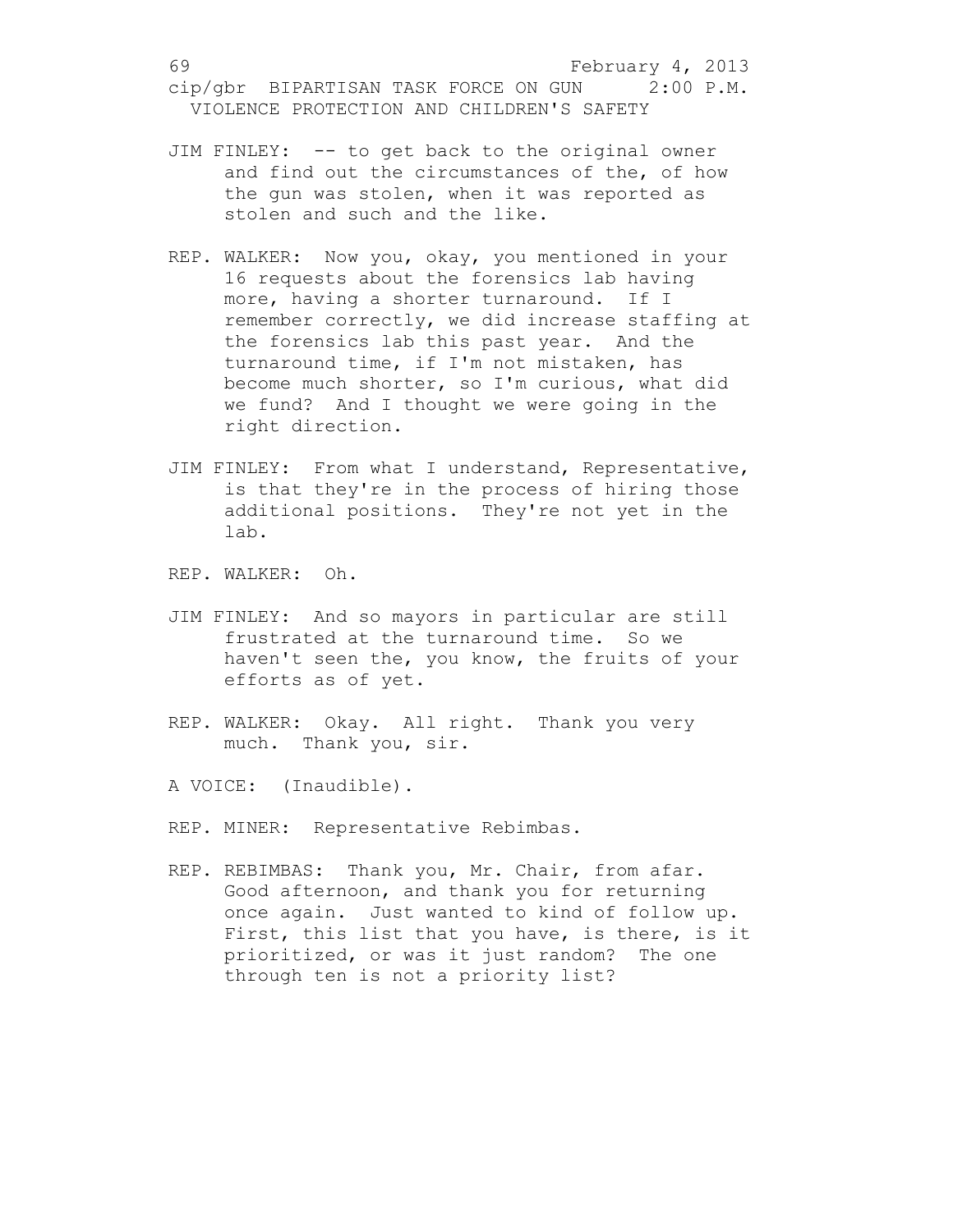MAYOR RYAN BINGHAM: No.

- REP. REBIMBAS: Okay. Currently, right now, for any town that doesn't have a police chief, what's being done?
- MAYOR RYAN BINGHAM: The, generally, well, and I can speak only from the people that I've talked to during the process that we've put this together, is the first selectman is technically the police chief.

JIM FINLEY: Correct.

MAYOR RYAN BINGHAM: There are cases where the resident state trooper takes over the role, but there is some actual disagreement in different communities whether or not that's the most appropriate measure. And so I think our recommendation here, that that be clarified that a first selectman can actually designate a resident state trooper or some entity that has the capability to make that decision.

REP. REBIMBAS: (Inaudible) –-

- JIM FINLEY: Right. Just to put it into context, about 84 of our cities and towns do not have a paid full-time police department, and the vast majority of them rely on the resident state trooper program.
- REP. REBIMBAS: Thank you. And I do believe that coming up probably a few years ago before public safety, so shame on the Legislature for not making something clear in statute, but that seems like it should be a common sense thing.

Regarding your point, I believe it's number four, I know previously I had indicated, I was looking for some information regarding the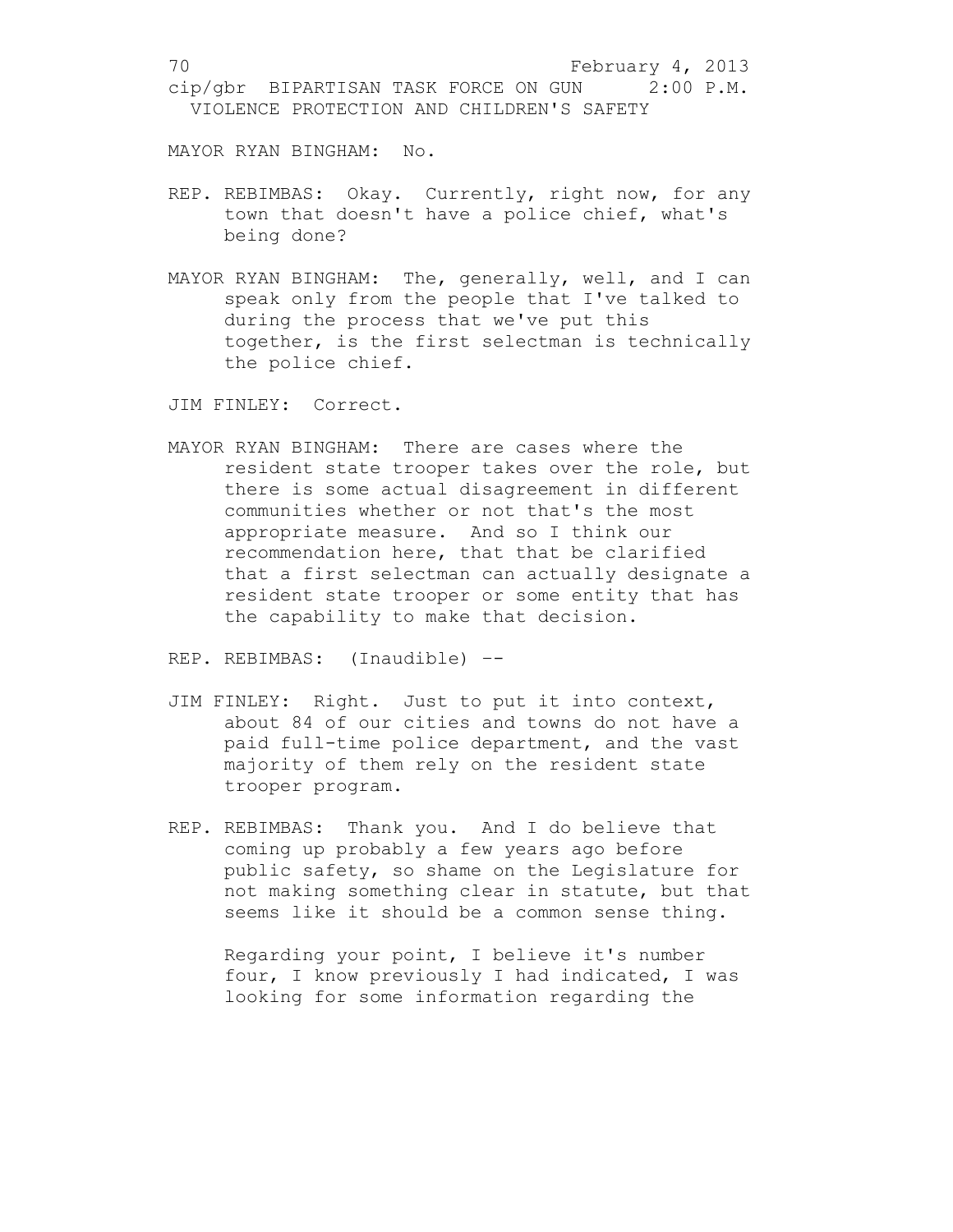denial of applications, and I believe this is the firearms board. My, I have a concern. When you talk about appealing to the superior court, a person would appeal, obviously, if they were unhappy with the decision that was issued by the local authority, is that correct?

- MAYOR RYAN BINGHAM: Currently, from what I understand, if our, in Torrington in this case, if our police chief denied a permit, the applicant can go to the state board of firearms review, and the state board can actually overturn the denial. If the state firearms board denies a permit for whatever reason, that person is afforded the right to state superior court.
- REP. REBIMBAS: And, I'm sorry, I'm going to interrupt. I just, I didn't hear the last part of your response. I'm sorry. Go ahead. If you can repeat, I got the first part, if the chief denied it, the person can go to the firearms, and I didn't hear your response thereafter.
- MAYOR RYAN BINGHAM: If the state, if the firearms board denies it, from my understanding, the applicant can then go to superior court, and there's an appeals process. I don't believe now that the municipality has the same right if they felt so inclined to stay involved in trying to not allow the permit applicant to have a firearm permit.
- REP. REBIMBAS: And what would be the benefit, or why are you requesting to have the person go directly to superior court opposed to the firearms board?
- MAYOR RYAN BINGHAM: Because by denial, there are, they've already appealed to the firearms board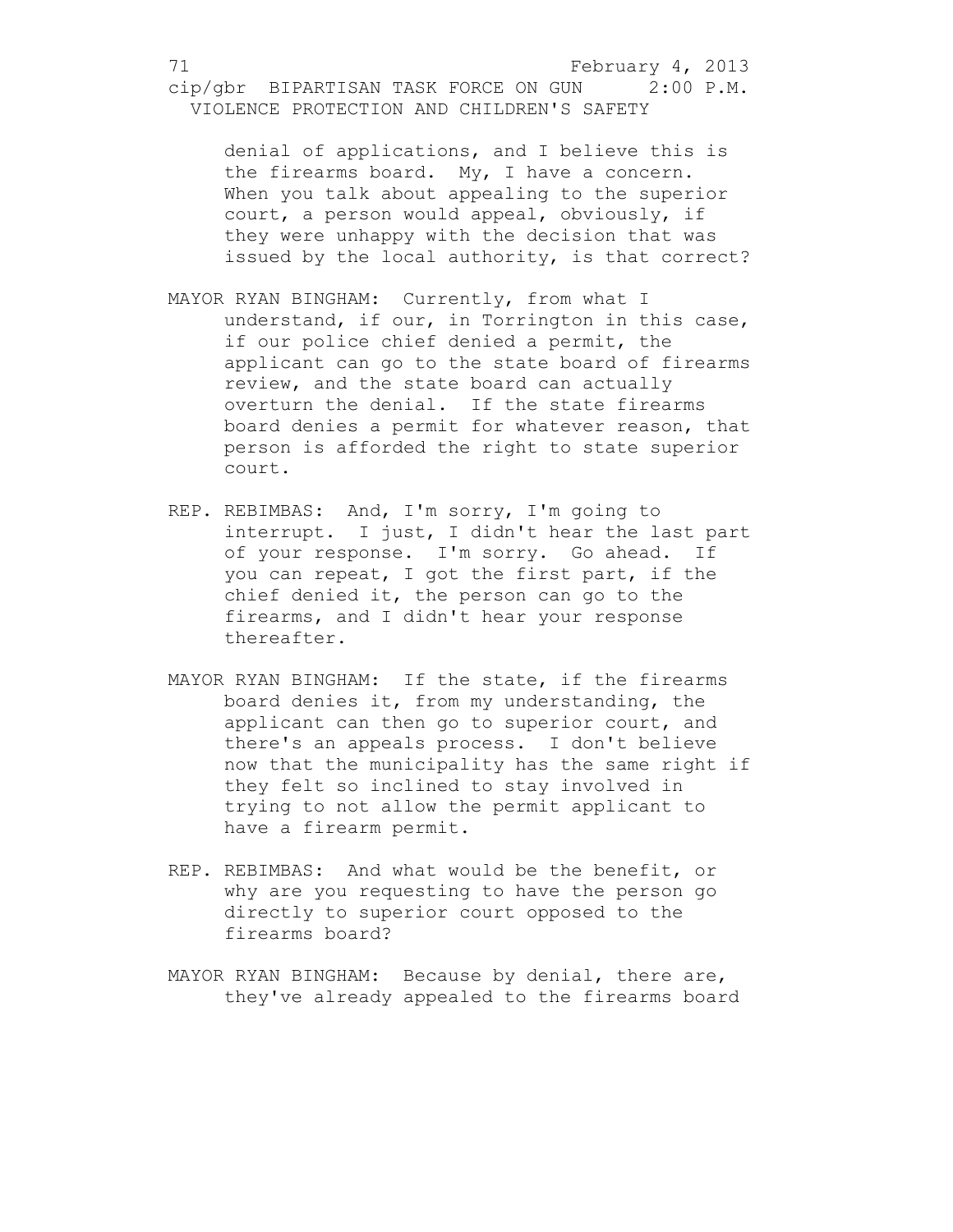suggesting that the person shouldn't have a permit, so –-

- REP. REBIMBAS: Exactly, so why should they have to go to the superior court? Why not just keep the system that's in place?
- MAYOR RYAN BINGHAM: Because the firearms board then overturns the local decision and allows the permit to be given. So they're, it's a secondary appeal, essentially, for a municipal entity.
- REP. REBIMBAS: Let me get this straight. Your concern –-

MAYOR RYAN BINGHAM: (Inaudible).

REP. REBIMBAS: -- is that the firearms board is overturning the appeal, but there's nothing to say that that appeal won't be also overturned in the superior court. So what makes --

MAYOR RYAN BINGHAM: Yeah.

- REP. REBIMBAS: -- the difference of going to a superior court? What is the benefit of not having the board?
- MAYOR RYAN BINGHAM: All right. So if the municipality denies the permit for cause, and the firearms board denies the denial by giving the person the permit –-

REP. REBIMBAS: They file in court.

MAYOR RYAN BINGHAM: -- the municipality, I don't think, now has the opportunity afforded to them to file at superior court.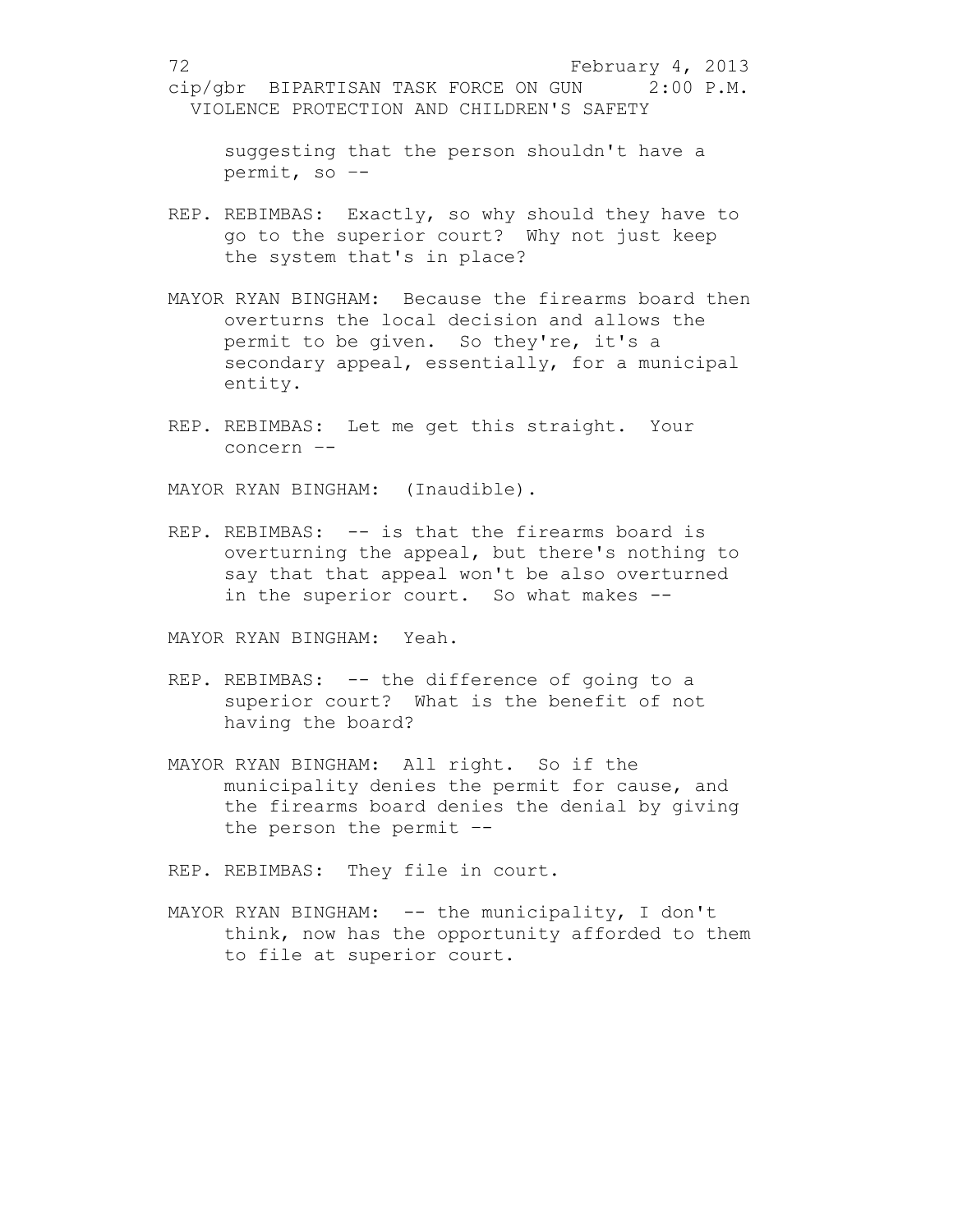- JIM FINLEY: Right. I think the thought behind the proposal was to give the municipality parity with the applicant.
- REP. REBIMBAS: Would the, well, the municipality would be able to intervene possibly as an interested party now?

MAYOR RYAN BINGHAM: What's that?

- REP. REBIMBAS: Would the municipality have the ability to intervene as an interested party in the superior court's appeal?
- MAYOR RYAN BINGHAM: I can't answer that, but I will say that this is in no way trying to get rid of the process now but just to allow the municipal entity one more chance at making its case. And maybe it is through an interested party, but if the person hasn't gone to superior court, the municipal government doesn't have that right, because it doesn't exist.
- REP. REBIMBAS: Okay. And maybe that's something we need to further clarify, because I'm interested in that. My understanding of what you were proposing was either the elimination or bypassing the board.

MAYOR RYAN BINGHAM: No, no.

REP. REBIMBAS: But what you're looking for is that additional ability to have some kind of interested party standing when it does get eventually, if it does get appealed to the superior court.

JIM FINLEY: Yeah.

MAYOR RYAN BINGHAM: Yeah, we, I mean, the biggest thing that we hear frustrating local officials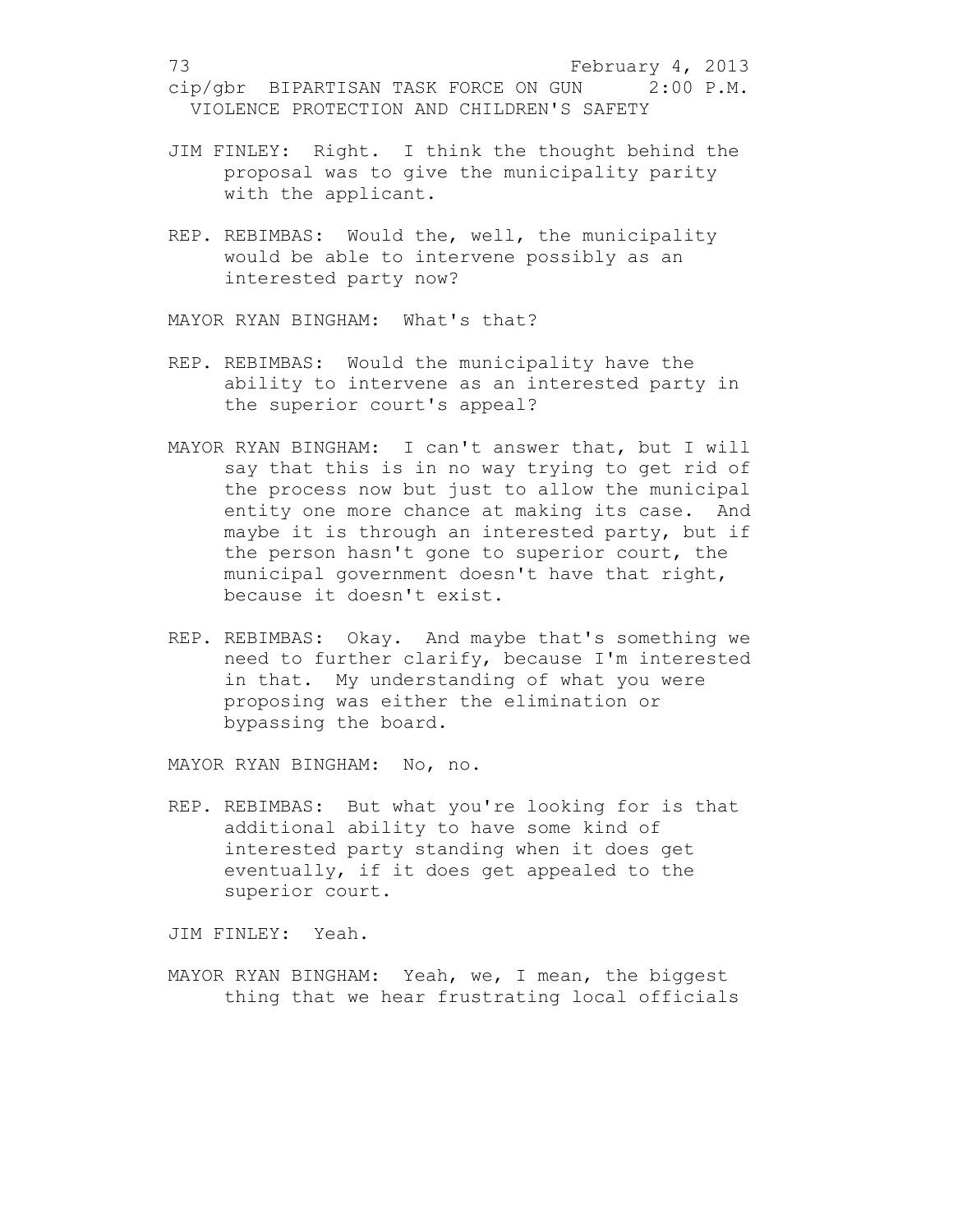and local police chiefs, and they're after us, so they can talk more specifically, is that the reason why the process is in place that the local police chief signs the permit is that who better than them to know the people in their police station coming in and out, arrests, maybe no convictions or mental health issues or whatever the cause that they deny the permit for. And the biggest frustration for them is that the state board then overturns their decision. So they think, well, why deny a permit at all? So –-

REP. REBIMBAS: Sure. But, of course, everyone is allotted a due process, and –-

MAYOR RYAN BINGHAM: And so then --

REP. REBIMBAS: And I can understand it's frustrating when people disagree with you, as I think we've all had that experiences here, and I'm sure you with your local boards. What I'm trying to determine is what's the best way to address this? And I understand then the first tier of information that you want to have the voice. Do you have the actual percentages of the overturning by the board?

MAYOR RYAN BINGHAM: No.

JIM FINLEY: No.

MAYOR RYAN BINGHAM: No, but I'm sure we can find it.

REP. REBIMBAS: Okay.

JIM FINLEY: I'm sure the board would be anxious to give you that information.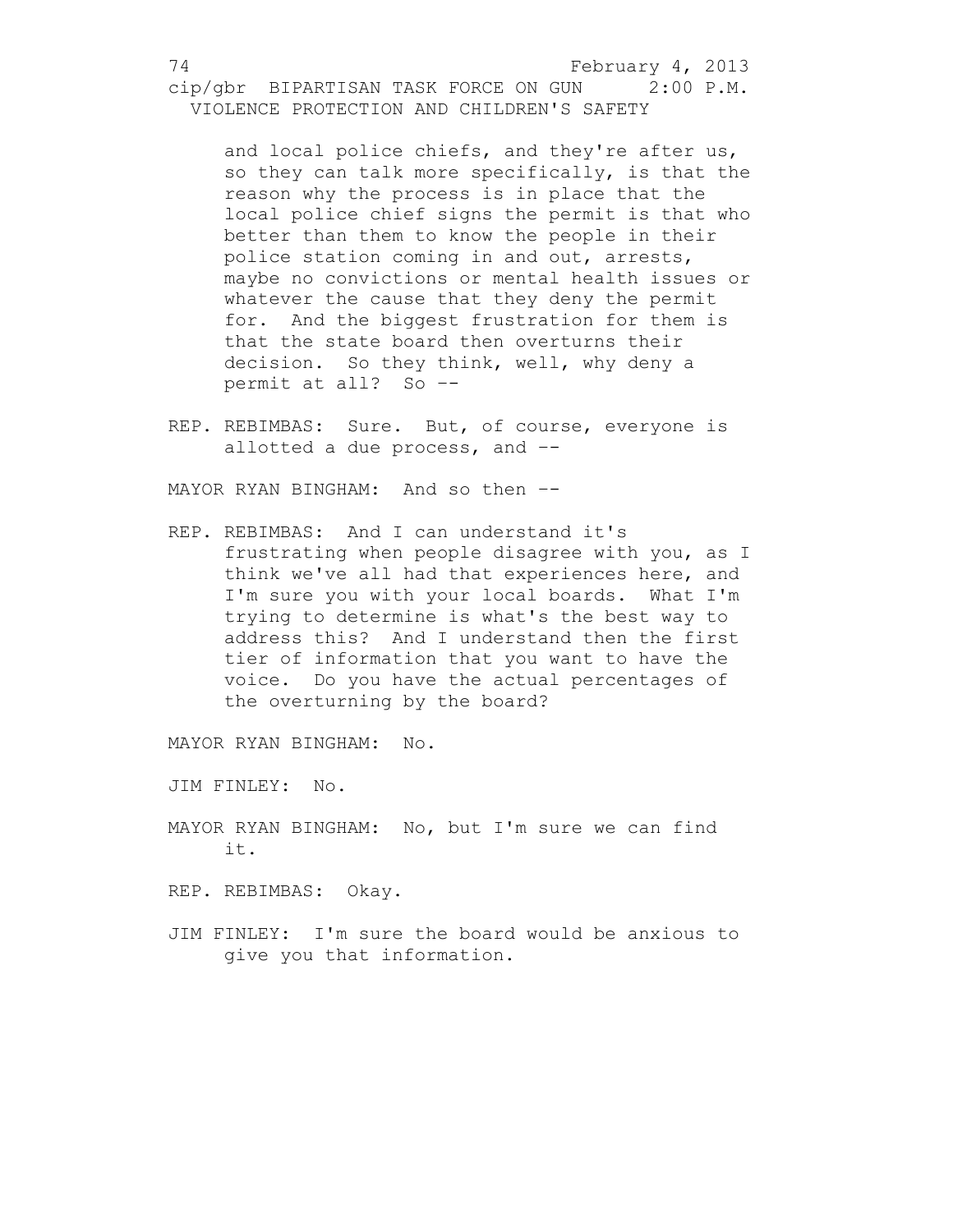REP. REBIMBAS: Okay. And I appreciate my fellow colleague giving some statistics, although I don't know where the statistics are coming from, and I've heard conflicting ones, so I appreciate the information.

> But my, as I had indicated and requested the last time CCM was before us was the statistics so we can avoid this back and forth, because I'm trying to get back to what is being overturned, because if we're talking about frustrations over differing of opinions, we all have that on a regular basis. And I can understand the frustration on the police chiefs, but I want statistics.

> I want to know were these overturned, obviously, these decisions that were overturned, what is the percentage of them? Then I further need a breakdown of were they overturned by a default so a technicality? Were they overturned by an agreement? Or where they overturned by a hearing, because it's not just sufficient to say I'm frustrated, because my decision was changed.

> I need to know the breakdown so then if there is some type of problem that needs to be fixed, then, yes, hold us responsible. We need to fix it. But if there's not a problem, and there's just misinformation or mis-percentages out there, I want to have the information. And this whole process is frustrating, because we don't have all of the information, and it's not, you're not to blame for this.

> We, we're obviously dealing with an issue with an incomplete investigation, period. So the frustration is across the board. But I'm interested in knowing if there's a problem, let's address it, but I need the information in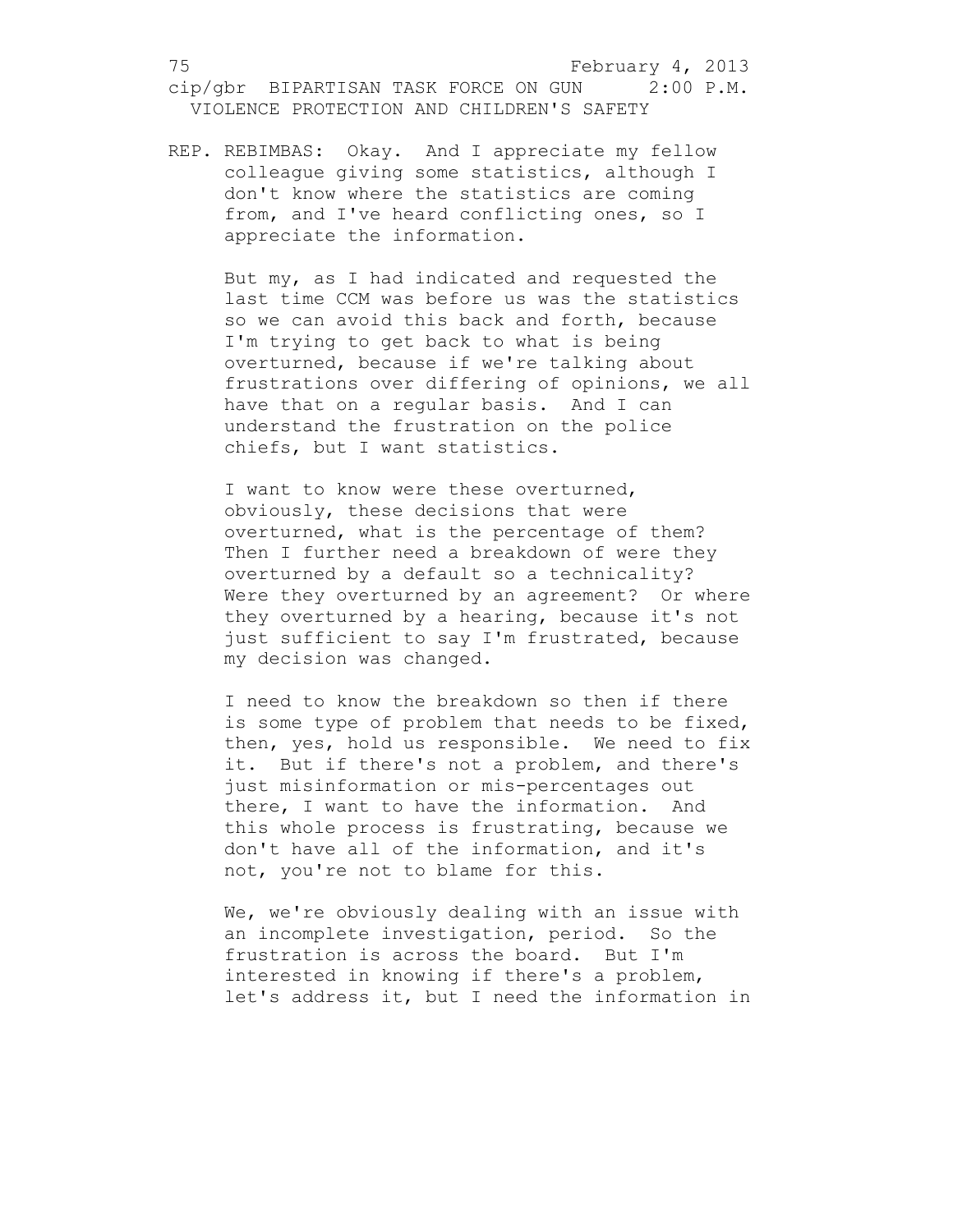order to do so in that regard. And just one of your other items, number six, I believe you said enforcing state like current law? Did I write that correctly?

JIM FINLEY: Yep.

MAYOR RYAN BINGHAM: Mm-hmm.

- REP. REBIMBAS: Is that an issue, and how could we help you regarding that?
- MAYOR RYAN BINGHAM: Yeah, Jim did further discuss the details, so we have four recommendations within existing law. Would you like me to repeat them?
- REP. REBIMBAS: Oh, so it was the A, B, and C's that just --
- JIM FINLEY: Yes, yes.
- MAYOR RYAN BINGHAM: Yes, indeed.

JIM FINLEY: Yes, indeed.

- REP. REBIMBAS: Beautiful. Just wanted to make sure of that. And the other thing that, it would be an absolute disservice if we make legislation that we don't back it up with the necessary funds to obviously enforce it and allow you to do your jobs on the local level. So, again, we're going to need some cost analysis. I know it's a short period of time from the last time I had requested, but we'll need some cost analysis ideas regarding some of these items.
- MAYOR RYAN BINGHAM: Yeah, and a lot of them probably won't have direct costs, because a lot of the systems locally are already in place. For example, if you're doing the permits for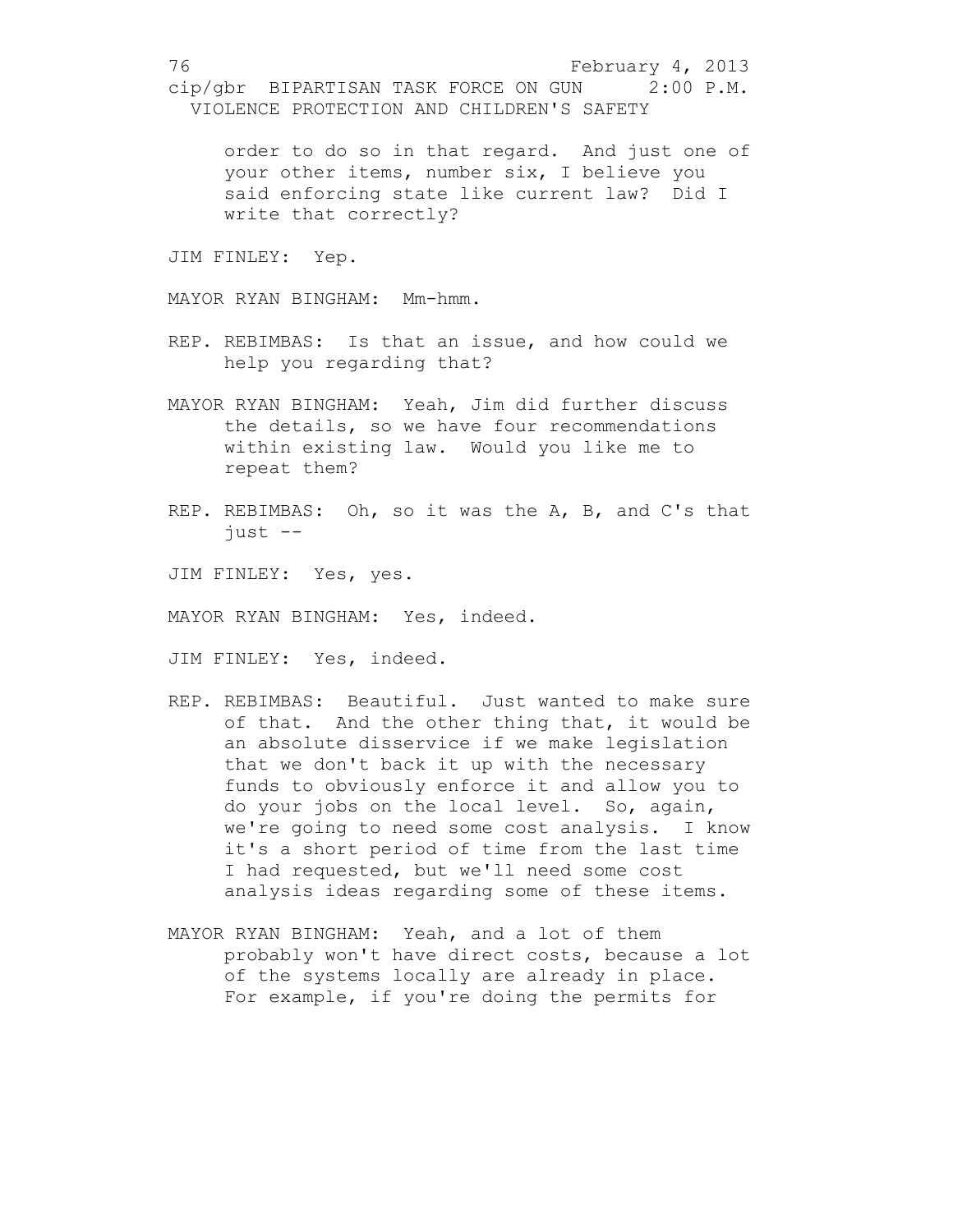long guns now and not just handguns, the process is already in place, the volume may increase, but there is revenue –-

JIM FINLEY: Fees attached.

- MAYOR RYAN BINGHAM: -- associated with that and fees, so we don't see there being a significant amount of local cost to any of this other than, you know, some enforcement issues, which we all have on a regular basis. Our police departments are usually overburdened with that anyway.
- REP. REBIMBAS: Thank you for your testimony. Thank you, Mr. Chair.

MAYOR RYAN BINGHAM: Thank you.

- REP. MINER: Thank you, Representative. Senator Witkos.
- SENATOR WITKOS: Thank you. I jumped the gun a little bit, no pun intended, on the, asking my question earlier, because I did have a couple other questions. Number five on your list, you said to expand the offenses to prohibit the right to obtain a permit. What are, do you have any specific examples on the offenses that you'd like to see added to the list that'll prohibit somebody from obtaining a pistol permit?
- JIM FINLEY: Well, we have attached to our testimony, Senator, the list of existing considerations. It was felt that it was time again to take another look at those to see whether the list is expansive enough. We didn't have any specific ones. There was concerns about domestic situations and restraining orders. That's already covered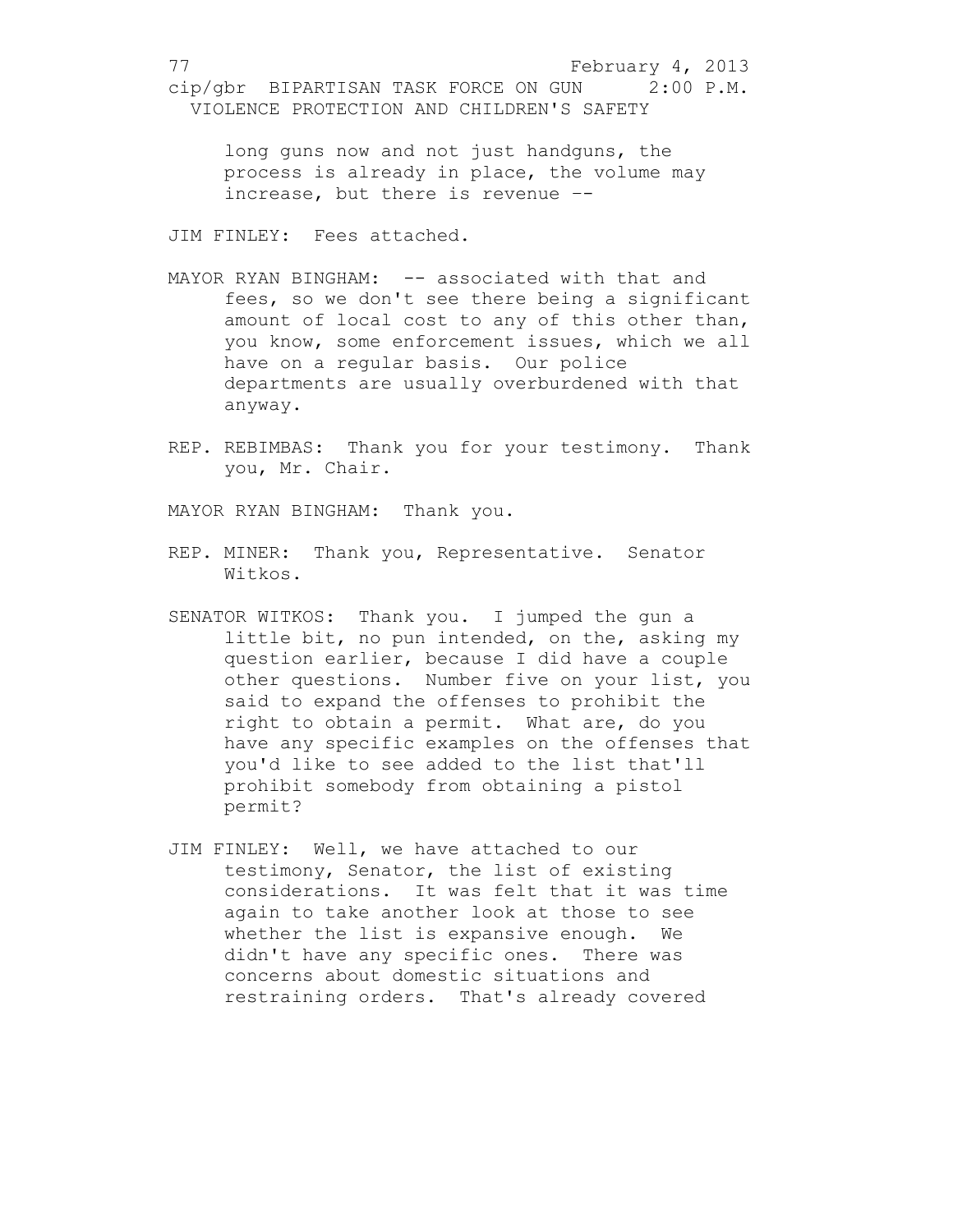under existing Connecticut law. So the real thrust of the recommendation is to ask you and your colleagues to take another look at it to see whether it needs to be updated.

SENATOR WITKOS: Thank you. And that's a great segue into, I guess, my next question. I don't know how many e-mails that you've received as elected officials regarding gun violence, but just today I had 487. And that's with no outreach on my part, just my name being in the paper that I'm on this Task Force.

How has CCM communicated to their constituents to provide information when you're developing a list of 13 different proposals to give to us as policymakers that we need to look at to enhance change or delete from our existing statutes? How do you go, what was your process? Did you come together as a group? Or if you could explain it to me, I'd appreciate it.

MAYOR RYAN BINGHAM: Well, I can talk about the process. You know, I'm representing CCM as the president, so I'm elected by my colleagues, first selectmen, mayors, town managers, that are members of CCM, 151 of the 169 communities in Connecticut.

The Tuesday after the tragedies in Sandy Hook there was an overwhelming requirement on behalf of our legislative group that meets around that time on a regular basis to prepare our normal legislative agenda to deliver to you during this time to look at gun violence issues and current federal and state laws to see if we could be part of helping out making recommendations for consideration.

And so there was a lengthy debate about all types of recommendations, many of which did not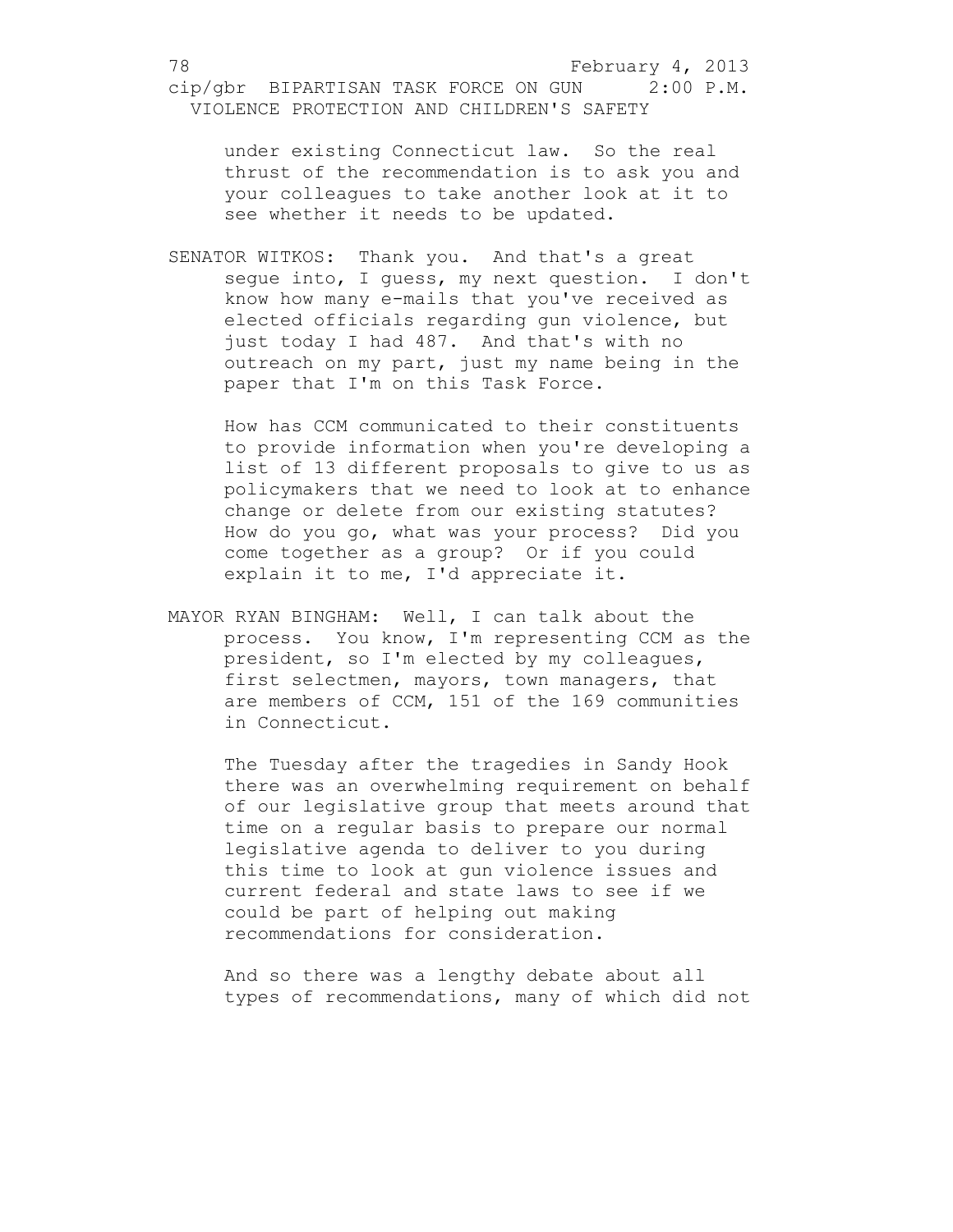make the final recommendation list. So on behalf of the legislative committee, I made the decision to set up a separate task force to really dig in, go over the recommendations that were talked about and others, and make a final recommendation to the legislative board the following month.

So within a month, we had worked diligently with staff to look at and solicit recommendations from our membership. Then prior to the following month -- so this was December. The January meeting, we sent out the 13 recommended points that was put together by the task force and told them that we were going to consider voting on it at the legislative meeting.

We had a fairly large legislative meeting, probably 60 or 70 of our first selectman mayors and town managers at the meeting. And there was an overwhelming package. It wasn't unanimous, but I would say, I would use the word in my own opinion overwhelming package. There were some people that didn't agree with some and decided to vote against it.

For me, I disagreed with a few but decided to vote for it, because that's almost up to the Legislature to decide from a laundry list of recommendations which are more appetizing than others. And so that, as president, that was the process we took, because we knew there was a convening of all you, and we wanted to make sure that we had something to recommend, because we wanted to be a part of this process.

SENATOR WITKOS: And do you know as, did your group, to the best of your knowledge, go back to speak to really the, the boots on the ground, and that's law enforcement who are dealing with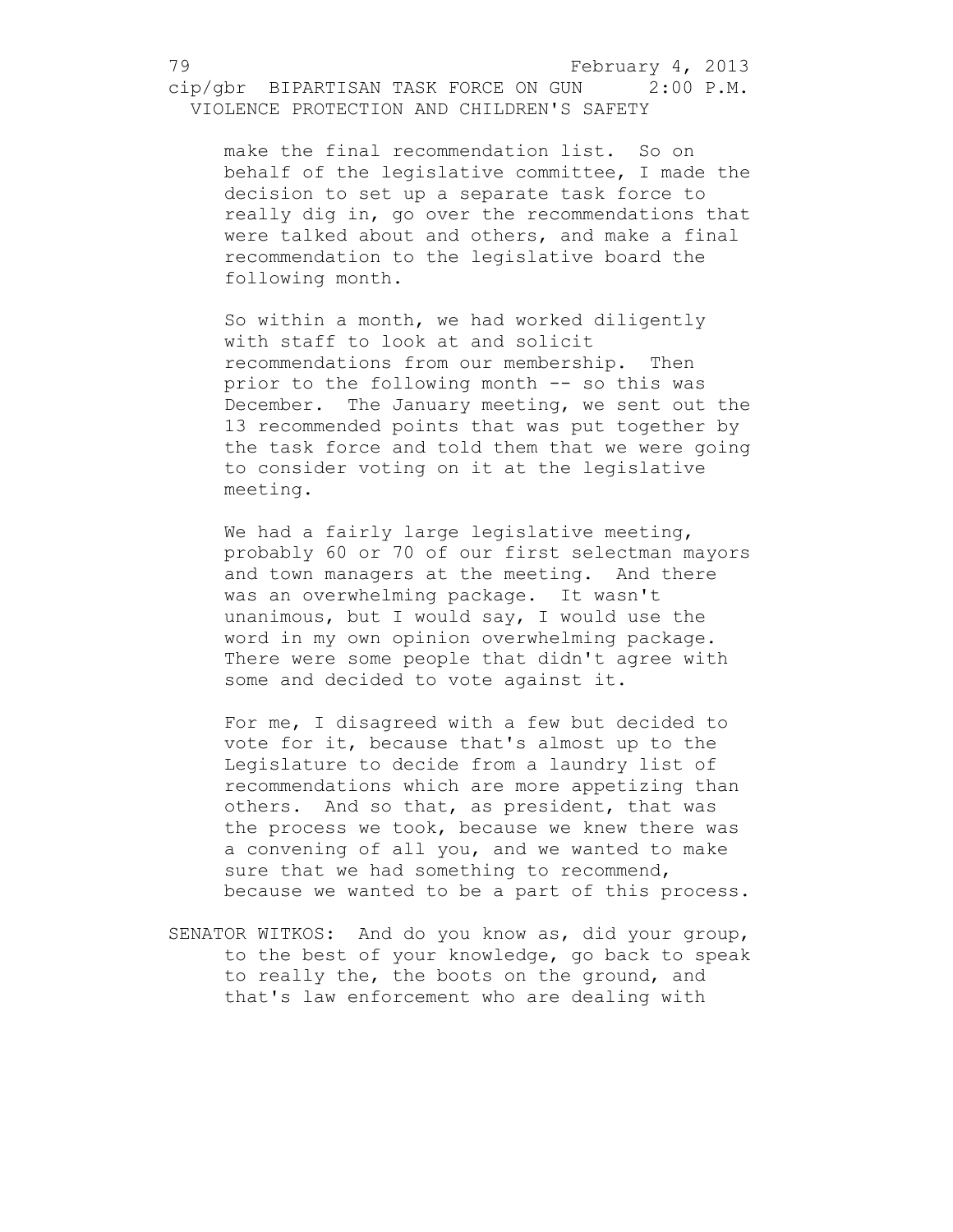this day in and day out, whether it's from all the crimes have to be enforced to all the going out to seize guns for violation of pistol permits to issuing the pistol permits to doing the background checks? Were they consulted, to the best of your knowledge, from your different communities?

MAYOR RYAN BINGHAM: Mm-hmm.

- SENATOR WITKOS: Did they say, hey, I talked to my police chief, and X, or E, don't know.
- MAYOR RYAN BINGHAM: I can say from my perspective just as one member of CCM that I absolutely involved my police chief prior to even the discussion that January meeting on, you know, what was his frustrations with the process, the permitting process, what he was seeing as a reoccurrence of the problem.

And I would imagine that most of our membership did the same, because just like you, we have constituencies, we have experts that we look to for advice, and so, and our own personal opinions, obviously.

- JIM FINLEY: Yeah. I would echo what Mayor Bingham said. It was clear in the January discussion after the recommendations, the draft recommendations were sent to the membership, folks had talked to their public safety professionals in their communities. I know my staff talked to a number of the stakeholder groups during the interim as background research.
- SENATOR WITKOS: And my last follow-up question, thank you, Mr. Chair, for your patience, is, I believe it was Representative Esposito or Representative Dargan had asked last week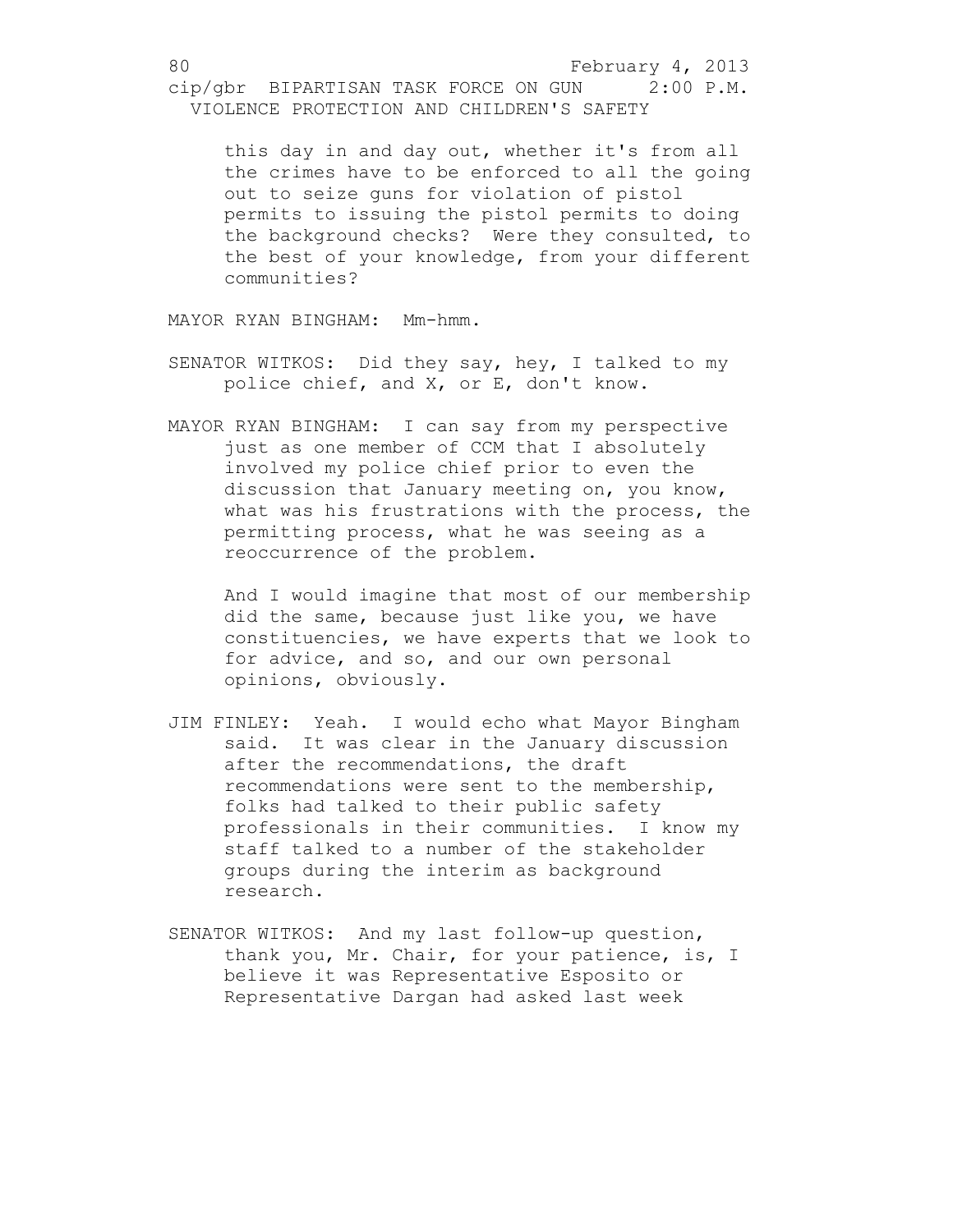during the hearing about the process for issuing the pistol permits, and I'm going to defer when he comes up, Chief Salvatore said that the law says you have to, you have eight weeks to reach a decision on it, otherwise a permit is issued or a temporary one is issued.

Have you received, through your group, any complaints from individuals who felt that they were unduly delayed in their receivership of a pistol permit past the eight weeks' time?

JIM FINLEY: I've not heard that.

MAYOR RYAN BINGHAM: No, I've not heard that.

- SENATOR WITKOS: No? Okay. Thank you. Thank you, Mr. Chairman.
- REP. MINER: Thank you, Senator. Any other questions? I guess I just have one. It seems that this is kind of an ongoing process. And I don't know how often, is it the Executive Committee?
- JIM FINLEY: It's a legislative committee.
- REP. MINER: Legislative committee.
- JIM FINLEY: It's a committee of the whole, representative of each of our member communities.

MAYOR RYAN BINGHAM: And they meet monthly.

REP. MINER: You meet monthly. And it seems to me, based on the testimony that I have heard and the thousands of pieces of e-mail and written correspondence, phone calls that I've gotten, that this little three-letter word means two different things, ban. And it troubles me that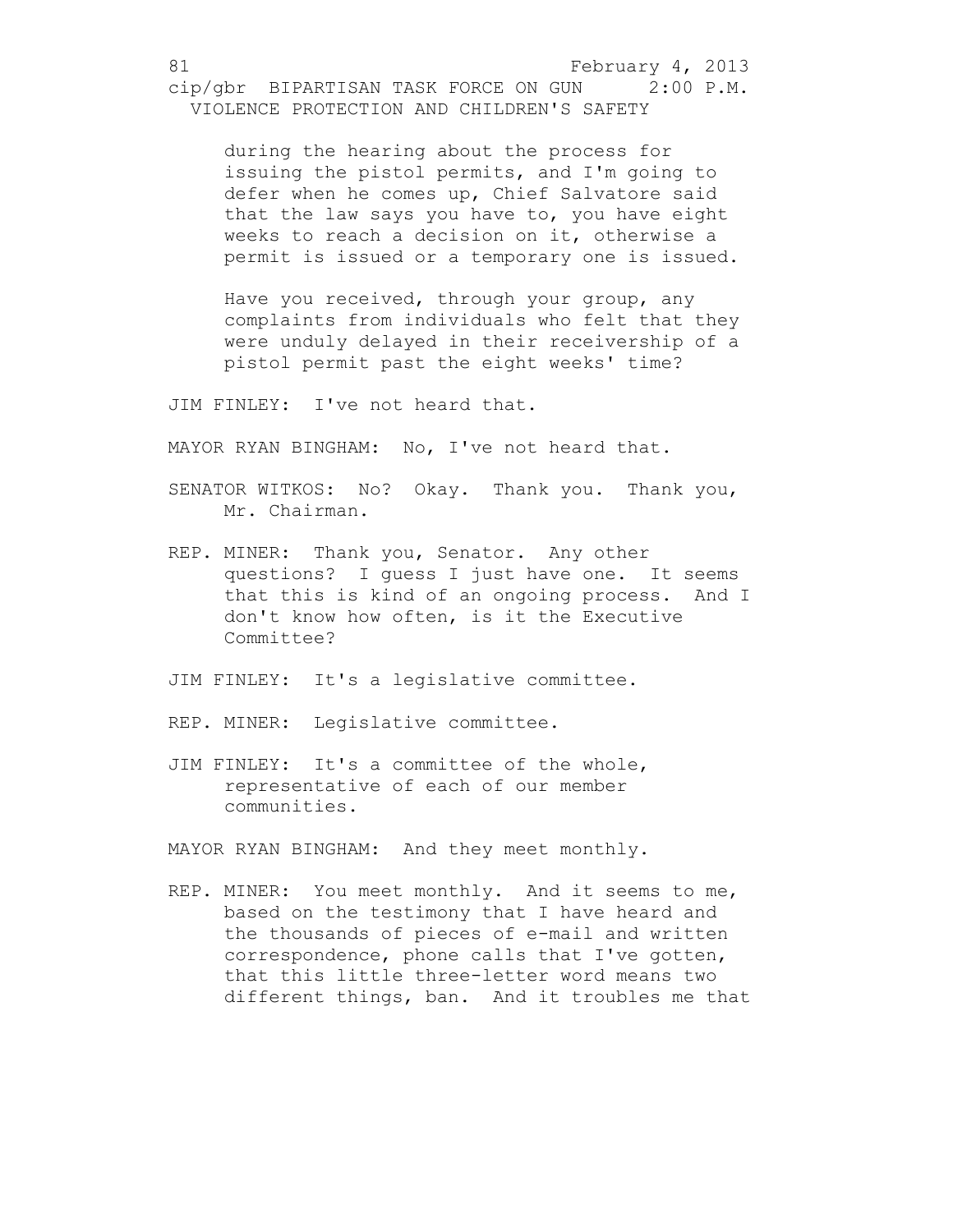we're here trying to make a decision and that CCM, for instance, didn't see it important enough, I guess, to define what that word means.

So I would ask you to go back to your membership and offer an affirmative statement of what ban means, because it seems to me that if we decide as a Legislature that we agree with some constituent group that the state of Connecticut would somehow be better off without these styles of guns and magazines in this state, you're going to have to enforce it.

I can almost guarantee you that Senator Looney and I will not be knocking on doors asking people to turn in their gun. And so I don't know how long that might take to get that affirmative answer, but I would request that it be soon, because I think there are some people involved in this process that very much want to try and meet the public expectation of reaching a conclusion.

And I think that to some degree, people have offered a lot of suggestions that they think will improve the state of Connecticut. But if we don't define what that word is, I've got a feeling somebody is going to be surprised.

JIM FINLEY: Sure. And just to respond to that, Representative Miner, I think in one way you've got a partial answer is that our group did agree on registration of all those firearms. And I think inherent in a ban is future sales.

From one point on, those weapons cannot be sold in the state of Connecticut. We'd be glad to take the issue of turning those weapons in after a new ban is established to our membership, and we'll be glad to get back in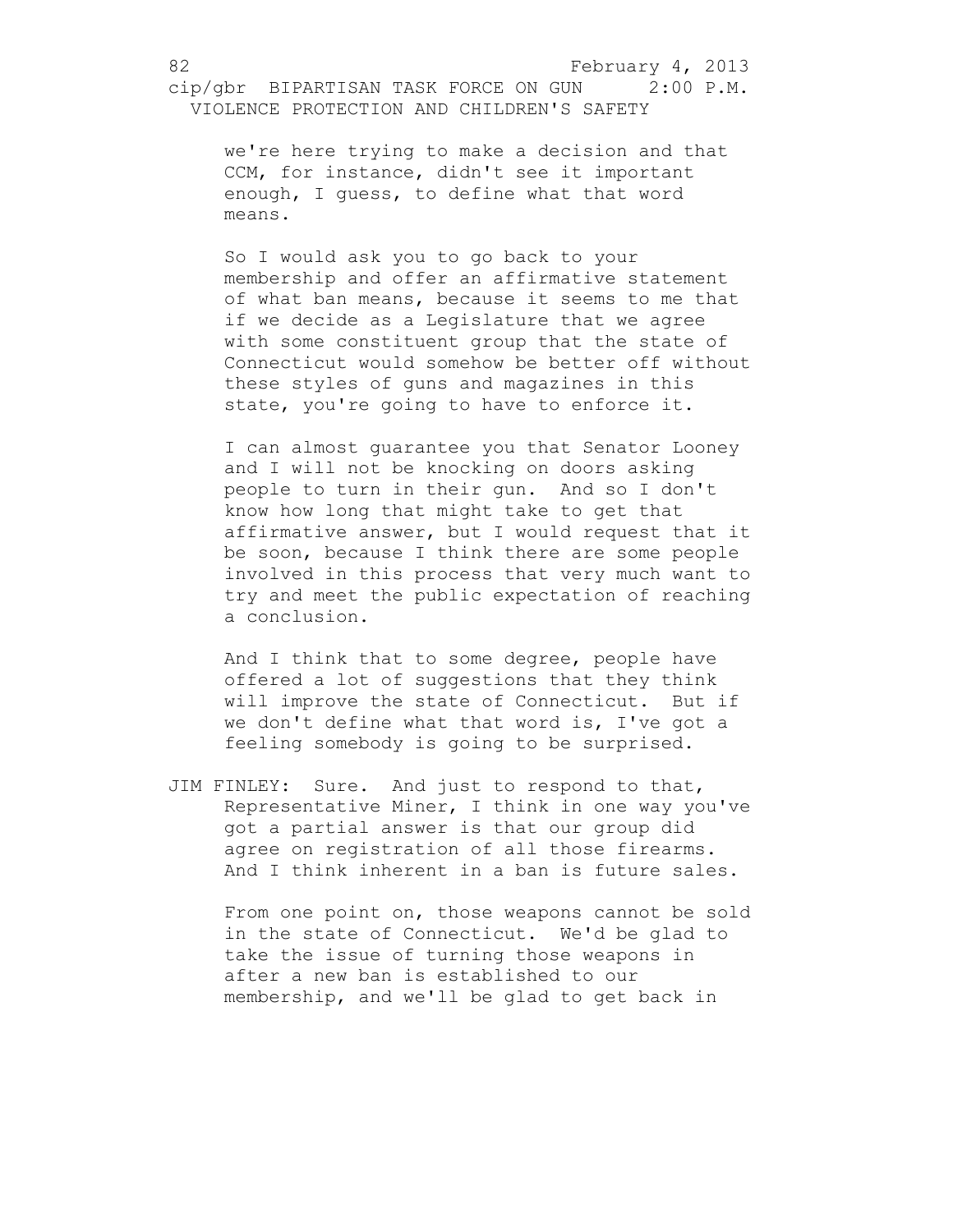touch with you. We have our next meeting on February 14th.

REP. MINER: I'm only speaking for myself. But if your suggestion is that we should agree on the registration question prior to CCM defining what the word ban means in terms of their membership, that isn't going to work. So it seems to me that it's incumbent on all of us to know what it is that we're asking for.

I understand when CCM says under existing laws enforcing existing laws. They believe registration of all firearms in the state of Connecticut is enforcement. Whether I agree with it or not, I can read that. I know that. But I think this ban question needs to be, at least in my mind, resolved. You certainly represent a lot of municipalities. You certainly represent a lot of people.

I think Senator Witkos said, you know, boots on the ground, and how many people do you reach out to? So I can tell you that of all the people that were here on Monday, no matter which side of this question you are on, I think they all sufficiently persuaded me that we need to get to the bottom of what that definition is. Thank you.

MAYOR RYAN BINGHAM: Sure.

JIM FINLEY: Thank you.

REP. MINER: Okay. I think that wraps it up.

JIM FINLEY: Thanks for the opportunity.

REP. MINER: Thank you.

JIM FINLEY: Yep.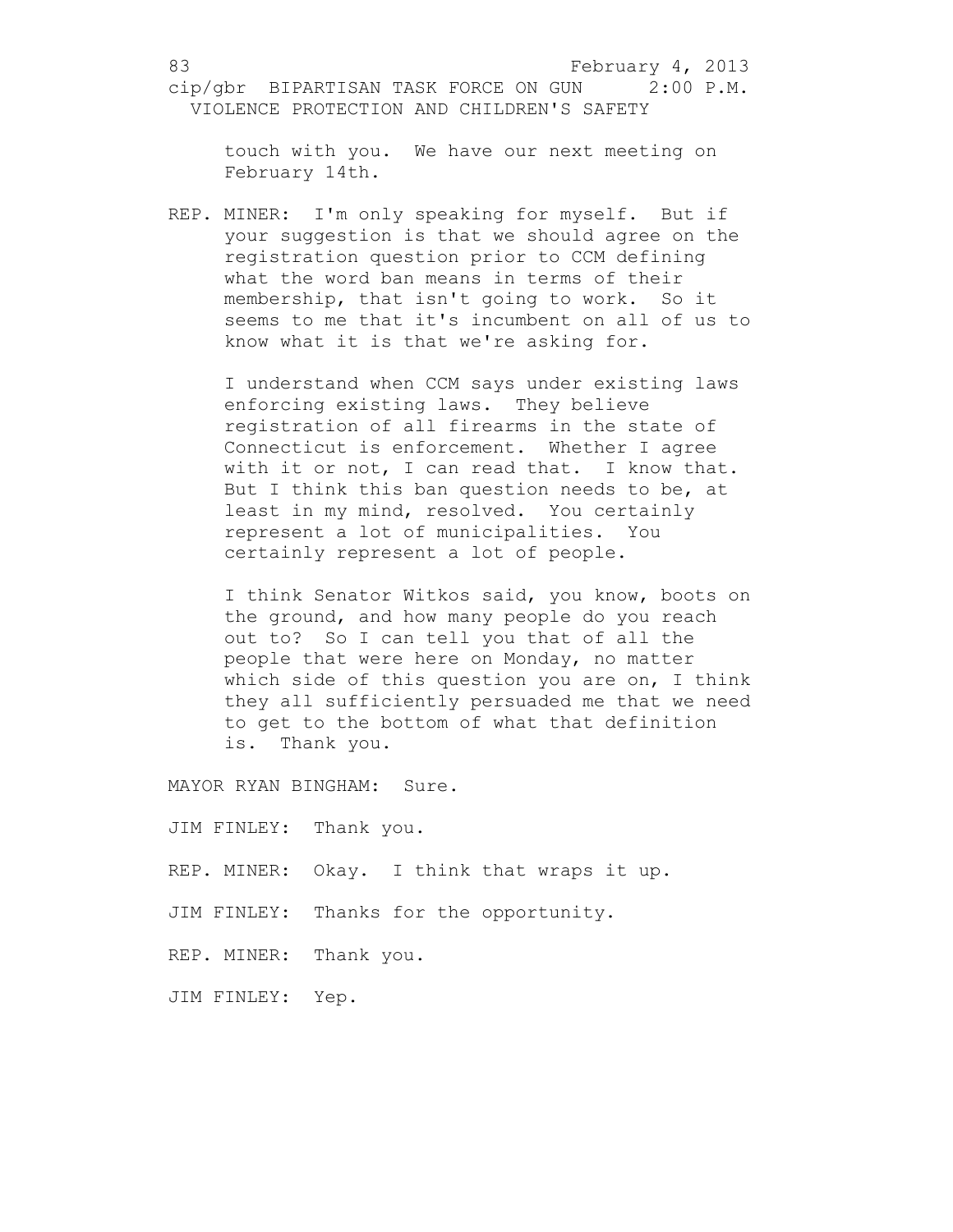MAYOR RYAN BINGHAM: Thank you very much.

REP. MINER: Good to see you, Mayor.

MAYOR RYAN BINGHAM: You too.

REP. MINER: And does anybody want another fiveminute break? No. All right. We can bring up the next panel, please. All right. So I do know that there's a brief presentation.

A VOICE: Correct.

REP. MINER: Maybe we should relocate so we can sit there and watch here. And then when we get to, when you're finished, we'll come back here. How's that?

A VOICE: That's great.

REP. MINER: Thank you.

MAJOR ALARIC FOX: Okay. Good afternoon, ladies and gentlemen. You'll forgive my back being to all of you. But let me begin by introducing the team that joins me here this morning. My name is Major Alaric Fox. I am chief of staff to Colonel Danny Stebbins out of state police headquarters.

To my immediate right is Detective Barbara Mattison from our special licensing and firearms unit. Approximately one row behind me is Attorney Christine Plourde from our legal affairs unit. And one row behind her or two rows behind me is Trooper First Class Joe Delehanty of our firearms training unit.

The best way to describe what we'd like to do with you for the next 10 or 15 minutes is that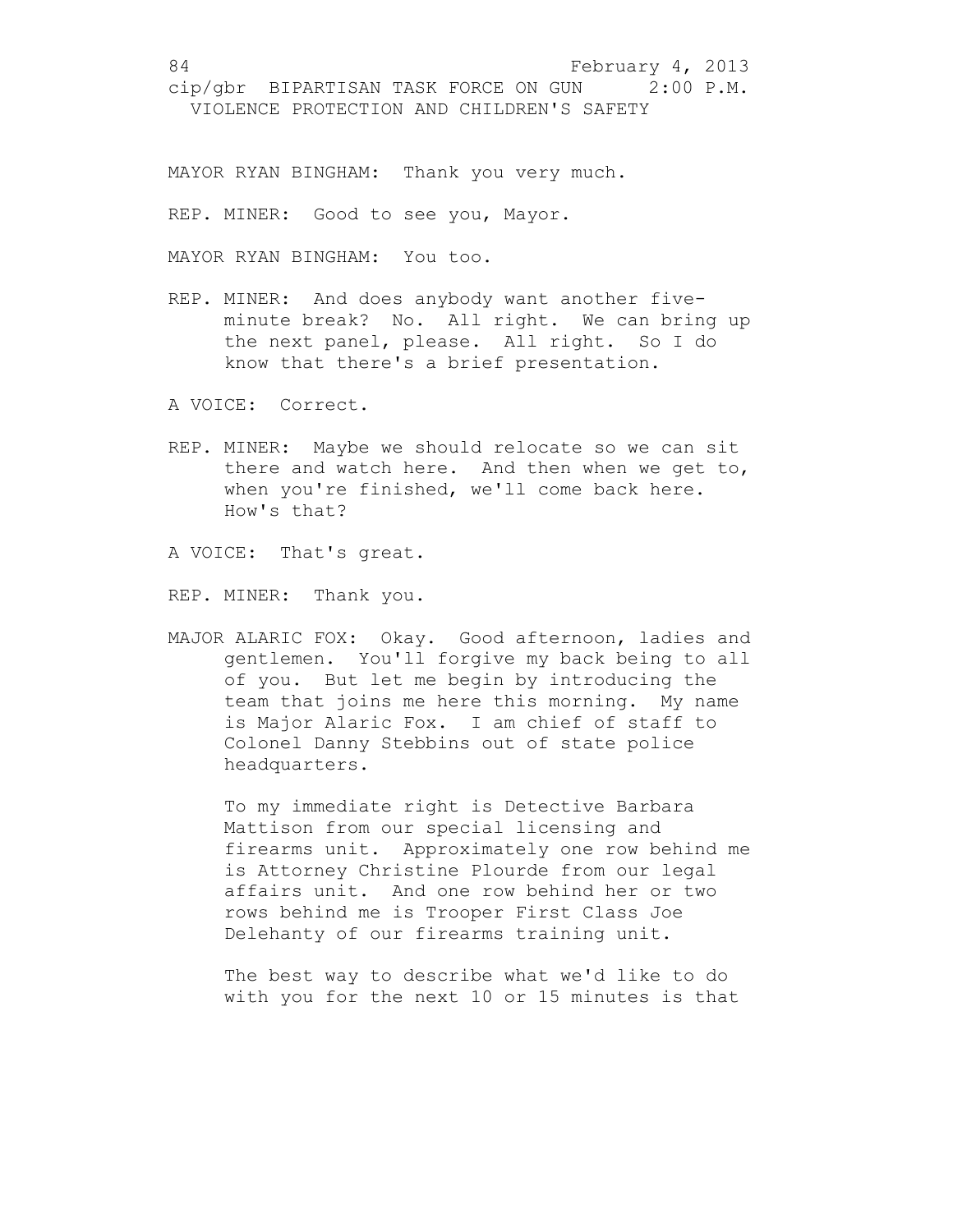this is the second half, if you will, of the overview to what had been referred to as Guns 101. Not sure where that name came from, but we started last Monday with you with kind of the practical component.

And what we'd like to do, primarily Detective Mattison and myself, is spend a few moments of your valuable time walking you through the current statutory framework as to pistol permits, the revocation of state pistol permits, appeals of those issues, the assault weapons as they're interpreted and defined under our state statute, machine guns and related issues.

DETECTIVE BARBARA MATTISON: Here it just gives you the definition by statute of what a pistol or revolver is and the definition or, and what you need in requirements to get the permit to carry a pistol or revolver outside your home or business. There are prohibitors by statute. Any felony conviction is a prohibitor.

We have 11 misdemeanor convictions that are a prohibitor for pistols or revolvers in a permit. You have to have no protective or restraining orders. You have to be legally and lawfully in the country. You can't be found not guilty by mental disease or defects in the last 20 years. And you cannot be subject of a protective, or, excuse me, subject of a restraining order would be some of the prohibitors for a permit.

MAJOR ALARIC FOX: And we'll detail the balance of the prohibitors in just a few minutes. Finally, on this slide, and perhaps it stands to reason or does not need to be added in, but we're talking here about the permit to carry. The restrictions that you see before you do not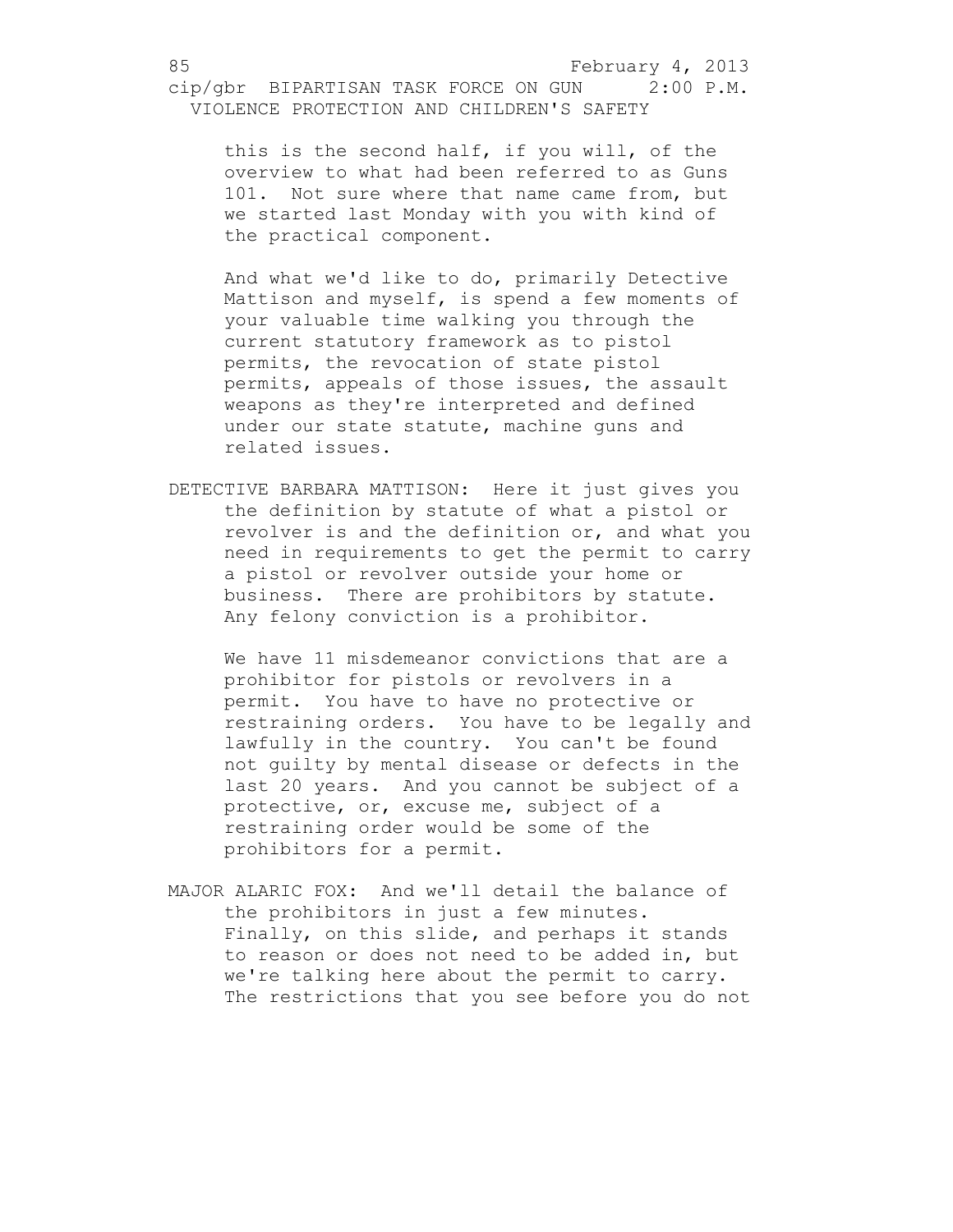pertain to possession of the firearm in an individual's home.

- DETECTIVE BARBARA MATTISON: And 2935 talked about a person, no person can carry a pistol or revolver upon his or her person except within their home or their business without a permit. And this also talks about there is no statutory requirement to, for a permit to carry or own a long gun. And, of course, as you already know, there is no mandatory registration in Connecticut, absolutely no mandatory registration at this time.
- MAJOR ALARIC FOX: We know that's been a source of some discussion for the work group here, but to make it clear, no mandatory registration in Connecticut. We get into suitability, which is a, perhaps a contentious area for some, and we know it's been the subject of some work that this panel has done. Suitability not specifically defined, and is within the discretion of the issuing authority, be that the local town government official or some other level.

What we can tell you is that the factors that are relevant, conduct, judgment, character, reputation, habits, behavior, physical condition, mental condition, previous conduct as a licensee and ultimately, of course, a substantial number of the suitability cases and either pistol permit denials or pistol permit revocations, do wind up before the Board of Firearms Permit Examiners, a group that we know that you have spent some time reviewing.

DETECTIVE BARBARA MATTISON: And that suitability is one of the aspects in regards to the application process or the revocation of a permit for a permit holder. An application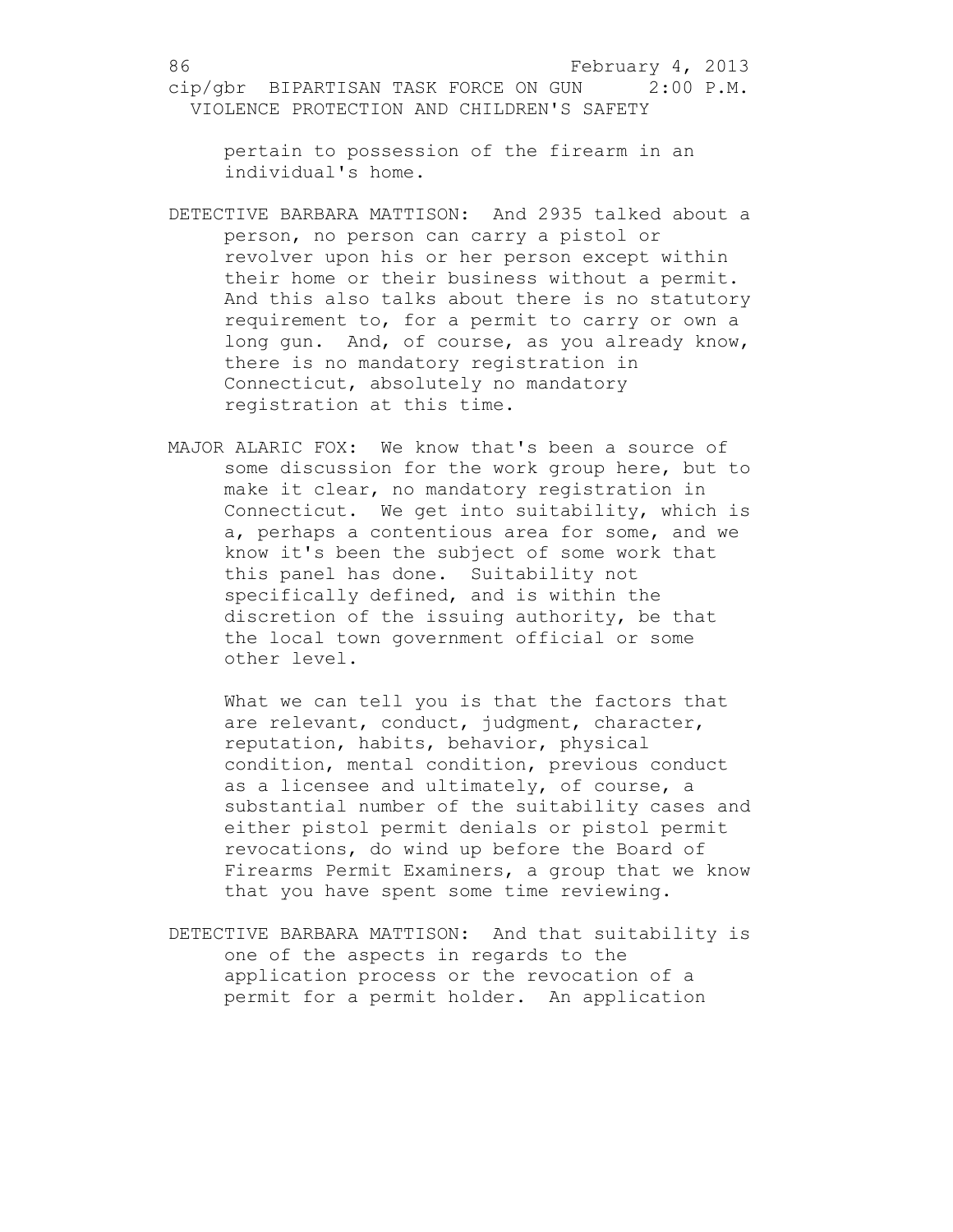process to obtain the permit, or in regards to the state revoking a permit, we can use suitability as a reason for that cause for that denial or revocation.

2933 talks about the legal transfer process in regards to pistol or revolvers, that you have to get a NICS background check, an authorization number that you have legal paperwork regarding state statute as well as federal statute if you're buying at retail.

But all handgun transfers within the state, or I should specify all lawful handgun transfers within the state go through our office to acquire that authorization number and have the proper paperwork completed and distributed to the appropriate authorities.

- MAJOR ALARIC FOX: There are two specific forms that are also in play when we get into the subject area of the transfer of firearms, and it's the DPS-67-C, which you see here, and the DPS-3-C, which you'll see in just a moment. The DPS-67- C is filled out at retail.
- DETECTIVE BARBARA MATTISON: Well, it's filled out by the purchaser of the firearm, whether it be at retail or a private sale with handguns. And basically, it asks you those pertinent questions. Have you ever been convicted in the court of a felony? Do you have a misdemeanor domestic violence conviction? Have you, do you have a restraining or a protective order? So if you're transferring that gun to a party, you as the seller should have some idea of the background of the person you're selling the firearm to.

Regarding the sale or transfer of a long gun, you must be 18 years old to receive the hand,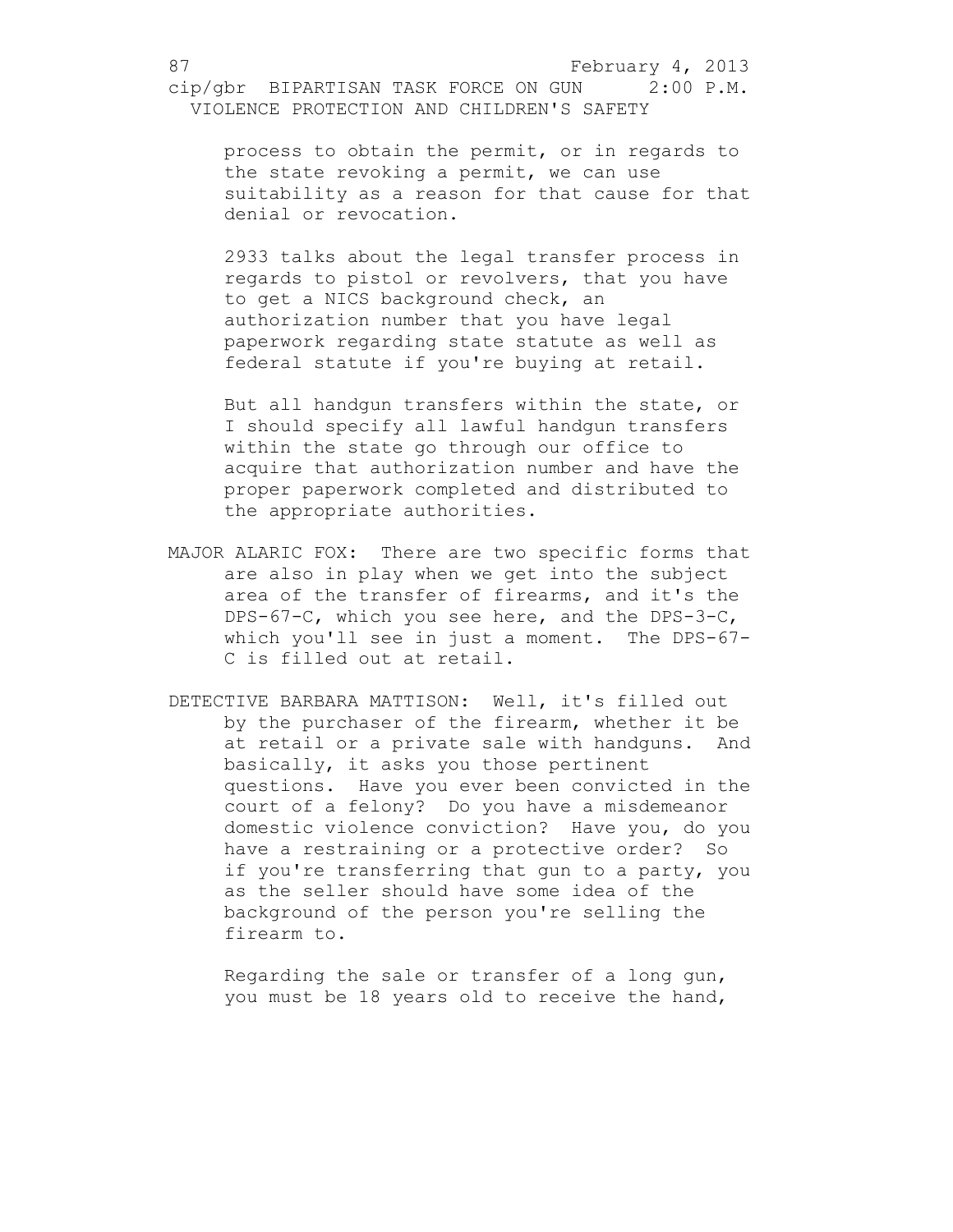or, excuse me, receive the long gun. You cannot be a felon in order to purchase or receive a long gun. You cannot have a protective or restraining order in order to purchase or receive a long gun.

You cannot be found not guilty by mental disease or defect or have any mental issues that are disqualifiers. You do not have to get a background, as we've discussed, for long guns at secondary sales. Non-retail sales of long guns you do not need the background check, or the paperwork does not have to be completed either.

- MAJOR ALARIC FOX: And that bears repeating, because, again, I know that's something this work group has been tasked to consider, tasked, perhaps, to address. Secondary non-retail long gun sales do not require the transfer check, if you will, that's been described thus far for you.
- DETECTIVE BARBARA MATTISON: And this is the NICS we've touched on lightly. NICS is the FBI, National Instant Criminal Background Check System. It was created after Brady Law. And it searches multiple federal databases for criminal history, mental health history. We are a full participant in NICS, because we do the authorizations right at our office.

We are the point of contact here in Connecticut, so all those transactions at retail go through our office to acquire that authorization number. But just so you're aware, not all states participate in NICS, so we do have an issue. We don't get all that mental health from every state even though our state does a check through our Department of Mental Health.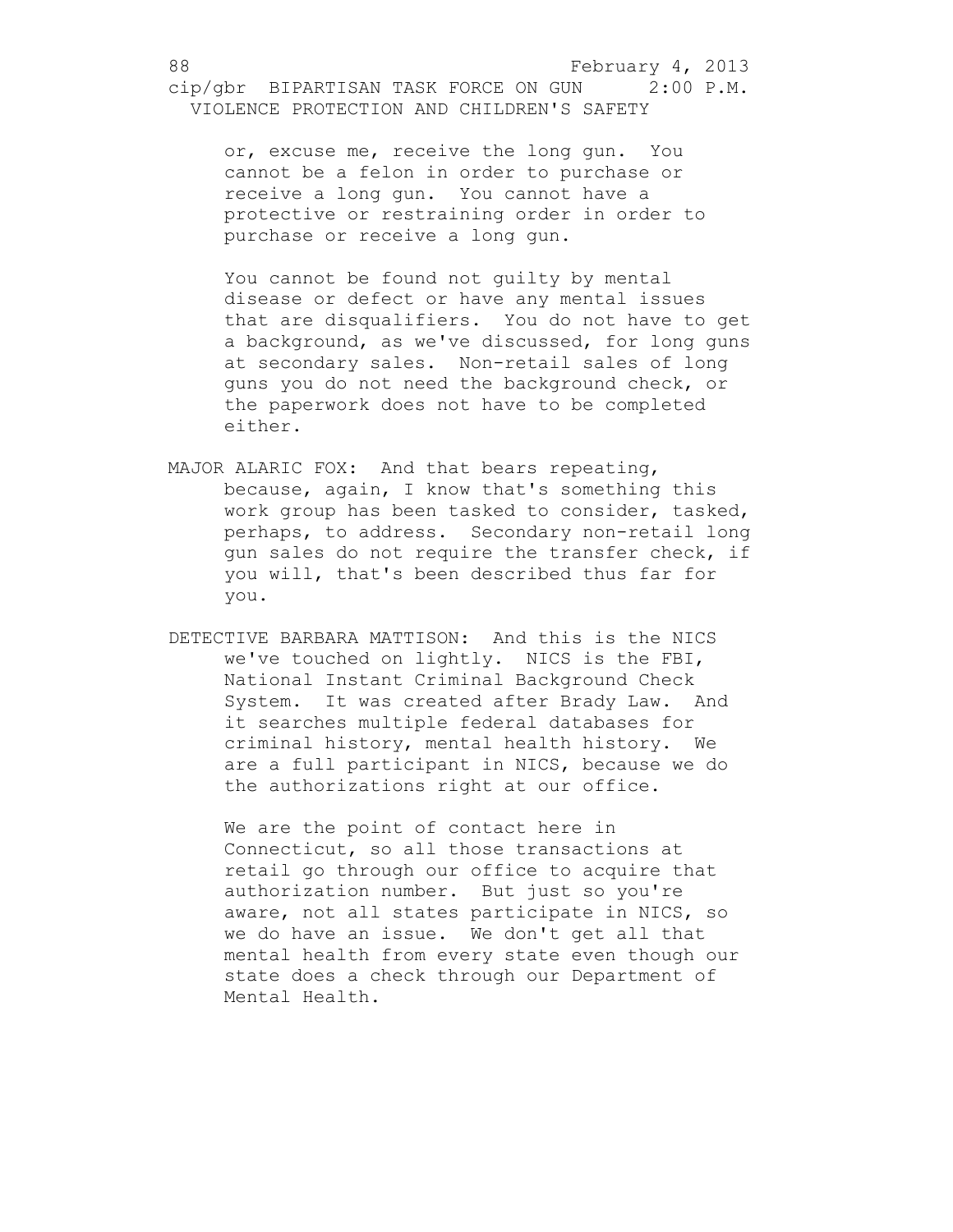Not every state does that, so that's, again, another issue when people come into our state. We don't know how they acquired or what they acquired or if they're eligible to acquire, where we here in Connecticut do a mental health check through DMHAS.

And there are instantaneous results when we do a background. It does not take long to get a transaction in regards to the purchase of a gun. If you have a common name, it might take a little longer. But other than that, it's a very quick result regarding, yes, you can proceed with the transaction or a denial.

- MAJOR ALARIC FOX: The NICS check is a part of each one of the transfers that we've described when a telephone call is made for the authorization number as part of the transfer for all firearms other than those long guns at secondary sale that we previously described.
- DETECTIVE BARBARA MATTISON: We do have people from out of state make application directly to the state police. They're eligible to do that. They have to fill out the required prerequisite paperwork, the application, the fingerprints, the handgun safety course, everything they're required to do. And they send their application directly to us.

And if they're found to be suitable, then they will acquire a Connecticut permit even though they reside in another state. So they would be lawful to carry in our state, but they would not be lawful to purchase or receive a handgun in our state. Out-of-state residents we would not sell a handgun.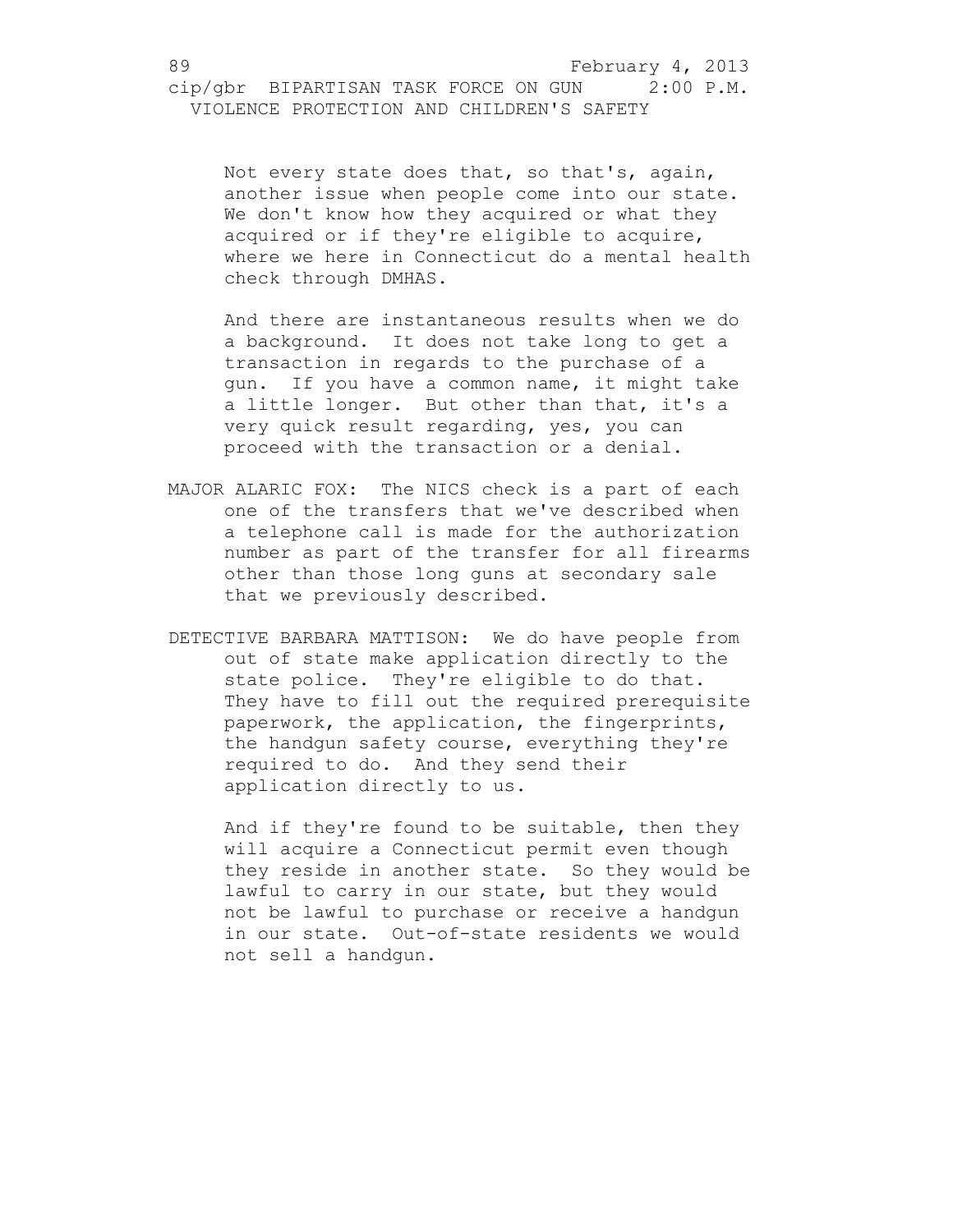We would sell long guns but no handguns. Federal law says you can only sell a pistol or revolver to people who reside in your state. So an out-of-state permit holder can carry but cannot purchase a pistol or revolver.

MAJOR ALARIC FOX: Last week, we spent some time as we were doing firearms nomenclature with the larger group and the larger audience as well talking to you about assault weapons and talking to you about machine guns. The phrase assault weapons, as you know, is subject, perhaps, to some debate, perhaps some controversy.

But as we explained and tried to give the show-and-tell component, if you will, 53-202a defines assault weapons. And for ease of explanation, a semiautomatic rifle with a detachable magazine and any two of the following, and you see the list before you.

This is why last week we were able to show you two firearms, including a Bushmaster, that look similar to one another, very similar to one another. But because of the differences, for example, the flash suppressor or the bayonet mount, we wind up with a gun that might be legal in Connecticut or might at present, under 53-202a, be illegal in Connecticut. The 1993 notation on the bottom is the effective date of that change, and weapons that were possessed prior to that time continue to be appropriate to possess and to own.

DETECTIVE BARBARA MATTISON: Okay. And this just talks about machine guns, which, again, we spoke about last week, if it's a fully automatic firearm that first has to go through the ATF process and get vetted through ATF and get the signoff by ATF, and then those parties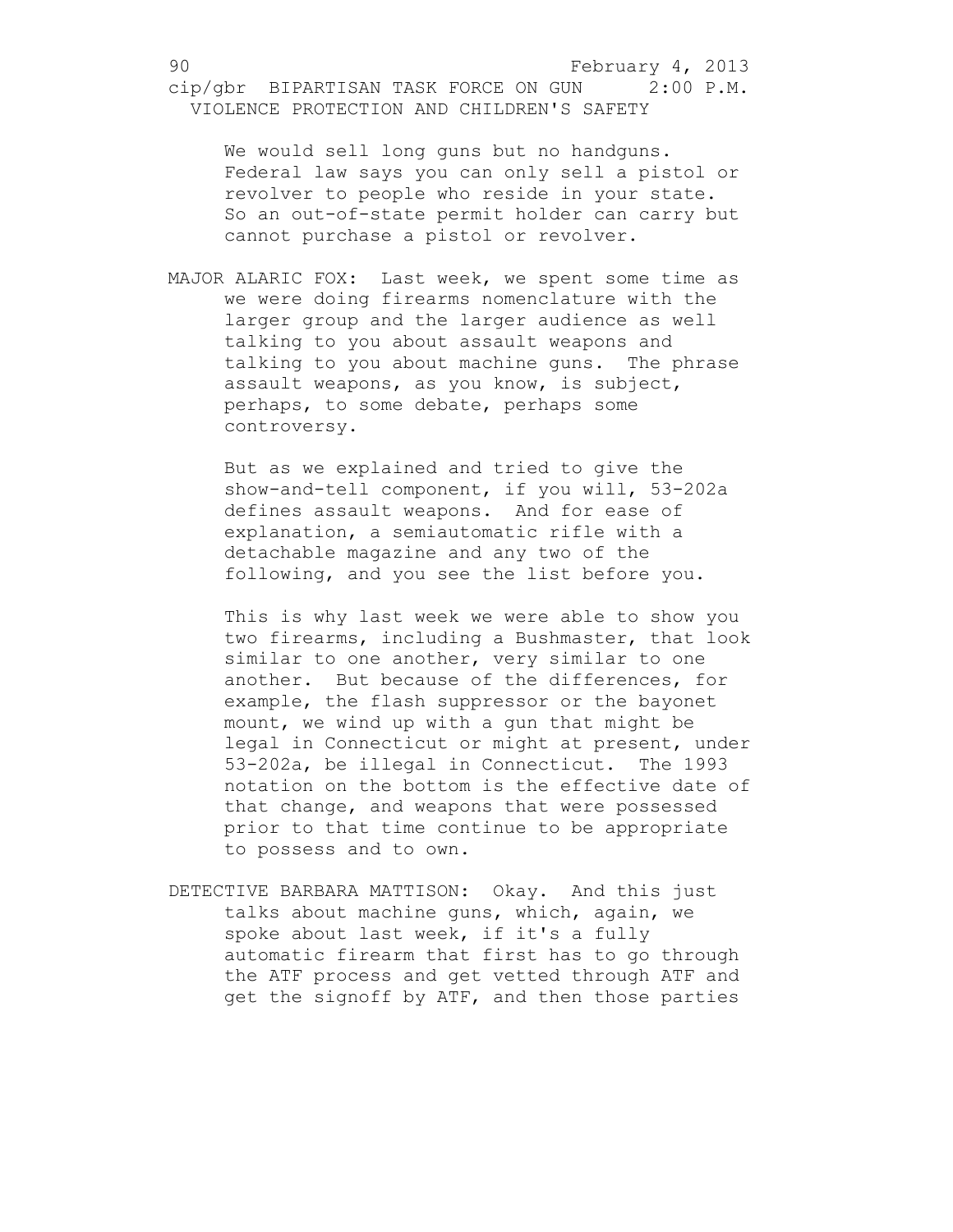who do get that signoff from ATF then must immediately register that machinegun with the state.

So you have to have that tax stamp and be vetted through the ATF and then get that registration through the state. And then you could lawfully possess a machinegun in the state of Connecticut.

- MAJOR ALARIC FOX: One specific question that came to us last week, actually, and it went to Detective Mattison, pertained to whether or not machineguns were illegal in Connecticut. And that's, I suppose, rather difficult to answer with a straight yes or no. They are not illegal so long as the statute is complied with.
- DETECTIVE BARBARA MATTISON: And these, again, are some of the grounds for a denial for a firearms transaction and/or to acquire a pistol permit, all felonies in any state, the 11 misdemeanors, restraining and protective orders, illegal aliens or somebody who's not here legally and lawfully, somebody who's subject to a firearm seizure warrant, which is a risk warrant for somebody who's posing eminent danger to self or others who may be in possession of firearms, anybody who's been convicted of a serious juvenile offense under that section 46b-120, a discharge from custody or found not guilty by mental disease or defect in the last 20 years, confined to a hospital with psychiatric disabilities within the last 12 months by order of probate court, or is prohibited from shipping, transporting, possessing, or receiving pursuant to 18 U.S.C. 922(g)(4).

(G)(4) is the federal law, it's their mental defect statute, so anybody who's been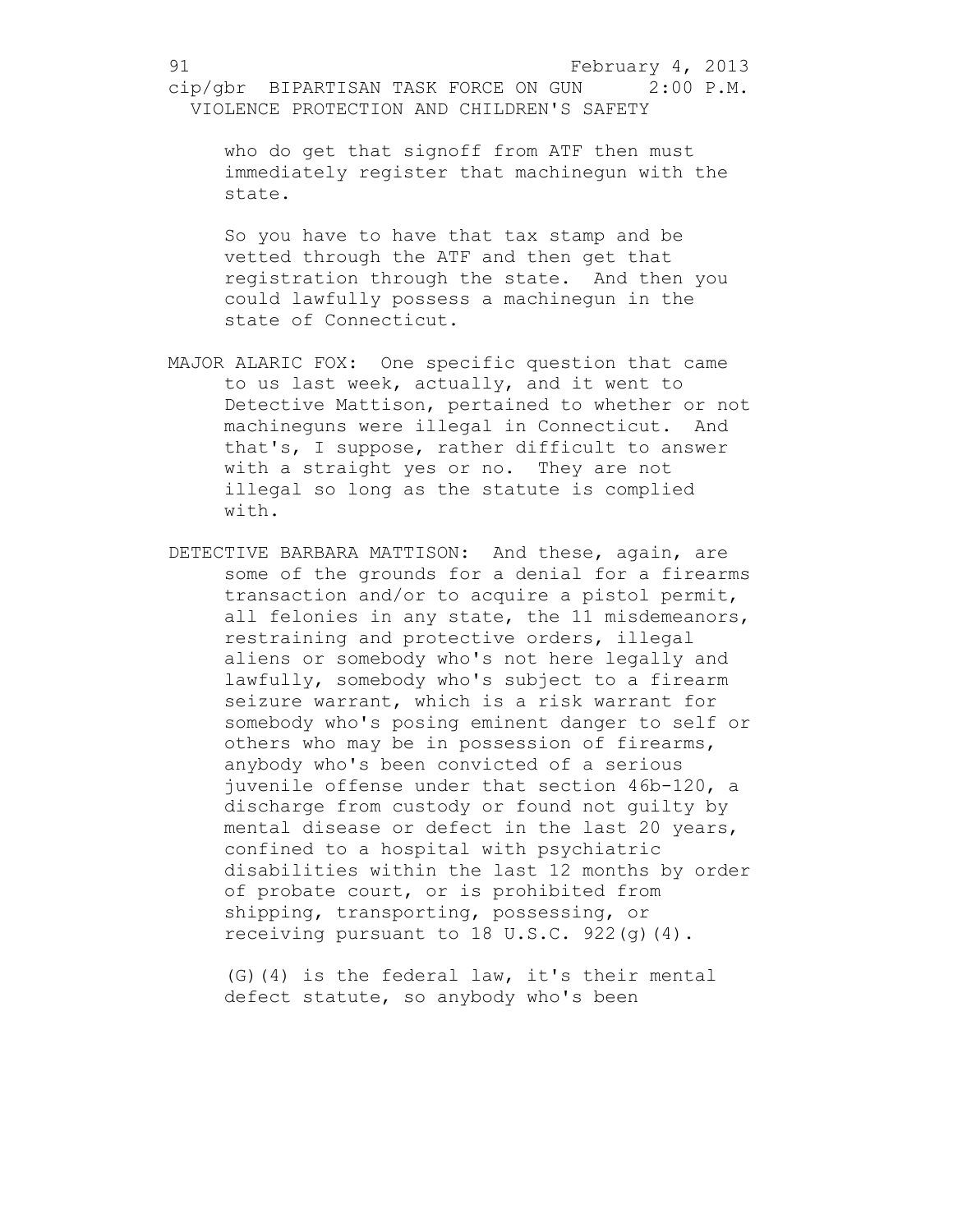involuntarily committed above and beyond observation and evaluation, somebody who's been involuntarily conserved, if you're not eligible to manage your own affairs or your person, you obviously probably shouldn't have a firearm, and then the unsuitable person, which we discussed a couple slides back.

- MAJOR ALARIC FOX: And as you can imagine, the first items that you saw were very straightforward and relatively easy to define. The work, a substantial portion of the work of the special licensing and firearms unit with appropriate legal guidance and ultimately hearings before the Board of Firearms Permit Examiners as it currently exists focus on that last category of what is an unsuitable person.
- DETECTIVE BARBARA MATTISON: And these are the 11 misdemeanors that would prohibit you not only from getting a pistol permit here in Connecticut but from possession of a pistol or revolver, possession of marijuana, anything after 1983, criminally negligent homicide, assault three, assault on a victim 60 or older, threatening, reckless endangerment first, unlawful restraint, riding first, riding second, and citing and stalking second. Any of those other misdemeanors would be a prohibitor for the permit or the pistols and revolvers.
- MAJOR ALARIC FOX: As society over the last decades has developed and spent a lot of time and attention on matters of domestic violence, 18 U.S.C. 922(g)(9) is what we would rely on to deal with domestic violence issues as a prohibitor to pistol permit possession or firearms possession, a misdemeanor under federal or state law that has one of these components of family or domestic violence as an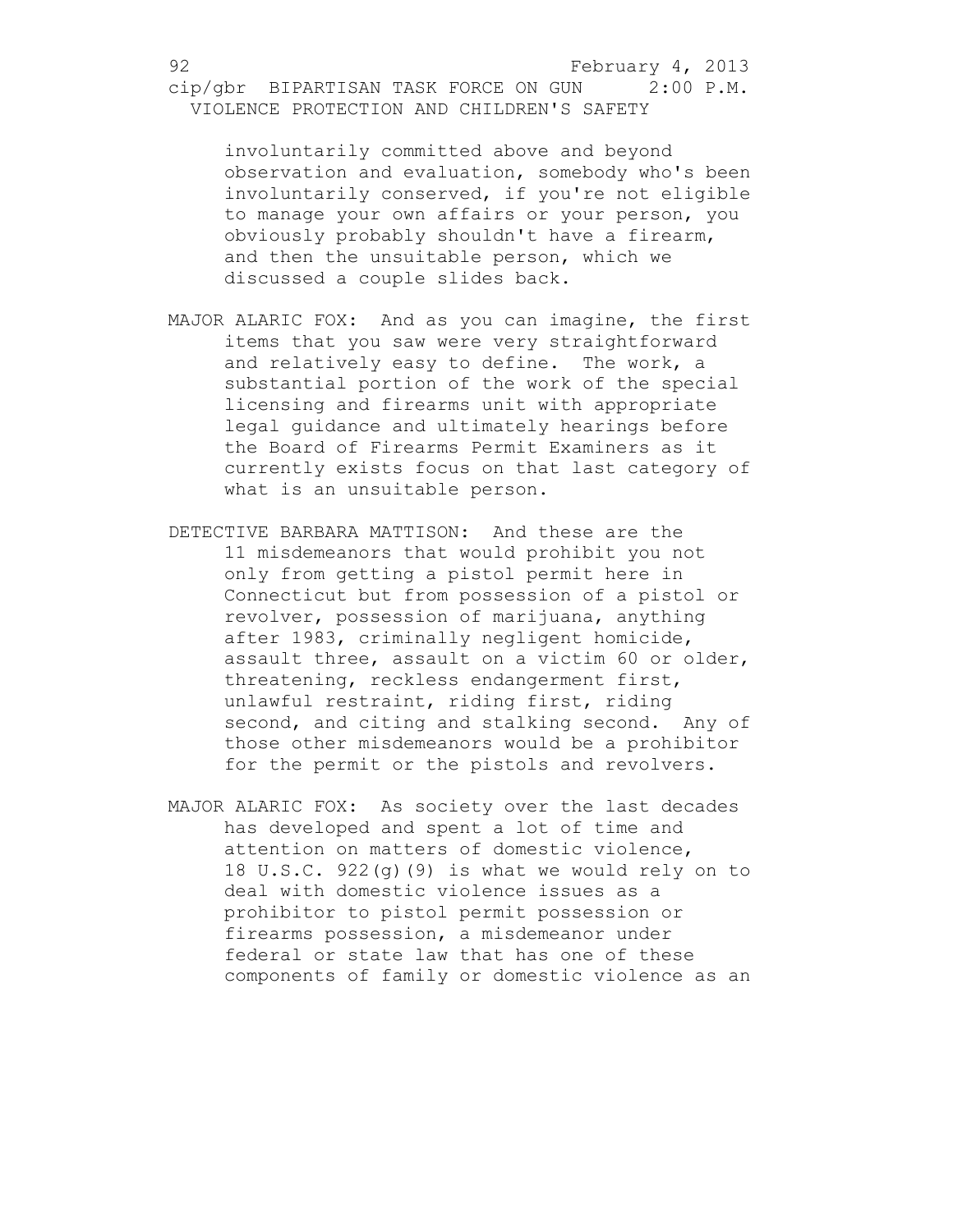integral piece of that misdemeanor under federal or state law.

- DETECTIVE BARBARA MATTISON: And that would be a prohibitor for all firearms. If you took that conviction under the misdemeanor crime of domestic violence, you cannot possess a firearm if you have that conviction.
- MAJOR ALARIC FOX: We have referred, and the panel has already heard a great deal about the Board of Firearms Permit Examiners. Their meetings are held with regularity, and they are statutorily empowered to hear appeals of denials or revocations of state pistol permits.
- DETECTIVE BARBARA MATTISON: Restraining and protective orders by state law, if you've had notice and opportunity to be heard, is, again, another prohibitor by state and federal law for possession of a firearm.

And in my office, this is a huge part of what we do regarding the protective and restraining orders and make sure that within the two business days of the issuance of the court order that those parties are in compliance with the surrender of the firearms to law enforcement or the legal transfer to a gun deal in FFL, a Federally Firearms License dealer.

MAJOR ALARIC FOX: An intimately related piece of the discussion of firearms, pistol permits, and the broader issues that you're challenged with brings us to 46b-38b, one of Connecticut's family violence laws. And I would take the occasion, as you look at this, to mention to you as if you're charged, as if the charge before you isn't significant enough already, there continues to be some ambiguity for law enforcement in this statute.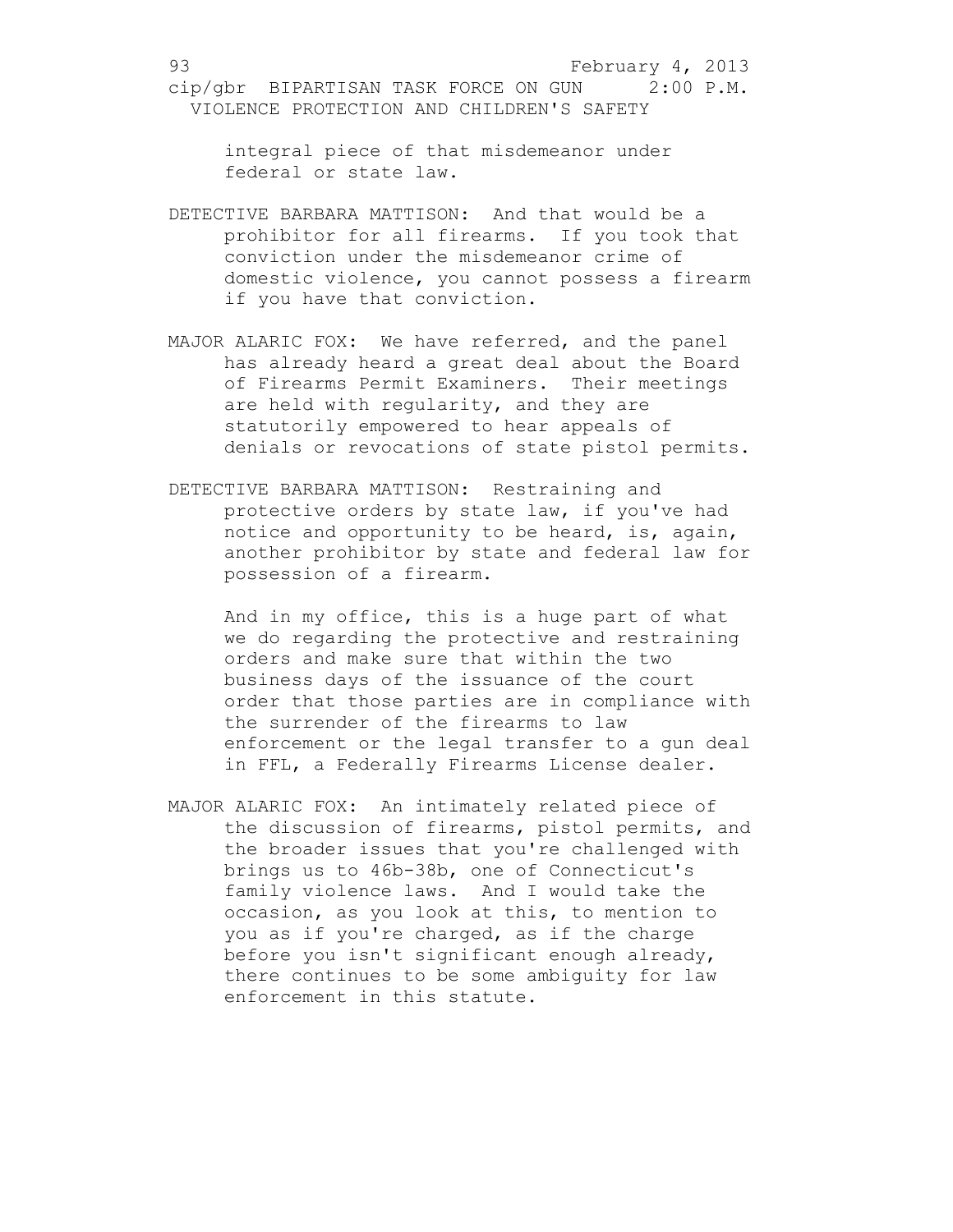94 February 4, 2013

cip/gbr BIPARTISAN TASK FORCE ON GUN 2:00 P.M. VIOLENCE PROTECTION AND CHILDREN'S SAFETY

When a family violence arrest is made, upon speedy information, a police officer may seize any firearm at the location where the crime was alleged to have been committed that is in the possession of any such person or in plain view.

I can share with those assembled here today that I have occasion to teach domestic violence response protocols to law enforcement personnel, and I will tell you that a question that comes up with regularity is whether or not this in some way seeks to trump, if you will, what would otherwise be Fourth Amendment issues.

Assume, for the sake of discussion, we arrested an individual on the first floor of their home, and there was a firearm that technically was in their possession in the second floor bedroom, perhaps in a lock box in the second floor bedroom. We read the phrase in the possession of to certainly mean something different than or in plain view, or you would not have included both of those phrases.

Having said that, there is some ambiguity on the part of first responders as to what exactly that phrase means and how far we should push the envelope in seizing firearms in the possession of a person arrested for this offense and when we would cross over into Fourth Amendment areas of concern.

DETECTIVE BARBARA MATTISON: And for parties who become ineligible regarding a domestic violence arrest that results in a protective or restraining order being issued, that again, it must take place within two business days of the issuance of that court order, two business days within the issuance of the court order, and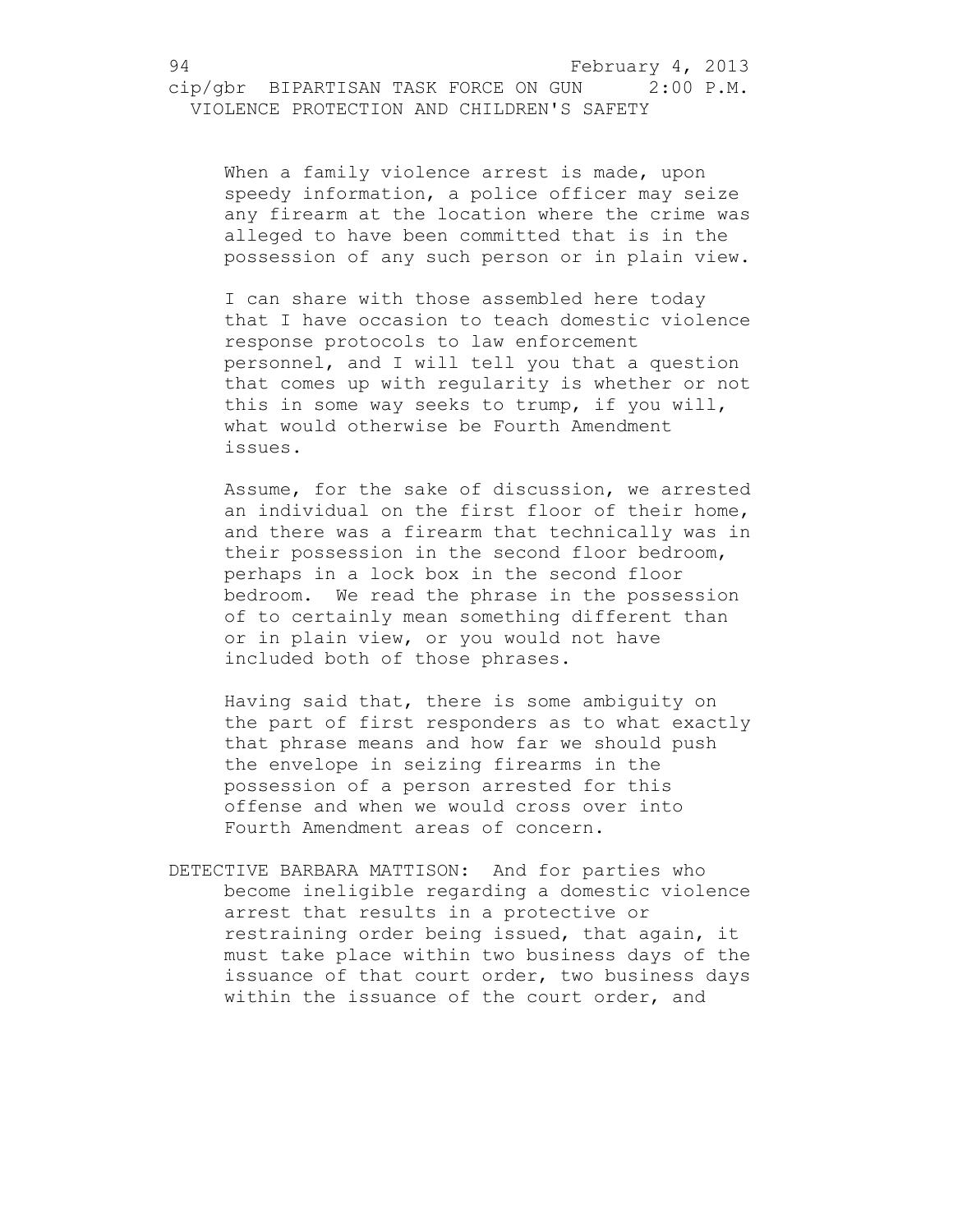that all these firearms under the domestic violence, again, can only be surrendered to law enforcement or has to be sold to a Federally Firearms License dealer through the proper transfers of the DPS-3 and the DPS-67 and the acquired authorization numbers through our office.

MAJOR ALARIC FOX: Finally, several years ago, the General Assembly did create 2938c, which was a statute that effectively empowered risk warrants. The risk warrant is a search warrant of a type, if you will, that is specifically designed to allow law enforcement personnel to enter into an individual's home under a judge's authority to seize firearms possessed by an individual in that home. This is colloquially referred to in the trade, if you will, as the warrant that we get when the person is a danger to themselves or to others.

That ends the formal Law 101 portion, if you will, to the Guns 101 of last week. The team of four of us, including TFC Joe Delehanty, who certainly is much more versed on many of the firearms issues, and Attorney Christine Plourde, our resident legal expert, along with Detective Mattison and I, are in a position to answer any questions that any of you might have.

A VOICE: God bless.

- REP. MINER: Thank you. Senator, do you have any questions?
- SENATOR LOONEY: Yes, I do. Thank you, Mr. Chair. Thank you very much for the presentation. Just a couple of questions on the background check issue and how it applies and circumstances of it so that private sales of handquns, that is,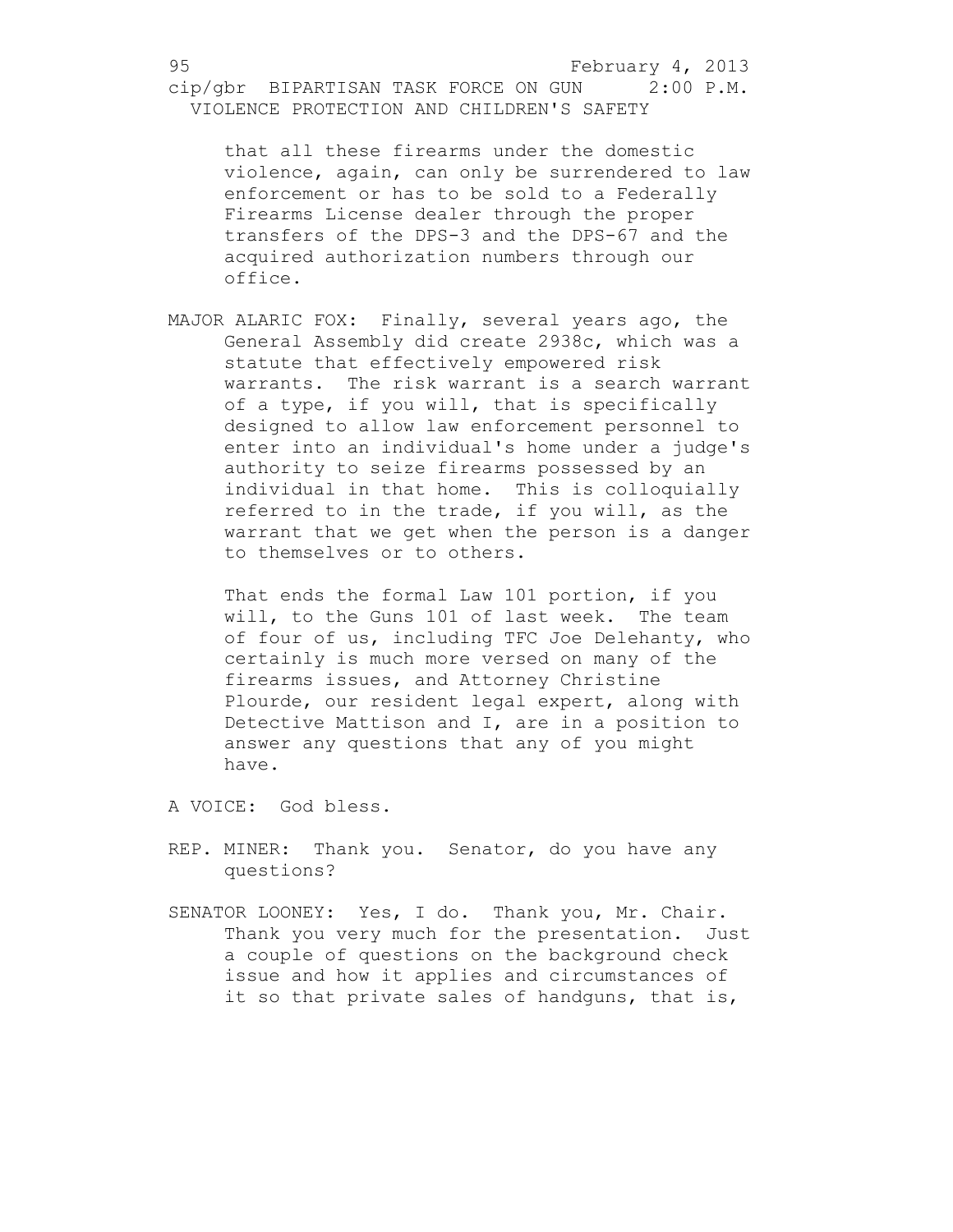not from a dealer but a private sale between individuals, are subject to background check, is that correct?

DETECTIVE BARBARA MATTISON: Correct.

- SENATOR LOONEY: So it is illegal to, is it illegal to sell one even in the private market without the background check?
- DETECTIVE BARBARA MATTISON: Yes. You must do the authorization, and you must do those forms that we discussed, the DPS-67 and the DPS-3.
- SENATOR LOONEY: Right, so that any individual who buys it from a licensed dealer but then is looking to sell it separately to any other individual, and if it's a handgun, it's subject to going through that process.

DETECTIVE BARBARA MATTISON: Correct.

SENATOR LOONEY: That's right. And this, and, the private sales of long guns this does not apply to, is that correct? The private sale of a long gun is not subject to this process currently at all, right?

DETECTIVE BARBARA MATTISON: That is correct.

SENATOR LOONEY: Right. And the question is, just the process, how are these background checks for private handgun sales done? What's the process of the, the private seller who has bought it commercially but is now looking to sell it to someone else, how does he or she go about making sure that the, that he complies with the statute for the background check? What is –-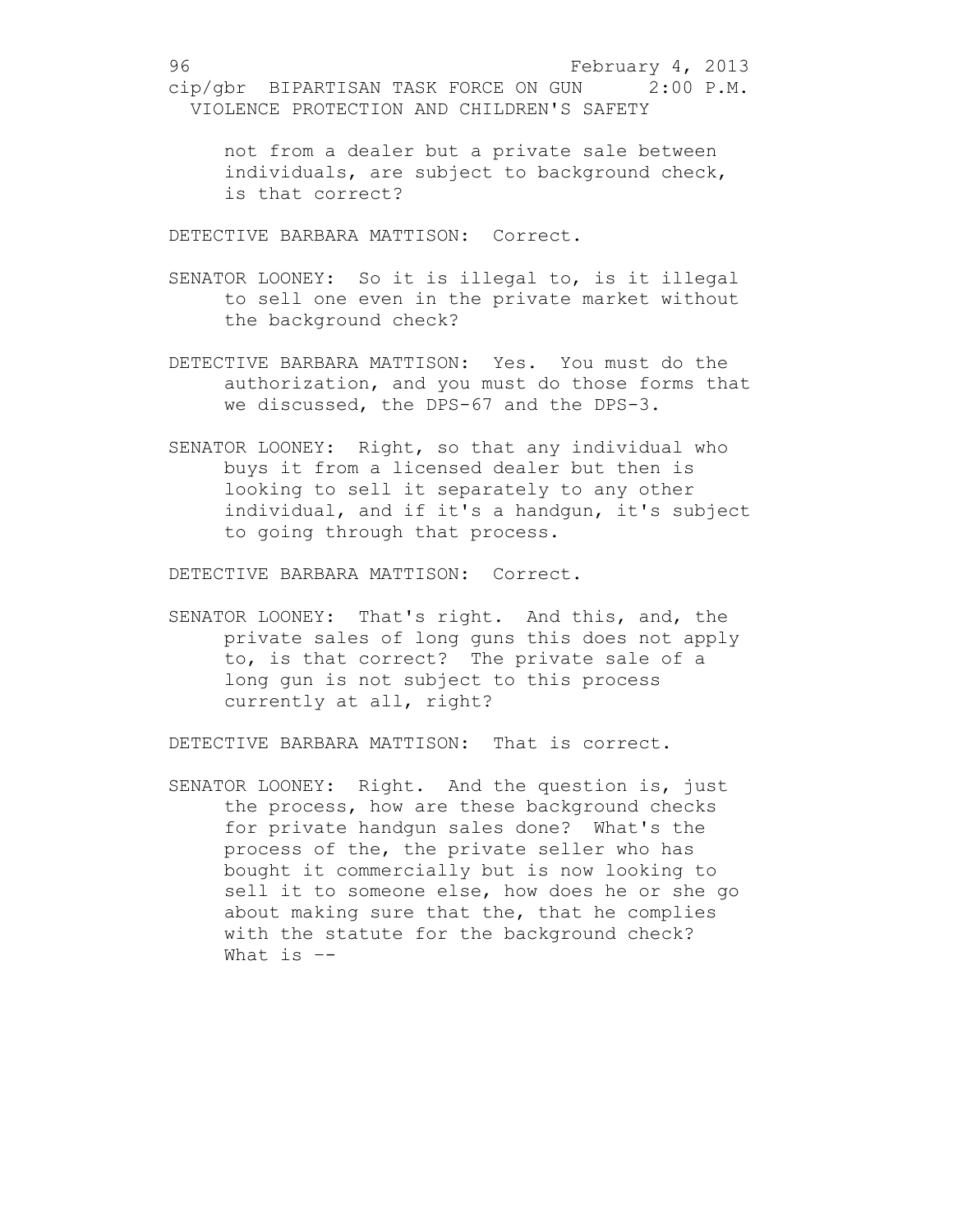DETECTIVE BARBARA MATTISON: Well, the seller of the firearm is the responsible party to contact our office, and they're going to talk to one of our personnel, and they're going to say, I want to sell a handgun to Johnny Permit Holder. And they're going to give us Johnny Permit Holder's permit number and his name and all that pertinent information.

And at that point, we're going to start a process in the system where we're running a background on them to see if they pass the background. We're going to check the Department of Mental Health, which is done in confidential, because our information is confidential, Department of Mental Health's information is confidential, let the two speak.

And if there's a match, we get notified of the match if that is applicable. We check Connecticut SPRC. We check Triple I, which is out-of-state criminal history. We check our NICS, FBI NICS, with all the federal databases across the country and that information inputted into that database.

We check FLQW for wants, warrants, protective, restraining orders, anything like that. And if everything comes up satisfactory with no issues, then they're given that authorization number. That's telling that the transaction can proceed, that he's a lawful party to receive.

If, for some reason, a background is acquired on Johnny Permit Holder that makes him unlawful or, unlawful to receive that gun, all we say to the seller is the transaction is denied. We don't tell why. We don't tell mental health. We don't say he's a felon. We don't say he doesn't have a permit. We don't get into any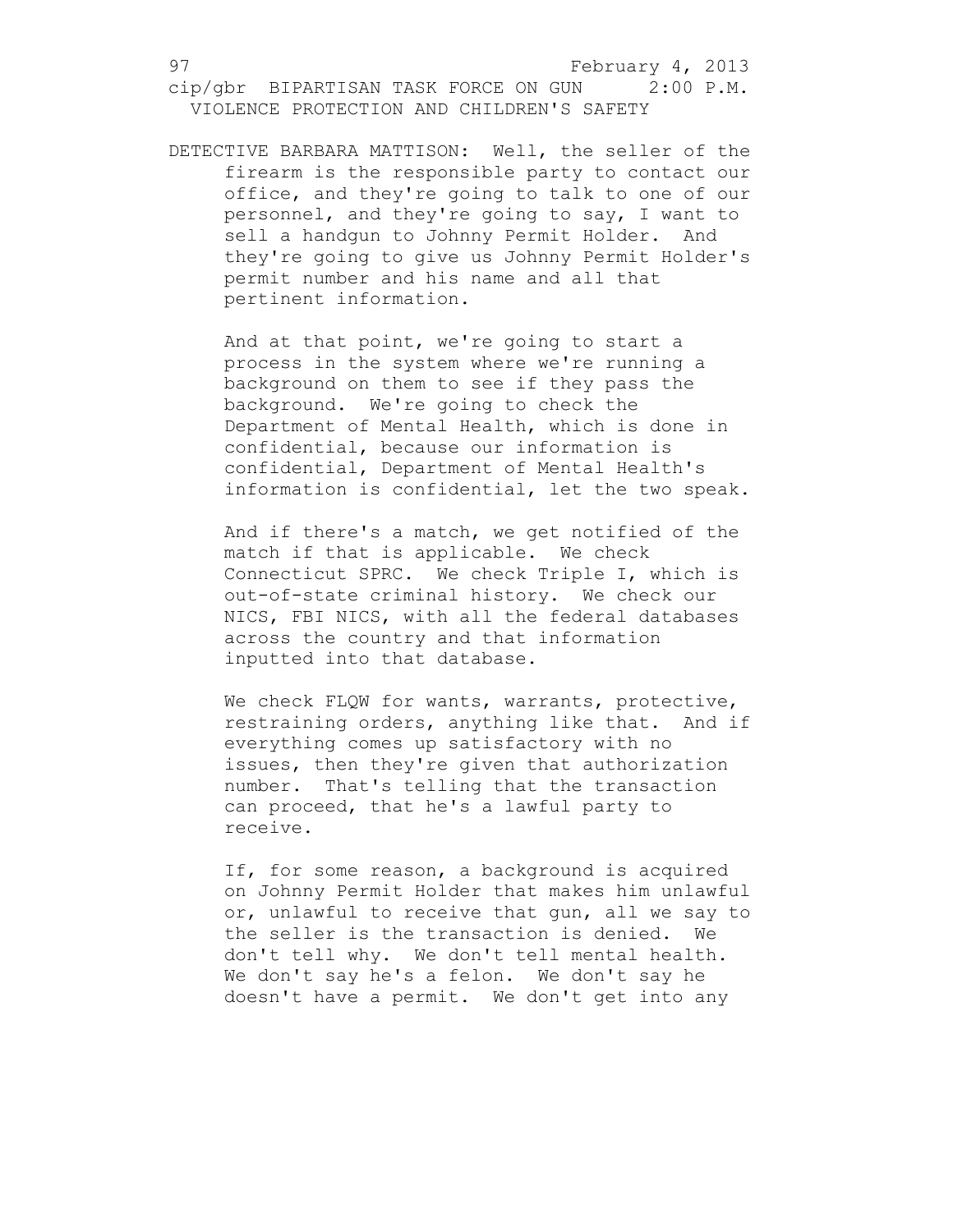of that information. We may look at that later, but at the time of the transaction, we don't give that information. We just say the sale is denied.

- MAJOR ALARIC FOX: On the part of the seller, Senator, all that's necessary is the phone call to Special Licensing and Firearms if that, that may also help conceptualize.
- SENATOR LOONEY: Yes, that's (inaudible). The only information that the would-be seller has, he is supposed to have the permit number for the potential buyer, is that right?
- DETECTIVE BARBARA MATTISON: And the name and the date of birth, the address.
- SENATOR LOONEY: Name and date of birth and address –-
- DETECTIVE BARBARA MATTISON: Yep.
- SENATOR LOONEY: -- of the potential buyer and that information, right. Now what would be, if we were to extend the background check process to long guns, we could do this same process as long as people who were required to have the permit, right, for a, in other words, if we had a more, a universal permit for long guns as well as hand guns, the same process could be used for background checks, for long gun sales among, between private parties.
- DETECTIVE BARBARA MATTISON: Yeah, so whether you make a permit for long guns or not, if you just have the all firearms have to go through an authorization transaction, those secondary long guns would be encompassed under that, and we would do a background on those parties.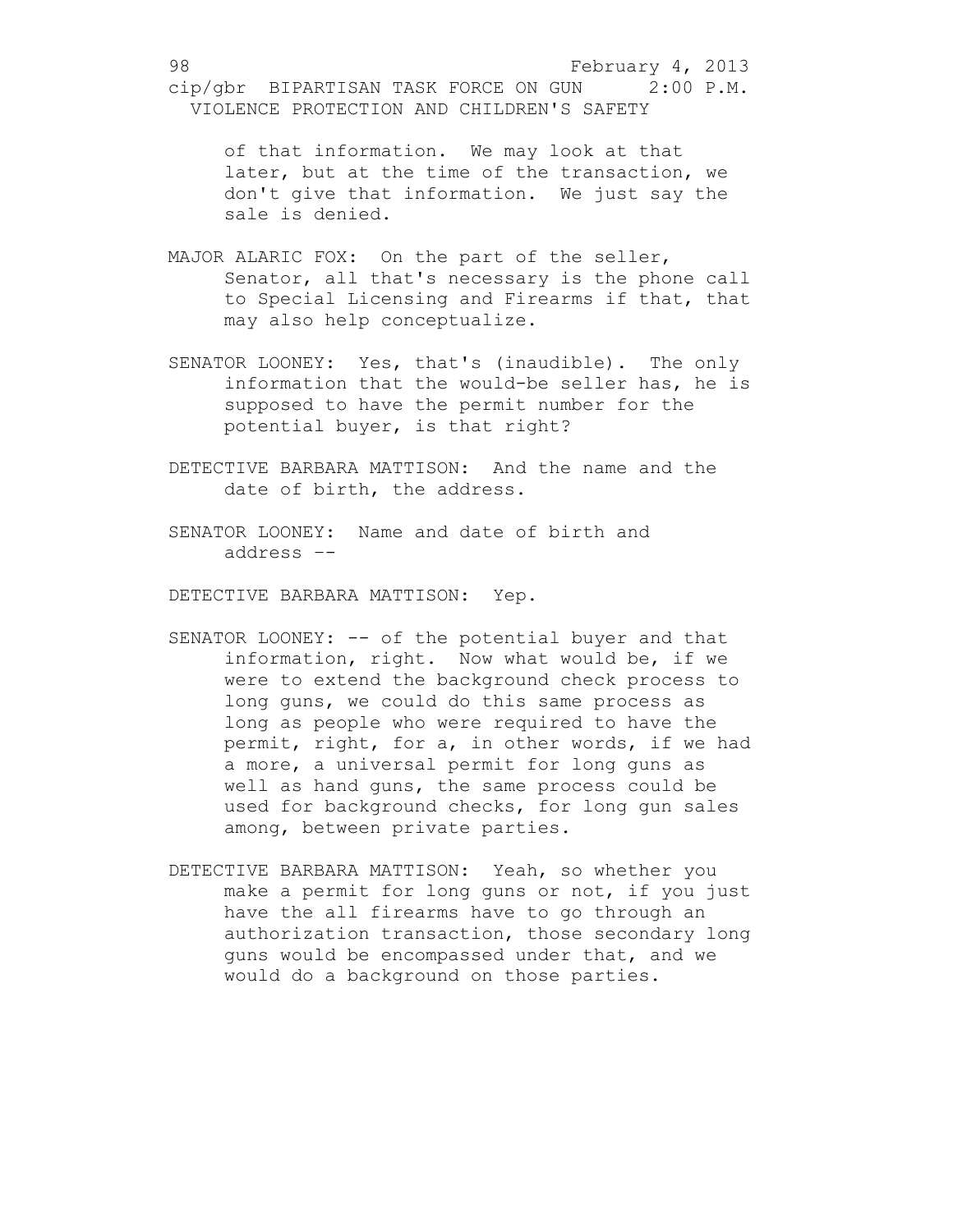- SENATOR LOONEY: Right, good, good. Well, thank you very much.
- REP. MINER: Thank you, Senator. Representative Carter followed by Senator Witkos.
- REP. CARTER: Thank you very much, Mr. Chairman. And I'm, thank you both for your service and your time here. We do appreciate it. We recognize what you do for a living, and thank you.

MAJOR ALARIC FOX: Thank you, sir.

DETECTIVE BARBARA MATTISON: Thank you.

REP. CARTER: You were talking about the mental health part. So when somebody is applying for a background check, actually purchasing a weapon, DPS is the first one to get a call, correct?

DETECTIVE BARBARA MATTISON: It should be.

REP. CARTER: And the, right, and the mental health portion, that comes from DMHAS directly in a database?

DETECTIVE BARBARA MATTISON: Absolutely.

- REP. CARTER: What does that information contain? Where is that from?
- DETECTIVE BARBARA MATTISON: Well, it's inputted. We get information -- again, the confidentiality is strictly adhered to, not only on the state police side regarding the confidentiality of permit holders but on the DMHAS side as well. So we don't violate anybody's confidentiality. But basically we talk in outer space, so to speak.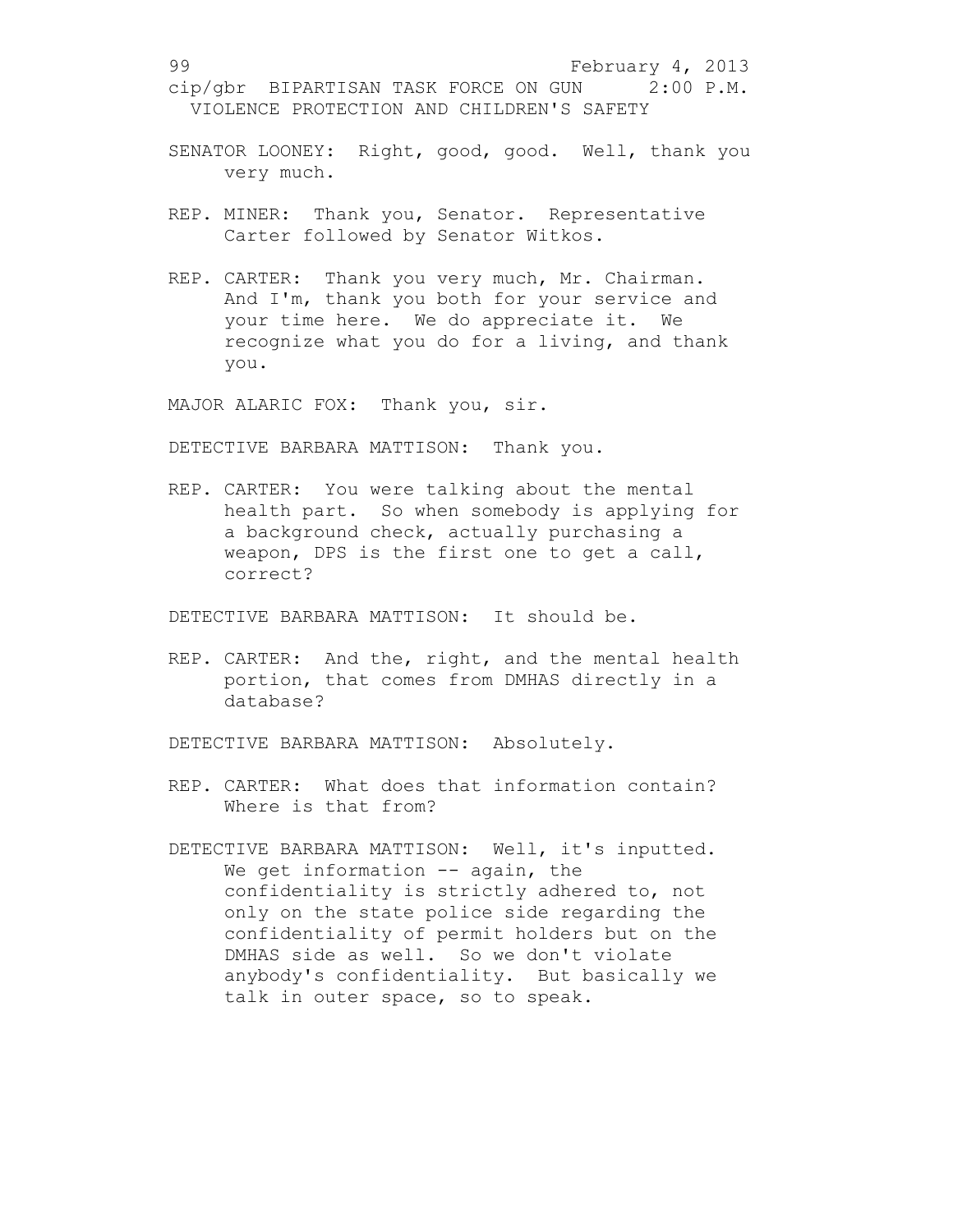We send a name to DMHAS. And if it comes back clean, so to speak, we call it green. If you come back green, it's good. If you come back red, that's bad. Okay? So if it doesn't come back as a positive match, then there would be no DMHAS that meets the criteria of the statute.

REP. CARTER: So basically the folks in DMHAS and that database are people who've been –-

DETECTIVE BARBARA MATTISON: Found in –-

- REP. CARTER: -- found ineligible by being in, through (inaudible) court, whatever.
- DETECTIVE BARBARA MATTISON: They've been involuntarily committed above and beyond observation –-
- REP. CARTER: Okay.
- DETECTIVE BARBARA MATTISON: -- and evaluation.
- REP. CARTER: Okay. Very nice. So that, in effect, is its own little registry, basically.
- DETECTIVE BARBARA MATTISON: We don't have their names.
- REP. CARTER: Okay.
- DETECTIVE BARBARA MATTISON: We can't randomly run their names.

REP. CARTER: Right.

DETECTIVE BARBARA MATTISON: It's only when we do a check.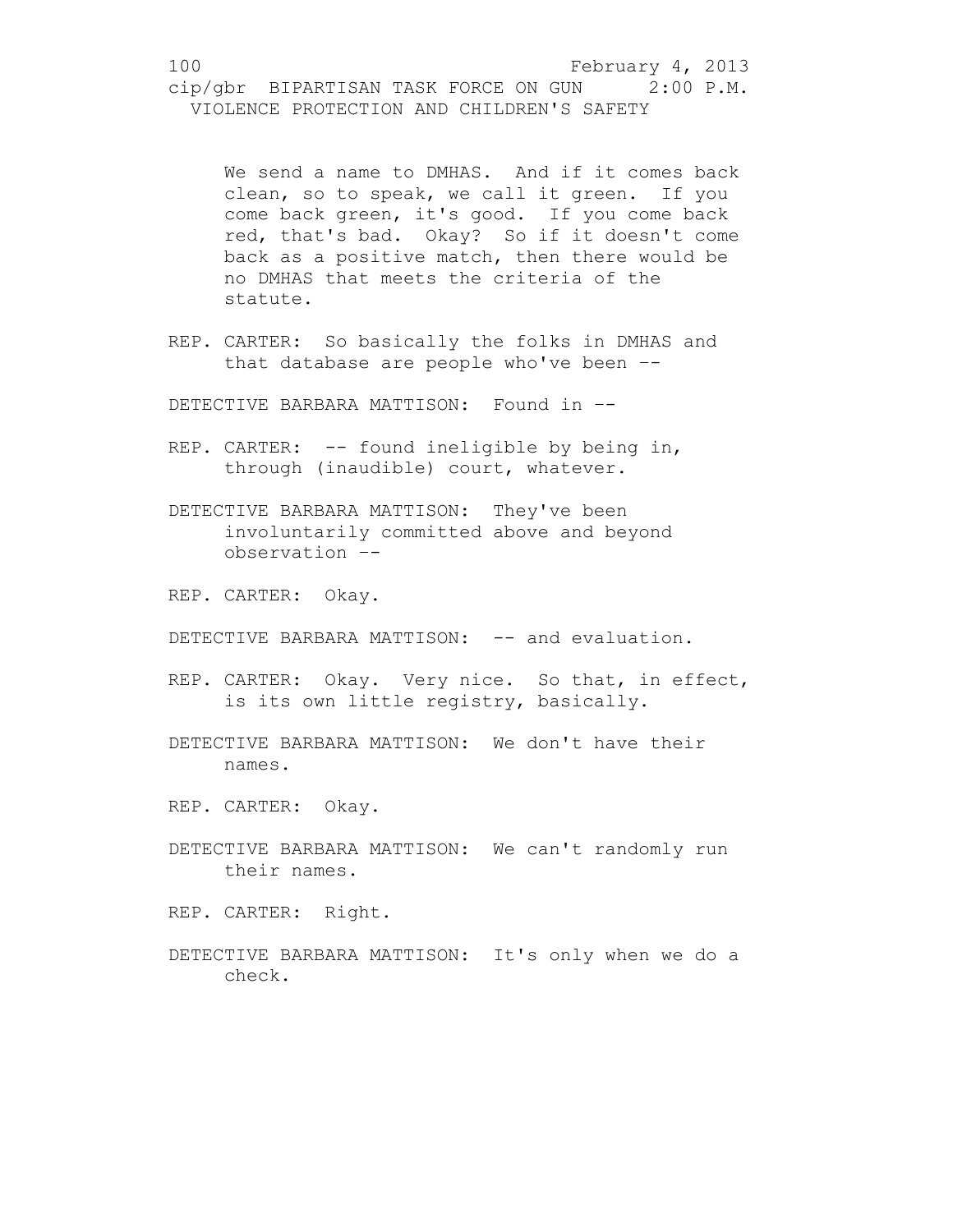REP. CARTER: Okay. So then once a joint permit holder –-

DETECTIVE BARBARA MATTISON: Okay.

- REP. CARTER: -- is denied, what's the next step for that permit holder to find out why he was denied or she?
- DETECTIVE BARBARA MATTISON: They'll call us. Believe me, they will right away call us why they can't get that firearms transaction passed through, and we will tell them. It could be for a multitude of reasons. Maybe the guy never even had a permit, so he's not eligible to receive a pistol or revolver.

Maybe he's currently got a protective or restraining order that makes him ineligible. Maybe he's got a condition of probation that makes him ineligible. Whatever that ineligible person is, if the actual party calls us, and we can confirm it's them, we will tell them why they're not eligible to receive at that time.

- REP. CARTER: Okay. And two last quick questions. If someone moves into state and owns an assault rifle by the time they get here, let's say an M1 Garand or something that, you know, an older model, and they've had it for years, it's their grandfather's, they're required to go to the Department of Public Safety and turn in that weapon, is that the way I understand it?
- DETECTIVE BARBARA MATTISON: Okay. So you're, I want to make sure I understand your question.

REP. CARTER: Yeah.

DETECTIVE BARBARA MATTISON: Somebody is coming from out of state –-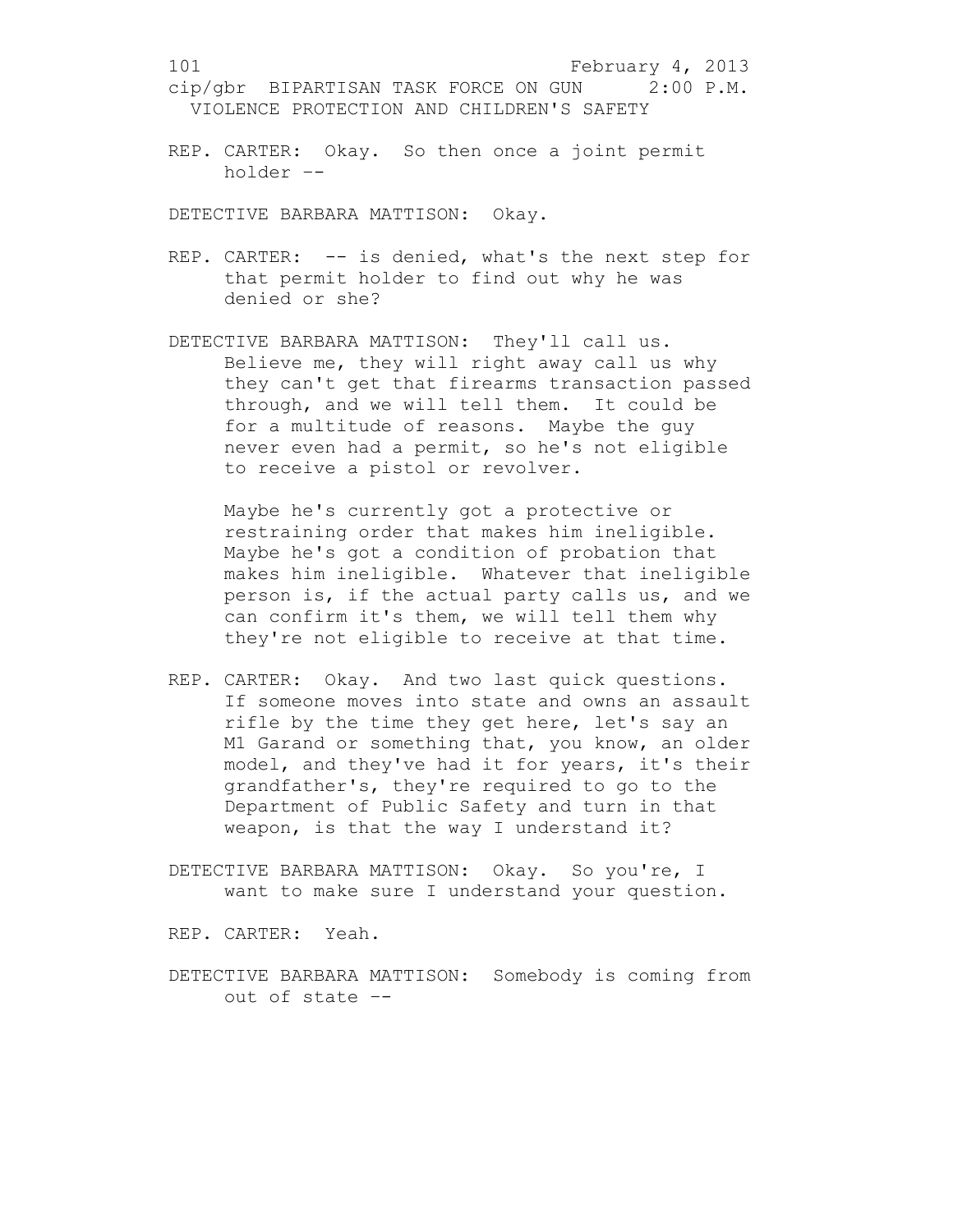REP. CARTER: Out of state.

DETECTIVE BARBARA MATTISON: -- into our state --

REP. CARTER: Moves to Connecticut.

DETECTIVE BARBARA MATTISON: -- and bringing one of the assault weapons named in the statute that is prohibited.

REP. CARTER: Right.

DETECTIVE BARBARA MATTISON: They can't.

REP. CARTER: Okay.

DETECTIVE BARBARA MATTISON: They can't lawfully.

REP. CARTER: Well –-

- DETECTIVE BARBARA MATTISON: They can't lawfully bring –-
- REP. CARTER: Yeah.
- DETECTIVE BARBARA MATTISON: -- one of those weapons in the statute into the state.
- REP. CARTER: Yeah. And there's no way to go back and get that approved then, because that was pre-1993 like before.
- DETECTIVE BARBARA MATTISON: The only exception to that is active military, because we have the sub-base, so people move around. And if you pass away, and you have a lawful gun in the state already that you have the certificate of possession for, you can will that to your child, your family member, or something. But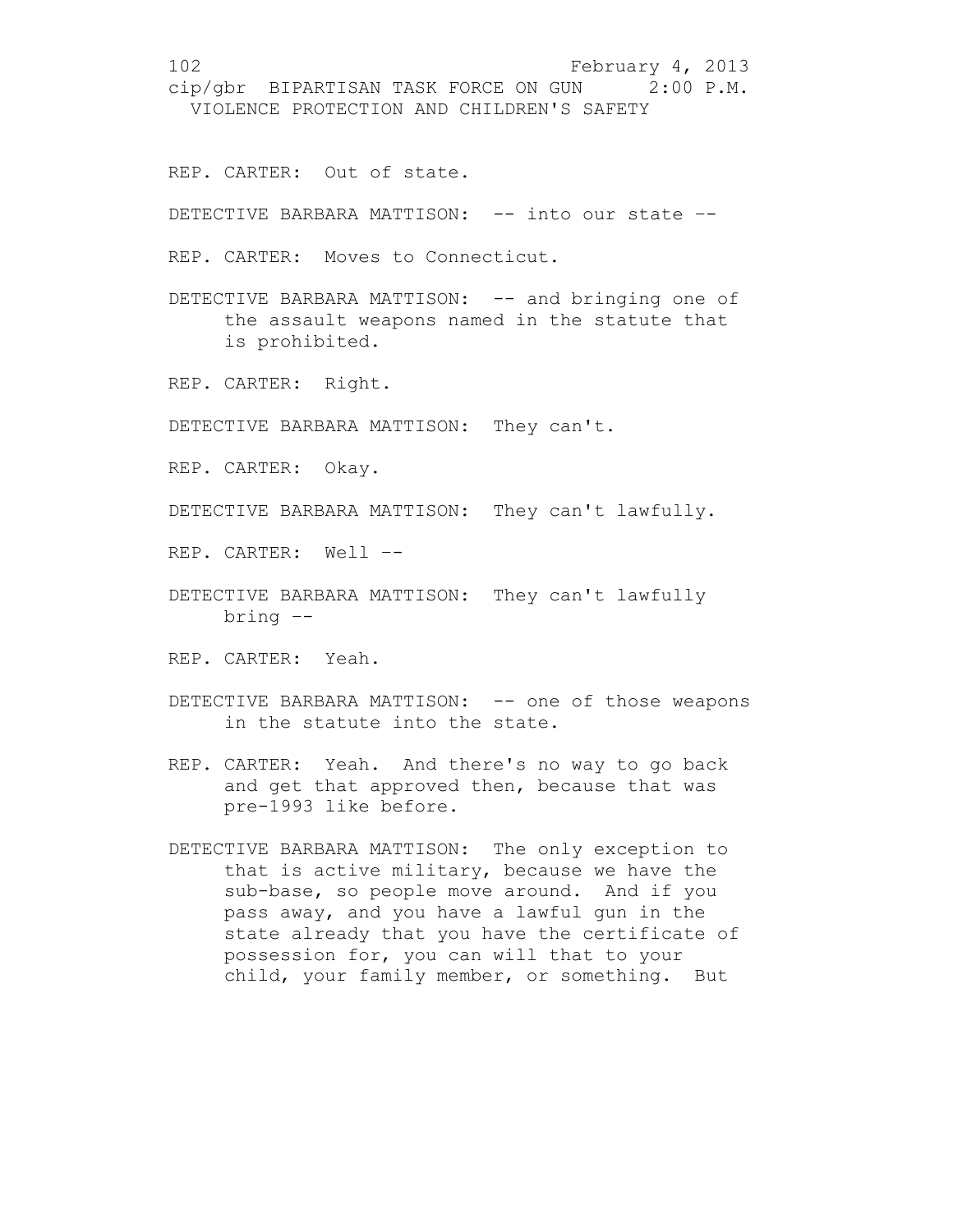that's the only two avenues outside of not bringing it –-

REP. CARTER: Okay. And –-

- DETECTIVE BARBARA MATTISON: -- or having possession of it here in Connecticut.
- REP. CARTER: And the last thing, if somebody is arrested for a domestic violence case like you said –-

DETECTIVE BARBARA MATTISON: Mm-hmm.

- REP. CARTER: -- at what point can they get their weapons back, or under what conditions can they get their firearms back?
- DETECTIVE BARBARA MATTISON: Well, as long as the protective order or restraining order is active, they can't. Once the court order is vacated, and they do not have a conviction that prohibits them, then they would be eligible to receive their firearms back.
- MAJOR ALARIC FOX: Under the relevant federal law, restraining or protective orders after hearing pertaining to one of the domestic violence offenses we've described are a prohibitor, and as a result, that's the binding federal statute that's in play.

Every once in a while, we'll hear about instances where perhaps in any given court case there's been discussion about allowing someone, perhaps because of their employment, to continue to be allowed to carry the firearm. And perhaps with the best of intentions we occasionally have instances where a state court judge will endeavor to take that position.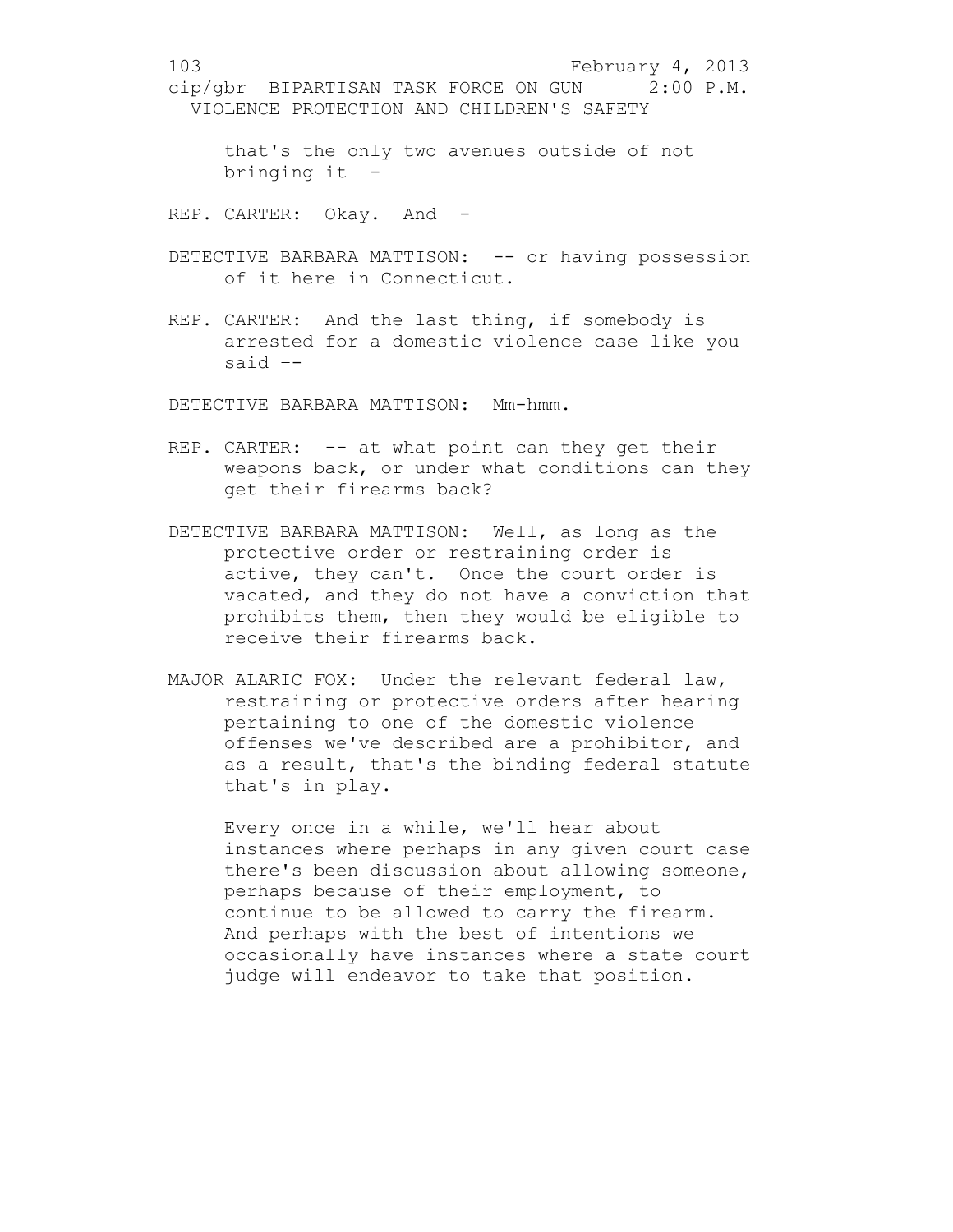Federal court does not allow that. The federal statute does not allow it.

REP. CARTER: I've heard it said that if a police officer is accused of something and has a restraining order against him or her, then they are not able to carry their weapon. Is that true?

MAJOR ALARIC FOX: You're correct.

DETECTIVE BARBARA MATTISON: That is correct.

REP. CARTER: Okay. Thank you very much for your time.

MAJOR ALARIC FOX: Yes.

REP. CARTER: Thank you, Mr. Chairman.

REP. MINER: I think Senator Witkos.

SENATOR WITKOS: Thank you, Mr. Chairman. Good afternoon. I probably should know the answer to this question, but if somebody is arrested under domestic violence, most often times they're referred to family court, and they successfully follow all of the conditions that have been placed on them by the court.

Is there anything that, in the court file other than, that would flag that for if the person afterwards subsequently went to apply for a pistol permit that you would know that they've been arrested for a domestic violence incident?

DETECTIVE BARBARA MATTISON: Well, that information is on the application, have you ever been arrested, have you ever been convicted, have you ever been a subject of a protective or restraining order or work condition? So that's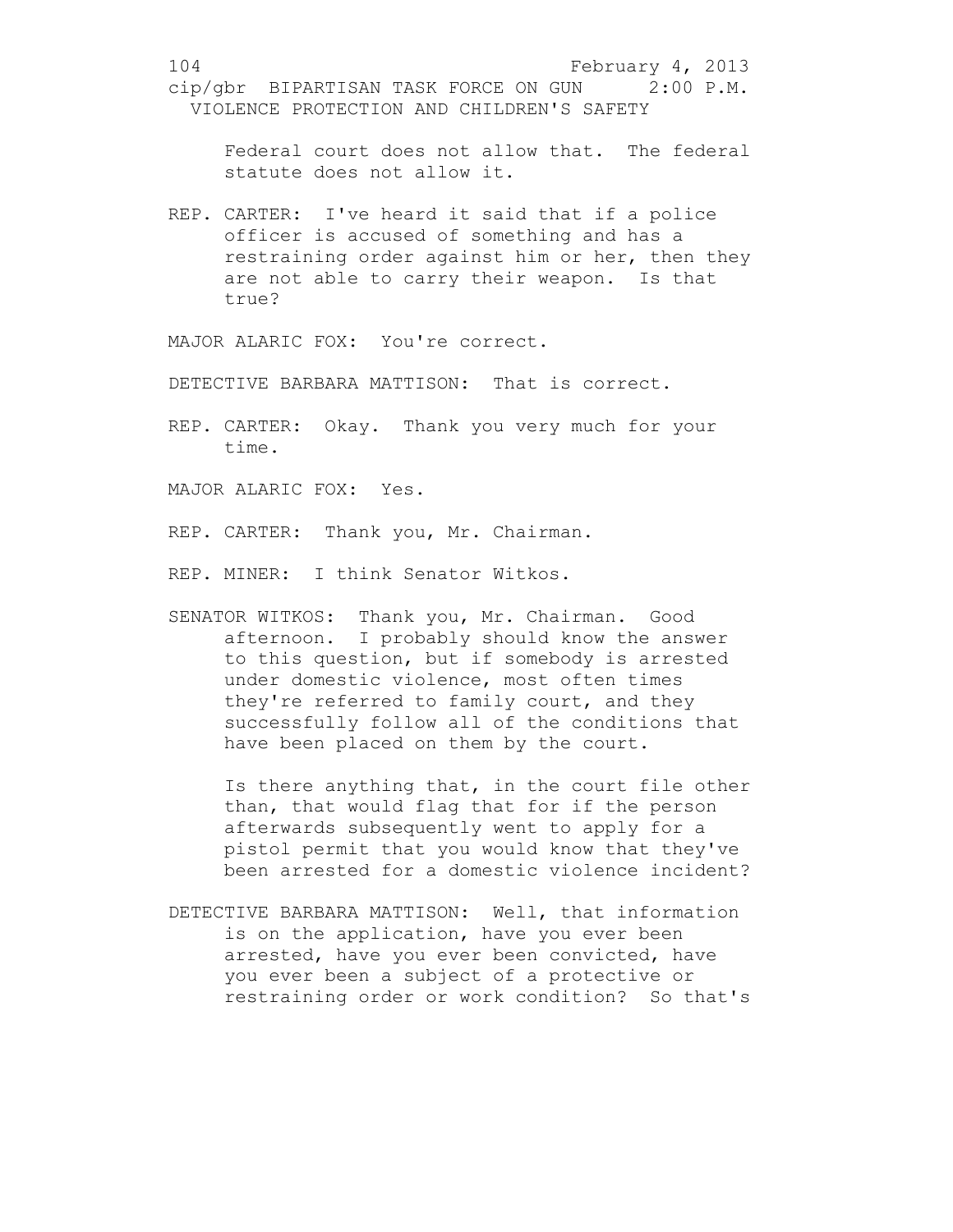on the application. But we can readily check the judicial system to see if somebody's been the subject in Connecticut of a protective and restraining order.

SENATOR WITKOS: Yeah, I thought I saw on the slide it was a conviction, so I wasn't sure if the arrest itself was enough as a prohibitor to say, you've had an arrest, you've gone through, it's been nollied, it's been 13 months, whatever, and it's off your record now.

DETECTIVE BARBARA MATTISON: Sure.

- SENATOR WITKOS: Do we have anything else that would flag us to know that that person at one point in time was a subject to a restraining or protective order?
- MAJOR ALARIC FOX: The records would still exist, for example, in your hypothetic in the nolle period. But certainly when the charge is erased as a matter of law, while the records may still physically exist in the originating police department, perhaps that would, of course, not be a disqualifier.

The question is asked on the form, have you ever been arrested, have you ever been convicted? Assuming an honest answer, and as a footnote, as you're aware, if a person has had the charge erased any number of ways by operation of law, the individual can in fact still say no.

Assuming honest answers, assuming no active restraining or protective order, assuming no conviction for a domestic violence offense, that person arguably, despite that background, is still eligible, yes, sir.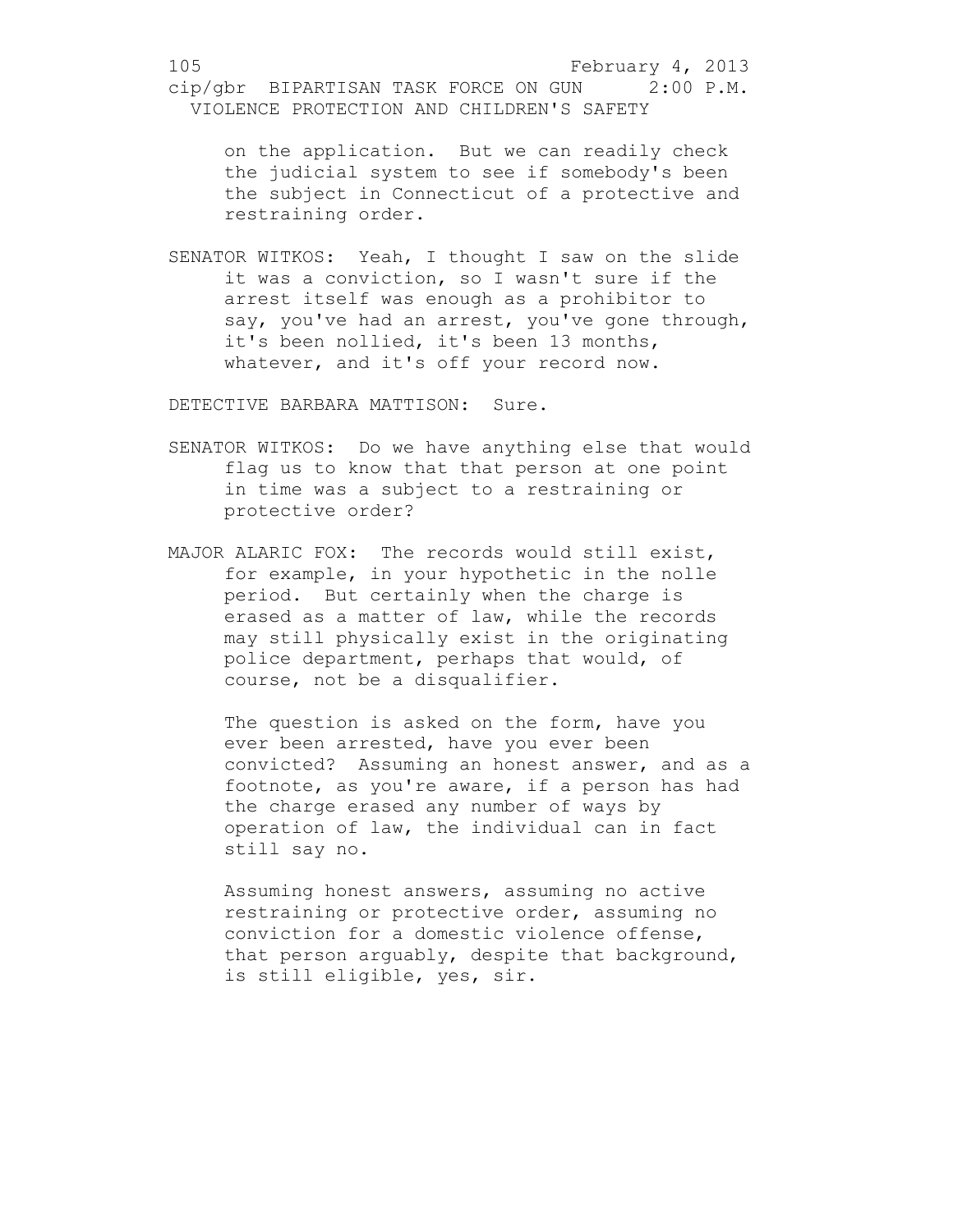- SENATOR WITKOS: Just two other quick questions. You also said on what's required to, for somebody to apply for a pistol permit, a gun safety course, and approved safety course, fingerprinting, et cetera, can the local jurisdiction add anything to that request like letters of recommendation or references or anything like that, or is there, what's given out from the DSPC-67 that that's the form, and you can only request those particular items?
- DETECTIVE BARBARA MATTISON: Well, the 67 is in regards to a firearm transfer, so you're talking two separate. If you're talking about the application process, the only thing that should be required is what the statute tells us to ask for.

SENATOR WITKOS: Okay.

- DETECTIVE BARBARA MATTISON: That's what should be required.
- SENATOR WITKOS: And my last question, what determines the state of residence? Say if you're lucky enough to retire early, and, you know, you want to take advantage of some taxing laws in another jurisdiction so you move to Florida for six months and a day, but you maintain your Connecticut driver's license, how would they know that you're not, I guess, a legal resident of the state of Connecticut if all of the documentation you have is Connecticut-based but yet you are technically a resident in Florida?
- MAJOR ALARIC FOX: Frankly, I don't think they would know. I mean, I think that for better or worse, folks play that game with regularity to take advantage of tax laws, for pension purposes, for the registration of vehicles,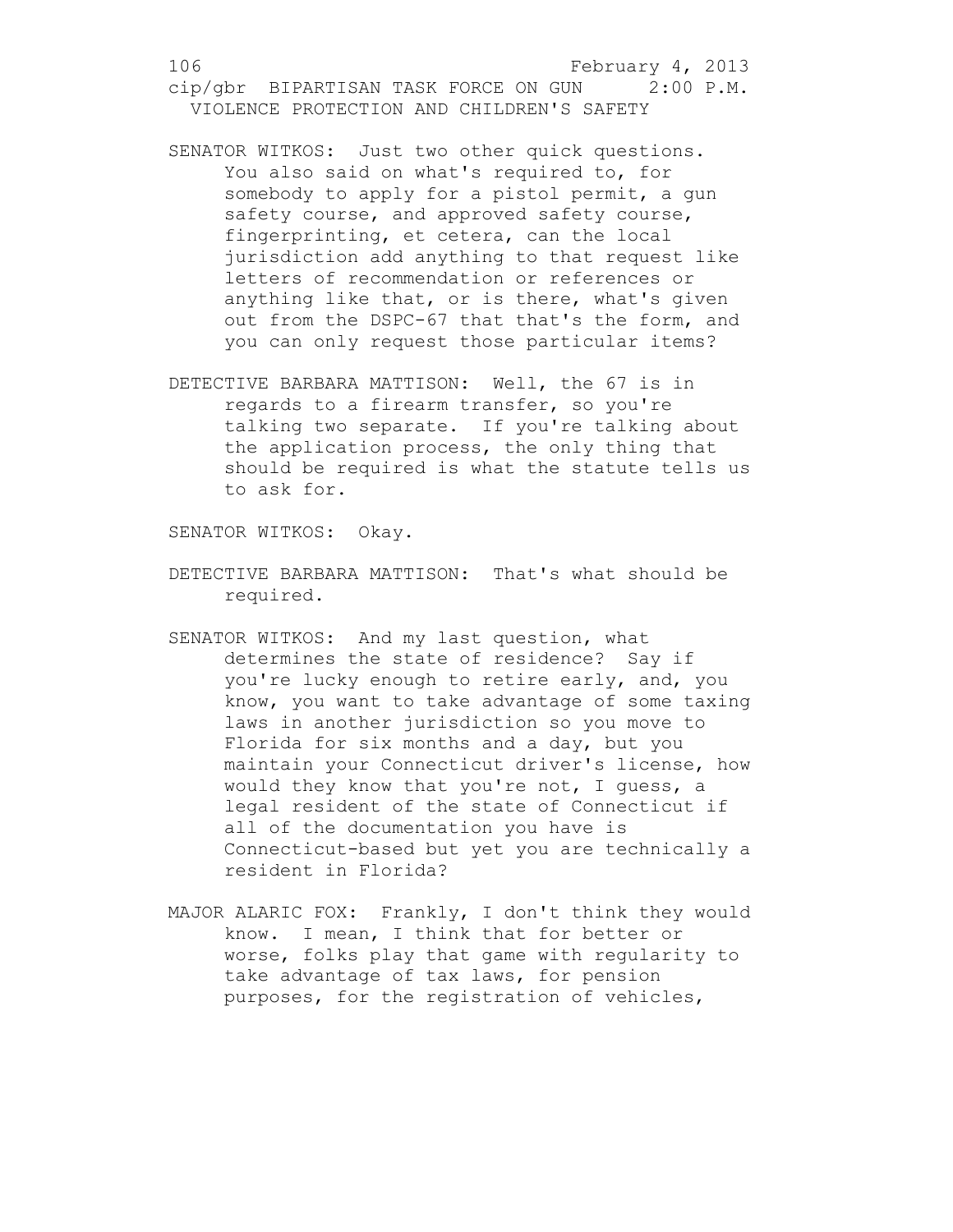especially when it's dual residence situations at that six month/six month type window. Where can you vote? Presumably, you can only vote one place. But where can you claim legal residence for purposes of firearms? I think your point is well made, sir.

- SENATOR WITKOS: So if I, correct me if I'm wrong, if I went to Florida and got a Florida driver's license, yet, but I maintain a home here in Connecticut, I pay taxes, I have cars registered here, I could not go down, or what ID would be asked of me if I went to a local dealership to purchase a weapon, and I showed them a Florida driver's license? Would I be automatically denied?
- DETECTIVE BARBARA MATTISON: You may be eligible to get a long gun, but you certainly wouldn't be getting a handgun. Your driver's license wouldn't do that. You can buy long guns as an out-of-state resident here in Connecticut, so that's not an uncommon occurrence.

We have Cabela's, which is very popular these last few years since they moved in, so a lot of people travel all over from New England to come down to Cabela's. So that's not an uncommon occurrence.

- SENATOR WITKOS: If somebody had a Florida pistol permit, how does the reciprocal, if there is one, arrangement work between states of that, if you have a pistol permit in one state, and you want to move to another state, are you automatically granted one, or do you start over from step one in the state that you've moved to?
- DETECTIVE BARBARA MATTISON: We have no reciprocity. The only permit we honor here in Connecticut is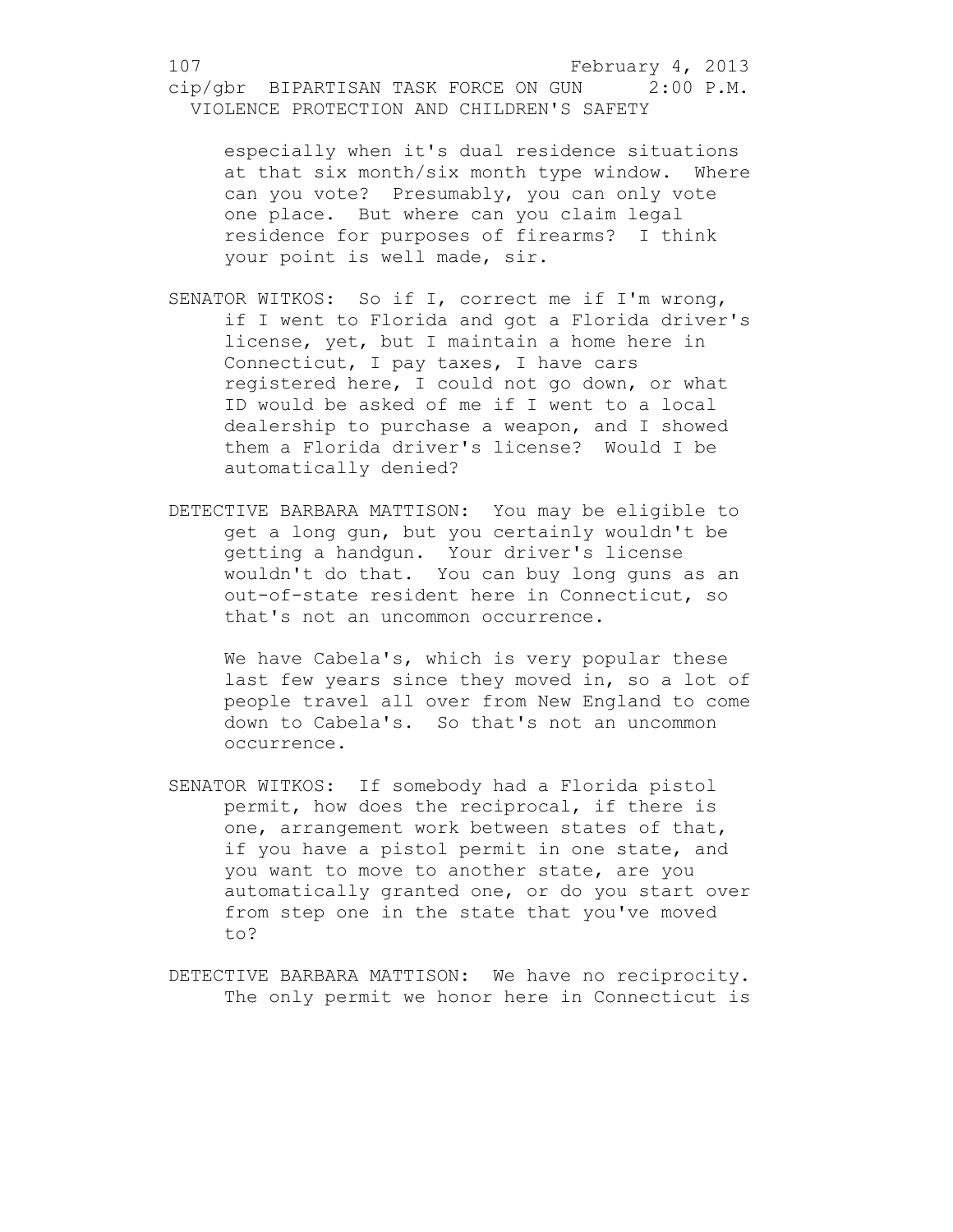the Connecticut pistol permit. Other states have reciprocity amongst themselves, but we have reciprocity with nobody.

If you have another permit from another state when you come here, you make application either as an out-of-state applicant, or you're now a resident of Connecticut, and you make an application as a resident. We have reciprocity with nobody.

- REP. MINER: Thank you, Senator. Next on the list is Senator Frantz followed by Representative Dargan.
- SENATOR FRANTZ: Thank you, Mr. Chairman. Thank you for your perspective on all this. The subject is a registration program for all guns, handguns, long guns, and everything else in between.

Canada, I believe, had a national gun registry, and they just gave it up, because it was prohibitively expensive, it was not a very practical thing to implement in the first place, and no one really ended up thinking that it was going to, you know, produce any sort of good in terms of, you know, creating more safe conditions, so they did away with it, and apparently everybody is happy about that.

Could you even do that in a place like the state of Connecticut? If we have roughly 320 million guns in the country, you take the same math, apply it to Connecticut, we've got, well, maybe you adjust for the fact that Connecticut has this incredible heritage of producing guns, so maybe it's two guns per person. We might have seven or eight or nine million guns. Could you even do that? Could you even consider it in the first place?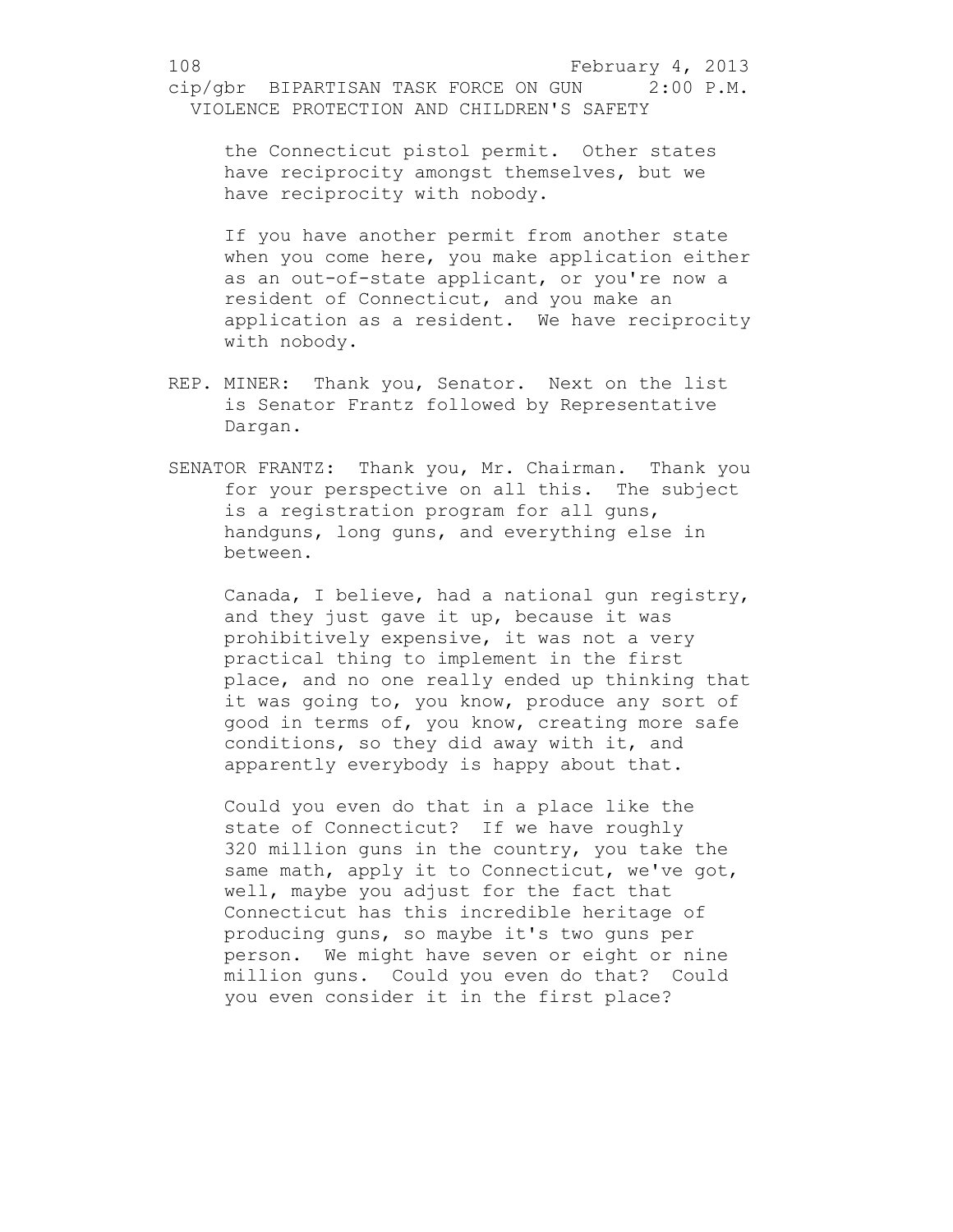MAJOR ALARIC FOX: It would certainly be daunting, would, is a very fair word. You're talking about guns that individuals would presumably legally voluntarily register, but you've got all the guns out there that are illegally possessed as you sit here today.

Certainly, I wonder about instances where individuals may have inherited a gun or moved into state with a gun, and there would have to be an element of true cooperation and true spirit of voluntary assistance from the individuals possessing those guns for any such system to work. Beyond that, we would only come across a so-called unregistered gun the same way we currently come across an unregistered gun.

Perhaps it's at a crime scene. Perhaps it's a gun that was illegally possessed at the outset that we find out about as part of a burglary investigation. Daunting is a fair word. Were this Legislature to come to that conclusion, we would certainly do whatever was within our power to comply with the law as you wrote it.

SENATOR FRANTZ: And if the law tends to go that direction after this session is over, is there currently, we have to be very careful about what we ask for legislatively. Is there currently a provision, and this would be in the, you know, for the benefit of what this new set of laws might look like when they come out of committee and start to hit the floors, is there a provision for someone who sort of finds one of these things, because it's a third generation ownership situation with a gun from World War I or II or something like that that is absolutely clearly an assault weapon by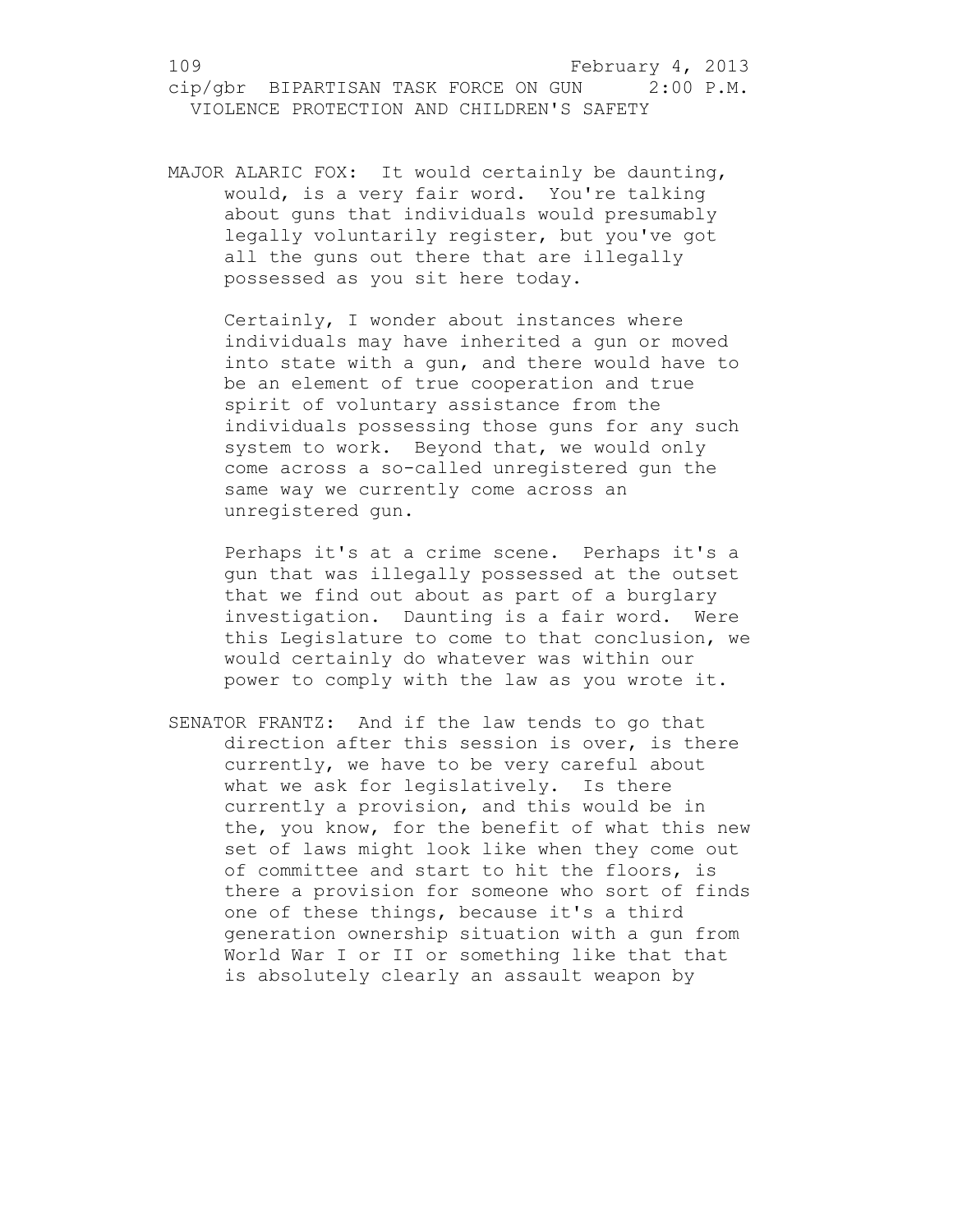today's definition in Connecticut to come to you and turn that in?

MAJOR ALARIC FOX: We would take an assault weapon. We have taken assault weapons. In your hypothetical, we have, with some regularity, been asked by family members to come out and take the old ammunition, the leftover World War II relic, in some cases, explosives.

The Emergency Services Unit has deployed for something that somebody brought back, you know, from across the Pacific, and it was found in a foot locker in the attic, yes, yes.

- SENATOR FRANTZ: And there are no repercussions to the current owners or possessors of the, that equipment?
- MAJOR ALARIC FOX: Assuming the hypothetical you've described where it was inadvertently, it was come across, correct.
- SENATOR FRANTZ: Right. And so you would recommend that going forward as a provision in any new laws that we might come up with in this session?
- MAJOR ALARIC FOX: That certainly sounds entirely reasonable, yes, sir.
- SENATOR FRANTZ: Thank you very much.
- MAJOR ALARIC FOX: Yes, sir.
- SENATOR FRANTZ: Thank you, Mr. Chairman.
- REP. MINER: Representative Dargan.
- REP. DARGAN: Thank you very much, Mr. Chairman. I see now that you made Senator Witkos an expert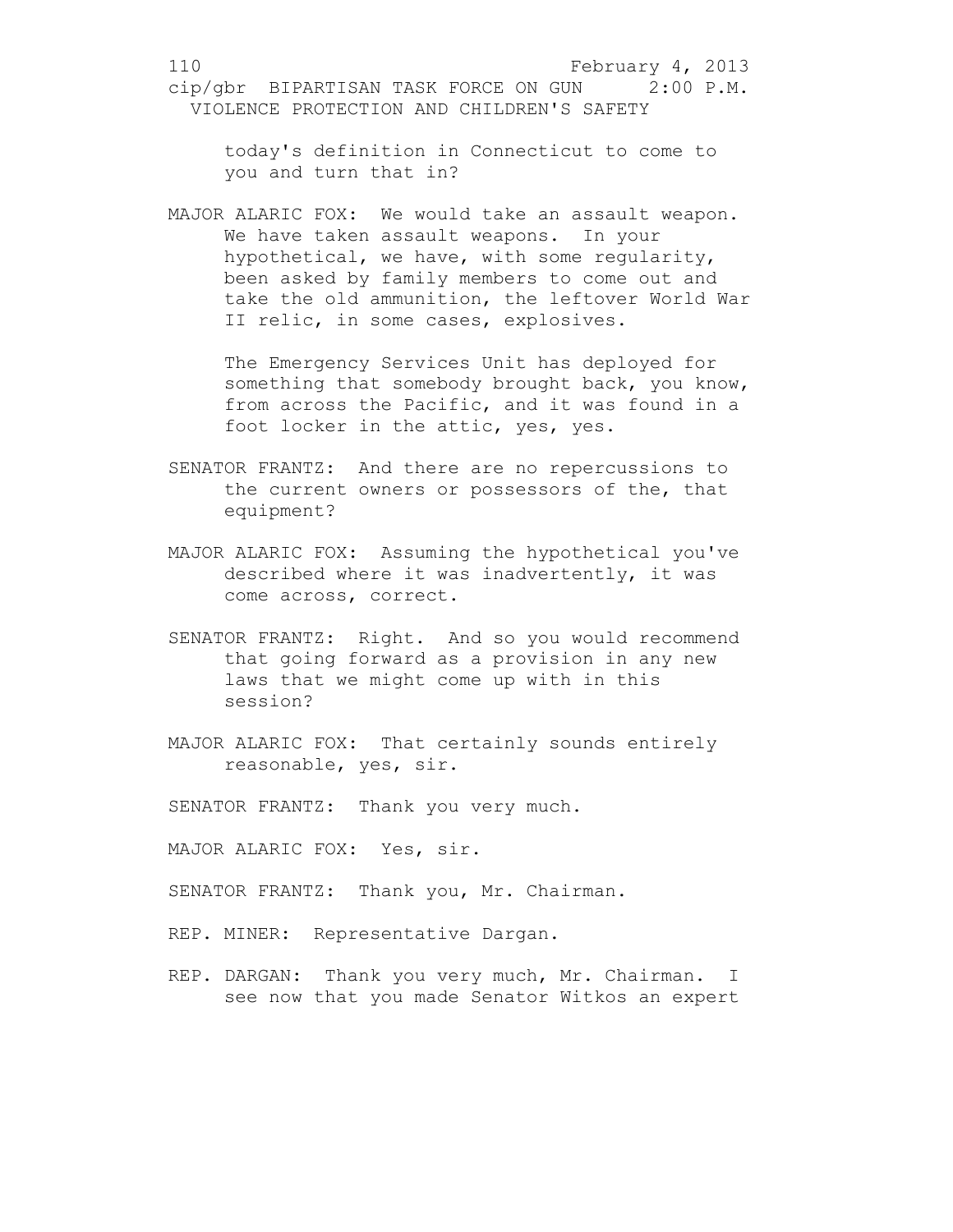on all these laws, the town of Canton has rescinded his retirement, and they want him to work the midnight shift tonight at the police department, so thank you very much for that.

A question related to the Board of Firearms and Examiners, and if you could just explain this, if I'm applying for a permit in Chief Salvatore's town, and he denies my permit, or I apply in a resident trooper's town, does the resident trooper in that town make that decision or the first selectman and/or mayor, or how does that work?

- DETECTIVE BARBARA MATTISON: The statute reads the first selectperson, town manager, warden. You know, that's the wording used in the statute. Those are the parties that should be signing off on the approved or the denied a permit.
- REP. DARGAN: So that individual, in most communities that have a law enforcement –-

DETECTIVE BARBARA MATTISON: Chief.

REP. DARGAN: -- community, the chief does.

DETECTIVE BARBARA MATTISON: Yes.

- REP. DARGAN: In the other towns, it's somebody that might not have any background at all in law enforcement. Is that a correct statement?
- DETECTIVE BARBARA MATTISON: That's possible. And those towns that do have resident troopers may rely on their resident trooper regarding the criminal history, regarding the background process for him or her to assist, but we even have towns that don't have resident troopers.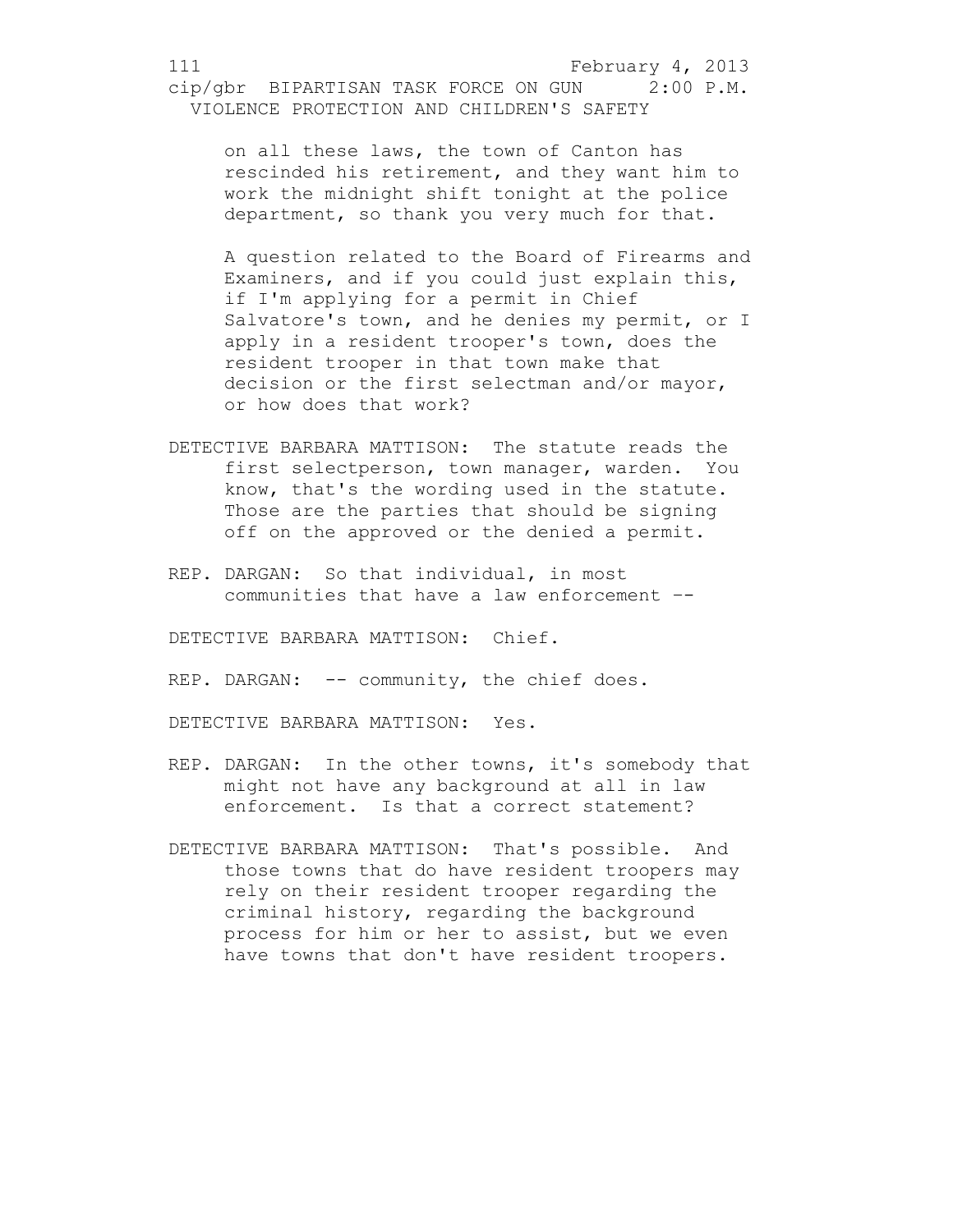And I often receive calls from their first selectperson, their town manager inquiring about questions and stuff. So we try to offer as much help to those towns that don't even have a resident trooper to rely on any assistance we can do for them.

- REP. DARGAN: So then Chief Salvatore and/or the resident trooper or the first selectman, town manager, mayor denies Steve Dargan the right permit, then he has the right to go before the permitting board –-
- DETECTIVE BARBARA MATTISON: You have an avenue of appeal, yes.

REP. DARGAN: -- within 90 days, I believe.

DETECTIVE BARBARA MATTISON: Yes.

- REP. DARGAN: And at that time, it might be overturned. But is there any recourse for that CEO, first selectman, town manager, law enforcement type to appeal that?
- DETECTIVE BARBARA MATTISON: Yes. They, either the state or the town, whether it's a revocation or a denial, if we are, if we're not satisfied with the appeal board, if that overturns our denial or revocation, we have an avenue to appeal through superior court.

REP. DARGAN: Okay.

MAJOR ALARIC FOX: There seem --

REP. DARGAN: Thank –-

MAJOR ALARIC FOX: I'm sorry. There seem to be, perhaps, some confusion in that regard with the last speaker that you had. The statute does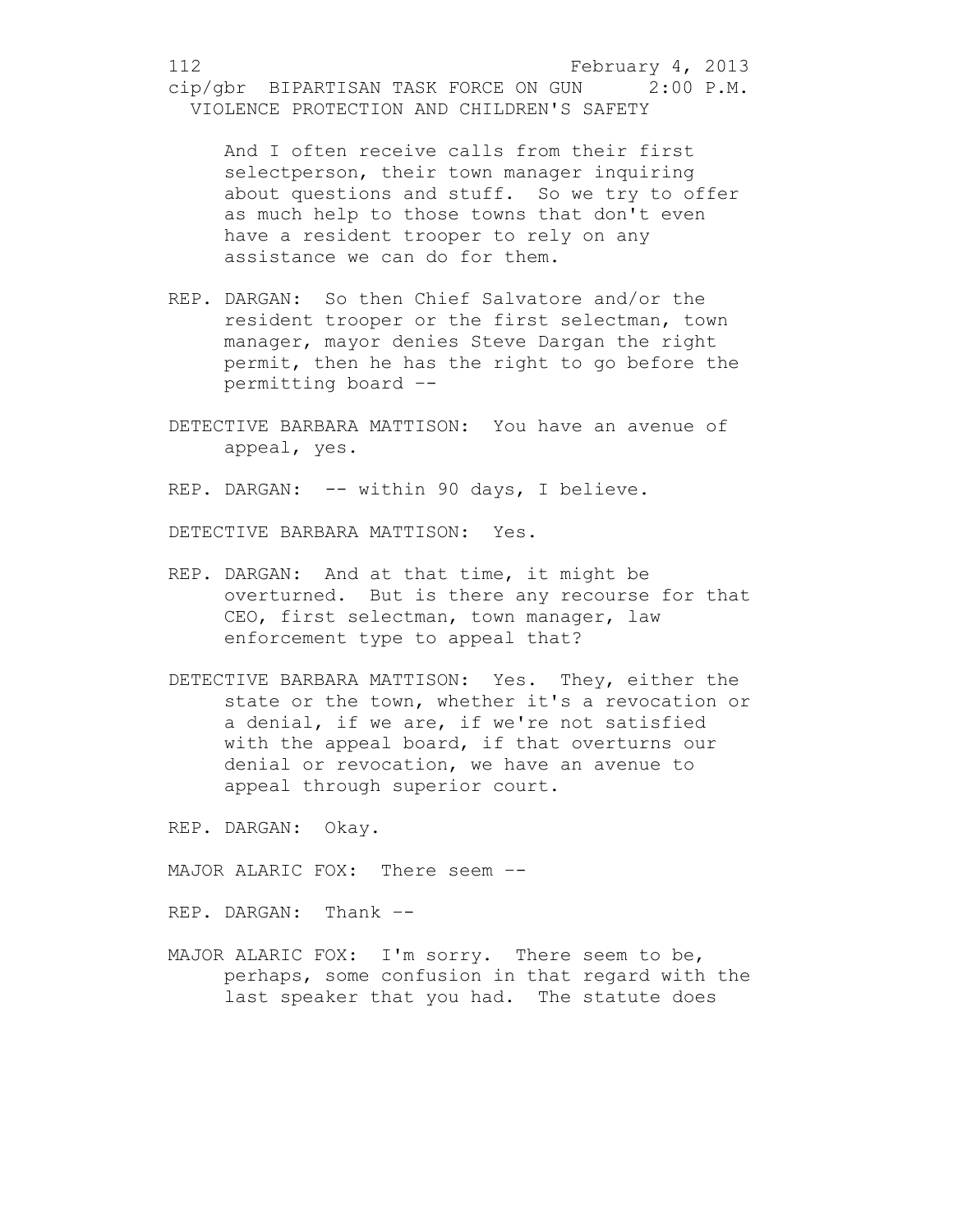provide for an appeal pursuant to the Administrative Procedures Act for either party, if you will, that's agreed by a decision of the board to the superior court.

- A VOICE: (Inaudible).
- REP. MINER: Thank you, Representative Dargan. Representative Giegler.
- REP. GIEGLER: Thank you, Mr. Chair. Connecticut is, requires that all the retail transactions go through the state, although subsequently you contact the NICS system, I understand, for, to get additional information, background information?
- MAJOR ALARIC FOX: As a part of the authorization process for a pistol or revolver, a handgun at any level or a long gun at retail, that authorization number process, which is the telephone Special Licensing and Firearms Unit, provide the information on the purchase-to-be, that then does prompt the NICS checks that you've referred to, yes.
- REP. GIEGLER: Now does this delay the process though for a retailer to approve a purchase?

DETECTIVE BARBARA MATTISON: No.

MAJOR ALARIC FOX: Incrementally, by seconds --

DETECTIVE BARBARA MATTISON: Yes.

- MAJOR ALARIC FOX: -- the amount of time to make the phone call and get the answer.
- REP. GIEGLER: And what mental health information is in our state database, and are we required to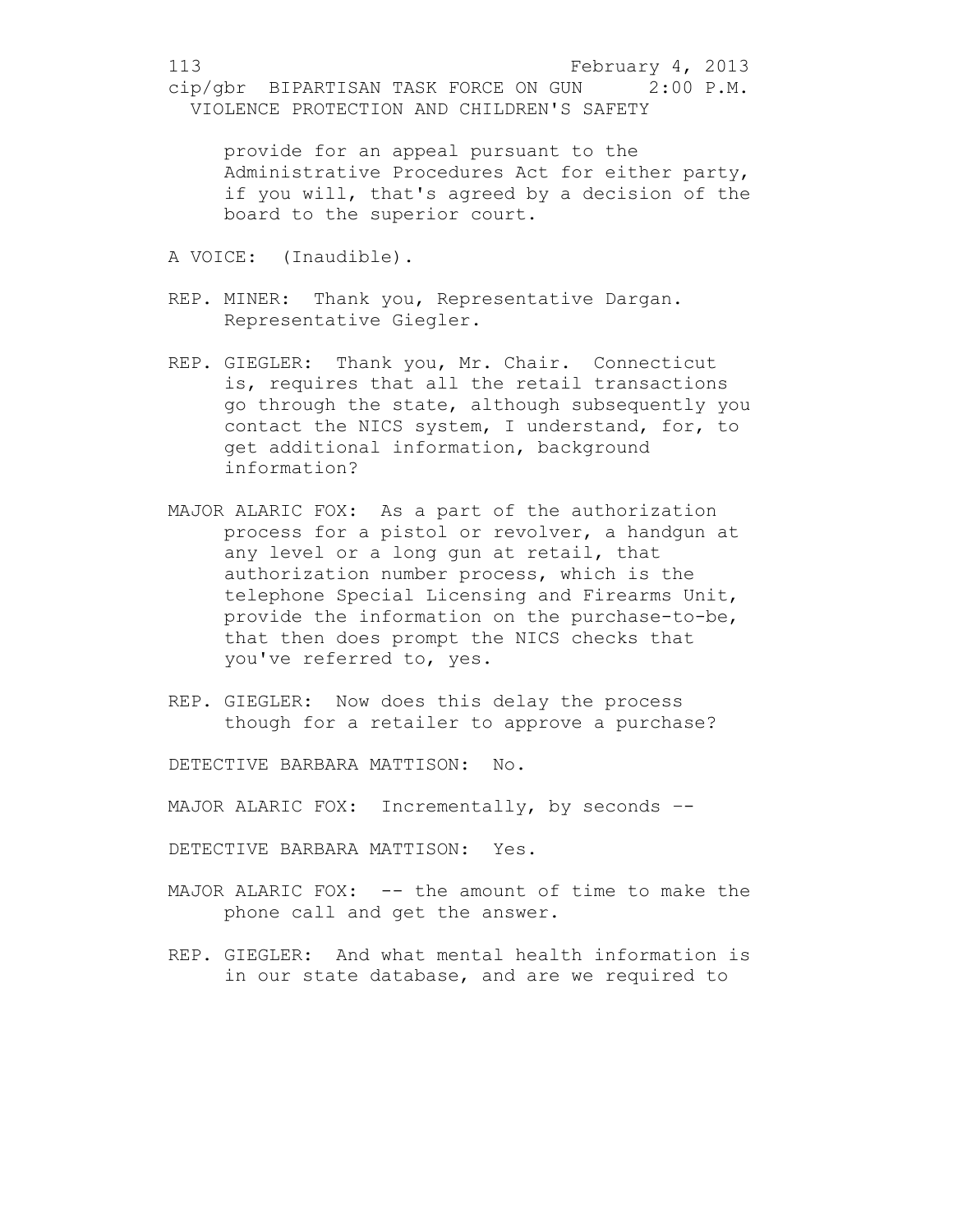forward the information that we have to the federal government for the NICS system?

DETECTIVE BARBARA MATTISON: Yes, we do send our parties who meet the federal statute by being committed, involuntarily committed specifically above and beyond observation and evaluations. We submit that information to NICS.

And quite a few of the other states across the country also submit to NICS, not all states again. But some of the other states as well submit their mental health records that meet the criteria under 18 U.S.C. 922(g)(4).

- REP. GIEGLER: Do you have an idea how many states don't report into NICS?
- DETECTIVE BARBARA MATTISON: Probably a few, probably more than a few, actually. You know, there are, I would guesstimate, and don't hold me to this number, I don't know. I would say NICS participants, you know, full participants such as Connecticut, and then you have partial participants that were the Federally Firearms License dealers, and they call, you know, they have a different call line than the permit holders. So they have some unique issues across the state. But I'm thinking maybe 25 or so states submit to NICS.
- REP. GIEGLER: Okay. Thank you very much for your answer.

REP. MINER: Thank you, Senator Kissel.

SENATOR KISSEL: Thank you very much, Mr. Chairman. To all the law enforcement folks in the room, thank you very much for your service. A couple of months ago, I had a brief ride-along with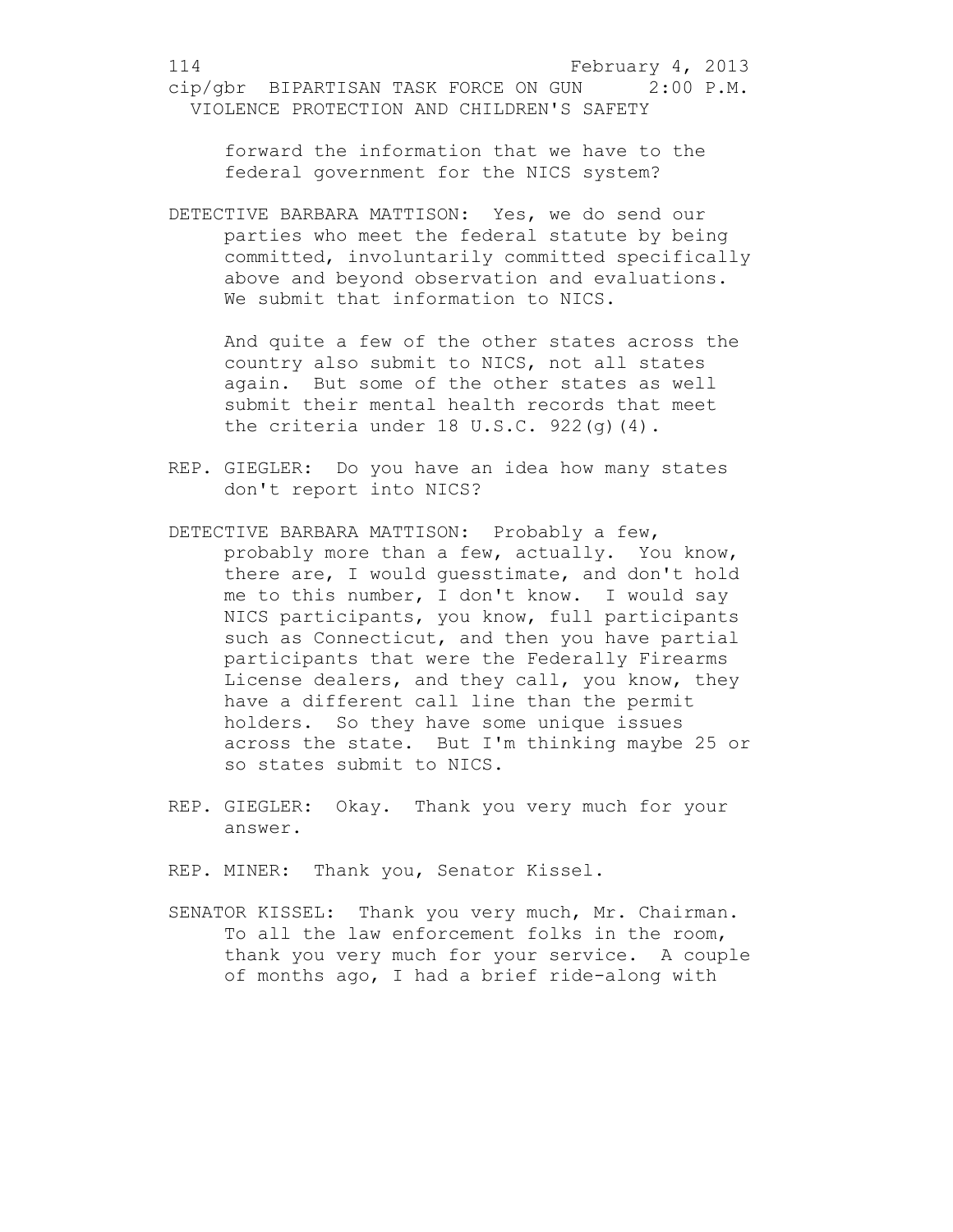Sergeant Nicovic. I don't know if you know him.

DETECTIVE BARBARA MATTISON: Yep, I do.

- SENATOR KISSEL: But it was a, it's always a good experience. Just point of clarification, because we had a couple ideas running here. One is sort of like a universal background check, and then there's registration. On the handguns, do you need to be 21 to own a handgun or to get a permit for a handgun?
- DETECTIVE BARBARA MATTISON: Yes, you have to be 21 to make application for a permit, and you should be 21 and able to purchase or, excuse me, purchase or receive a handgun. But the only way you can purchase or receive a handgun in the state of Connecticut now is to have a valid pistol permit, have a valid eligibility certificate, or be a law enforcement in good standing.

Those are the, only the three avenues today to acquire a pistol or revolver. So, or, so if you don't have one of those three criteria, you're not doing to get a pistol or revolver legally.

SENATOR KISSEL: Okay. So from my perspective, we have a pretty rigorous structure for handguns already in the state of Connecticut and, again, depending on who you talk to. We're either the fourth or fifth toughest gun laws in the United States of America, so we're tough on guns. But for long guns now, from your slide presentation I believe it's 18 –-

DETECTIVE BARBARA MATTISON: Mm-hmm.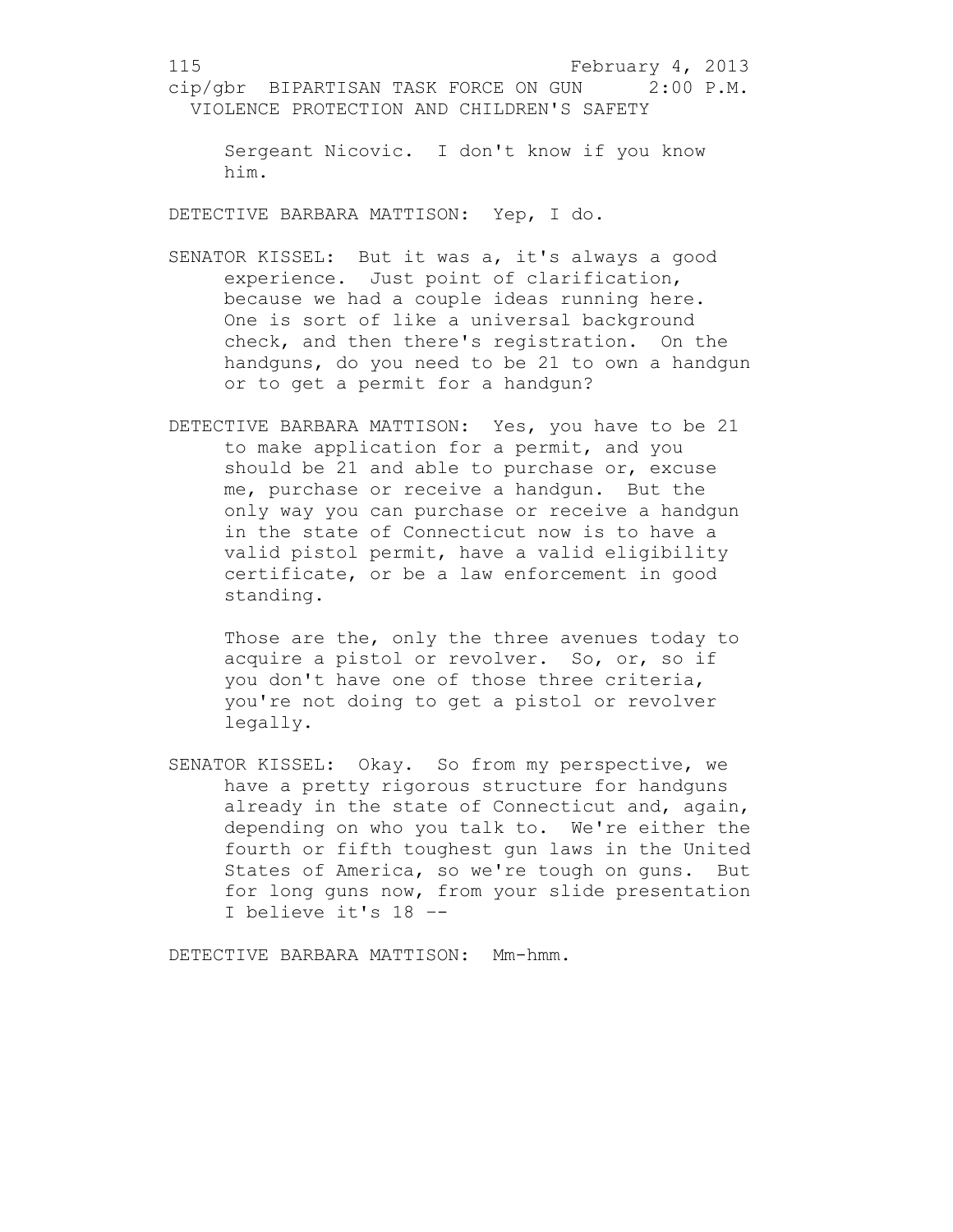SENATOR KISSEL: -- and you don't need a permit, is that correct?

DETECTIVE BARBARA MATTISON: Correct.

- SENATOR KISSEL: Now if we were going to sort of go down the path of some sort of universal background check on any kind of transfer, what, I heard you say earlier to another question, it was, we don't need some sort of permit for long guns, we would still be able to just do it based upon the information from those that are doing the sale. Is that correct?
- DETECTIVE BARBARA MATTISON: Correct. We wouldn't have to have a permit to acquire a long gun as long as you put it in the statute that they have to do the proper background, the authorization, the NICS check, the DPS-67, the DPS-3. We can do that without them having a permit.
- SENATOR KISSEL: Okay. And if we were going to go down the path, and, again, the jury is still out on a lot of these questions, but a private sale after the initial sale, would it just be, we would have to get the information out there to the buying public, because they may not be used to such a rigorous system as with handguns.

DETECTIVE BARBARA MATTISON: Right.

SENATOR KISSEL: But we simply could do it without requiring permits or the cumbersome registration system that Senator Frantz pointed to that Canada did away with.

DETECTIVE BARBARA MATTISON: Mm-hmm.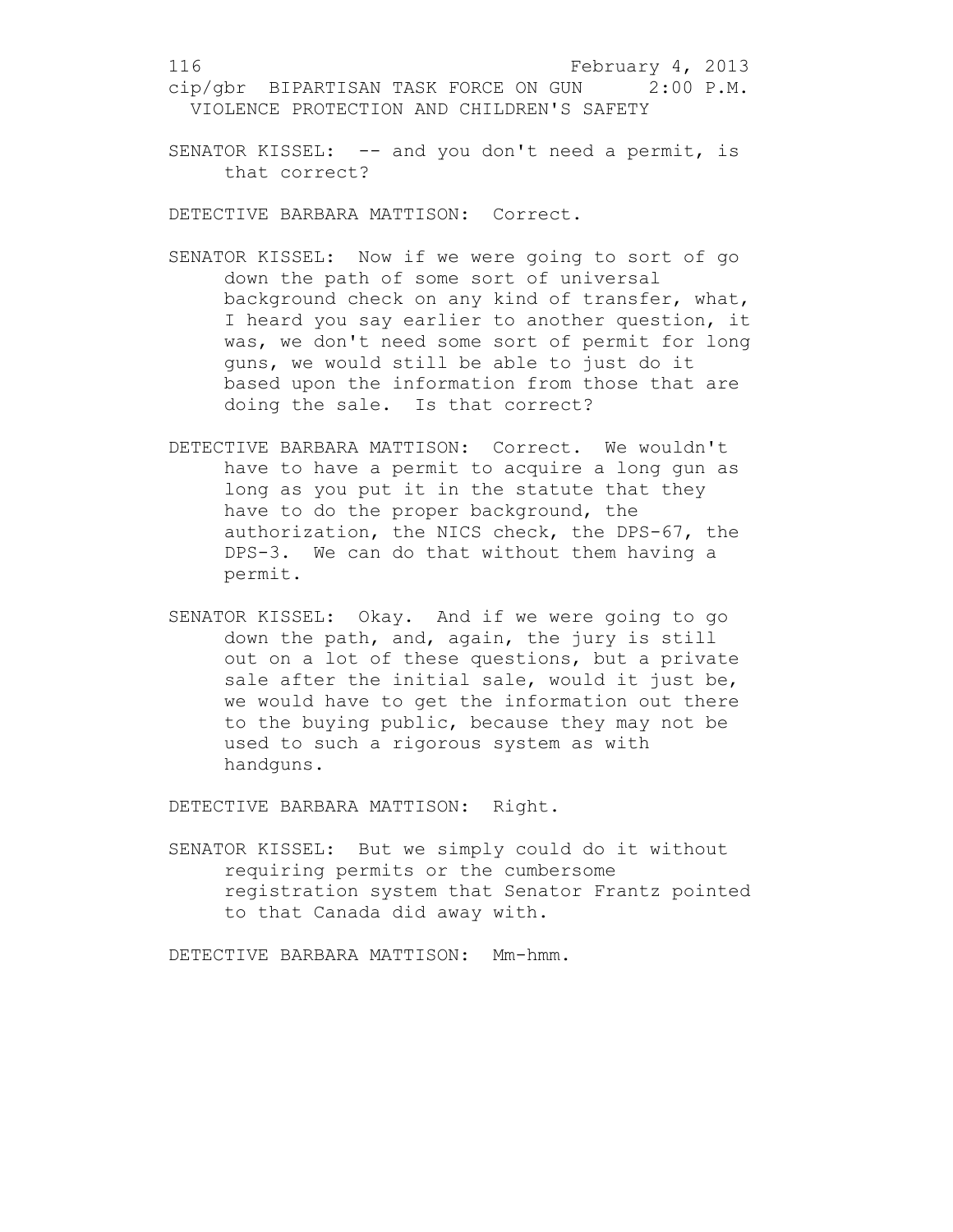SENATOR KISSEL: But we could still have that kind of background check for the secondary sales of long guns in Connecticut as well.

DETECTIVE BARBARA MATTISON: Absolutely.

MAJOR ALARIC FOX: Correct.

DETECTIVE BARBARA MATTISON: Absolutely.

SENATOR KISSEL: Okay. Thank you, Mr. Chairman.

- REP. MINER: Thank you, Senator. I have me up next. So if that's all right, I do have a couple of questions. I want to make sure that I get this straight. I think I understood someone to say earlier that if you are an out-of-state purchaser, you cannot buy a handgun in the state of Connecticut.
- DETECTIVE BARBARA MATTISON: Correct. If you do not reside in the state of Connecticut, we won't sell you a pistol or revolver.
- REP. MINER: Is that different from you can't take delivery of that handgun in the state of Connecticut?
- DETECTIVE BARBARA MATTISON: If somebody was going to send you a pistol or revolver from another state, they'd have to go through an FFL. So you'd have it sent from one state to an FFL here in Connecticut, which is a Federally Firearms License dealer, and then that party here in Connecticut would go and purchase that gun legally with that authorization number, the background, all the legalities included. That's the lawful way of doing it.
- REP. MINER: The reason why I asked the question is it was described to me earlier today, and I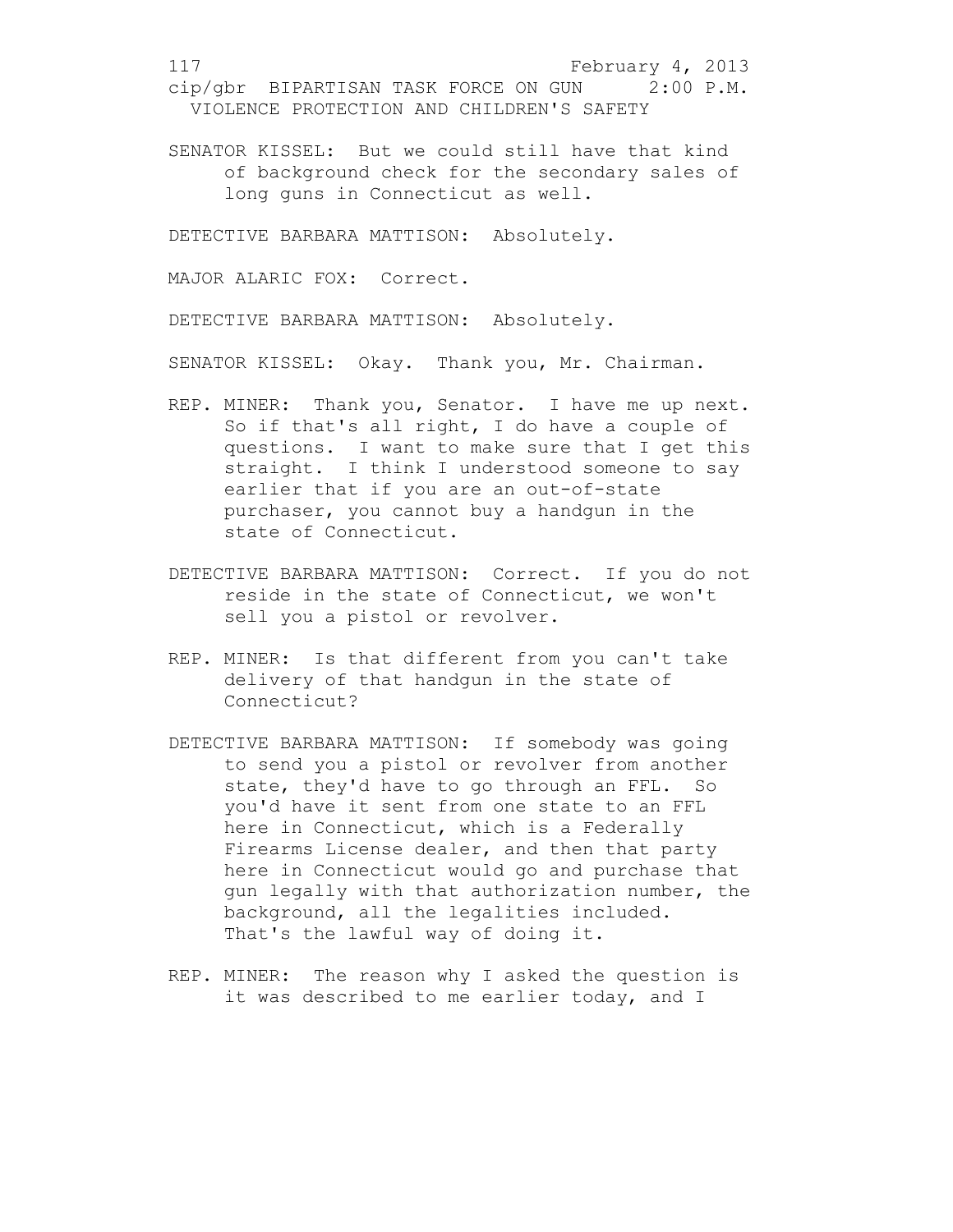think it was described to me earlier today that there are systems in place with retailers. A, if I was to look at a catalog and want to order something that couldn't come into the state, it's immediately flagged, so the whole system process stops.

B, if someone is traveling out of state and wants to acquire a gun and then wants to bring it back in, there is a process in place where that gun could be bought and paid for somewhere else. It's shipped here to an FFL, one FFL to another FFL.

DETECTIVE BARBARA MATTISON: Mm-hmm.

- REP. MINER: And then the NICS check would occur once that gun got here prior to taking delivery. Is that your understanding of how it works?
- DETECTIVE BARBARA MATTISON: Yes, prior to leaving the FFL. We rely quite heavily on our FFLs to do the right thing and to do what they're required. The ACF obviously regulates them, so as long as they're doing everything they're supposed to be doing legally, the guns should be going out of their stores legally.
- REP. MINER: And I would agree. So help me understand why it is then that someone who's in Connecticut can't buy a handgun if we have the same rules, meaning it can't leave Cabela's and go to me as a resident of Maine. It has to go from Cabela's to another FFL in Maine, and that's where the NICS check gets done. That's what I'm trying to understand.
- DETECTIVE BARBARA MATTISON: Well, if that state's a NICS point of contact, yeah, if they're a NICS contact but because the federal law says you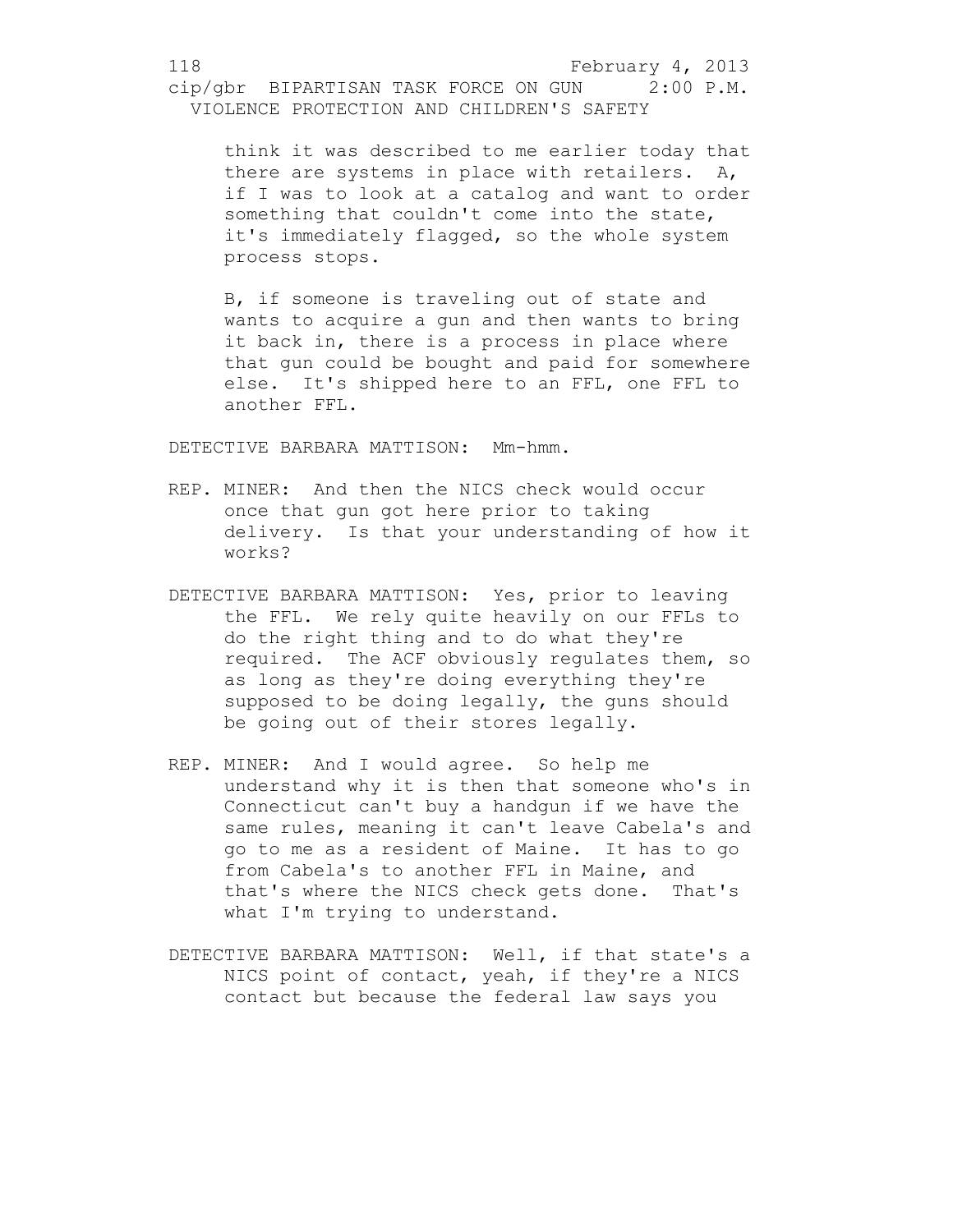cannot purchase or receive a handgun outside the state that you reside.

REP. MINER: Okay.

- DETECTIVE BARBARA MATTISON: I'm not saying it doesn't happen. I'm just saying, Connecticut, we're pretty diligent about making sure everybody follows the law.
- REP. MINER: And that does not exist for a long gun. A long gun, you can make that purchase here, again, has to go from here to the FFL in another state so they actually receive it.

DETECTIVE BARBARA MATTISON: I –-

- REP. MINER: Or they can take delivery here in the state of Connecticut?
- DETECTIVE BARBARA MATTISON: You can buy a long gun outside the state. I can drive up to Maine and go to Kittery or Freeport and buy a long gun in Maine and bring it back with me. They're not doing anything wrong there. They don't have to go through the FFL for the long gun transaction.

REP. MINER: Okay.

- DETECTIVE BARBARA MATTISON: They can purchase at that store and then bring back home.
- REP. MINER: Okay. The suitability factors, do they come into play for an eligibility certificate for a handgun?
- DETECTIVE BARBARA MATTISON: No. Suitability is only part of the statute regarding the permit application, not the eligibility certificate.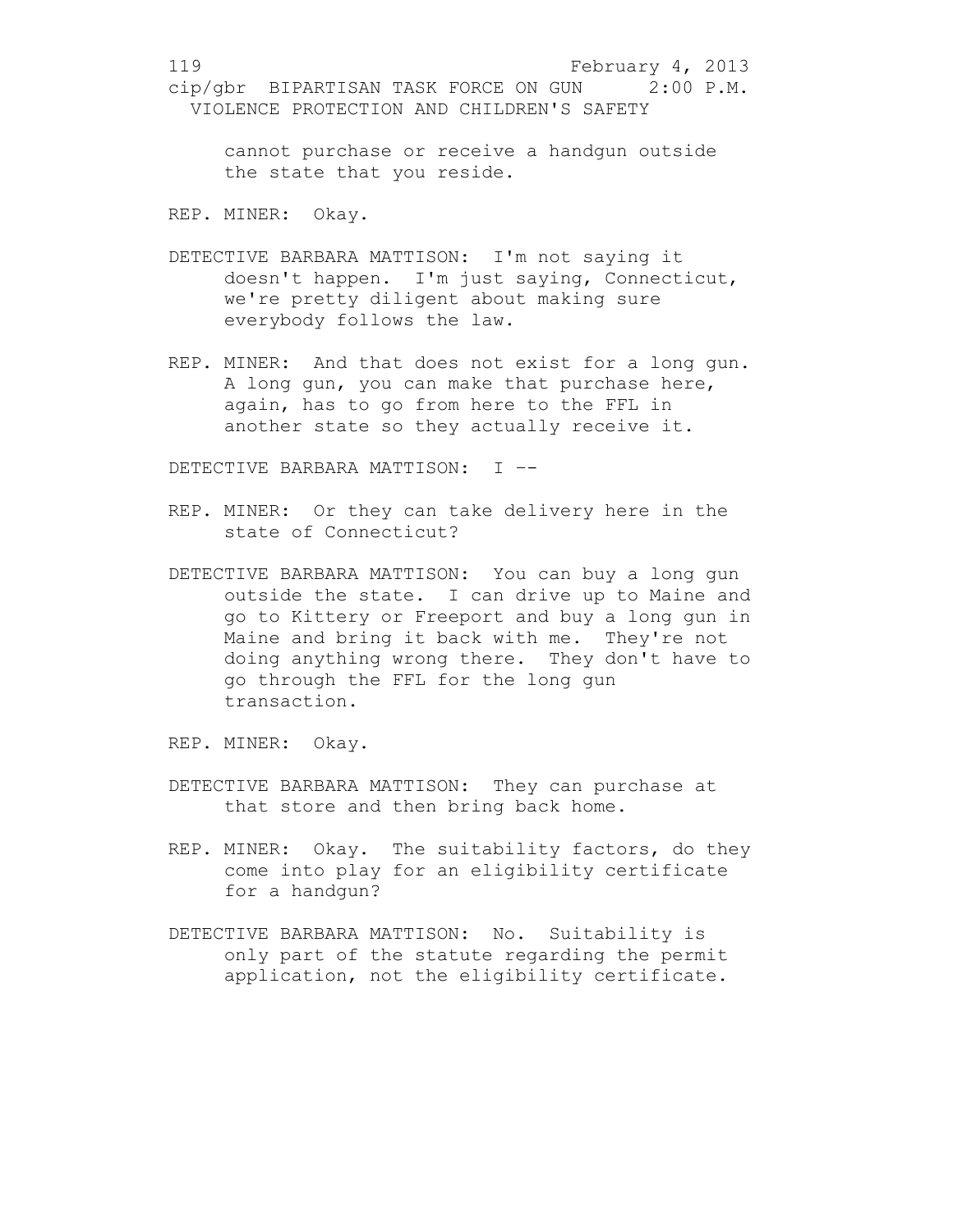- REP. MINER: Permit application to acquire a gun or a permit to carry?
- DETECTIVE BARBARA MATTISON: Permit to carry. It's only in –-

MAJOR ALARIC FOX: State pistol permit.

- DETECTIVE BARBARA MATTISON: Right, it's only applicable regarding the application or even the revocation of a state permit.
- REP. MINER: And then I'm trying to get my arms around, you may not have heard the questions I was asking CCM, but it had to do with this issue of ban. And under the former definition of ban, we put together an opportunity for gun owners that fit that definition of assault weapon that we determine to register those guns. Do you have any idea of what the compliance rate was for that registration?
- MAJOR ALARIC FOX: In all candor, it would be a guess, and I wouldn't even know. I, it would be a crazy guess. There's frankly no way to know what we don't know, because unfortunately it has to be the answer, and I empathize with your desire to wrap your arms around it, but I don't know that I could give you anything that would be remotely accurate, with apologies.
- REP. MINER: No, no, you need not apologize. I was looking at the forms, both state and federal, and they seem to refer to long guns as long guns and handguns as handguns. And I was trying to figure out based on that sales history how anyone knows what some of these classifications are.

It didn't appear to me based on what I had heard that it's readily noticeable in the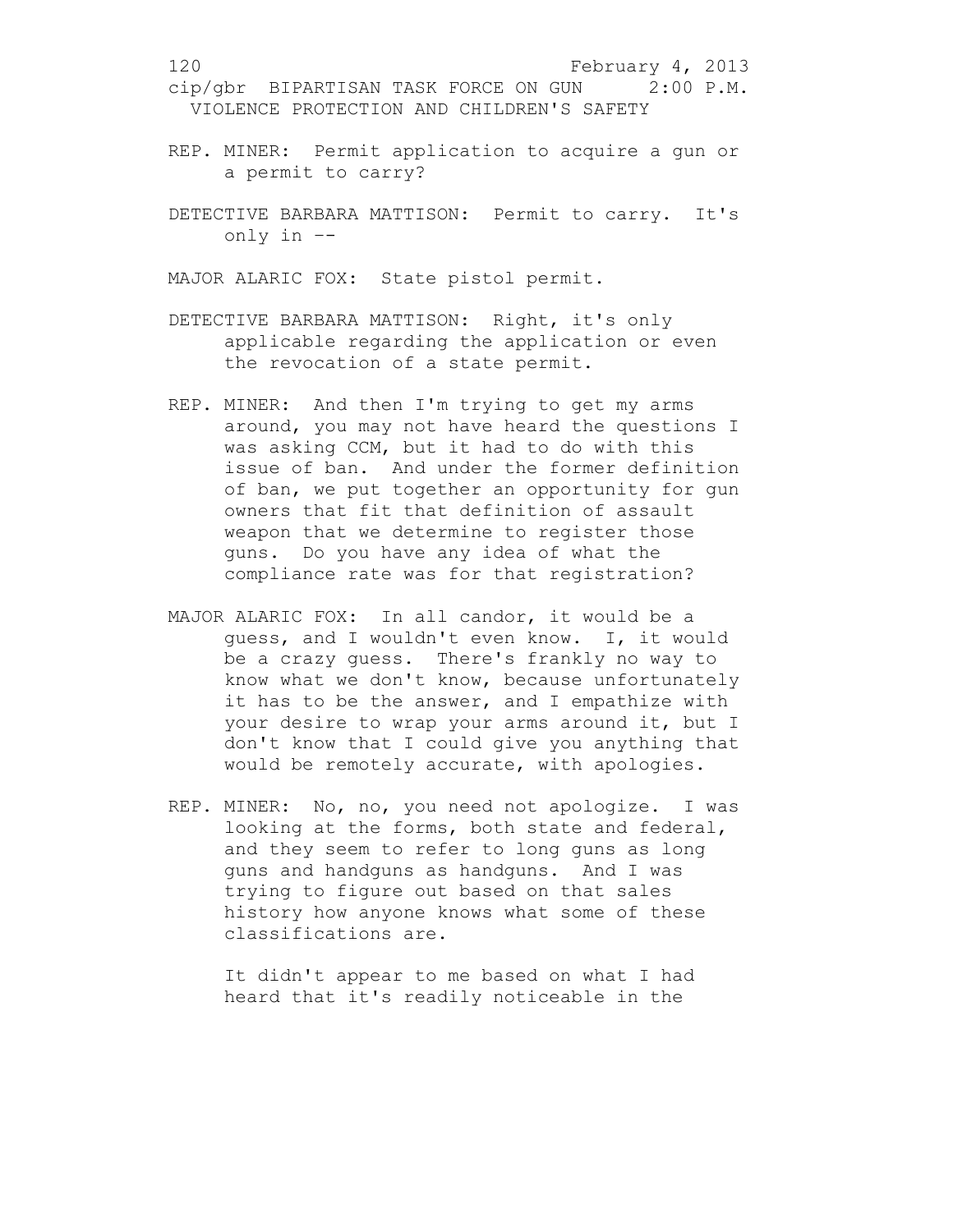serial number. And you don't track things by serial number in your database?

- DETECTIVE BARBARA MATTISON: Not specifically by a serial number. They're there, obviously, if that's, they're there, but, now, we don't track things specifically by serial numbers.
- MAJOR ALARIC FOX: But registered weapons possessed by an individual that would come up would show the serial number of those possessed weapons.
- REP. MINER: So in terms of converting whatever population of those guns that may exist lawfully in the state of Connecticut not based on the former assault weapon definition but on this current imaginary conceptual definition, you don't maintain a database on those styles of guns separate from other long guns?
- DETECTIVE BARBARA MATTISON: Can we pull up a specific make and model or manufacturer? Yes, we can do that if that's what it comes to, but it's not something we normally do. You don't run every Bushmaster .223. We're going to have thousands upon thousands upon thousands of Bushmaster .223's. But can we do that? Yes.
- REP. MINER: So if the Legislature was to ask that question with a series of models, Department of Public Safety could provide to us without individuals' names, without –-
- DETECTIVE BARBARA MATTISON: It could give you a number.

REP. MINER: You could give us a number.

DETECTIVE BARBARA MATTISON: Yeah.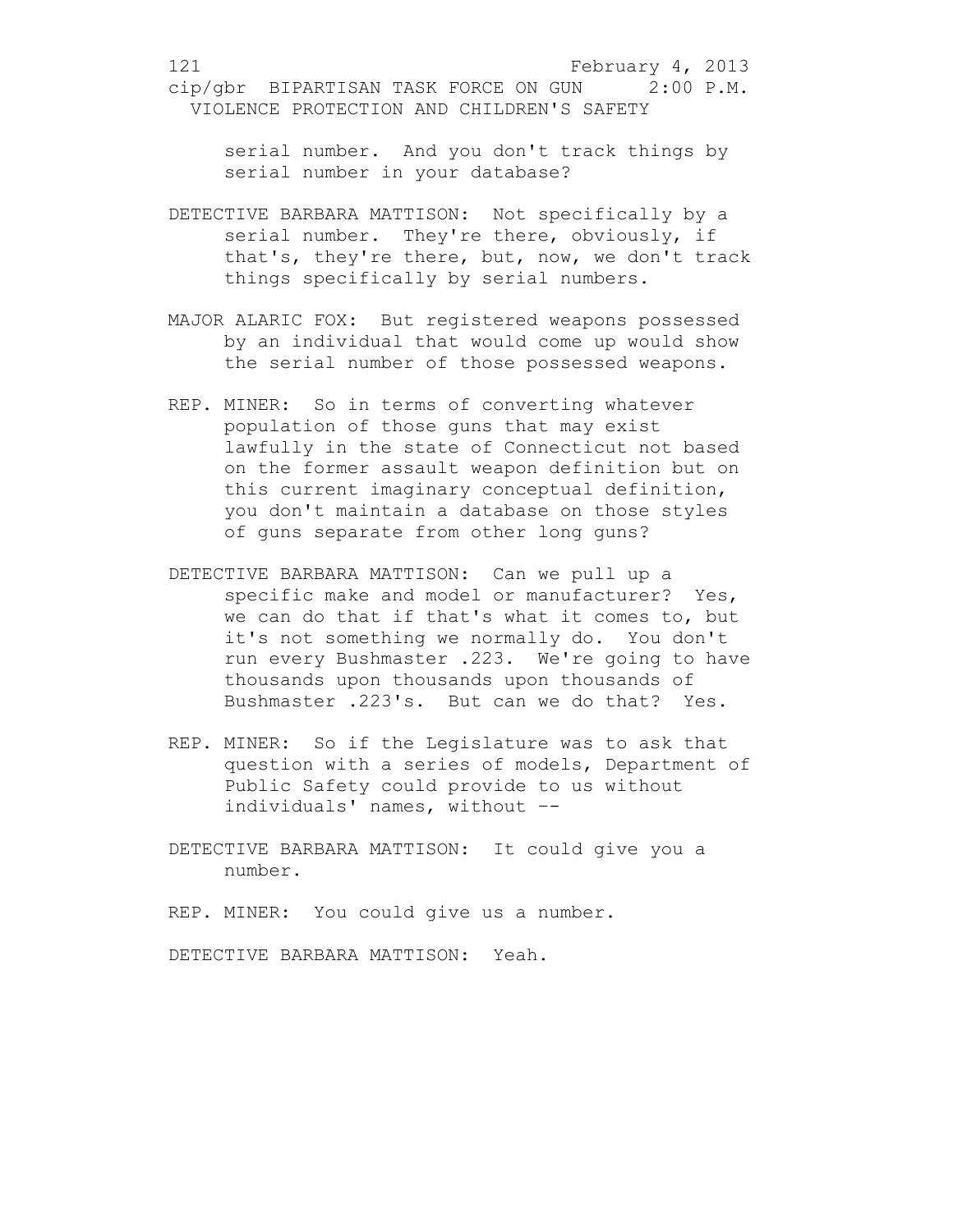REP. MINER: In terms of the overturning of Board of Firearms and Permits' decisions, are there any statistics on -- I know there's some feeling that perhaps there's another way to do this.

And my question is, is there a statistic or are there statistics about how many of the individuals for whom the decision has been overturned, meaning when I was first selectman, if I denied Jimmy Johnson a pistol permit, and it went to the next level, how many of those individuals that ultimately end up with a handgun permit to carry, how many of those individuals go out and commit a crime? Is that something you track?

- MAJOR ALARIC FOX: No, and it would, I suppose it could be done as a very long-term graduatelevel study process, but it's never been done.
- REP. MINER: But it doesn't strike you as a statistic then worthy of putting a lot of energy into at this point.
- MAJOR ALARIC FOX: Well, very respectfully, I wouldn't want to make the value judgment as to how someone might feel on it. I can tell you that it, frankly, it has not been done.
- REP. MINER: And my last question has to do with this, what might be perceived as a double NICS process. I know the assertion was made that it might slow down the application a little bit, and I get that. Is the staffing for that process staffing that goes seven days a week? Is it limited in terms of its hours of operation during the day?
- DETECTIVE BARBARA MATTISON: We do staff seven days a week, Monday through Friday, 8:30 a.m. until 8:00 p.m. Saturday, I believe our hours are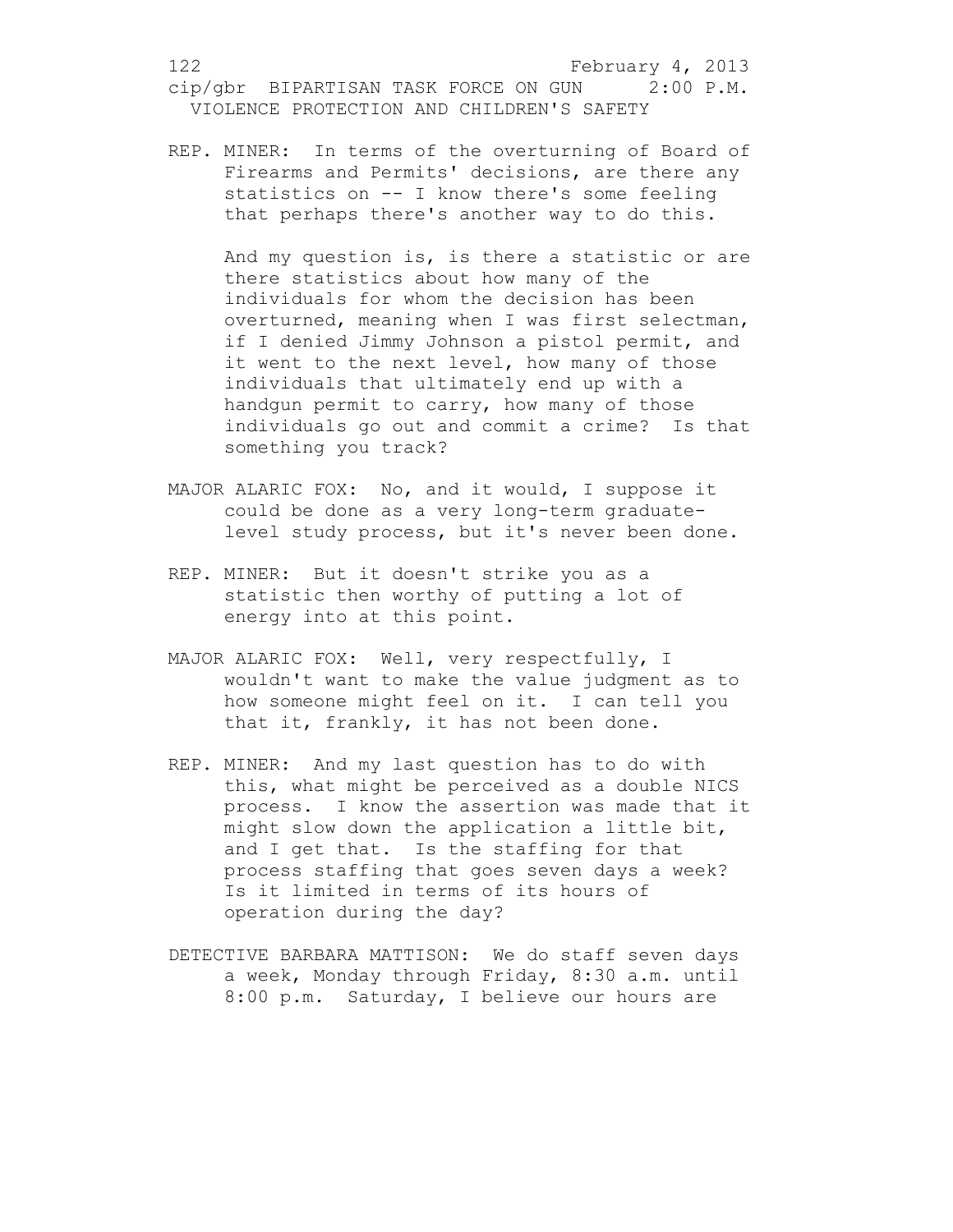9:00 to 5:00, and I think we're 9:00 to 4:00 on Sunday. So we try to be available for the transactions.

- REP. MINER: And in terms of the information that you might have readily available at that level, is there something that you folks have at your fingertips that isn't going to NICS on a regular basis?
- DETECTIVE BARBARA MATTISON: I don't understand the question.
- REP. MINER: I think you indicated that you have the ability to make a determination on whether or not someone is eligible based on mental health, arrest records –-

DETECTIVE BARBARA MATTISON: The background check.

REP. MINER: Right.

DETECTIVE BARBARA MATTISON: Yep.

- REP. MINER: I, I mean, I'm under the understanding that that background check is the NICS system.
- DETECTIVE BARBARA MATTISON: No, it's a background we do. NICS is part of the background along with our Connecticut record, our Triple I out of state, you know, DMHAS, you know, FLQW for want and worth. It's all part of the, you know, the background. It's just part of it. It's not just the NICS number.

It's referenced as a NICS number or an authorization number, because we need that NICS number under our statute to be given to that party for the transaction of the firearms. I think it may have, the word could be used, interchangeably could be a little confusing.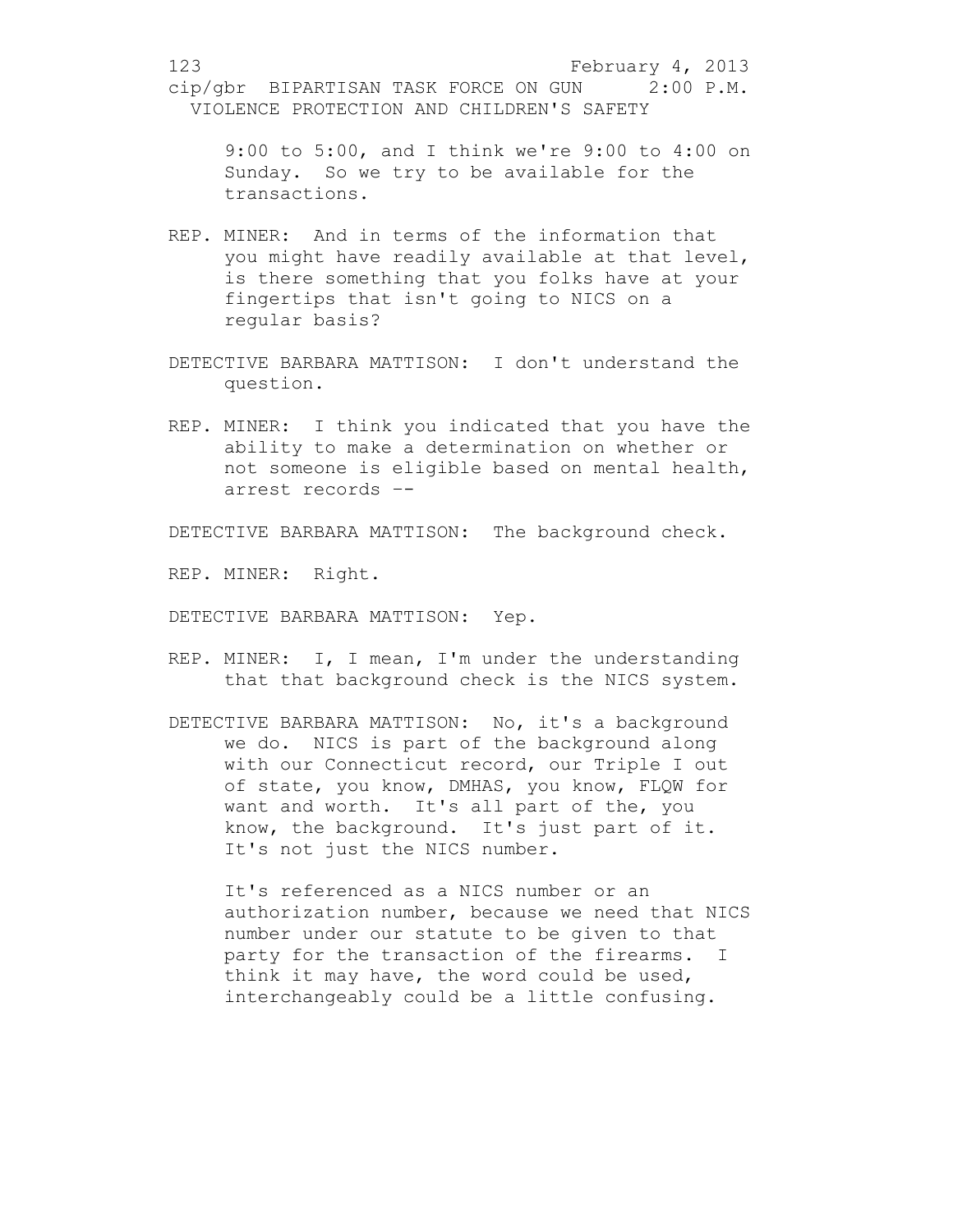But it's a NICS or authorization number just to get the transaction for that background, that completed background. Then you get that number that would allow the transaction to be completed and the gun to be transferred.

- REP. MINER: And so I'm just trying to figure out what it is that the agency does that isn't done through the NICS check.
- DETECTIVE BARBARA MATTISON: Well, DMHAS, NICS does not check our DMHAS per se even though we actually input into DMHAS. But they don't check the DMHAS. And there are some criminal histories around the country that are inputted differently. So we want to see the criminal history from around the country and make sure that that party is either eligible with that criminal history or if they're ineligible.

And sometimes Triple I is not always as clear as we would like it, so sometimes the NICS records already is inputted, and it's more clear, because maybe that history has already been researched and vetted, whether it's been by Connecticut or another state. Out-of-state histories, at times, can be difficult to read and determine whether they're a felon or they're not a felon.

So NICS will do that research for us, and then we will input it in the criminal history, so we looking at NICS know that Kansas record, yep, that is a felony, even though Triple I might not be clear with that information. And we wouldn't have to deny the sale to research that criminal history. We can just let the transaction go through.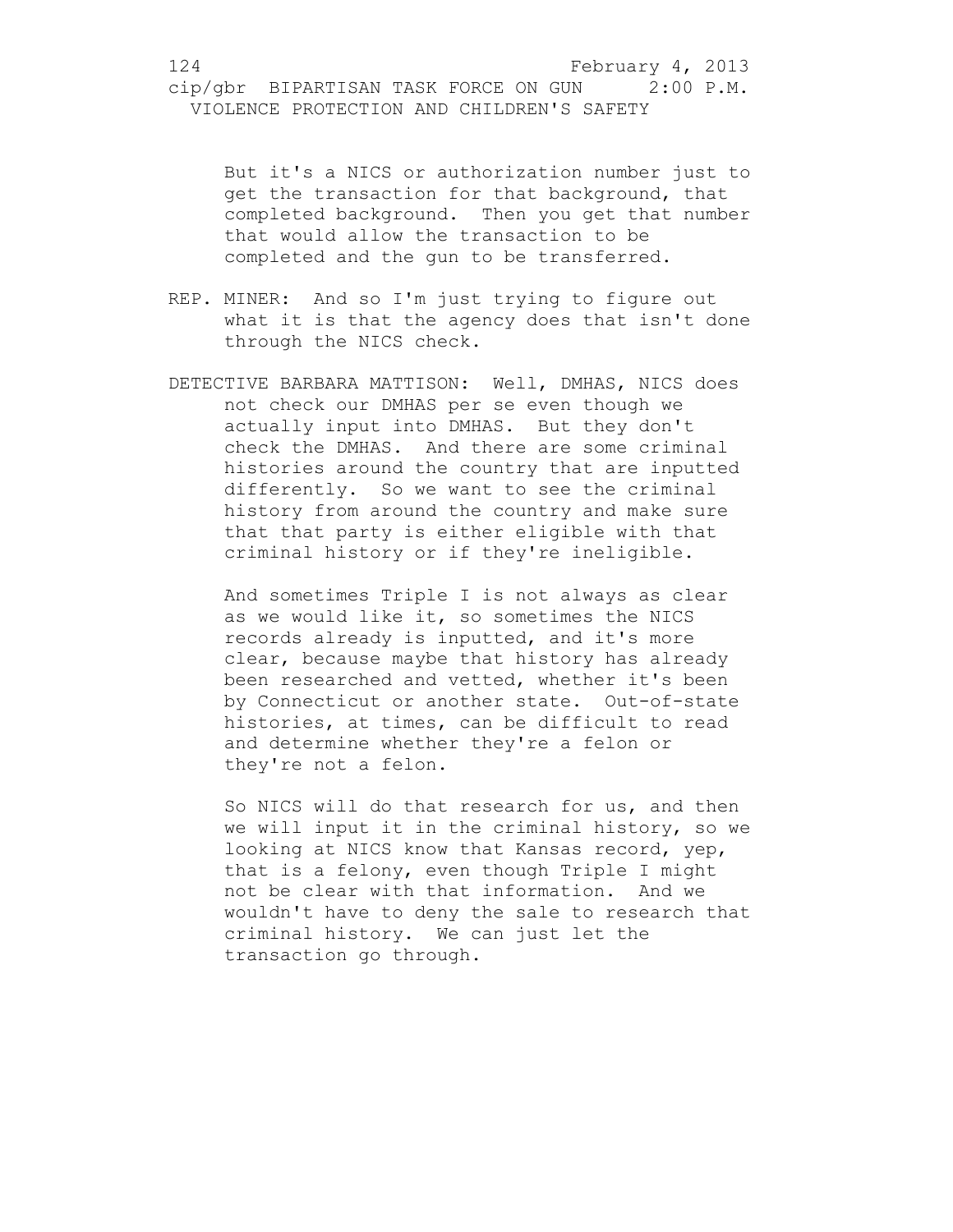MAJOR ALARIC FOX: Traditionally, service training orders and protective orders are something that's checked on our end –-

DETECTIVE BARBARA MATTISON: Absolutely.

- MAJOR ALARIC FOX: -- that's independent of that NICS check that's being done.
- REP. MINER: Thank you. I know there are some other questions, and I, if I could kind of reserve the right, not today, but maybe call upon you to ask some further questions about that.

DETECTIVE BARBARA MATTISON: Certainly.

MAJOR ALARIC FOX: Absolutely.

A VOICE: (Inaudible).

- REP. MINER: Senator, I, (inaudible) Representative Rebimbas has already waited.
- SENATOR LOONEY: Oh, yes, Representative Rebimbas, after you then. I've just got a couple of follow-ups at the end based upon things that have been raised up to this point.
- REP. REBIMBAS: Thank you, Mr. Chair, and thank you, Senator Looney, for the opportunity. And my sincere gratitude for the time that you guys are taking to come back and truly educate us and let us know what works, what doesn't work, what we have, and how we can improve it, because I believe, you know, all the people who have come before us as well as everyone here on this panel, we all have a vested interest in getting this right and doing the right thing. Would you happen to know just based on the known number of firearms in the state of Connecticut?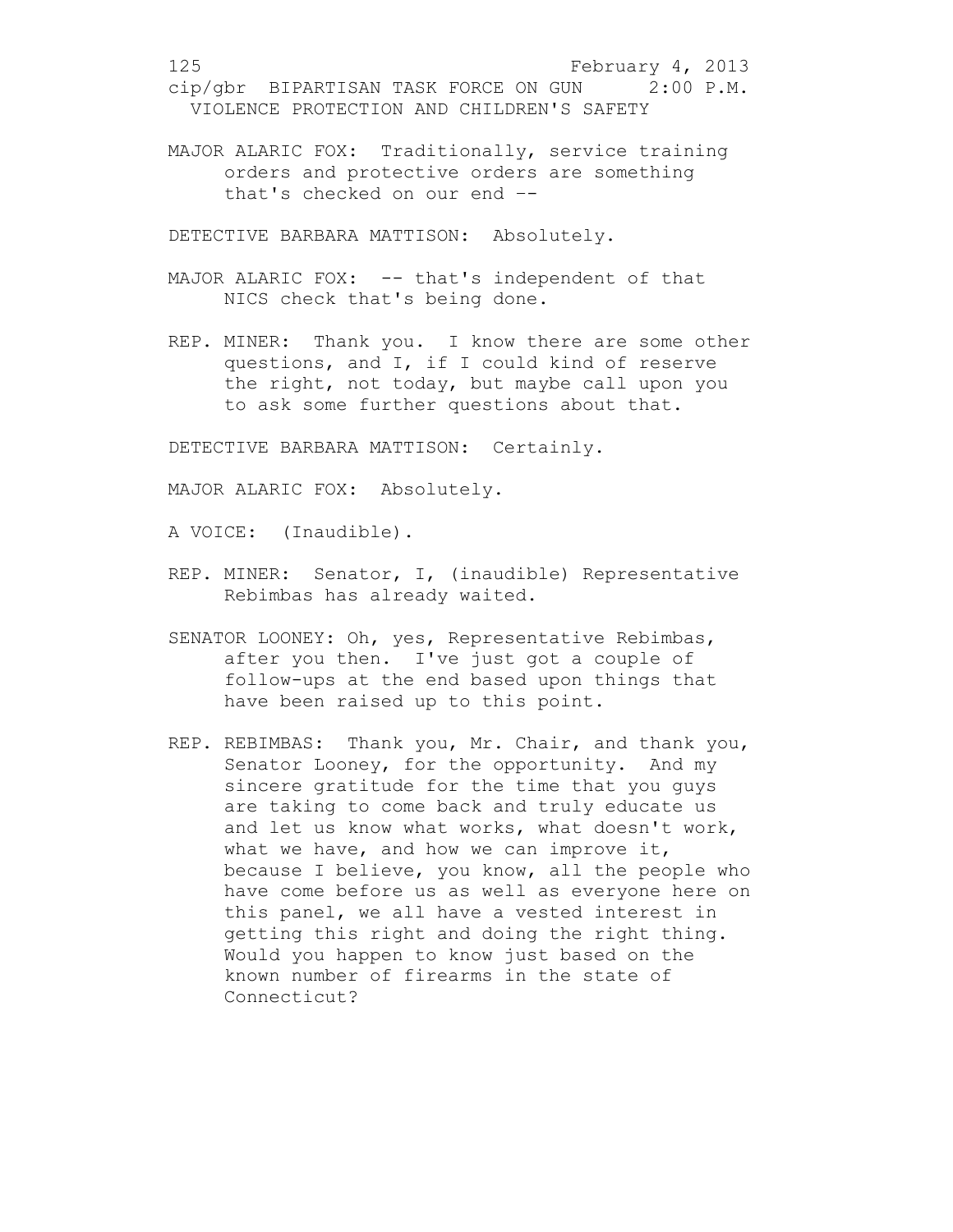DETECTIVE BARBARA MATTISON: Well, we don't have mandatory registration, so I don't have an exact number.

MAJOR ALARIC FOX: I can't improve upon that answer.

- REP. REBIMBAS: Okay. So even those that are registered, for example, you wouldn't be able to even guesstimate approximately how many.
- DETECTIVE BARBARA MATTISON: I can guesstimate on what's registered, but that certainly doesn't tell us what's in the state. But you're probably in the, I don't know, one three, one four million, I would guesstimate, registered in the state.
- REP. REBIMBAS: Okay. Thank you. And, again, clearly, as you had indicated, that does not count all of the firearms that are in the state of Connecticut that are not required to be registered or, again, may be family heirlooms and antiques and have never been registered.

I guess just I have a strong interest in getting information and facts, and I'm trying to get my head around the statistics of some of the representations that were made regarding the Board of Firearms Permit Examiners.

And just taking that number of firearms that you are aware of that are registered, and, granted, there could be others that are appealing, but actually this is regarding the permitting, I just wanted to bring to everyone's attention actual statistics that I've been provided here. For the fiscal year 2012, there has been 222 cases heard before the board. In 2011, there was 158.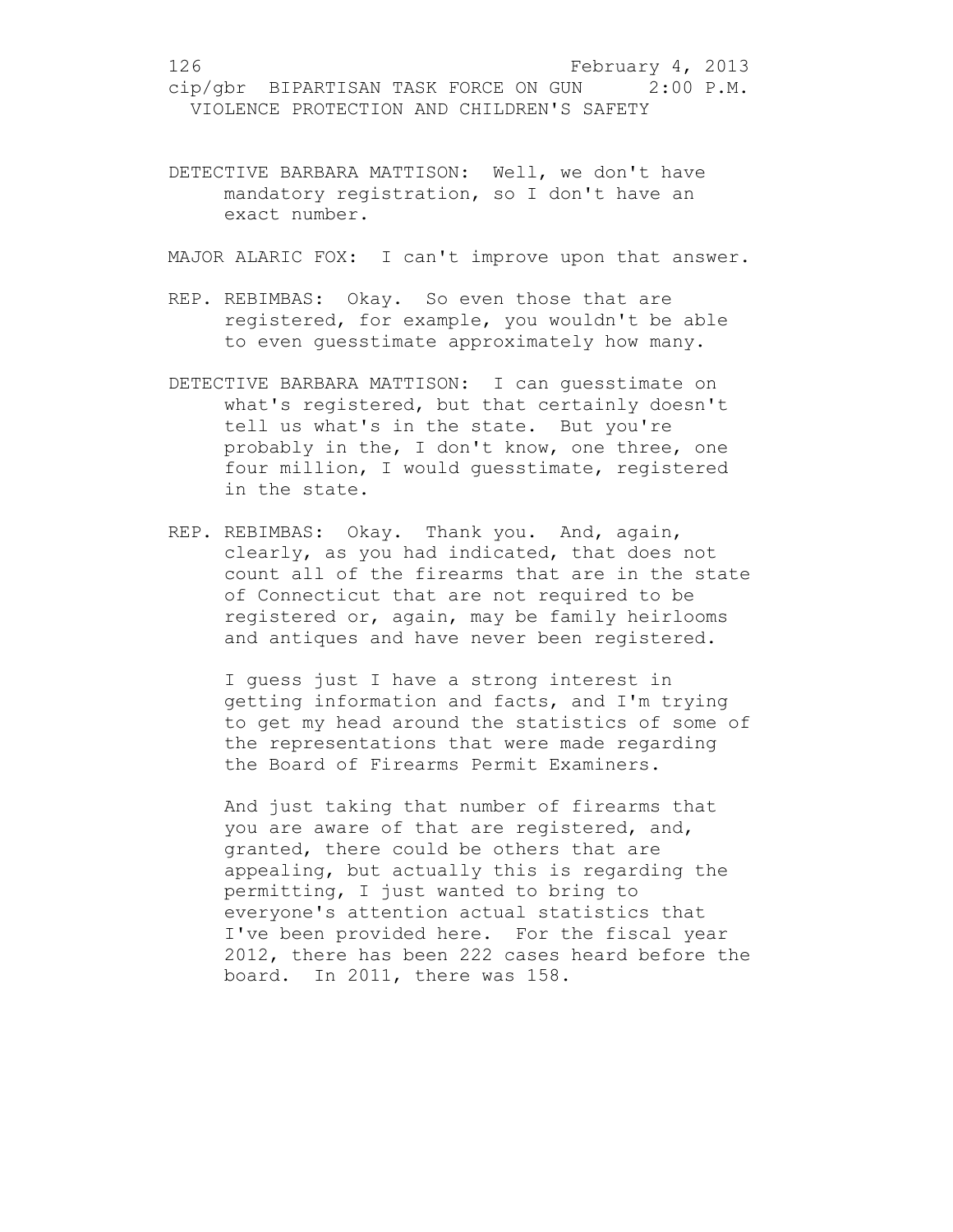And if my math is correct, approximately and on an average, that's, maybe there's 50 percent that's been overturned by the lower municipalities decision, whether that's the chief of police or the first selectman where there's no chief of police or whatever the case is, because I know, again, certain people relying on other sources of information that's been out there quoting 97 percent, et cetera, well, the statistics show that that's not correct.

And then if I were to even further break it down, and I'd certainly be more than happy to provide this to anyone, but this is fiscal year of statistical data provided by the actual board who has all of the records on this stuff.

I mean, it goes on to specifically say even where the appellant, the person appealing, withdrew their application, which is a considerable amount, and then, you know, the votes in favor of the chief, the votes in favor of the Department of Public Safety, so, again, it's, when we do have the information and the facts, it's so valuable to us, and that's why I appreciate you being here, and I appreciate having been provided with this to correct some of the misunderstandings out there.

Speaking to just gun violence in general, and this is probably across the state of Connecticut, but we're more familiar with what's going on with a lot of the inner cities, and I know that that's not directly, but it's an indirectly, you know, a task that we're, a topic we're looking at.

It's been also spoken about some type of gun violence task force at one time that came out with a recommendation and/or a program that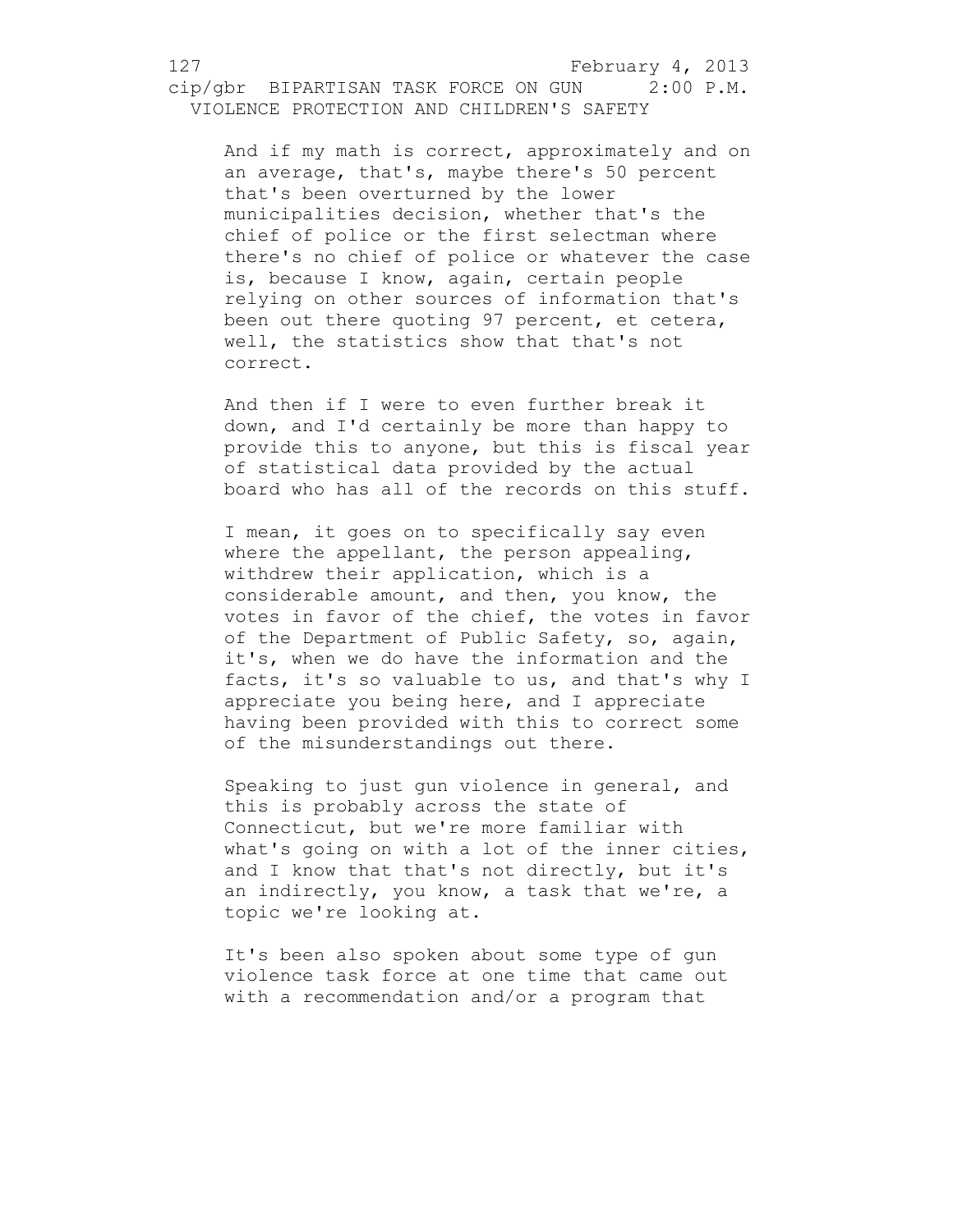supposedly had been working, quote, unquote, but then it was disfunded.

And I know I've spoken to many of my colleagues, and this is what we hear, but, yet, no one really has any tangible information regarding that. Are you aware of any program that previously had been done that was funded that then became defunded and is no longer in place and then if you do whether or not you know if that worked?

- MAJOR ALARIC FOX: A relief pitcher for that question, it's so well-articulated.
- STEVE SPELLMAN: Thank you, Representative. There have been various task forces over the years, some funded and some not. There was a gun trafficking task force, which we still have in place with only one specially signed personnel to it.

The general functions of those have been, in terms of inner city violence, have been more taken on by what is referred to, one of the statutes, as the cooperative crime task force and, or urban violence. It's sort of an either/or. And the focus of gun violence and our personnel under that has been in regard to that task force.

- REP. REBIMBAS: And you indicated that there is only one person assigned to that task force. Would you, and understanding now that it may have expanded to kind of a community task force, in your opinion, would it be best served if there was more than one person allocated to that task force?
- STEVE SPELLMAN: The, within the statutory framework, we try to do the best we can in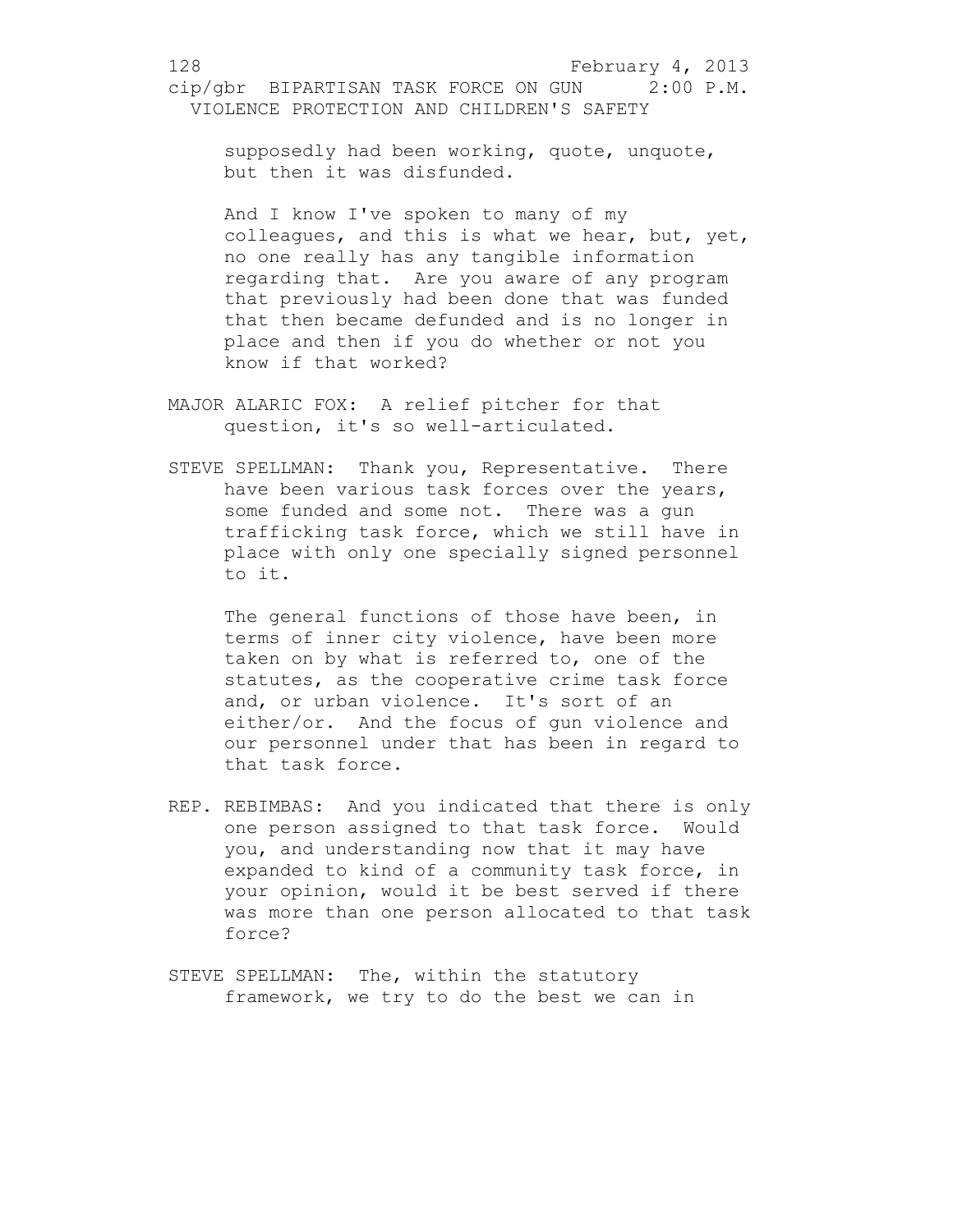terms of working on these issues. And I would say that in particular recently there has been good cooperation between municipal police departments, the state's attorney's office, and our agency in terms of working jointly to pool resources and even, I should add, actually, the Department of Corrections.

We currently have a memorandum of understanding with them where they provide some intelligence information to these. So, you know, I guess the short answer would be we're doing the best we can in terms of efficient use of resources.

The way that it's set up right now, you know, we wanted to have, that task force is still in the statutes, you know, and we do allocate personnel. If there came a time where the decision was made that it would be better to dedicate more personnel, certainly we would listen to the General Assembly's wisdom in that regard.

REP. REBIMBAS: Thank you. I appreciate the testimony. And just once again, thank you very much, because I think all the information provided is a world of knowledge that we needed.

And I don't think there's any one person in this building or in, even in the state of Connecticut that is not against gun violence, but I think we need to make sure that whatever legislation that comes from this body that it's responsible and it meets, obviously, the goals and the criteria we're trying to do in that regard.

And if that's illegal weapons, then that's something that we need to address in the best form. And if it's preventing the tragedy that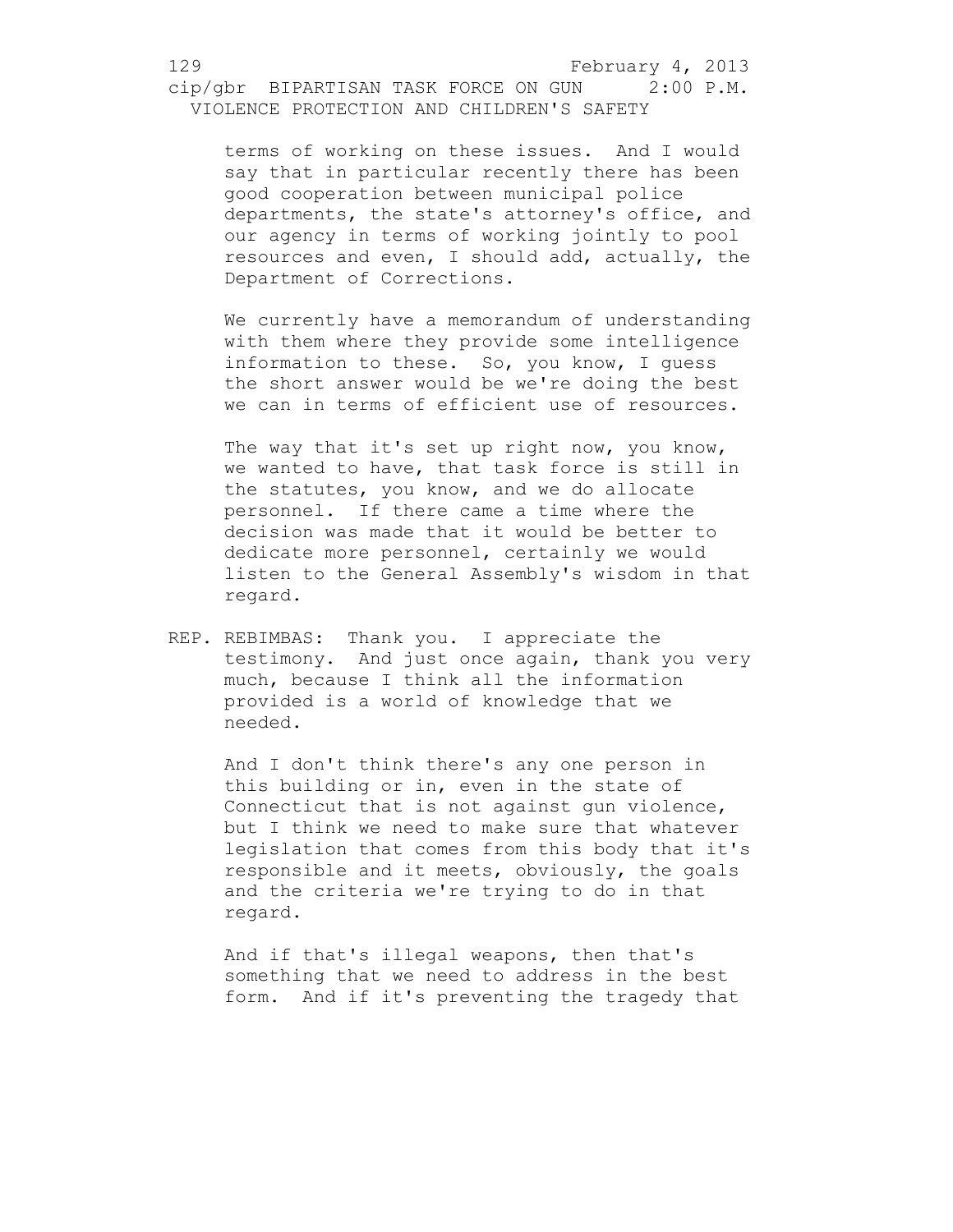unfortunately we all are aware of, then we need to make sure we're mindful as to how that's going to be enforced and the practicality of it. So, once again, thank you.

- REP. MINER: Thank you, Representative. Senator Looney.
- SENATOR LOONEY: Mr. Chair, just a couple of followups. In the slide that you presented on the issue of the suitability review that's undertaken in terms of the application process for a permit, you mentioned, there were a number of factors that you mentioned, including reputation and a few other things that were listed in that slide.

Are those items, those factors, are they articulated in the statute, or are those the result of case law where courts have determined what is or is not proper to review in a suitability analysis?

- MAJOR ALARIC FOX: Case law, sir, and just to clarify, those were some of the factors. Certainly, the cases go on at some length, but the short answer is case law, Senator.
- SENATOR LOONEY: All right. Okay. Those factors were an itemization of a distillation of factors that were found to be relevant in case law, right –-

MAJOR ALARIC FOX: Yes, sir.

SENATOR LOONEY: -- as opposed to the statute itself, right? Thank you. Another question just regarding ammunition in Connecticut. We don't have any legal regulation of ammunition in the sense that someone who is barred by law from having a permit to have a gun right now,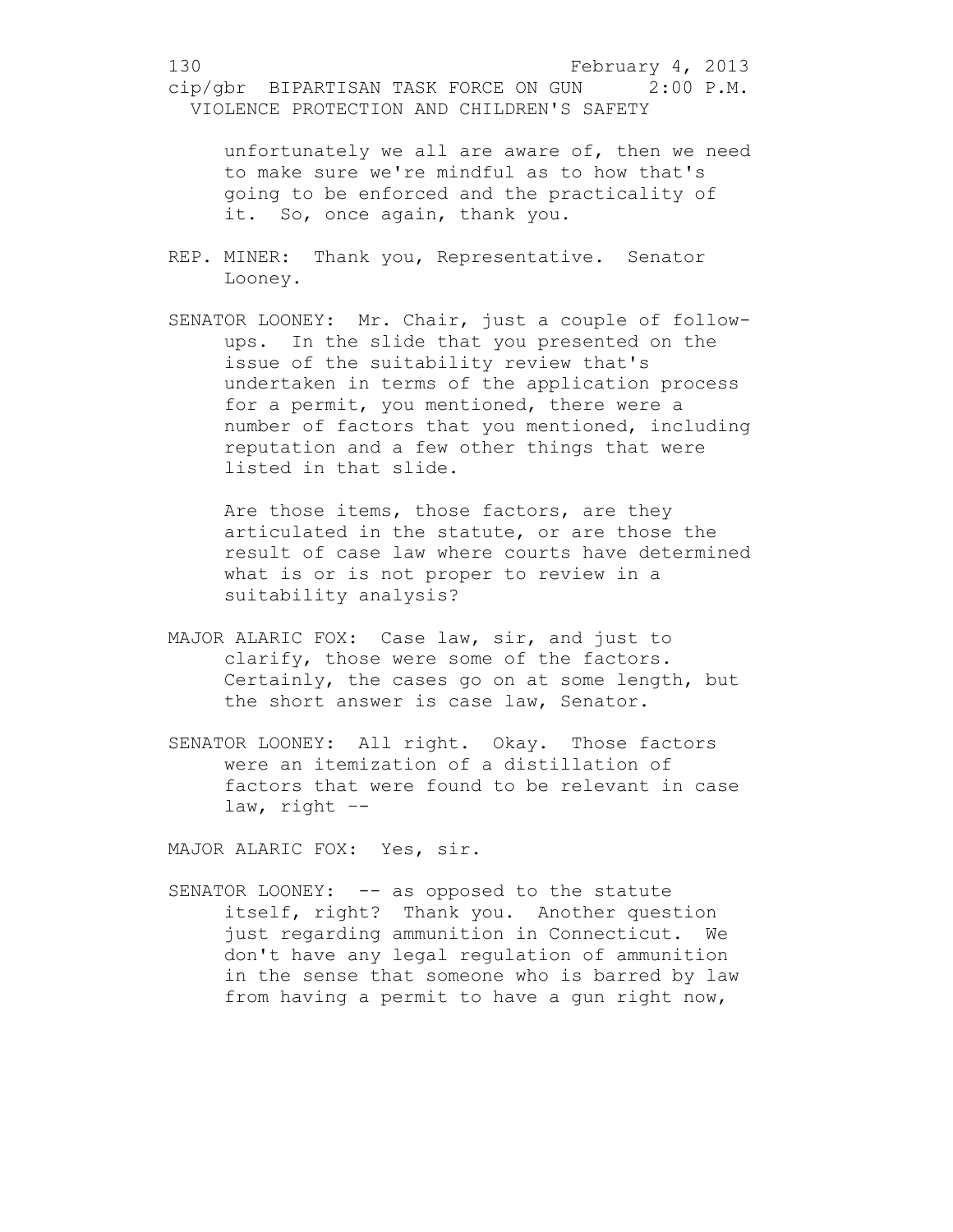let's suppose somebody who is a felon buys a gun from a straw salesperson or steals one. There's nothing then that prohibits him after that theft or purchase from going into Wal-Mart or Cabela's and buying a load of ammunition for that gun, is that right?

DETECTIVE BARBARA MATTISON: That's correct.

MAJOR ALARIC FOX: You're correct.

- SENATOR LOONEY: No prohibition at all, right? And the last question I had, in terms of a felon or someone otherwise disabled under the statute from having a gun, does there, is there any, is there a, is there, the statute that prohibits somebody from getting a permit for those reasons, does it also prohibit in any way someone from getting a long gun for those reasons?
- DETECTIVE BARBARA MATTISON: Some of the reasons. Again, felon, you can't possess a gun. Mental health --

SENATOR LOONEY: Any gun, right, okay.

DETECTIVE BARBARA MATTISON: -- any mental health issue or protective or restraining order. But suitability does not fall under the application for a firearm or, excuse me, a long gun. Suitability is only regarding the pistol permit.

The eleven misdemeanors are not applicable to long guns unless they're domestic violence, that meet the domestic violence statute. So basically, you could have people with a lengthy criminal history who are eligible technically to buy a long gun.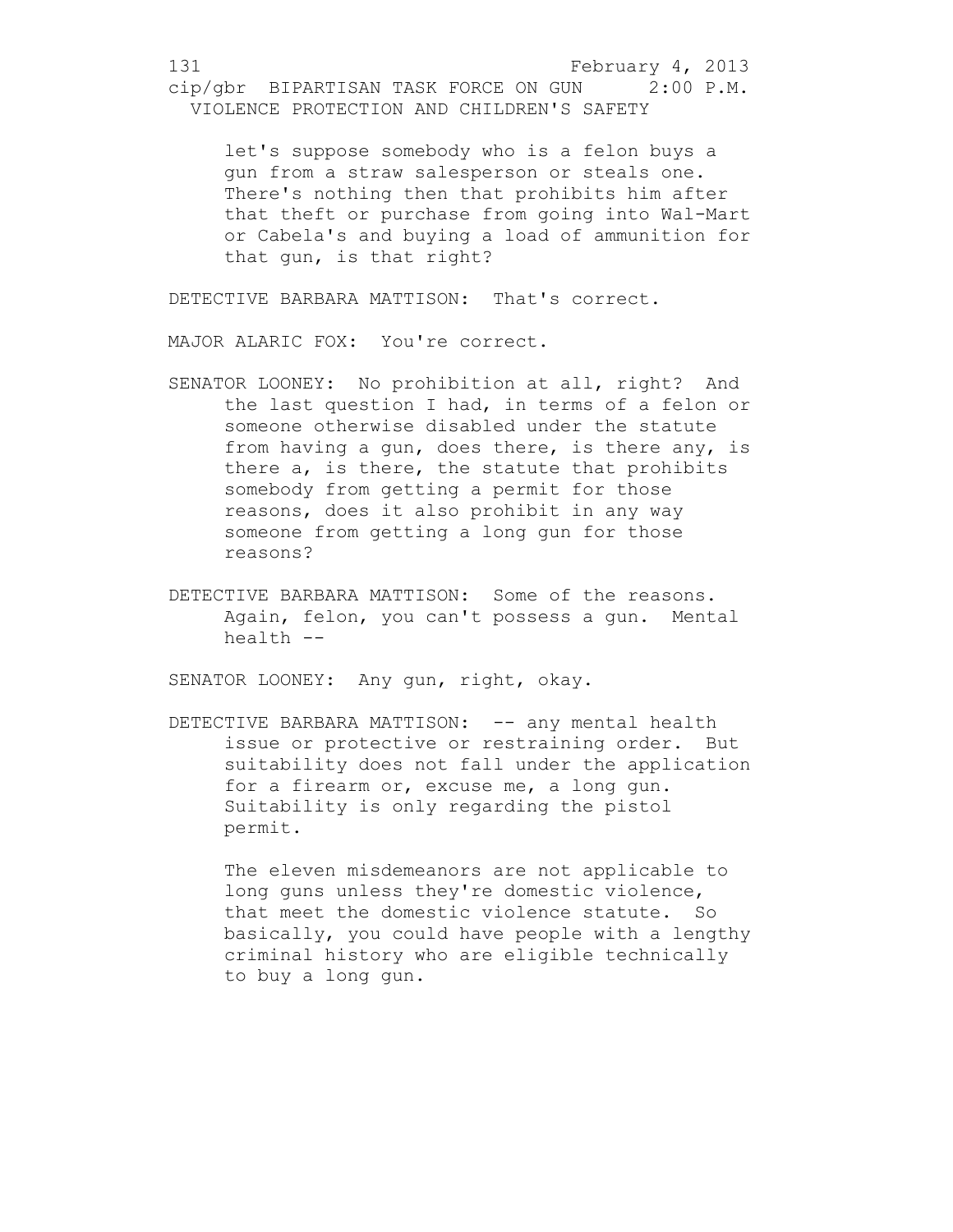- SENATOR LOONEY: Right, right, okay. Thank you very much.
- REP. MINER: Are there any other questions? One last thing. One of the areas that I was thinking about is that we do have in the state of Connecticut some statutory language on what conduct you have to use with a gun if you are in a home with children 16 and under.

DETECTIVE BARBARA MATTISON: Mm-hmm.

REP. MINER: So you're not supposed to leave it loaded lying around on the coffee table. We don't have any legislation or any guidance in terms of individuals that may fit the classification of mental, well, I hate to even use the word, because it's on the federal form, but it's mental defect, and there are some other definitions, I think, as well.

Does that make sense? Do you think it would make sense for us to look in that area and say, look, if you shouldn't leave it on the coffee table locked and loaded with a 16-year-old, common sense might say that it shouldn't be available to someone else that otherwise couldn't lawfully own it?

- MAJOR ALARIC FOX: I think it very much makes sense, and it's rather, the dichotomy you point out as it exists now is rather mystifying, yes.
- REP. MINER: And to Senator Looney's point, is it as easy as drafting statutory language that says if you can't own a gun, you can't buy ammunition under whatever definition it is? I mean, because I am, you know, we've had a number of conversations, Senator Looney and I and other Members of the Legislature, and I'm trying to be sensitive to longstanding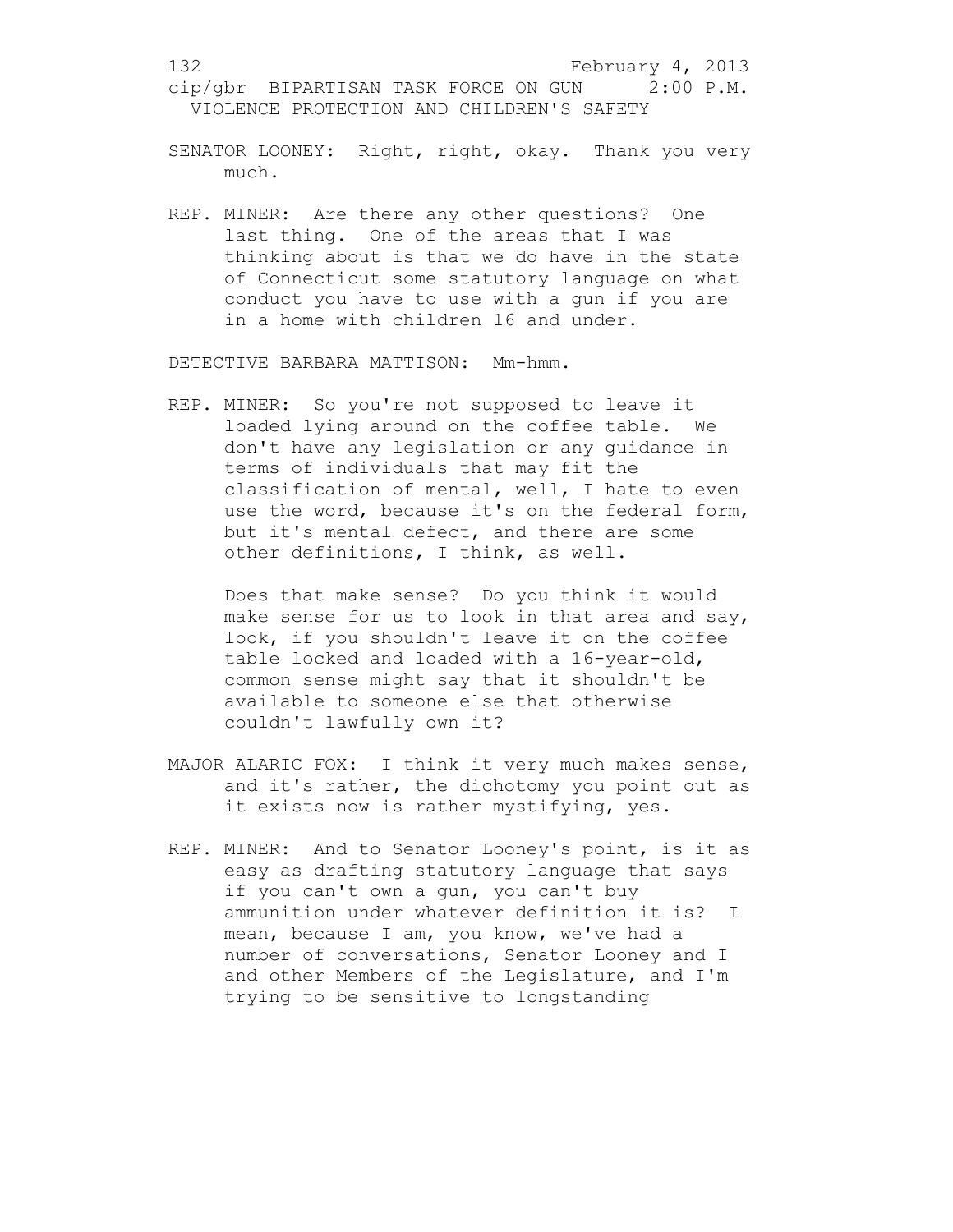histories of perhaps my wife buying me a box of 22 shells.

She's not a felon. She's not on a prohibited owner list. Yet, if we were to put in place a permit to buy in terms of a gun or a permit to buy ammunition, it just seems, I don't know, difficult.

I'll use the word difficult. But by the same token, I think many of us are very sympathetic to the issue that he points out that, you know, we've gone through a lot of exercises here in the state of Connecticut and maybe even nationally to try and determine who should and shouldn't own a firearm, yet, in this area of ammunition, I think there are federal limitations, meaning you can't buy it under the age of 18 for a long gun or under the age of 21 for a handgun. So I guess I'd be interested in your perspective on that.

DETECTIVE BARBARA MATTISON: Well, federal law also reflects if you're a felon, you can't possess ammo under federal law. They count one bullet as a gun, and you can be charged accordingly that way under federal law. So we do work closely with ATF in regards to issues that we may not have in state statute that they have in federal statute, and we can refer a case to them regarding a felon in possession of ammo.

But as far as our statutes regarding purchasing guns, or, excuse me, purchasing ammo, there's nothing right now, there's no background done it, there's nothing. So anybody with any prohibitor, mental health felonies, they could certainly go in and purchase ammunition.

REP. MINER: Thank you. Thank you very much for being here.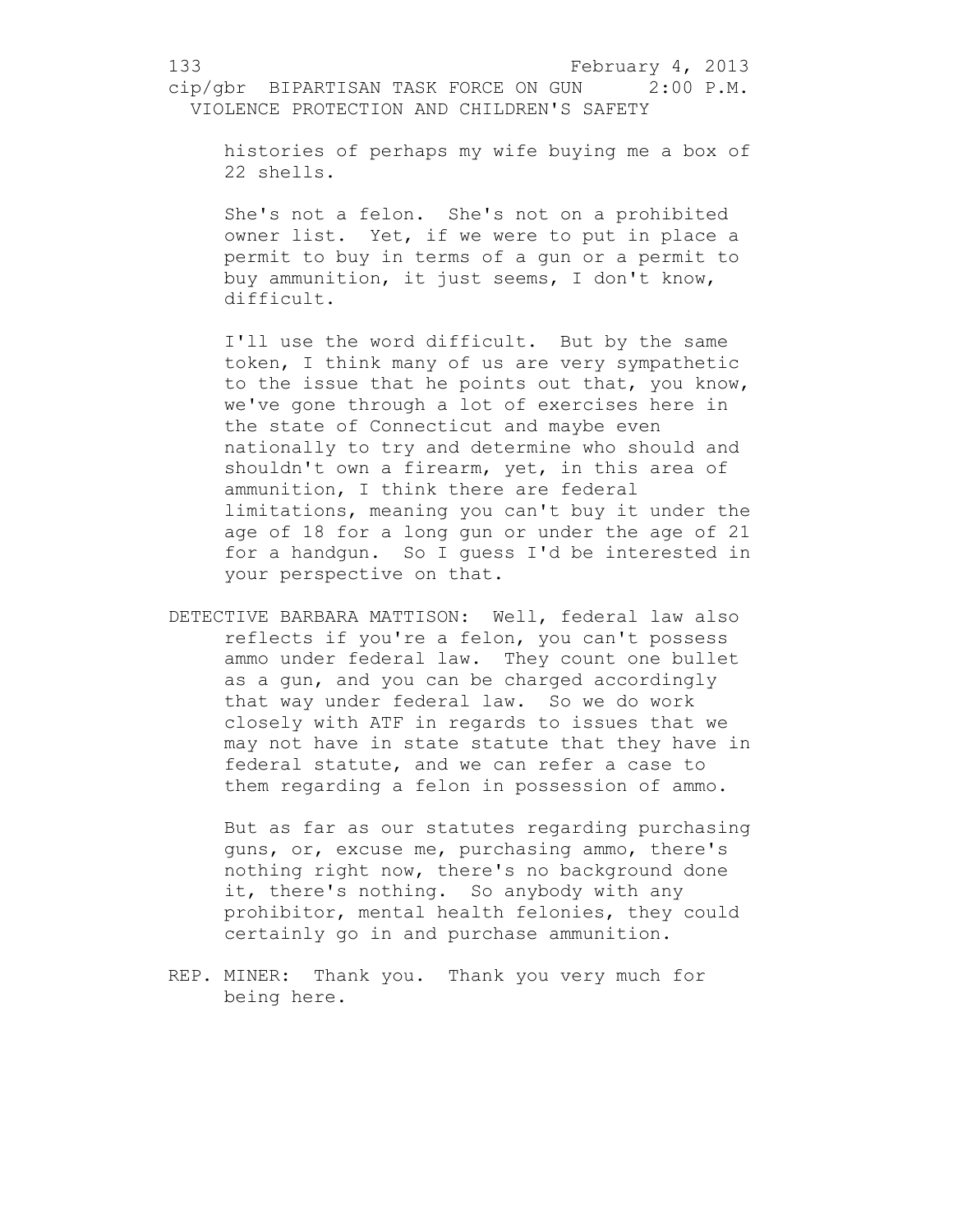MAJOR ALARIC FOX: Thank you.

REP. MINER: The chiefs?

A VOICE: Chief Salvatore and Chief Reed.

REP. MINER: Please.

A VOICE: Yeah.

ANTHONY SALVATORE: Mr. Chairman, Task Force Members, pleasure to be here with you again.

A VOICE: (Inaudible).

MATTHEW REED: Good to see you.

ANTHONY SALVATORE: If I can just make one statement with regards to what we proposed or what we're supporting on a long gun permit process, and as I explained last week, if you had a permit in place for a long gun, with that, you get, we use the word suitability check by the local authorities, which you don't get today by just doing the NICS check or the call-in check on, through the Department of Emergency Service and Public Protection.

So what we were saying when we made our proposal was you have a permit process in place for handguns, we're suggesting a permit process in place, a separate one, for long guns, because the one in place today is to carry a pistol or a revolver, which allows you, under Connecticut law, to purchase a pistol or revolver. We should have a separate one if you just want to purchase a long gun.

Probably the law should be amended that if you can purchase a pistol, you have a permit to a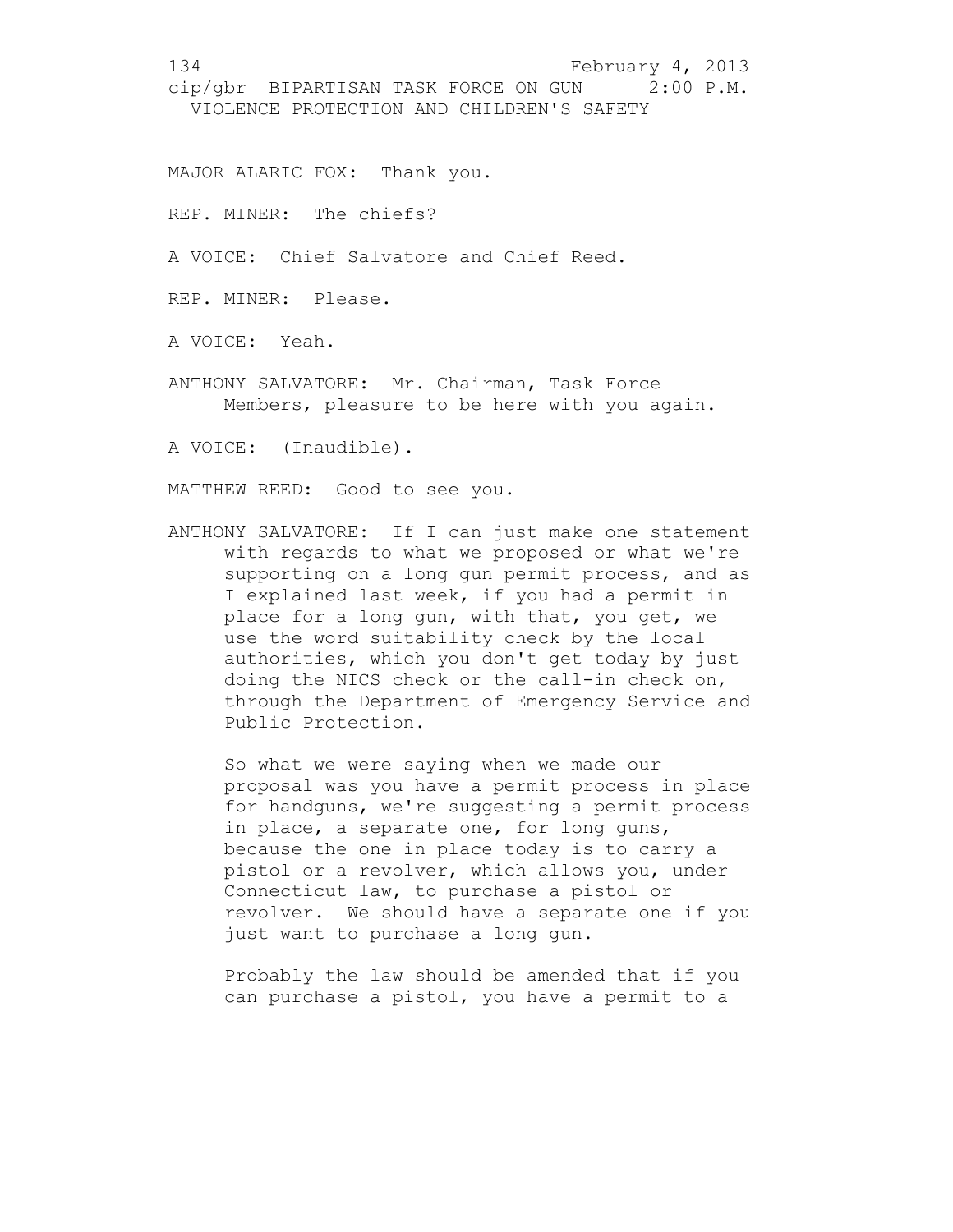pistol, purchase a pistol or carry a pistol or, and revolver, you should be able to purchase a long gun (inaudible) but maybe just a separate one. And with that, then you get the suitability from the local issuing authority that may not be in any of the records that are out there that they already presently are checking.

And certainly we agree that we think ammunition should only be purchased by an individual that is suitable to purchase it, and that would be if you had a permit to carry a pistol or a revolver and possibly in the future a long gun permit. I hope I, you know, I know it's been kicking around here what's the difference in no background?

Well, there is kind of a background, but it's not the intense background that you get when you go through the permit process to carry a pistol or revolver starting at the local level.

REP. MINER: Could you just, I know Senator Witkos has some questions, but would you just clarify that for me, because I, now I'm completely thrown off.

ANTHONY SALVATORE: Yeah, I kind of thought that.

- REP. MINER: I mean, it seems to me that under our current federal law there is a rather extensive background check. The NICS system has a number of different things that they look at, including mental health, prior arrest. I even thought I understood it to be restraining orders, whatever they have in their database.
- ANTHONY SALVATORE: You are, but you're not getting a number of --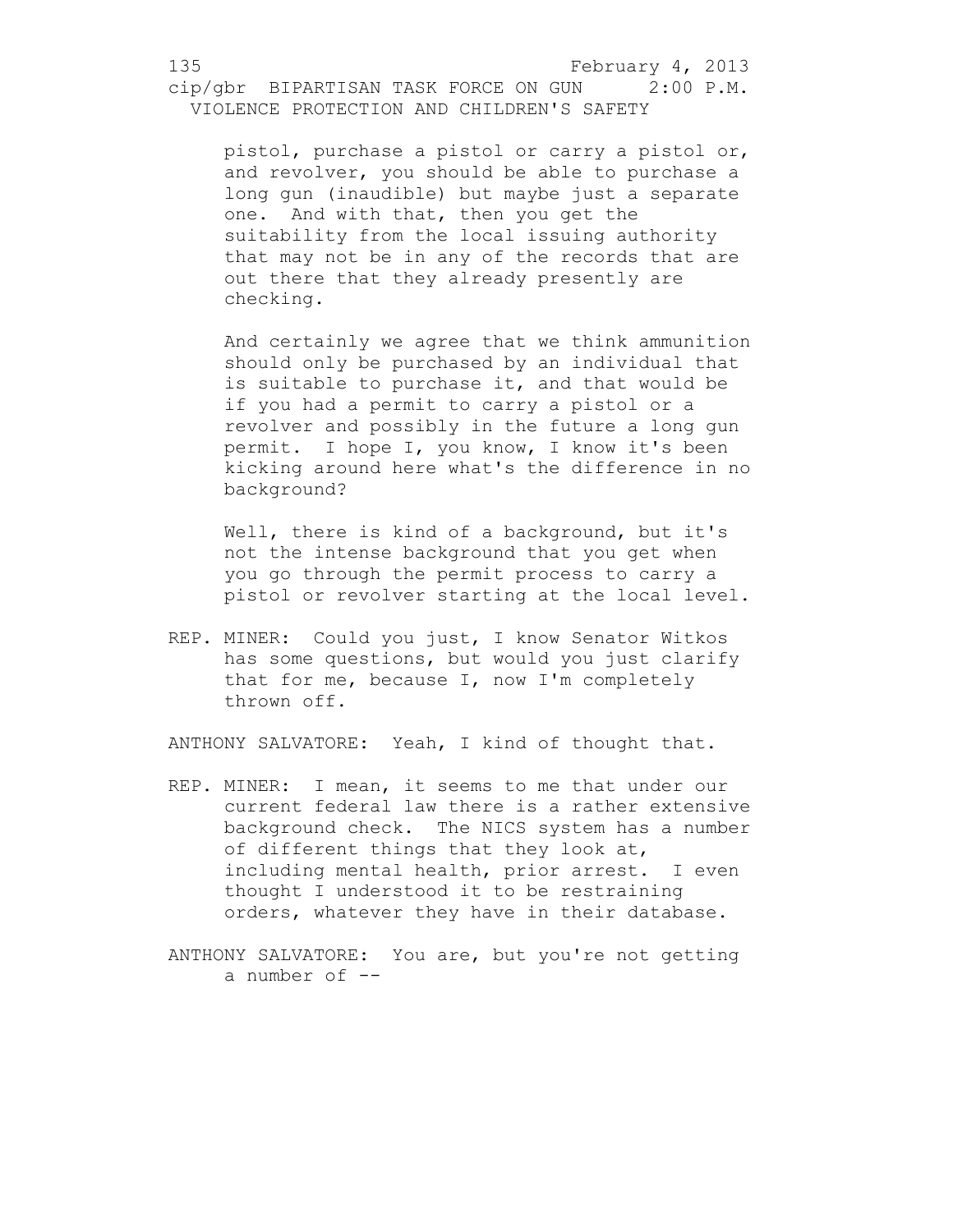MATTHEW REED: You don't know the local law enforcement.

- ANTHONY SALVATORE: -- you're not getting police history, you're not, or contacts with the individual. You won't know anything about any of the stuff that maybe the individuals had contact with local law enforcement but not arrested will not be on there.
- MATTHEW REED: And mental health information is very limited. You're only getting commitments. You're not going to get any voluntary commitments.

ANTHONY SALVATORE: Involuntary commitments.

MATTHEW REED: You're getting involuntary commitments. So if I put myself in the hospital for a week or two weeks or six months because I have some instability that I want treated, that's not recorded anywhere where we have access to it sometimes. We have to find out by talking to neighbors or family members or fellow employees, and that's certainly not something that you're going to get through a national background.

That's why I always wince at the phrase background check. You're really doing a check of some databases that may or may not have the relevant information that you need. The local law enforcement is the level where you're going to find out what kind of activity is happening at work. Has this person been a suspect in some other criminal activity or other nefarious activity in their community?

Has this person been accused of other things? Are there other issues, contacts that are happening at the house that we at the local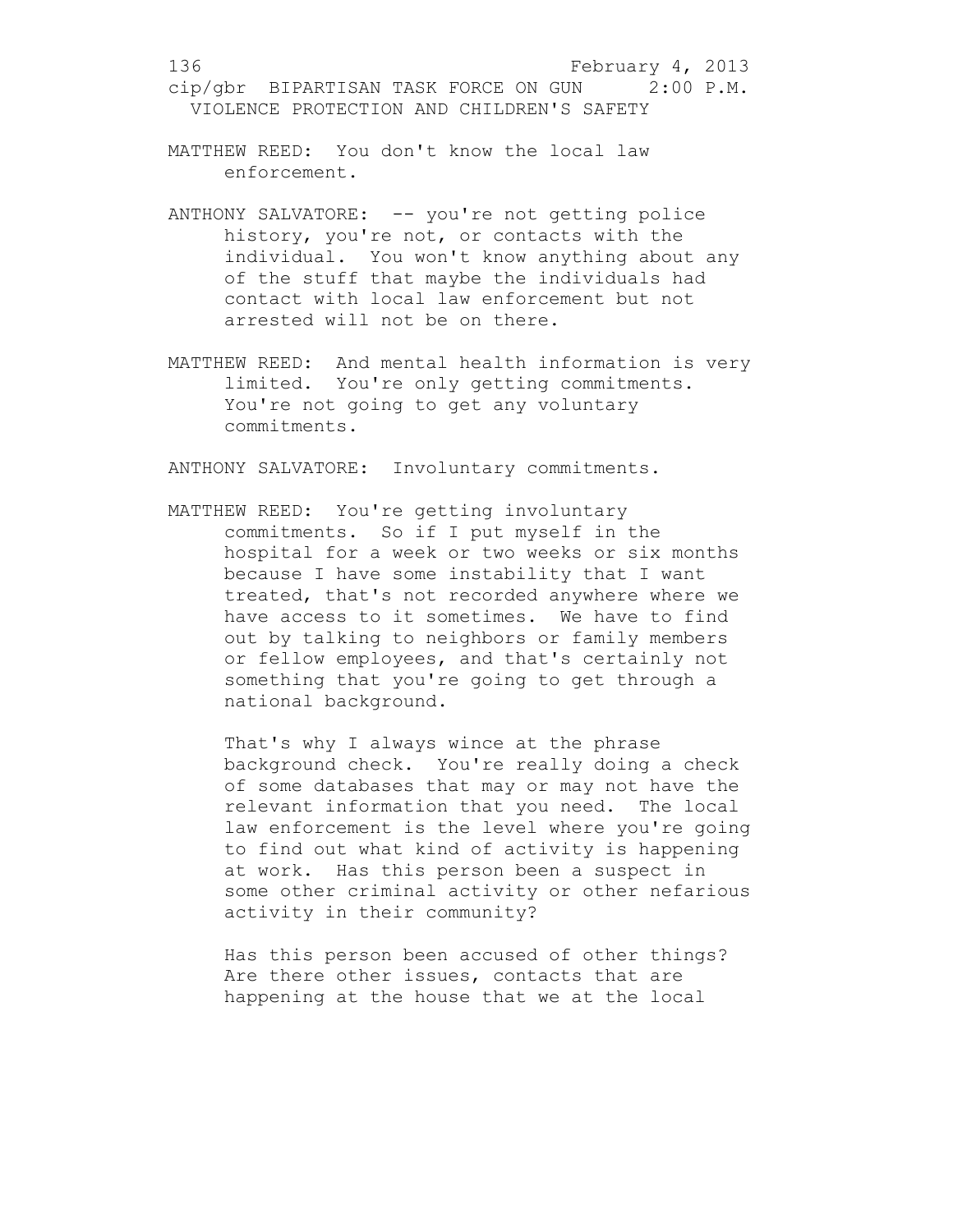level can put together into a package that indicates this person is unsuitable to possess a weapon, whether it be a long gun or a pistol.

- ANTHONY SALVATORE: And that's why when you, when they say background, it's really not a true background check. What it is is they're just checking some databases.
- REP. MINER: So I had asked the question of the state police with regard to suitability, and if I understood them correctly, and I think I did, suitability is not a criteria used for an eligibility certificate with a handgun.
- ANTHONY SALVATORE: That's correct. And that's why one of our proposals was eliminated. And what the person (inaudible) --

MATTHEW REED: The permit (inaudible) a permit.

ANTHONY SALVATORE: -- received a permit to carry a pistol or revolver and thereby you would get that additional check.

REP. MINER: Thank you. Senator Witkos.

SENATOR WITKOS: Thank you. Just a comment and then a question. I'm not part of the mental health working group, but I know that question did come up about folks that voluntarily seek assistance, and I guess from the experts there, they felt that if the person is cognizant of the fact that they're having difficulties in working their way through the issues that they are cognizant of the fact of their behaviors.

And once they've sought treatments voluntarily or on their own, then they, they're capable enough of making those decisions. So I think that's a delicate balance that they'll be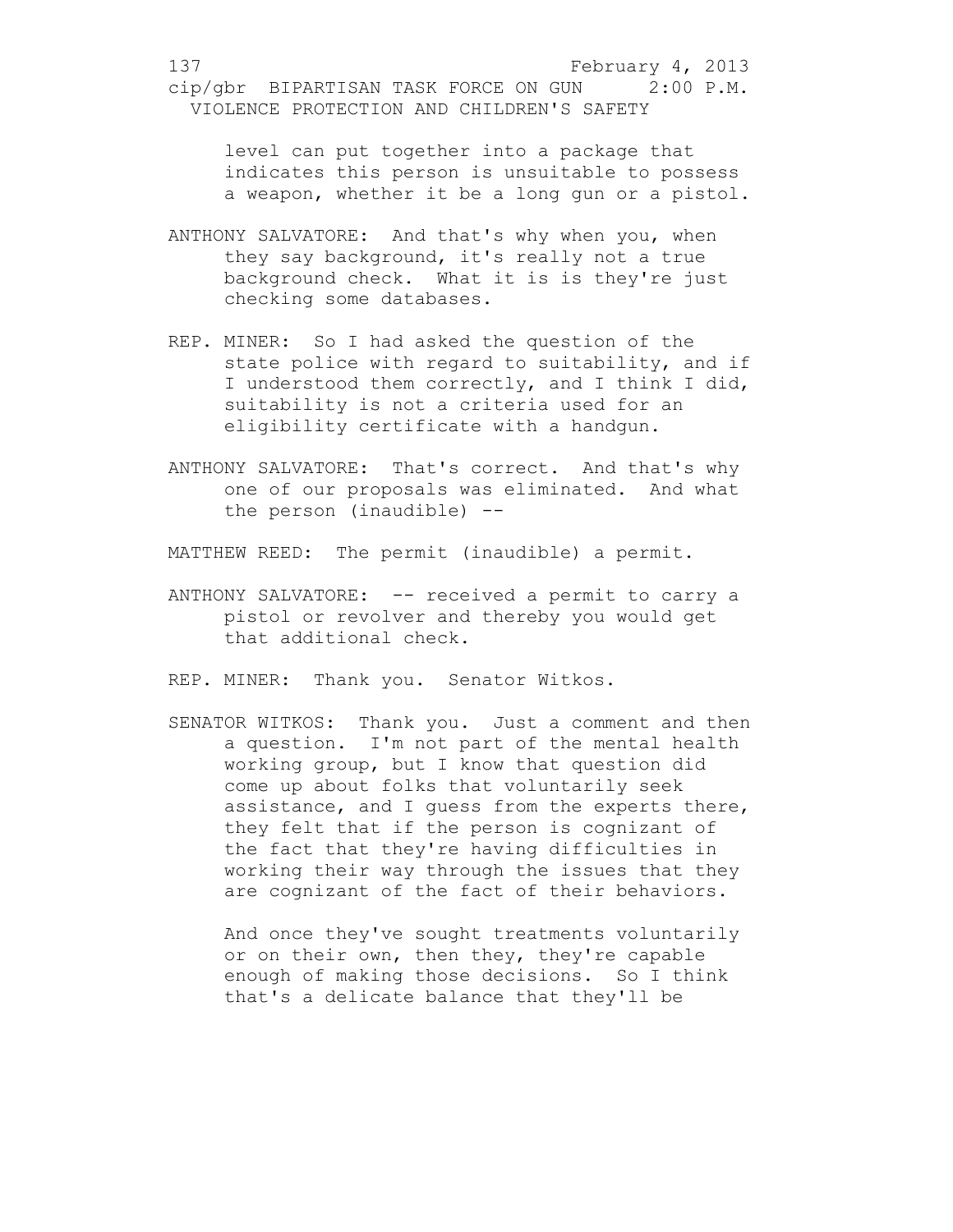talking with. But my question to you folks is in your proposal, you had requested to eliminate the Board of Firearms Permit Examiners and have them go directly to appeal to the court.

Yet, I was a little disturbed at the statistics that Representative Rebimbas brought up that 50 percent of the appeals are won by the appellant and overturn the local decision. And are you, what kind of feedback do you get from, if you get any, from the board as to the determination as to why there was an overturn of the appeal? And there'll be subsequent questions to that.

ANTHONY SALVATORE: The first think I want to point out, again, we made a recommendation to eliminate and/or explore other options. And, again, in talking with our fellow chiefs, we've had a number of chiefs that have positive interaction with the board and a number that have had negative. From what I understand, if you get denied, the board is more than willing to explain to the issuing authority why the permit was denied.

As I said, I've been a police chief 21 years. I've been before them twice. That doesn't necessarily mean I only denied two permits, but I've only been challenged twice before the board, and both times I have won at the board level, meaning the board has supported my denials. Other chiefs have told us that they've had a number of problems. But the board is always willing to explain to the chiefs, from what I understand, and maybe Chief Reed has some additional information.

MATTHEW REED: I share his feeling. I've only been chief three years, but in my 25 years in South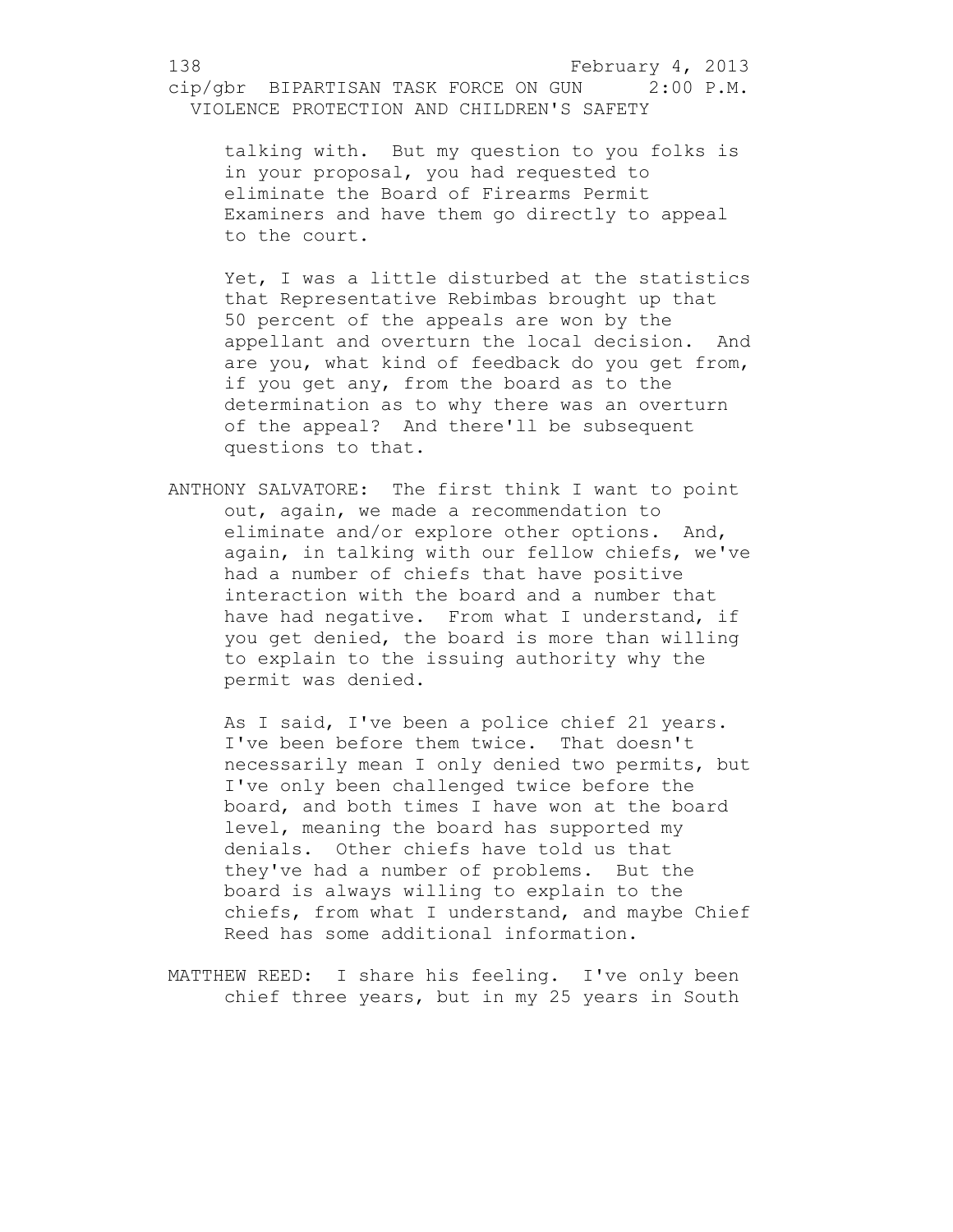Windsor since 1993, I represented our chief before the Firearm Board of Permit Examiners one time, and that one was overturned. So 100 percent of ours were overturned.

No, but I say my experience was not bad, but to Chief Salvatore's point, we have other chiefs that come to us and say that it is a mockery of any type of an appeal system, that it, they don't take into consideration the things they should take into consideration, that they as the local chief know best what permits should be granted and should not.

And when they are overturned, their decision is overturned, there is an affront there, and they feel that that's not right, that they're making decisions that they think are best held at the local level. So I don't know that elimination is the answer. Maybe there are other options.

But I think when you look at some of the reasons, at least some of the reasons that I've heard from folks that have gone before the appeals board or chiefs who have had to defend their cases, a lot of it comes down to suitability and requiring certain things on the application that are maybe beyond, that are beyond the four corners of the statute, which is why a lot of our recommendations deal with broadening the definition of suitability and allowing the issuing authority to compel the production of more pertinent information if they believe it's necessary to determining suitability, because up until now, if somebody demands, for example, a release that we're going to go seek your employment records, we're going to look at your school records, we're going to do other things to determine your suitability, I think right now you're getting arguments from people saying, you can't do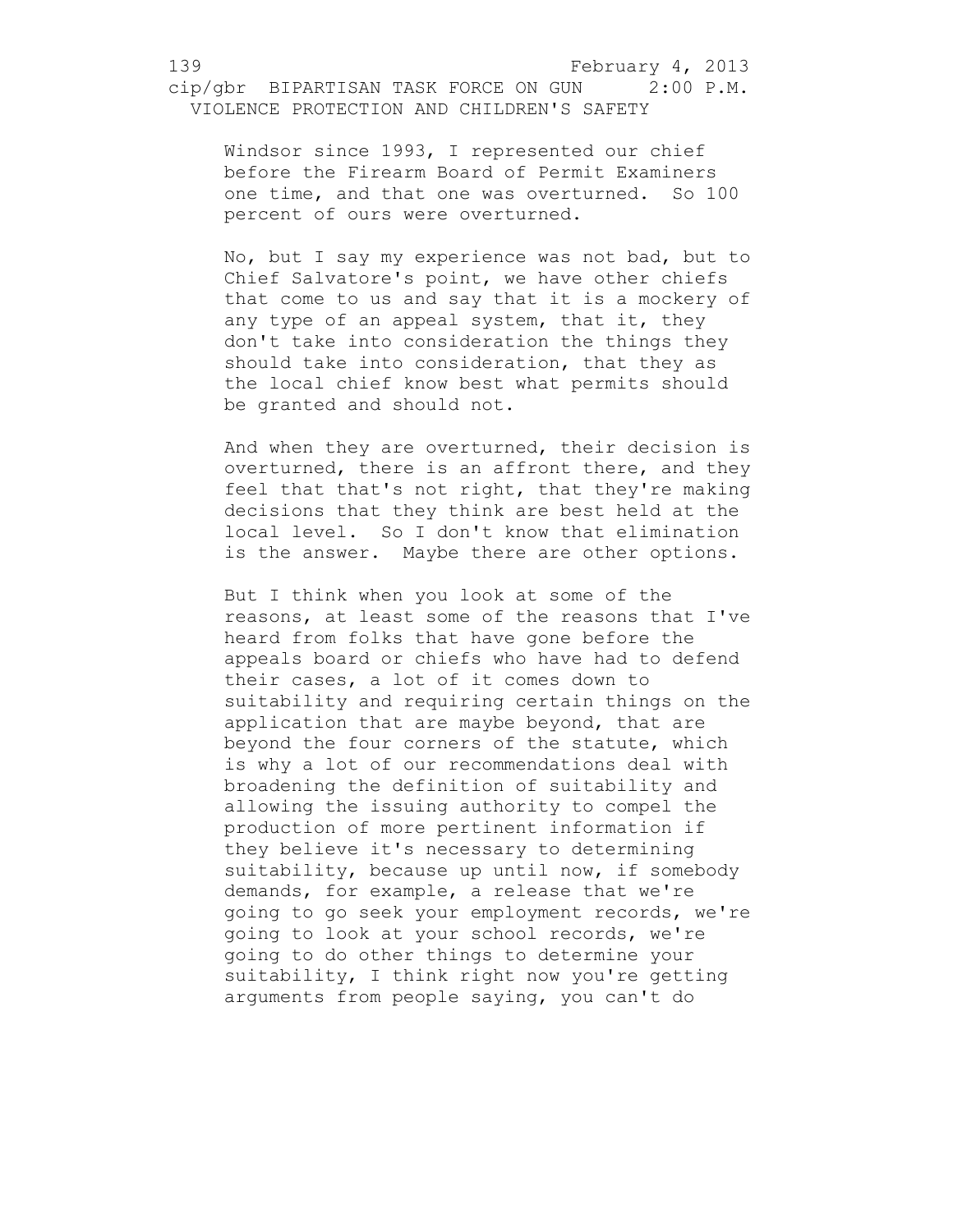that, because within the four corners of the statute, it does not say that I have to provide you that release, therefore, I'm going to appeal this to the board.

Well, if we clean the statute up, perhaps we won't have those types of appeals going forward clogging up the Board of Firearm Permit Examiners' process, and perhaps it thins out their agenda so that there are more, quote, unquote, legitimate denials that they are hearing. So we really don't see it as one single solution but rather a whole package of solutions to make the process better and safer for the citizens.

- SENATOR WITKOS: Well, I understand the package, but I'm looking at the individual portion of that package, and you saw this building last week, and we're talking about, in that specific package, of taking away somebody's right, and that's the right to bear arms, if they're denied under that –-
- ANTHONY SALVATORE: Well, again, well, but the issuing authority is (inaudible) –-
- SENATOR WITKOS: But let me, let me get to my question --
- ANTHONY SALVATORE: Yeah, go ahead, sorry for interrupting.
- SENATOR WITKOS: -- is have you spoken to the chiefs, because obviously your two departments had a good –-
- ANTHONY SALVATORE: I had positive. He had negative. He lost.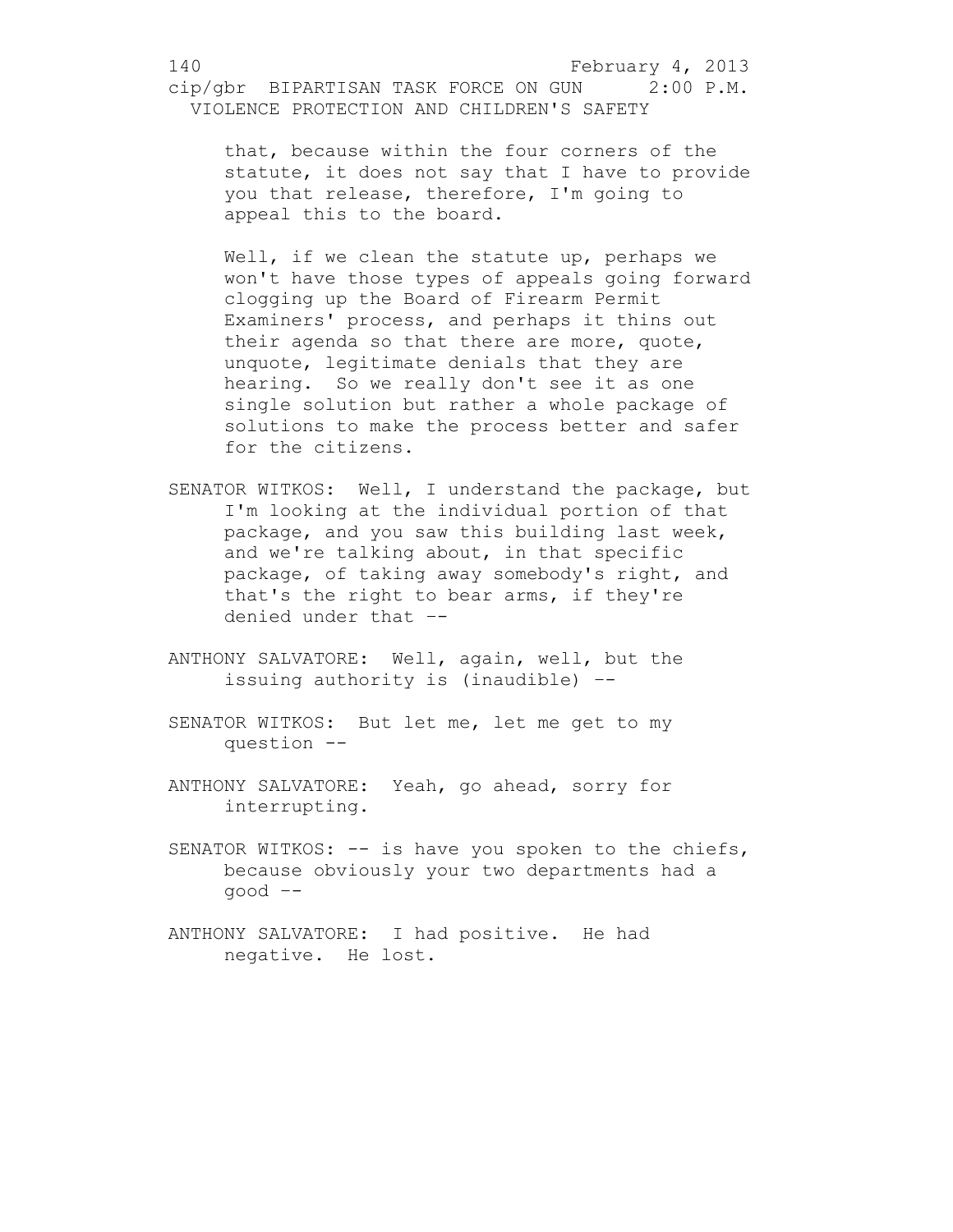SENATOR WITKOS: One out of 25 years, so I think that's, that's probably pretty good that you were making the correct decisions for your communities, but there's apparently some chiefs that are angered at the thought that they're continuously getting overturned, and that's why they're bringing it forward to their liaisons.

Have they spoken to you? Is there a common thread that the reason why they're denying it at the local level, and it's getting overturned at the state level, that maybe we have to tweak that and look at the cause of the denial? Is your, something specific that they're –-

- ANTHONY SALVATORE: I think most of them center around the suitability portion, because the other ones are extremely cut and dry. You know, the felon, you're not allowed to possess protective orders, you're not allowed to possess, so the types of arrests you're not allowed to possess, so it usually centers around determination of suitability, which in the statute is left to the issuing authority.
- SENATOR WITKOS: It's very vague. Right. And that, and I guess that's my problem. And I wrote in my notes from the state police, define suitability and law for obtaining a revocation of a pistol permit. Would you be willing to forward something at least to me, maybe to the other committees, what your recommendation of defining suitability would be so we have a very clear understanding so we all are applying the law the same way?

ANTHONY SALVATORE: Yes.

MATTHEW REED: We have written that. Yes, we've shared that with –-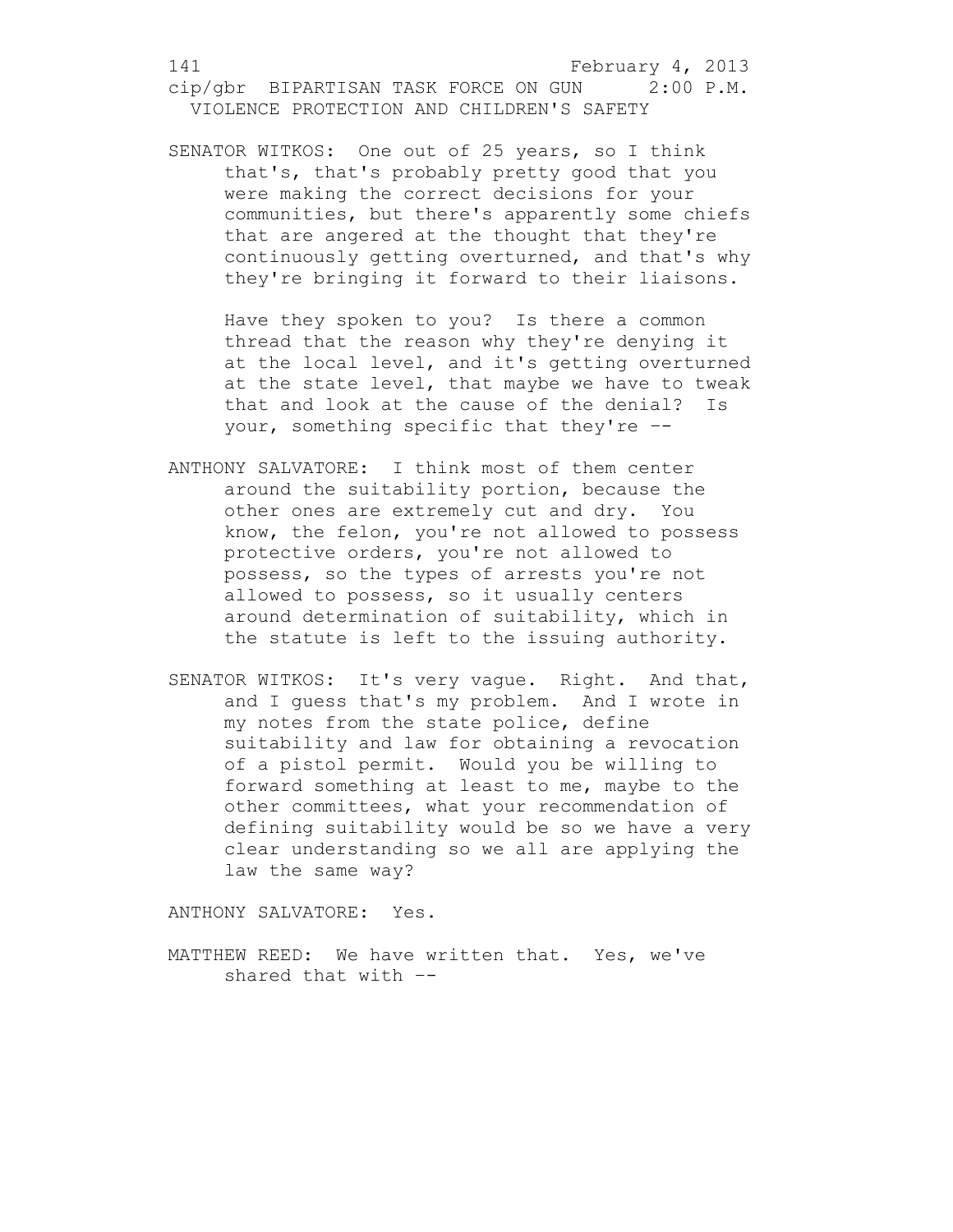ANTHONY SALVATORE: We'll share it, yes.

SENATOR WITKOS: Thank you.

SENATOR LOONEY: Thank you, Mr. Chair. Just a couple follow-up questions. Again, thanks so much, chiefs, for being with us.

MATTHEW REED: Senator.

SENATOR LOONEY: In terms of the suitability, when I asked the state police, the factors that they listed on their slide they said were factors from case law rather than from language of the statute, reputation and a few other things. So I know that you had shared with me language that you think would be a more detailed definition of suitability that you think would be better to have in statute.

Is that, so that's, part of the problem, I understand, is, as perceived by at least some chiefs, is that the Board of Firearms definition or view of what is appropriate for suitability analysis may be different from what some of the chiefs think is appropriate to consider in the suitability analysis.

- ANTHONY SALVATORE: Exactly, Senator. That appears to be the problem that we're hearing from our fellow chiefs.
- SENATOR LOONEY: All right. So then having a clearance statute might overcome that kind of disconnect between the board and what the chiefs operate or believe is relevant at the municipal level.

ANTHONY SALVATORE: We believe it –-

SENATOR LOONEY: Right.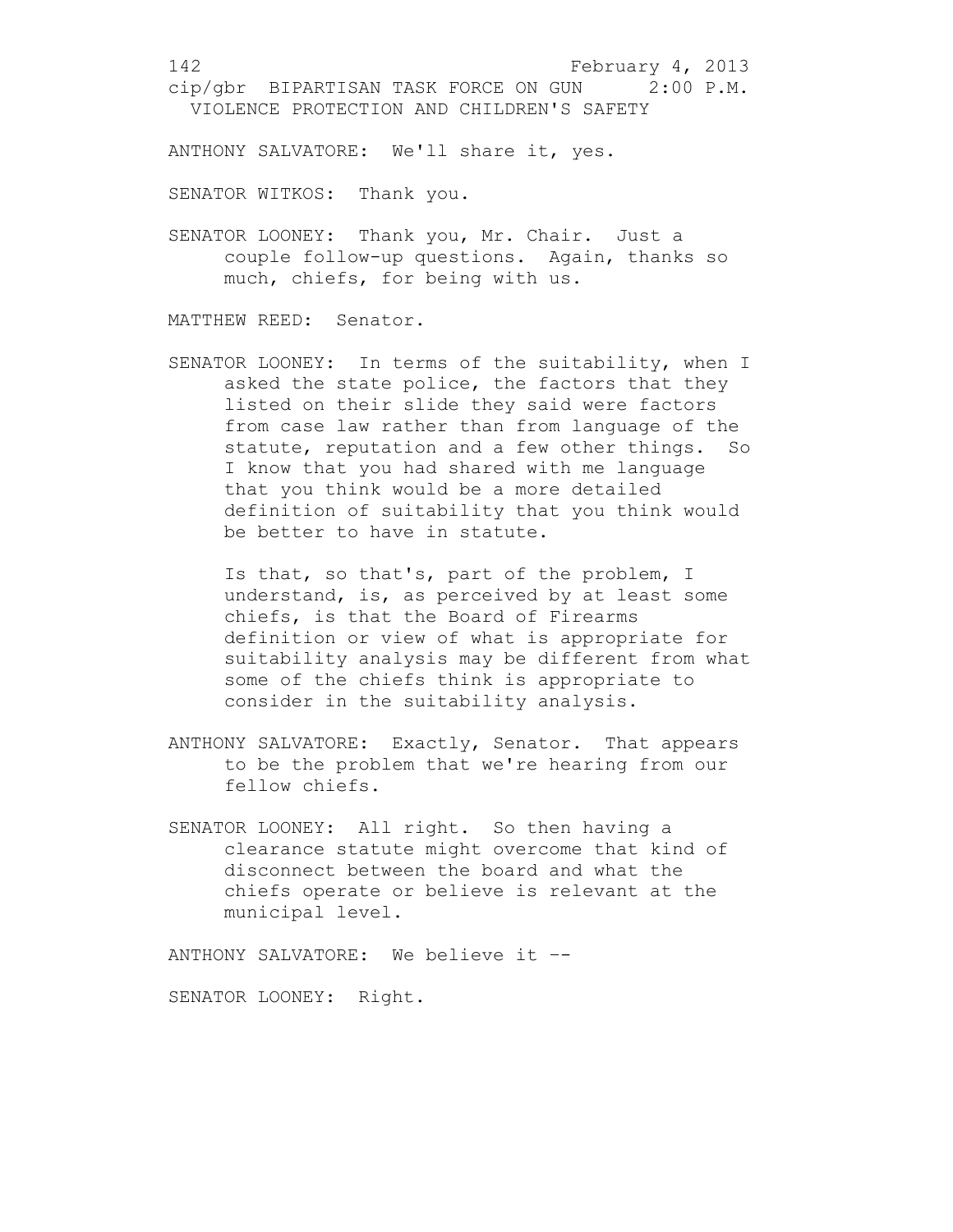ANTHONY SALVATORE: -- it would be clearer.

- MATTHEW REED: And perhaps bring some uniformity to the process, because every chief may not consider the same thing, whereas if those elements are articulated in the statute, then perhaps it makes people say, gee, I didn't happen to ask this person if they ever tried to harm themselves or commit suicide. That would be a relevant question, but maybe everybody doesn't ask it. They certainly don't ask it on the application.
- SENATOR LOONEY: Right, right, right, and in terms of the release of information, it might be burdensome on the applicant to provide all medical records but to ask them to sign a release, and then it's, then the burden is on the department to pursue that once they have their release in hand. Then it's the due diligence of the chief to look into the records that he has the release to examine, right?

ANTHONY SALVATORE: We agree.

SENATOR LOONEY: Right. Okay. Good. And --

ANTHONY SALVATORE: And, again, that would not be releasable under FY.

SENATOR LOONEY: Right.

- ANTHONY SALVATORE: So there's, so there is no fear that that would be disseminated.
- SENATOR LOONEY: Right, right, and, again, the person would have to be assured that there was no, that that release would be for the very limited purpose of this suitability analysis and not for any other disclosure, right?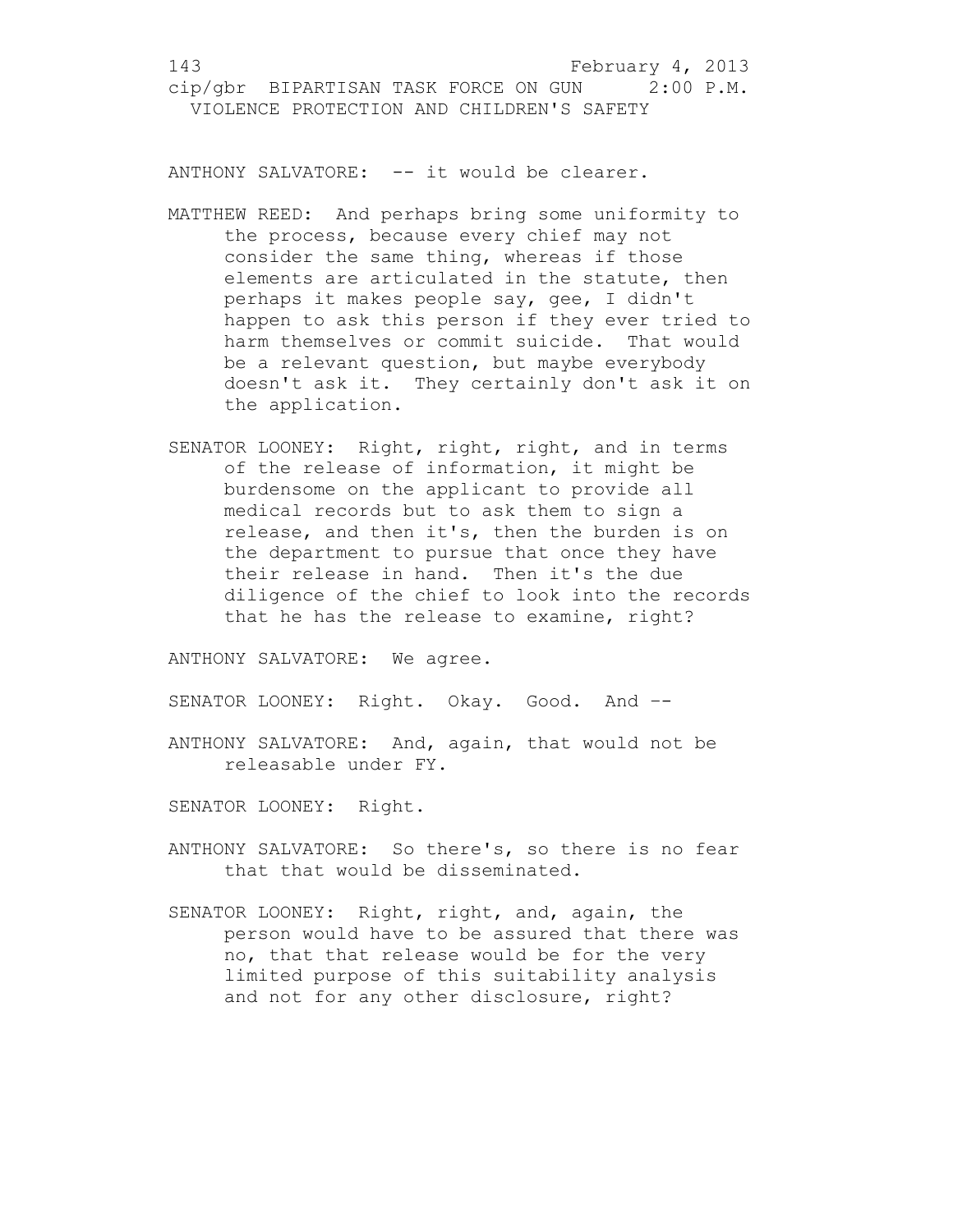ANTHONY SALVATORE: Correct.

- SENATOR LOONEY: Also, just going back to the issue of some of the distinction between long guns and handguns, what is the, if somebody walks into a Cabela's or a Wal-Mart now and wants to purchase a rifle, what is the, what kind of review or screening are they subject to?
- ANTHONY SALVATORE: From what I understand, a, you have a hunting permit, and they'll call into the state police to get their number. And then they, the database are checked, and that's pretty much it, so –-
- SENATOR LOONEY: That's if you have the hunting permit. What if –-
- ANTHONY SALVATORE: If you don't, I believe it's a two-week waiting period.
- SENATOR LOONEY: That was my question. If you don't have a hunting permit, there is a two-week waiting period to purchase the long gun, is that right?
- MATTHEW REED: Correct. If you have a hunting, right, you're correct. If you don't have a hunting license, if you're not a current police officer or a permit holder, then you have the two-week waiting period.

ANTHONY SALVATORE: Correct.

SENATOR LOONEY: And what, is there any, and what goes on during that two-week, is there any screening done during that two-week waiting period, or is it just basically the cooling off period?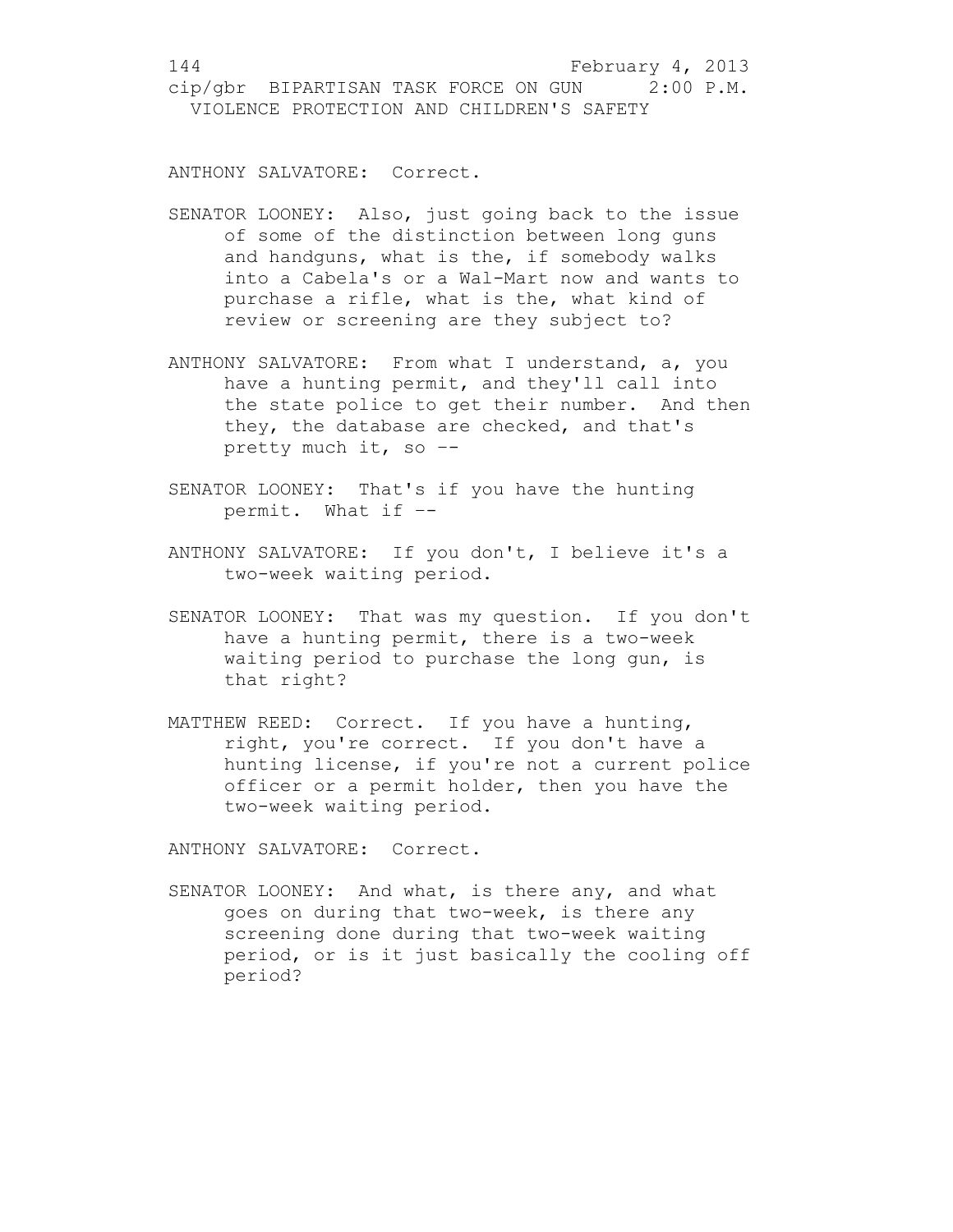ANTHONY SALVATORE: The database check.

MATTHEW REED: They do the NICS check to get the authorization number, but also you saw, the state police showed you the forms that are filled out by all the retailers. The form is filled out. It's forwarded to the chief law enforcement officer in the community where the purchaser lives but then gives the chief law enforcement officer an opportunity to screen the name to see if there is, if they are aware of any reason why this person should not have a, have the gun.

If we are aware of some reason shy this person shouldn't have the gun, then it's incumbent upon us to get back to the retailer and say, hold off on this transaction. We have a very limited window of time to do that, maybe five days, maybe ten total.

ANTHONY SALVATORE: Yeah, about five.

MATTHEW REED: Yeah, so, I mean, I know it's a twoweek waiting period, but the, by the time you get it in the mail and by the time you can respond. So that doesn't warrant, it, you don't end up with a full background check. You may end up with a criminal records check.

Maybe you've heard them refer to a Triple I, which is Interstate Identification Index check, which is an FBI check. But quite frankly, the number of those that come in are really overwhelming, and we're a small community in South Windsor, and we probably get a couple dozen every day documenting firearms transfers.

SENATOR LOONEY: Right. And if someone is, presents the hunting license when he applies for the, goes in to buy the gun, he's able to buy it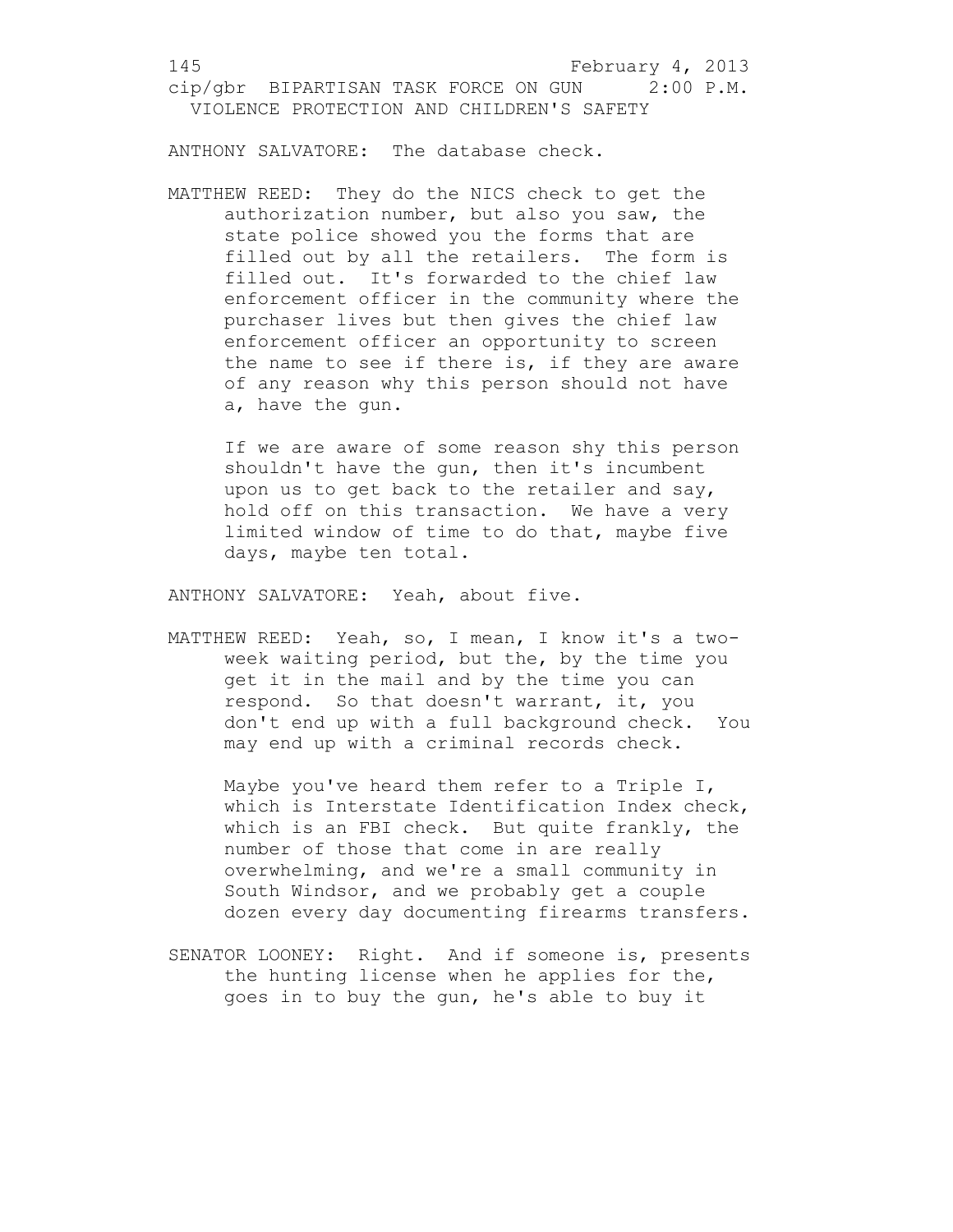146 February 4, 2013 cip/gbr BIPARTISAN TASK FORCE ON GUN 2:00 P.M. VIOLENCE PROTECTION AND CHILDREN'S SAFETY instantly at that point without any further delay? ANTHONY SALVATORE: Unless they do the call check. MATTHEW REED: They do the NICS check, and that's it. SENATOR LOONEY: Do the NICS check. Okay. And what is the, and is there any background check that's done when someone applies for a hunting license? MATTHEW REED: Town clerk. You pay a fee, and you get the license. SENATOR LOONEY: So there's no screening process under –- MATTHEW REED: Law enforcement never knows that that has happened. ANTHONY SALVATORE: No check through law enforcement. SENATOR LOONEY: No check through law enforcement on a hunting license. MATTHEW REED: That's correct. SENATOR LOONEY: So it's only the fee that's paid to the town clerk. MATTHEW REED: That's correct. ANTHONY SALVATORE: That's correct. SENATOR LOONEY: Okay. Good.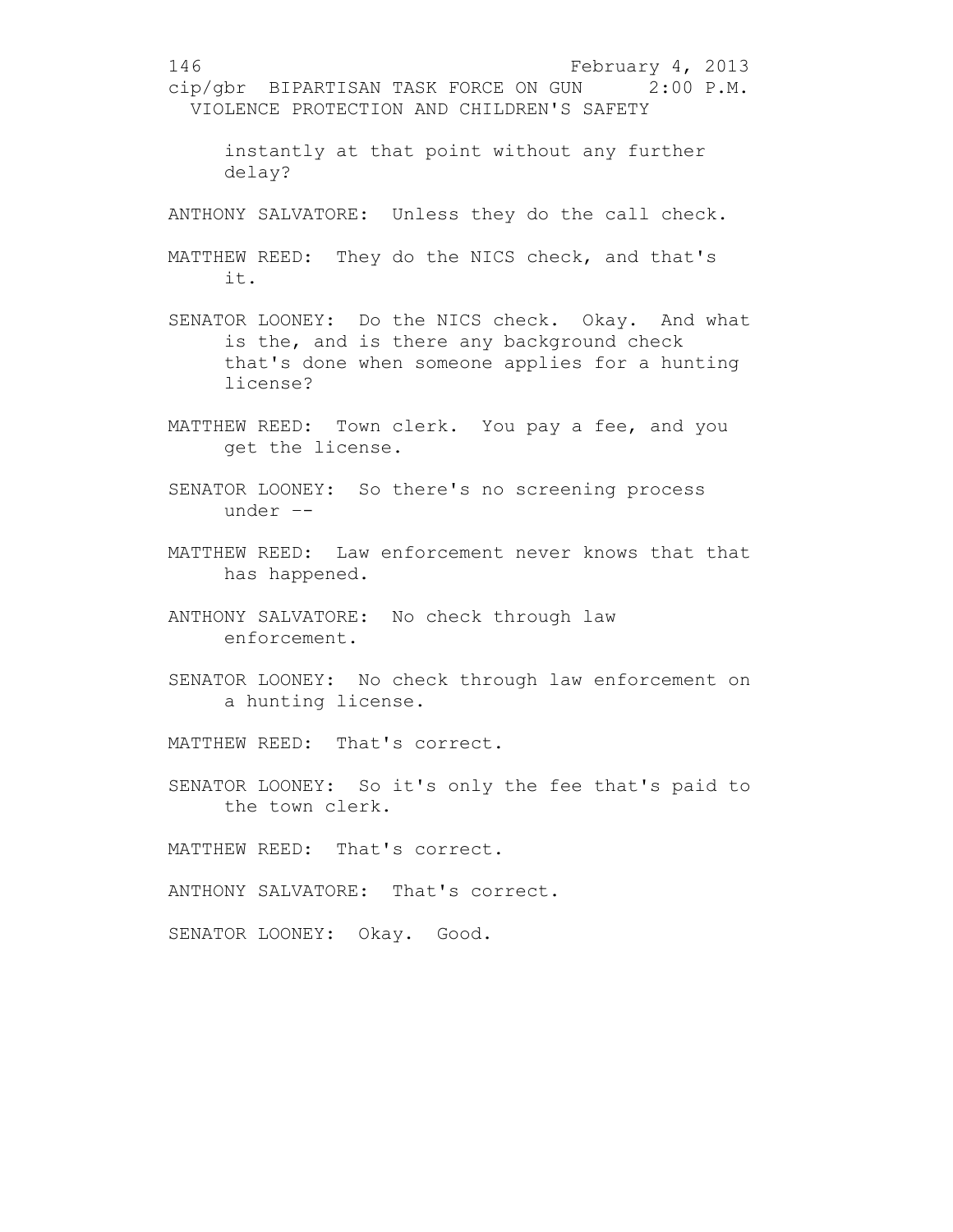- ANTHONY SALVATORE: Kind of makes you wonder why you're waiting two weeks to give it to the guy that doesn't have the hunting license.
- SENATOR LOONEY: Yes, yeah, good, good, good. Well, thank you very much, gentlemen.
- REP. MINER: Thank you, Senator. Any other questions? Representative Rebimbas.
- REP. REBIMBAS: Thank you, Mr. Chair, and thank you for being here today. I was very intrigued by the information that you said that the NICS does not necessarily have everyone's mental health information on there. And an example that was provided was the voluntary commitment versus the involuntary commitment.

And having a little knowledge of voluntary commitment, it's not necessarily that the person is able, necessarily, to make responsible decisions on their own. Sometimes they get arrested, they go to the hospital, and then at the hospital they sign a voluntary form.

It's questionable whether or not they are actually, you know, capable of making that decision at that time if they're in the hospital. How could we get that information on the NICS then, because I'm more intrigued by how to have the proper information on the NICS system that's going to allow law enforcement to do what they need to do?

MATTHEW REED: I'm, are you, I'm sorry, involuntary committal or voluntary?

REP. REBIMBAS: Voluntary.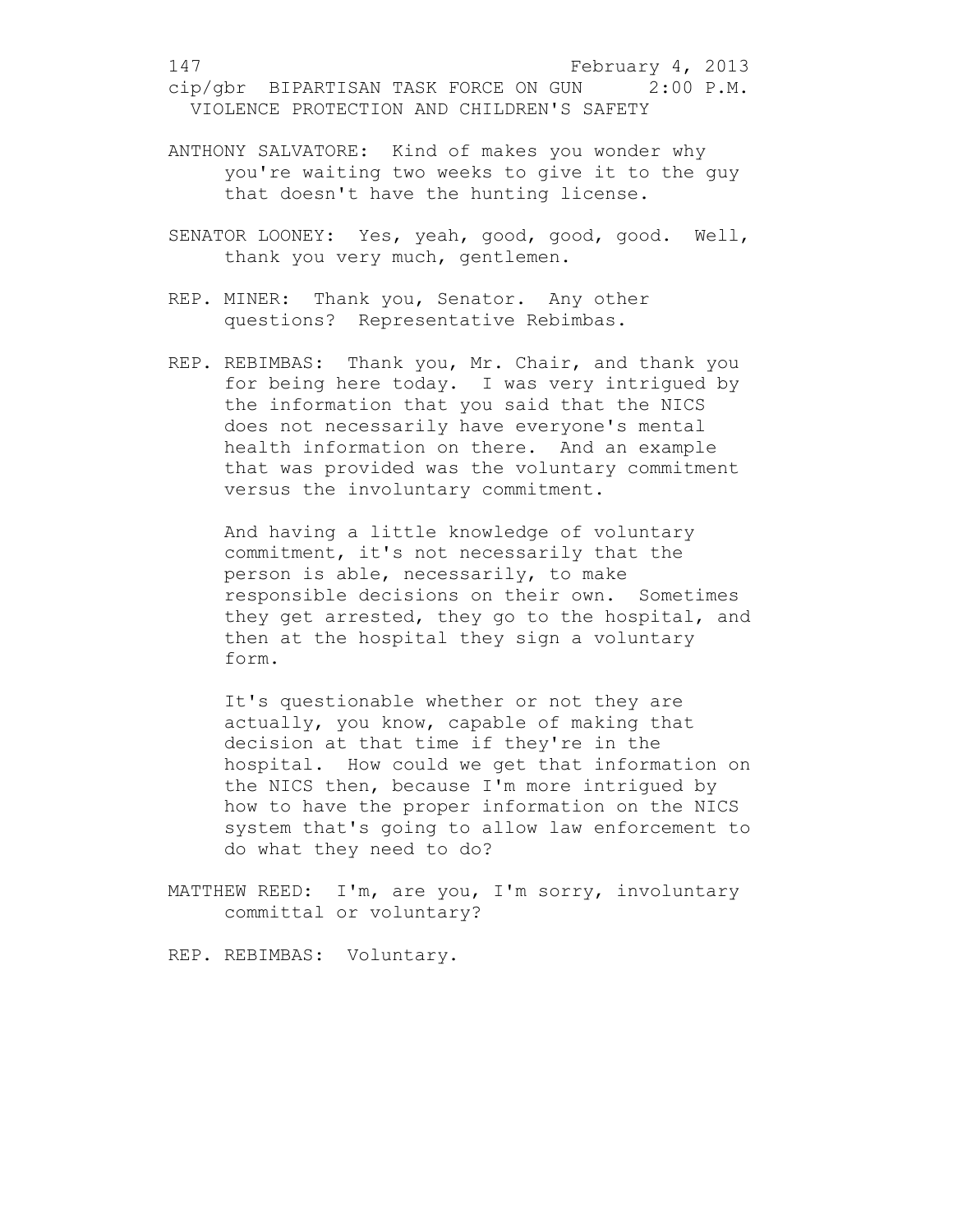- MATTHEW REED: Yeah, I don't know, and I'm not familiar with the (inaudible).
- ANTHONY SALVATORE: The only way it goes on is when an individual is committed through probate, then it goes on –-

MATTHEW REED: I'm going to share --

ANTHONY SALVATORE: -- for an involuntary committal.

MATTHEW REED: -- a very brief story, because my, I don't know what the answer is to this. This just happened last month. I got a call from somebody that I know that happens to work at a big production facility in East Hartford. And they called me, and they gave me this story about this worker that was somewhat troubling to them, kind of a loner, started, brought a target into work, walked around with the bullet holes in the target, said, yeah, I've applied for my permit.

And this person thought, geez, this is, doesn't really seem right. This guy was out of work for several weeks last year, and I think it was for some mental health issues, and he voluntarily away for treatment. And he called me, and he said, I don't think he's a resident of South Windsor, but is there a way to find out if this person has applied for a pistol permit? And I found out where the person lived.

I called the chief in that community. And lo and behold, there was a pistol permit on the chief's desk. And he says, yeah, I'm ready to sign it. And he had no idea that there had been any type of psychological or, any psychological history behind it. He called up the applicant and questioned him about it, and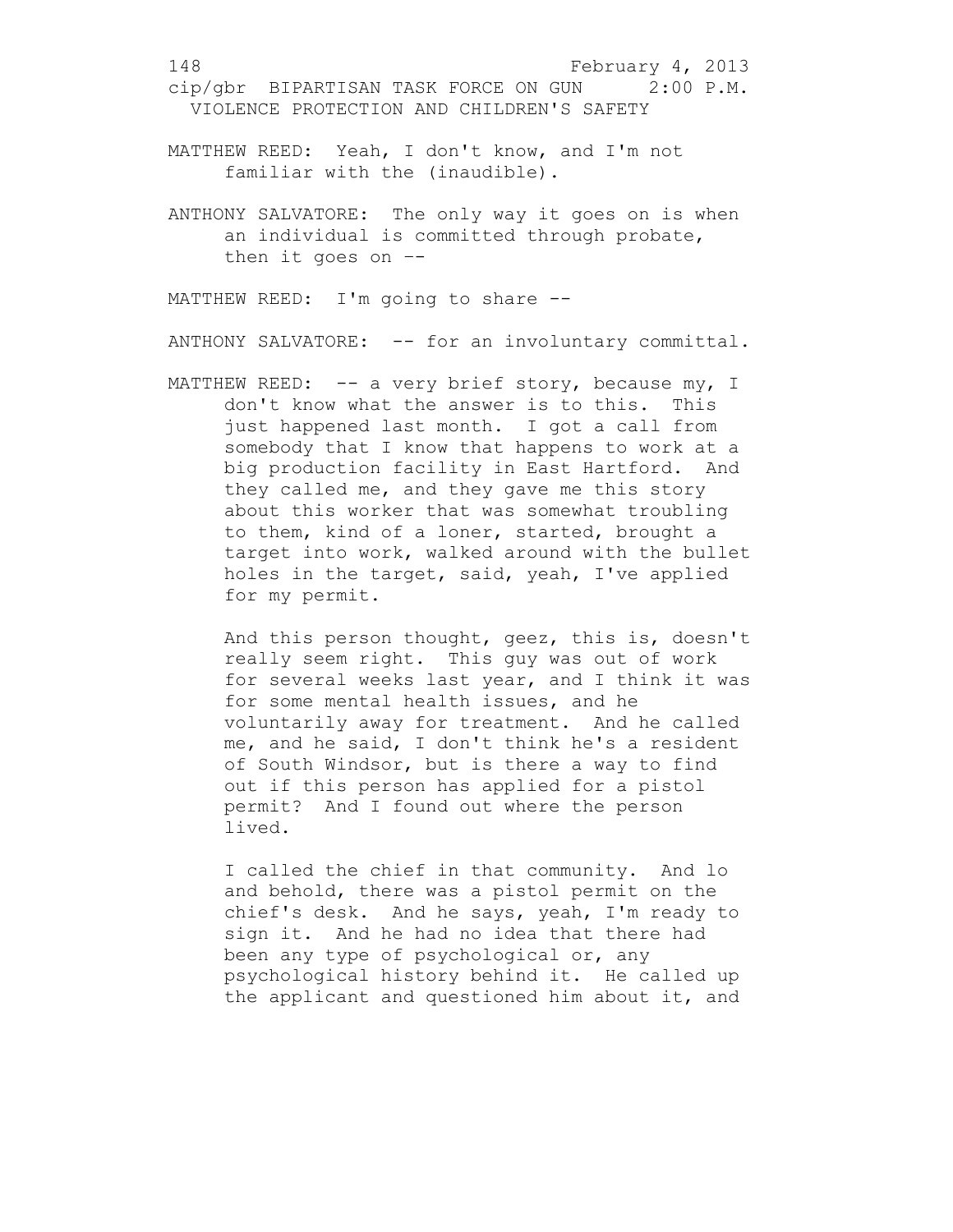the applicant said, you know what? I withdraw my application. I'm going to be moving soon, so I'm not going to need a Connecticut permit. And as a result, he didn't get a permit.

We don't know whether he ever acquired a weapon or a handgun or a long gun at all. But it was one of those that, I mean, how perfect was the timing to say, here are the kinds of folks that can slip through the system. So now you've asked the question, how do we figure out that information? I don't know. We rely so much on self-report. When you go through the application, we rely on self-report.

Unless some family member is going to come forward, you know, there's been an idea that perhaps we should, what if when we got applicants' names we published the applicants' names? There was a Web database where the applicant's name could be published so that the public could actually help the police vet some of the candidates.

And somebody sees the John Smith who lives three doors down. He's going for a pistol permit? I think we all know people in our lives that probably shouldn't have guns. And maybe this person has a bona fide reason why this person shouldn't have a permit.

Now they can go down to the local police department and say, hey, chief, listen, the guy hasn't been arrested. We called the police on him a couple of times. But you know what? You need to know we hear yelling and screaming going on in that house. The animals don't look like they're treated properly. They're kind of neglected. I don't know that you should give this person a permit.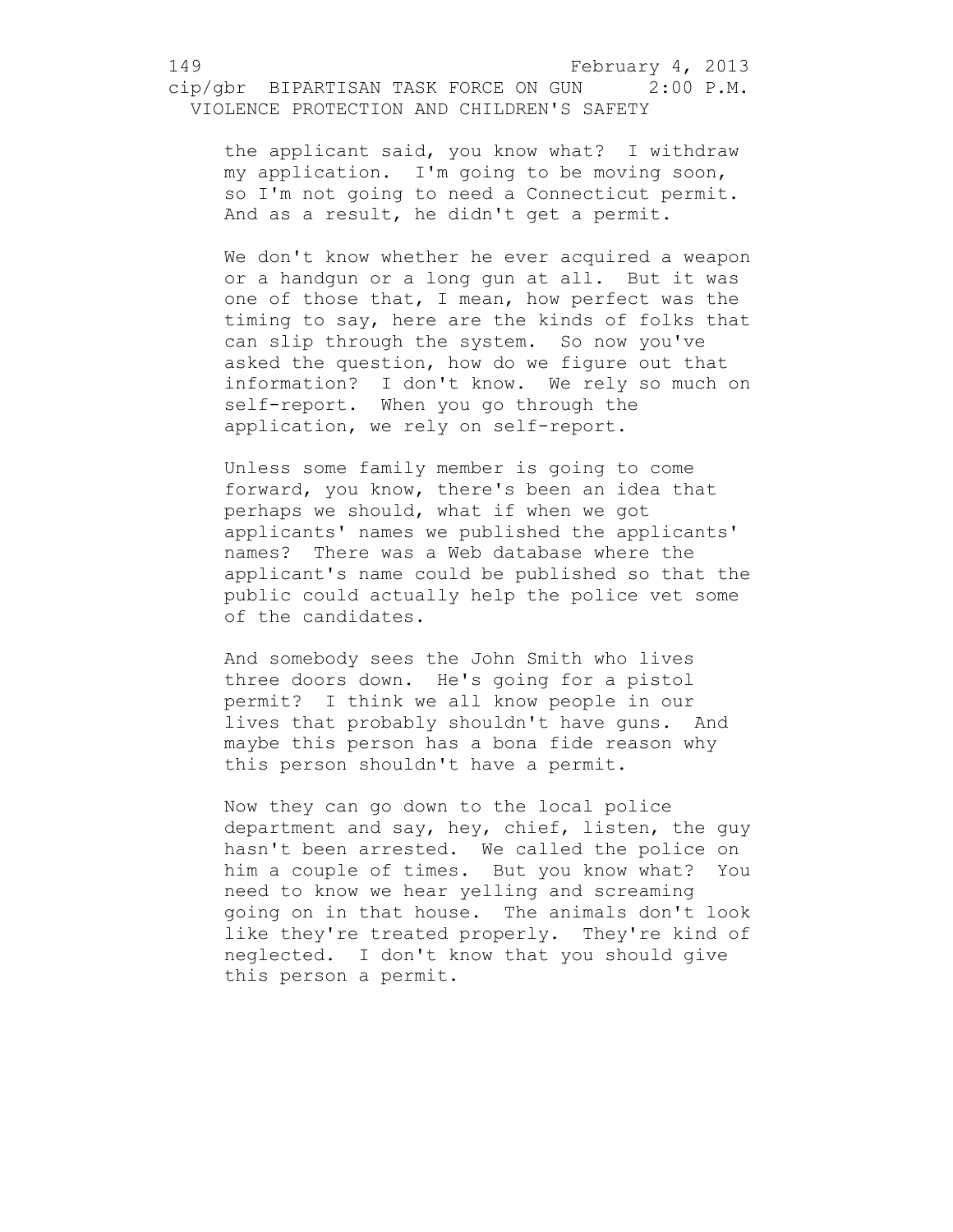So maybe we should look at some other ways of vetting the applicants, and maybe that's one way to do it, is to put the names out there publicly. I know there's been a proposal to publish the names of permit holders. The horse is already out of the barn at that point. How about publishing the names of the applicants before they become permit holders?

REP. REBIMBAS: Well, I don't know if I necessarily agree with that proposal, as I know, unfortunately, people could manipulate the system and take advantage of it to get certain people in trouble. I mean, unfortunately, it does happen on a regular basis, even with DCF. And there's investigations and unsubstantiated for the wrong reasons.

And I can just see a variety of different things, because, again, because someone in poor judgment held up a target and said, I got my permit, we don't know whether or not the person actually has a mental illness, just really bad judgment in that regard. Let me ask you this.

- MATTHEW REED: But that would go to suitability. That would go to suitability.
- REP. REBIMBAS: Let me ask you this. When someone were to apply on their application, is there a specific question, and I don't have the form in front of me, but is there a specific question that goes to whether or not they have a mental illness?

ANTHONY SALVATORE: No, not (inaudible).

MATTHEW REED: Well, I can read you verbatim, if you'd like, right from the application. It just says, have you been confined in a hospital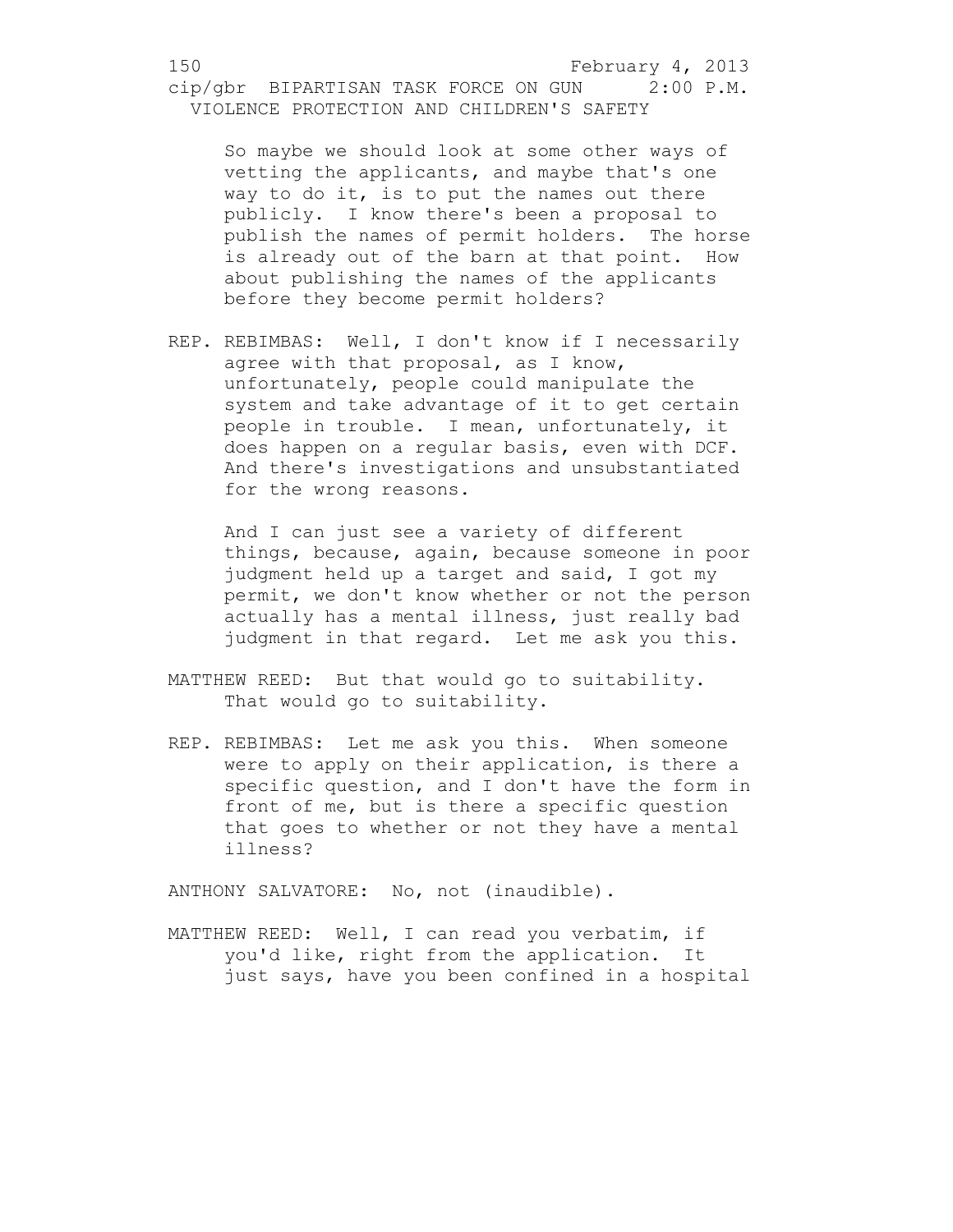for mental illness in the past 12 months by order of a probate court?

REP. REBIMBAS: Okay. So maybe it might be changing the language on that and confined to a mental hospital –-

MATTHEW REED: Well –-

REP. REBIMBAS: -- irrespective if it was voluntary or involuntary.

MATTHEW REED: I can (inaudible).

ANTHONY SALVATORE: I think then it goes to Senator Witkos's concern, and I have to say it's our concern also that you don't want to discourage individuals from seeking help, or I think it's going to come down to, again, it's going to be a suitability call.

Even though the individual is seeking help, if somebody goes and seeks help, that doesn't necessarily mean it's going to be a disqualifier. There's going to be a bunch of other issues that go on along with that.

REP. REBIMBAS: Sure. And that brings me, actually, to my next point, because, you know, it does seem to cut both ways, and then it's a matter of then which way do we go, what's going to be best, because then certainly if you believe that it's going to deter someone from getting treatment, I choose to believe it's going to deter someone from getting a weapon, period.

That's one less person with a weapon. I would prefer to see that than, you know, I guess I just choose to believe that that person may not go forward with the weapon application opposed to not getting treatment.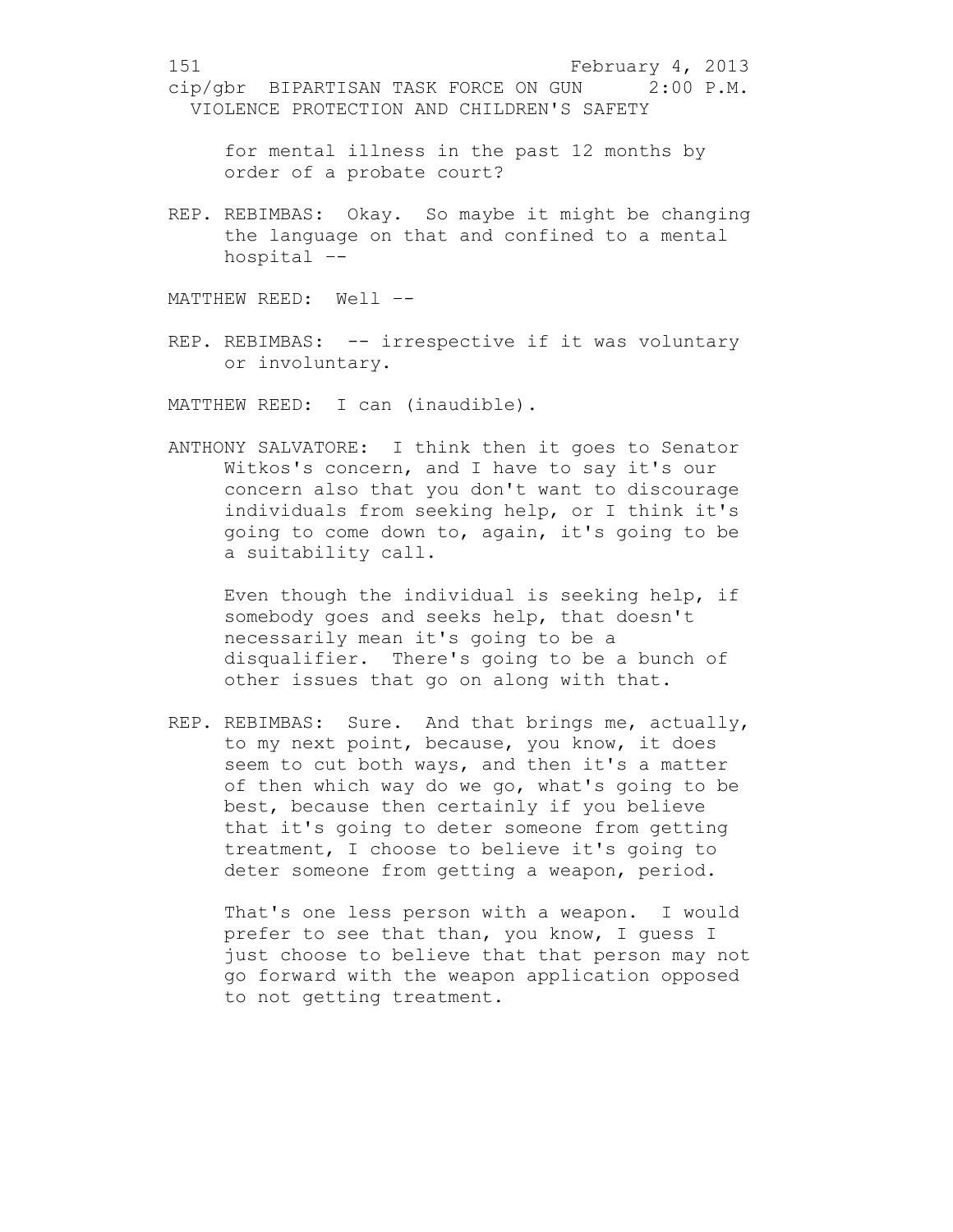ANTHONY SALVATORE: If I may --

REP. REBIMBAS: But going to the suitability --

ANTHONY SALVATORE: If I may just make a suggestion then.

REP. REBIMBAS: Sure.

- ANTHONY SALVATORE: I think that's something, a valid concern, and perhaps it should be discussed with the mental health community.
- REP. REBIMBAS: Sure. And I'll speak to them at a different time, but I need to know what works for you and what the problem is with you, because all too often I see the different departments and interest groups wavering to each other.

Sure, we can use this person. We don't want to ask for more money. Oh, can't ask for more money, just had a budget conversation. I'm more concerned with the people before me and getting the facts and information and what's going to work for you guys. And I will do the same when I'm meeting with them in that regard. But I understand what you're saying, they're going to have their own stuff.

- ANTHONY SALVATORE: We have a pretty, for the most part, we have a pretty good handle on individuals that involuntarily go and get help, for the most part. But it probably would be a good idea if it was able to be put on the application, legally be put on the application.
- REP. REBIMBAS: Okay. And I would, initially, just knee-jerk reaction, haven't looked into it, I think that would probably be a good thing as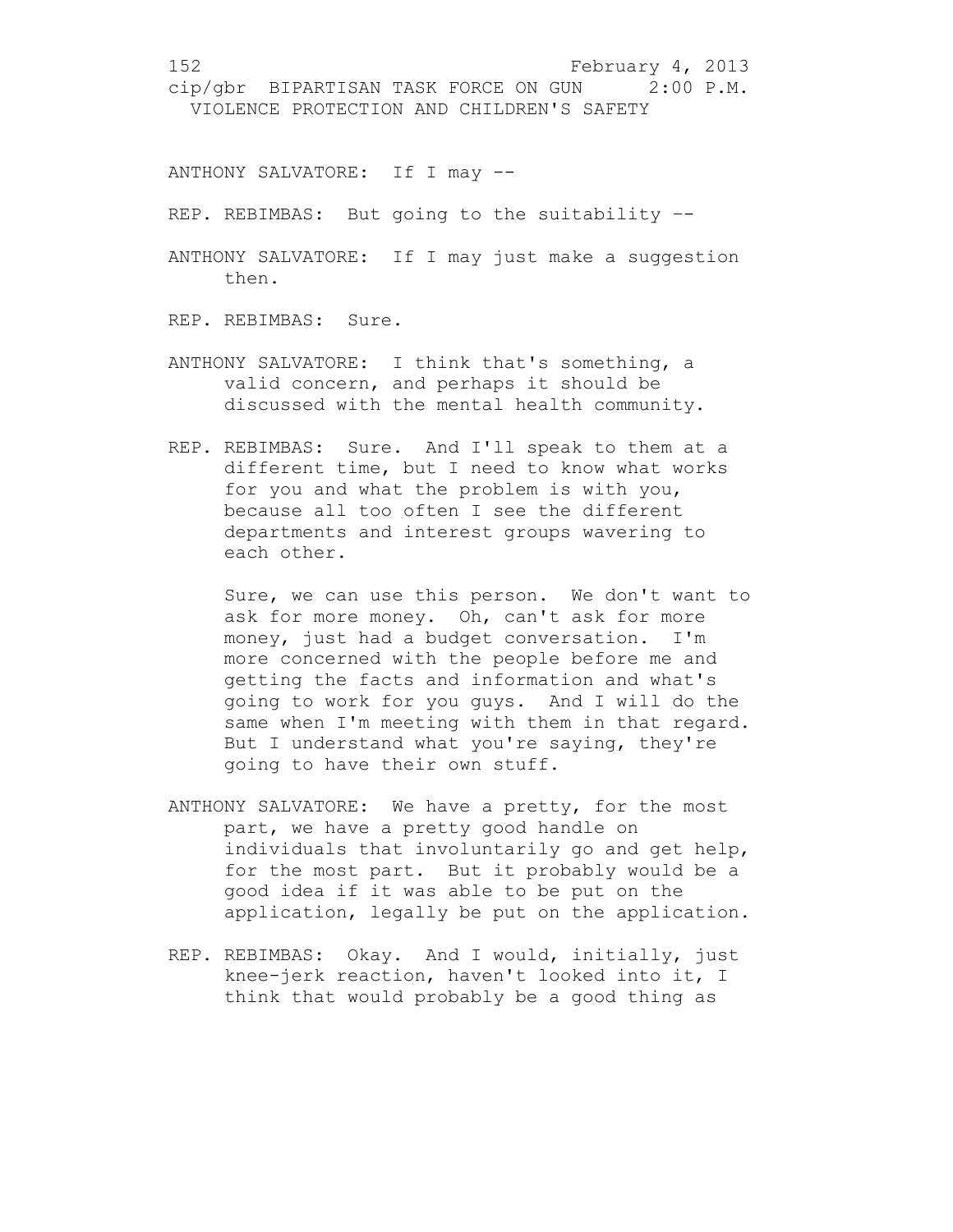well to change that. Going back to the suitability, you had indicated, so it's, this definition is being built by case law.

ANTHONY SALVATORE: Correct.

- REP. REBIMBAS: Is case law being referenced during these, you know, a Firearms Board of Examiners?
- MATTHEW REED: Yeah, I don't really know where Major Fox got that. He said case law, but I don't know if he's referring to superior court case law or if he's referring to decisions that have been made by the Firearm Board of Permit Examiners.

But I see the criteria that he has there is very much a part of the criteria that we listed in the definition when we tried to think, you know, the full scope of what we should be able to consider. So I'm not sure what he's referring to when he says case law.

REP. REBIMBAS: Again, just thinking out loud, case law probably is the best way to go about it, because my concern in being in your shoes is if you were to put in statute and restrict exactly what the definition of suitability is, as society evolves and things change and new laws are developed, I think it's going to give probably your police chiefs more of a challenge to be able to determine what suitable is.

And, yet, I don't see that as being, discrediting the due process, because they could, certainly the person who's applying who got denied could be applying to the Board of Examiners, and then you still have the superior court as well as the police chiefs. And, again, I certainly have the statistics. They could participate in the superior court case as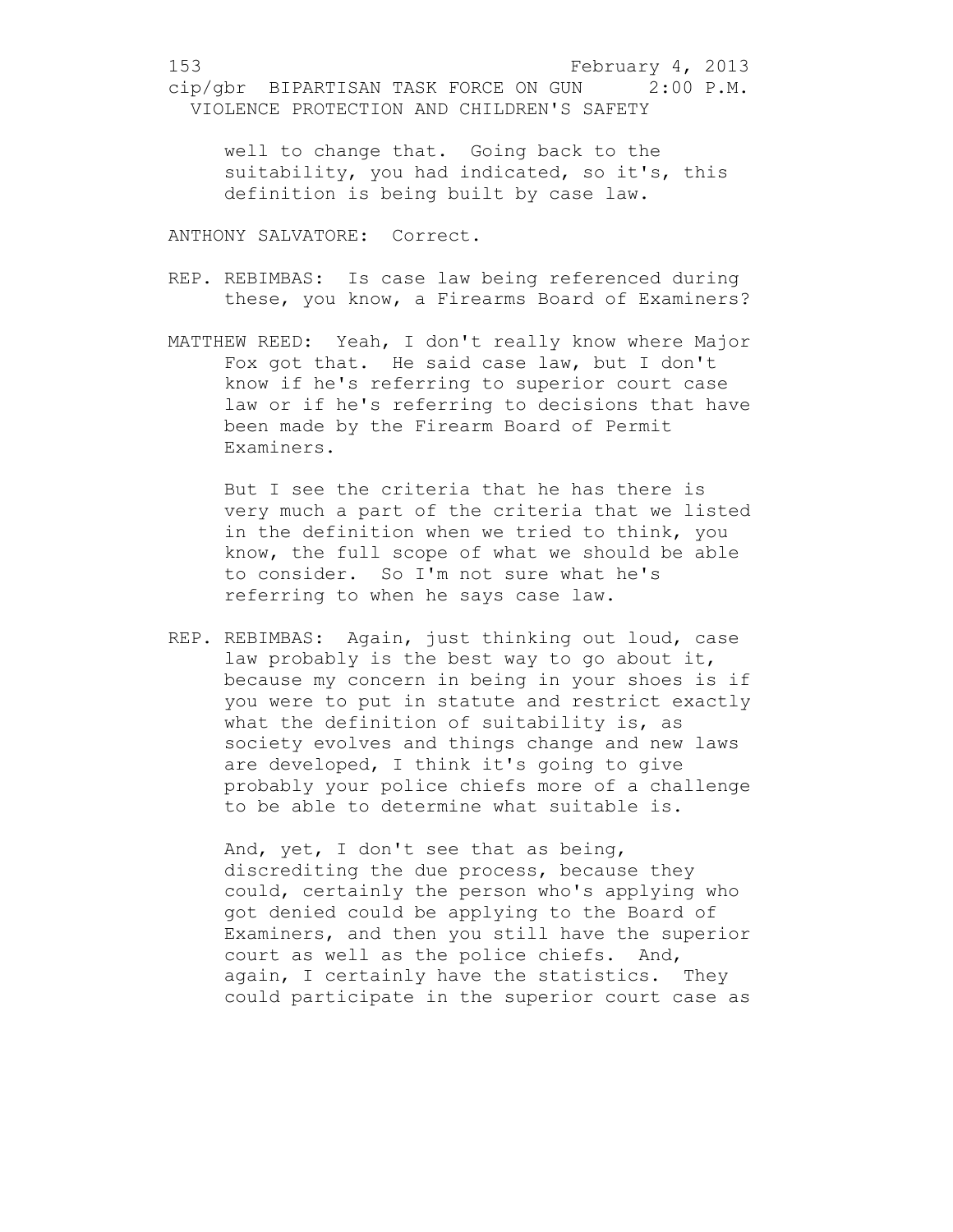well. I'm just, again, just thinking broadly and out loud.

I would probably, my personal self, not believe it would be in the police chiefs' best interest to have exact factors or an exact definition in the statute, because it will take away then the evolution of either laws, legislation, and what creativity some of these people have in doing different things, because then it's not part of the factors that were in that statute, but that's just thinking out loud. I thank you again for taking the time.

ANTHONY SALVATORE: Thank you.

- REP. MINER: Any other questions? Representative Dargan.
- REP. DARGAN: Thank you very much. Thank you very much for being here. I know you were talking before about the list. I'm sure the framers of the Second Amendment probably never thought about Internet, Google, Yahoo, Facebook, and, you know, everything else that's, you know –-

MATTHEW REED: Available.

- REP. DARGAN: -- put up right away that's available. To the best of my ability too, as, are hunting license and fishing license open for public record?
- ANTHONY SALVATORE: I don't believe so. I don't really know.

MATTHEW REED: I don't know.

ANTHONY SALVATORE: It's --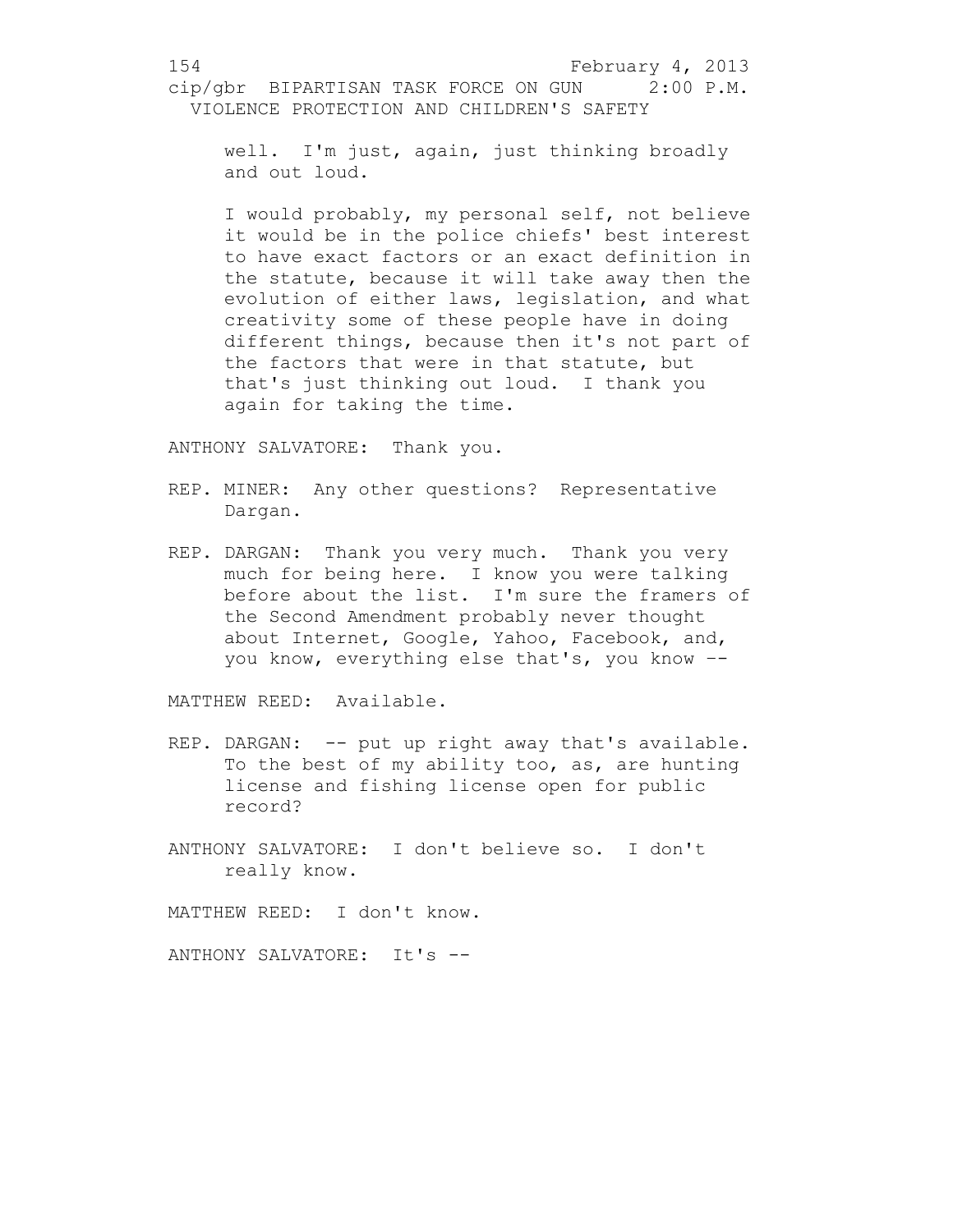- REP. DARGAN: I think that they are, but I just wanted the –-
- ANTHONY SALVATORE: It's not a list. I suppose if it is, we could get the town clerks to provide us something, but I've never had a list provided to me.
- REP. DARGAN: And can you talk a little bit more about the list that you were talking about that you might want to propose?
- MATTHEW REED: They've talked about, right now, as we know, the names and addresses of permit holders are exempt from Freedom of Information, so we're not releasing that information. But part of the vetting process for new applicants, if we were able to, and I guess we could do this now, there's nothing that prohibits us from doing this, we could publish the names of people who have applied.

Maybe there's a searchable database where from your date of application for 30 days, maybe after your date of application, your name is out there to say that John Smith of 123 Main Street, South Windsor, is applying for a pistol permit. If you have reason to voice with the local issuing authority as to why this person shouldn't have a permit, or if you believe this person to be a danger, or you have any bona fide information as to why this person shouldn't have a, isn't suitable for a permit, please contact the issuing authority, which is the chief of police for the town of South Windsor.

So now somebody, you know, I like to think that people have the best intentions and that people aren't going to manipulate the system. And, again, we're talking about possession of guns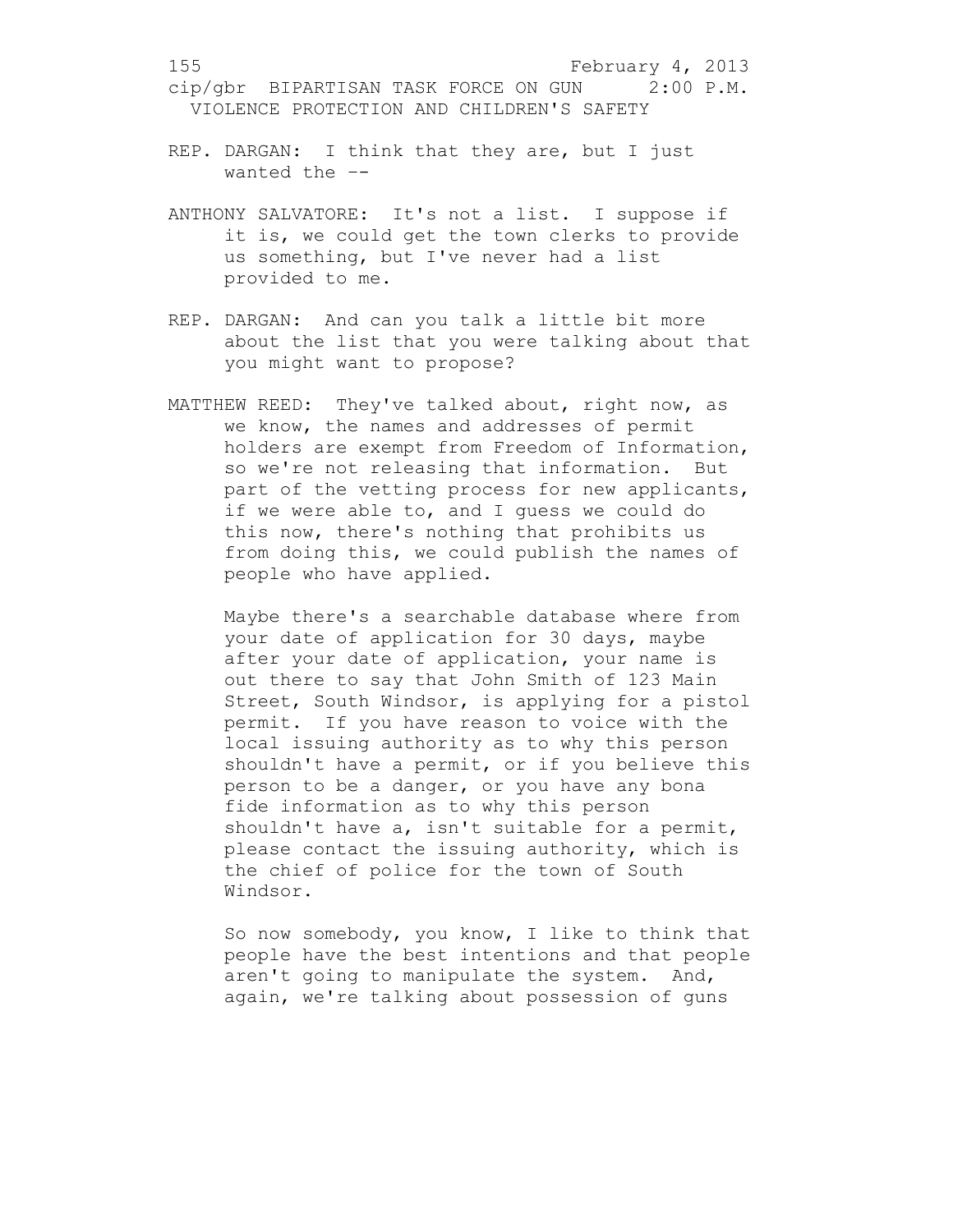here, so we are talking about a safety issue, so I'd rather err on the side of caution, quite frankly. Perhaps someone from the community comes in and says, let me tell you about a couple situations that have happened at work and a couple of threats that were made by this person.

I don't think that this person is suitable, or perhaps now you have something more to grasp onto in your investigation to aid you in determining suitability, because otherwise, you might not know that, because I don't know that you going to a person's workplace is standard practice for every police department when they do a background for a pistol permit. They may knock on some doors. They may look at their records.

But they may not go to the employer. They may not go to a school where the person works. They may not go to, or they attend. In other words, the process isn't uniform everywhere that you go, so why not enlist the help of the community and say, is there a reason, do you have a bona fide reason why this person shouldn't have a pistol permit? Just an idea.

REP. DARGAN: Prior to 1993 and '94 on the federal and then the state assault weapon ban, were gun permits open for FOI?

ANTHONY SALVATORE: I think they've --

- MATTHEW REED: I think in Connecticut they've always been exempt.
- ANTHONY SALVATORE: I think they've always been exempt. I'm not sure if there were ever under FOI.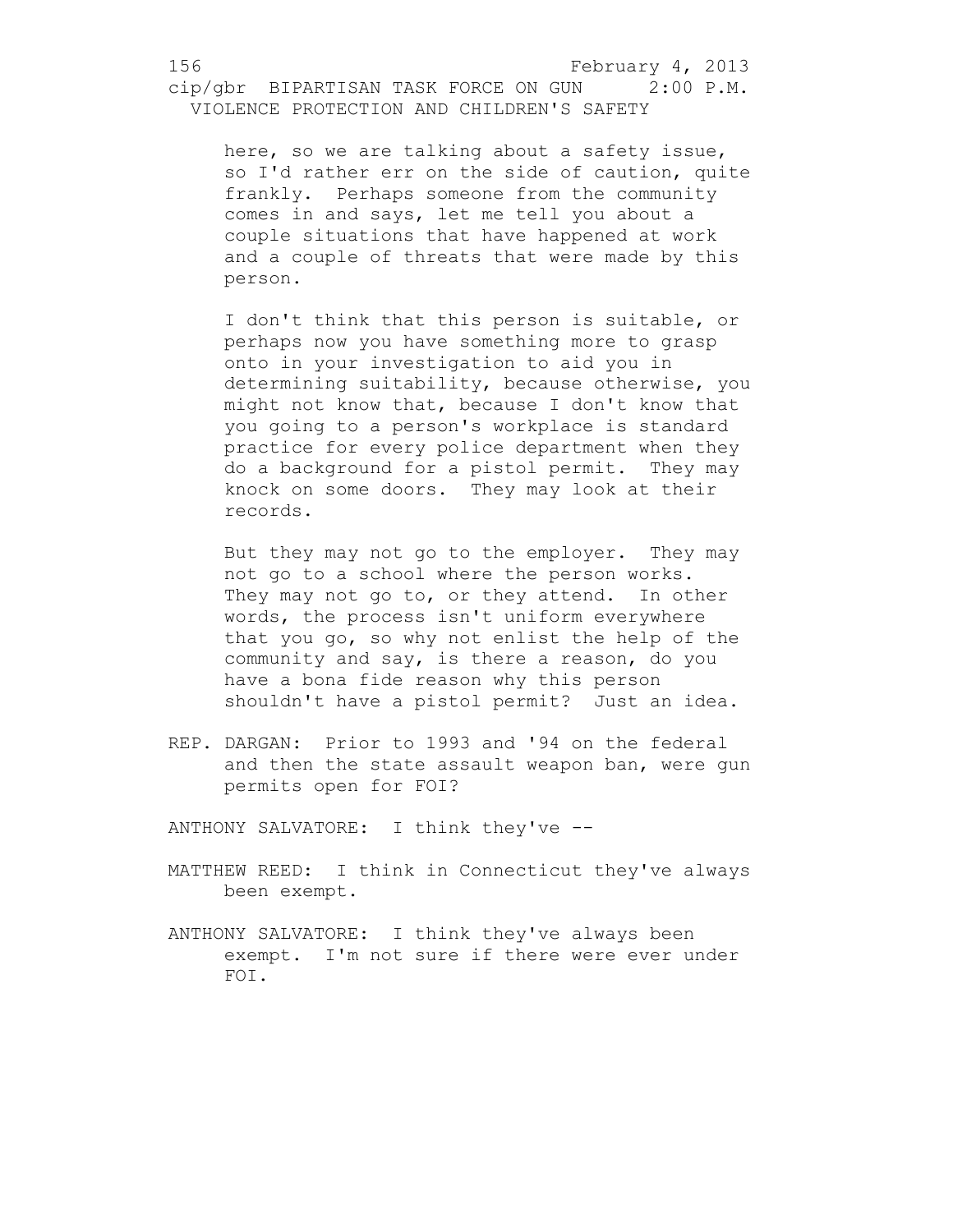- REP. DARGAN: No, I don't want to trick you, but I think prior to '93 it was FOI-able if somebody wanted to get you. So I know, Chief, you were around there. Were there problems with people when they wanted an FOI to see if Steve Dargan had a gun permit? Was there a problem?
- ANTHONY SALVATORE: I honestly don't remember anybody ever coming in and asking for our list.

REP. DARGAN: Thank you.

REP. MINER: Thank you, Representative. Any other questions?

SENATOR LOONEY: Yeah, one more.

REP. MINER: And I have a few as well. Do you want to go first?

SENATOR LOONEY: Yes, I'm (inaudible).

REP. MINER: All right.

SENATOR LOONEY: Thank you. Thank you, Mr. Chairman. Just you mentioned in terms of information that might come to light in terms of somebody's employment as opposed to its neighborhood. That also raises the issue, isn't it possible under our current law that someone has the option, can apply for a pistol permit either in the community where he lives or in the community where he works if it's a different community in the same state?

And that's, that can be problematic in that let's suppose somebody has had some issues at work that might have raised questions among his coworkers, but he's been very quiet living in his neighborhood, and nobody ever had an issue with him there so that issues that might come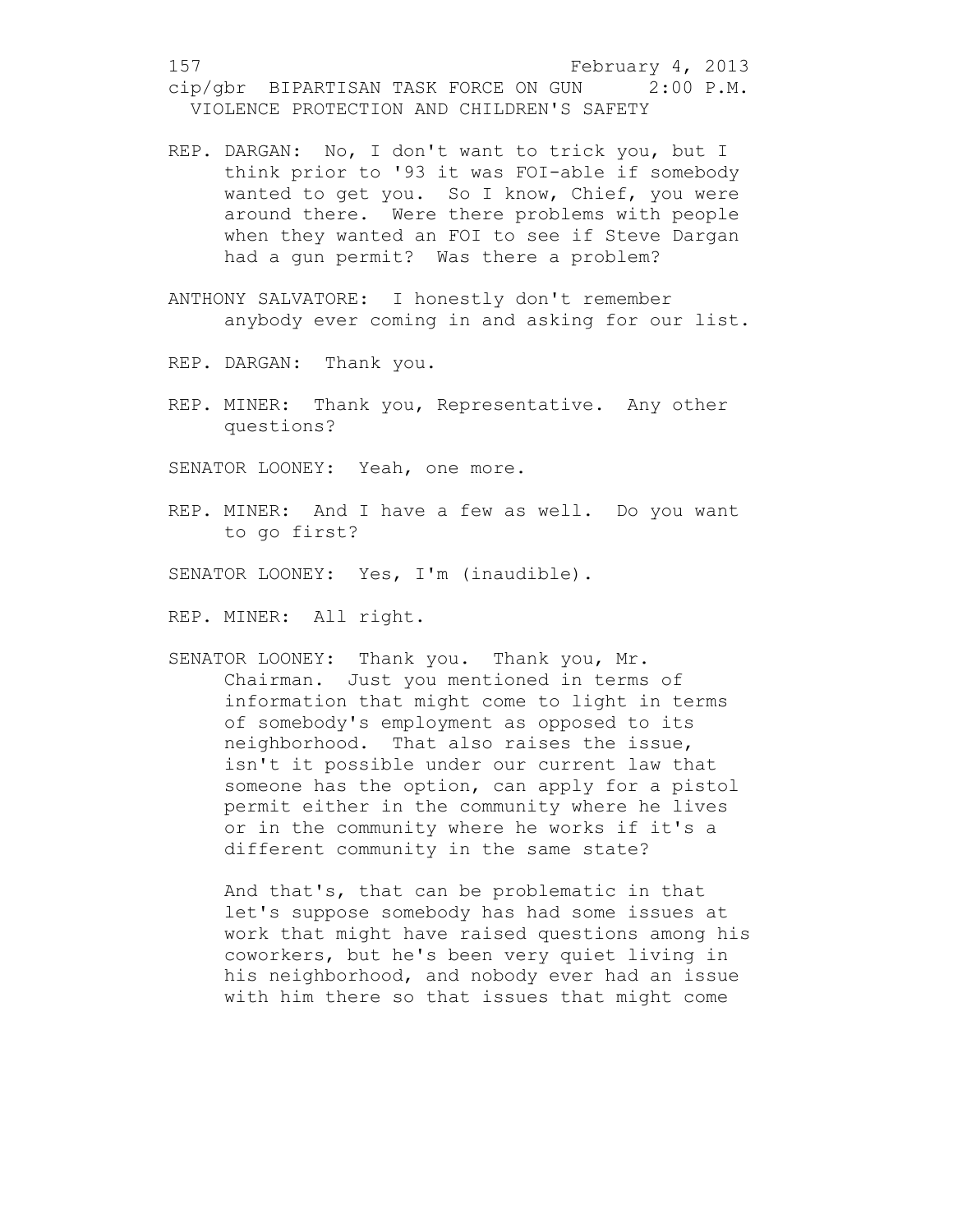to light in one place might not come to light somewhere else so that if he applied, let's suppose he applied or the other, reverse, let's suppose he had had some run-ins with his neighbors or some threatening incidents, and he applies for a permit in the town where he lives and is turned down, because some of that information comes to the police. They are concerned about his temper and temperament.

Currently, he could decide instead of appealing that denial, he could just apply in the town where he works, isn't that right? And he might be, have very anonymous in the town where he works and never had an issue there at all.

ANTHONY SALVATORE: It is allowed under the law today, yes.

SENATOR LOONEY: I see. So that –-

- MATTHEW REED: So you theoretically have two applications going at the same time or one denial, and then they apply somewhere else across the state. That's correct.
- SENATOR LOONEY: Right, right. So would you recommend consolidating that so that somebody can apply only in one place within a certain time period, either the home or the business but only one –-

MATTHEW REED: We --

ANTHONY SALVATORE: Once would be the best.

SENATOR LOONEY: Once would be the best.

MATTHEW REED: We support local law enforcement having the issuing, being the issuing authority, yes.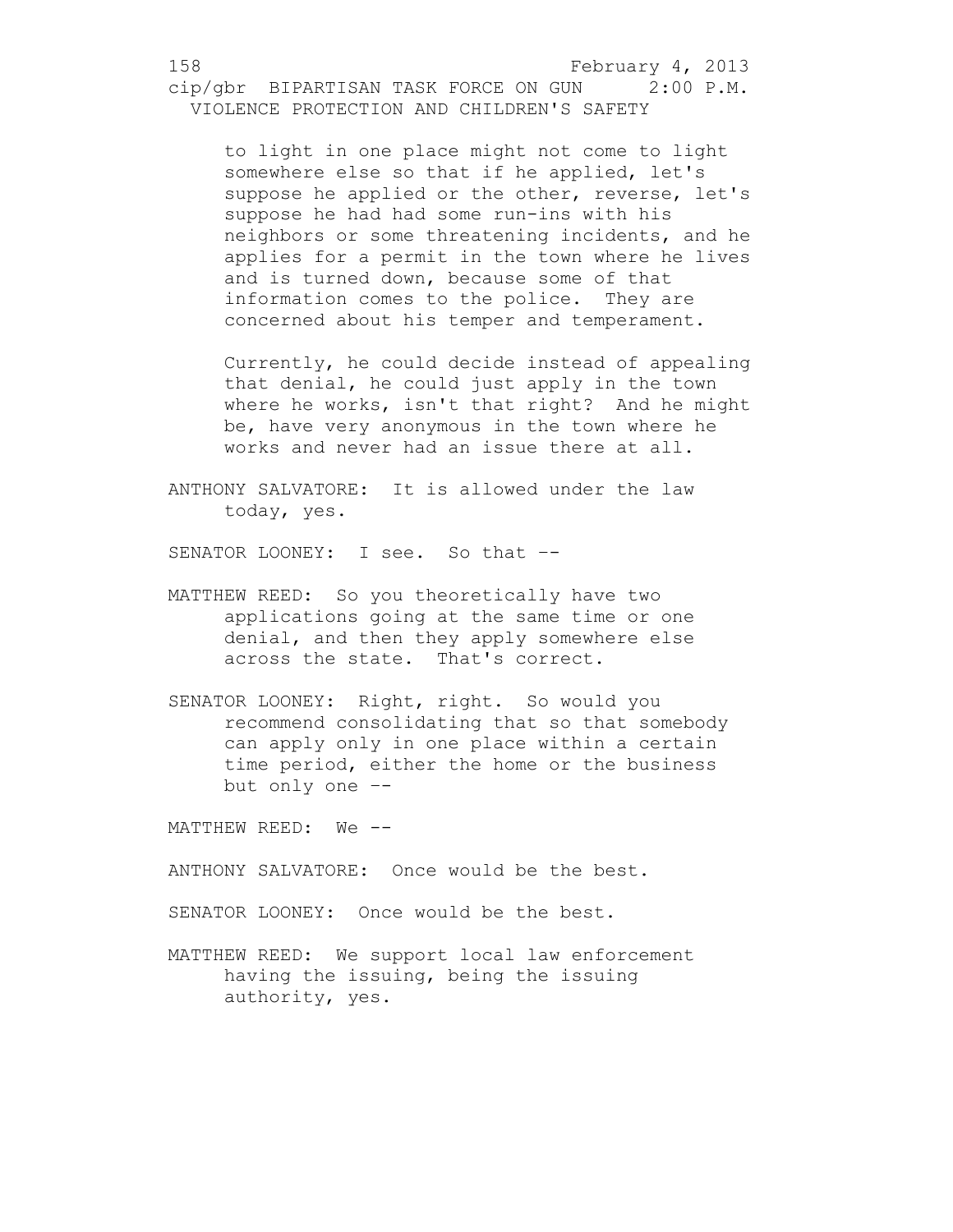SENATOR LOONEY: But only, so but only like say one application per year, and then if you're denied, you have to go through the appeal process rather than having the option to apply somewhere else rather than contesting that denial.

ANTHONY SALVATORE: Right.

MATTHEW REED: Correct. And that's another daggering statute right now. If you're denied, does that mean you're denied forever? Are you denied with prejudice, without prejudice? Can you apply again in six months? Can you apply again tomorrow?

And that's something that's not really clear in the law, and we've had to deal, excuse me, deal with that through the years. If somebody is found to be untruthful in their application, and we deny them because they were untruthful in their application, what's to, there's nothing to keep them from applying again next week as long as they make a truthful application.

SENATOR LOONEY: Well, they did put the warning now on the application, so they are subject to a criminal arrest --

MATTHEW REED: Right.

SENATOR LOONEY: -- for a false statement.

- MATTHEW REED: But it's not a disqualifier for a pistol permit.
- SENATOR LOONEY: That was my question, is whether or not it's a –-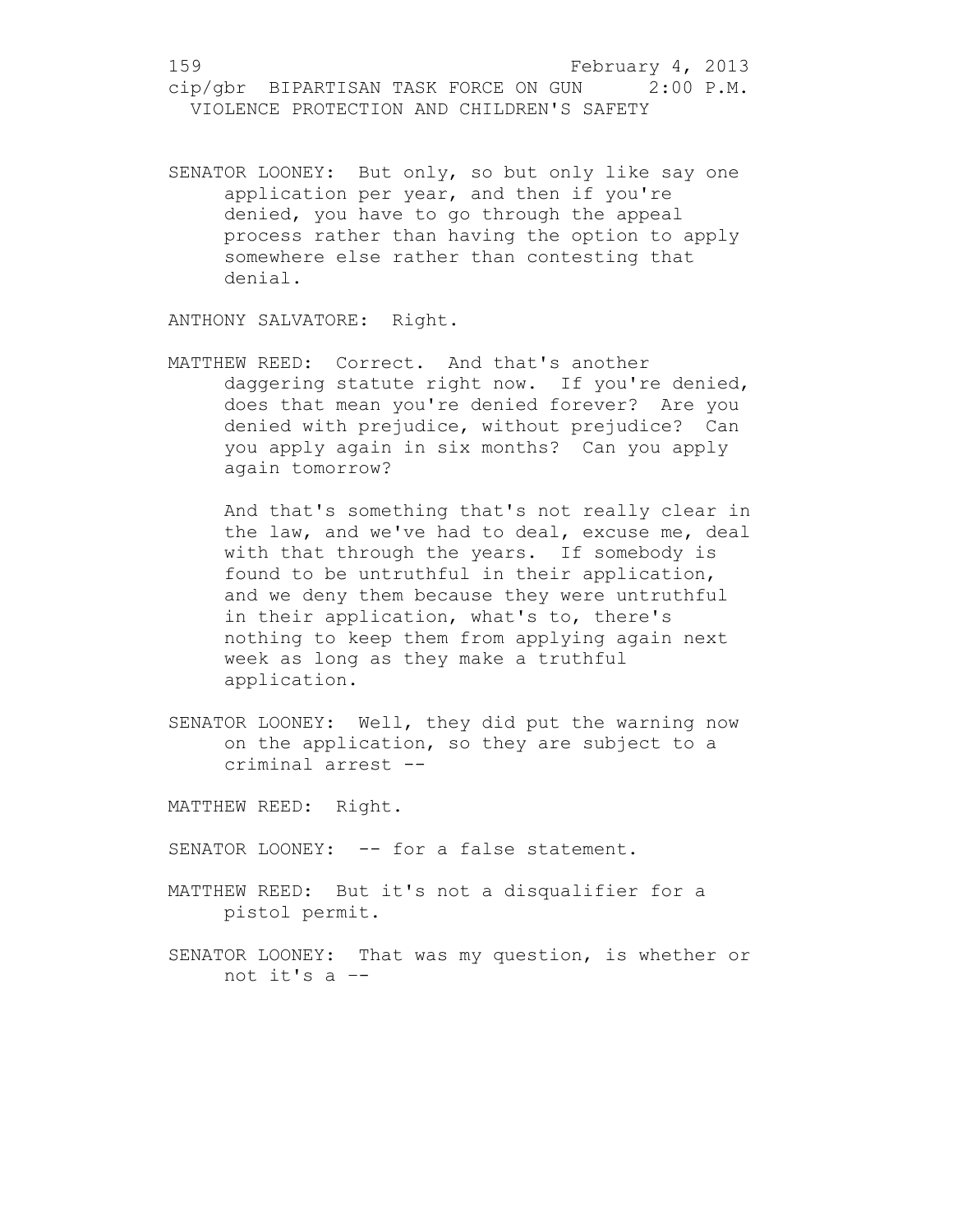160 February 4, 2013 cip/gbr BIPARTISAN TASK FORCE ON GUN 2:00 P.M. VIOLENCE PROTECTION AND CHILDREN'S SAFETY MATTHEW REED: It's a conviction for, of a false statement. SENATOR LOONEY: Is a, is the, the statements made in the application, are they made under oath, under (inaudible) –- ANTHONY SALVATORE: Yeah, they are now.

SENATOR LOONEY: -- false statement? They are.

ANTHONY SALVATORE: There is a warning as prescribed by state statute on the applications.

MATTHEW REED: Yes.

- SENATOR LOONEY: Good, good. Okay. Thank you, again, very much.
- REP. MINER: Thank you, Senator Looney. I just wanted to go back for my education. What is contact when you folks talk about contact?

ANTHONY SALVATORE: As far as with the applicant?

- REP. MINER: I think when you spoke earlier, you spoke about one of the nuances that is readily evident to law enforcement at the local level and isn't readily evident to someone looking at data in the NICS check. And I think you used the word contact.
- ANTHONY SALVATORE: Well, if our officers go to a certain residence where Mr. Smith resides, who had put in a pistol permit application, and has contact with that individual for various and assorted things that do not result in an arrest and specifically a conviction, then you would have no history if you check them just through a database, whereas in our local records, we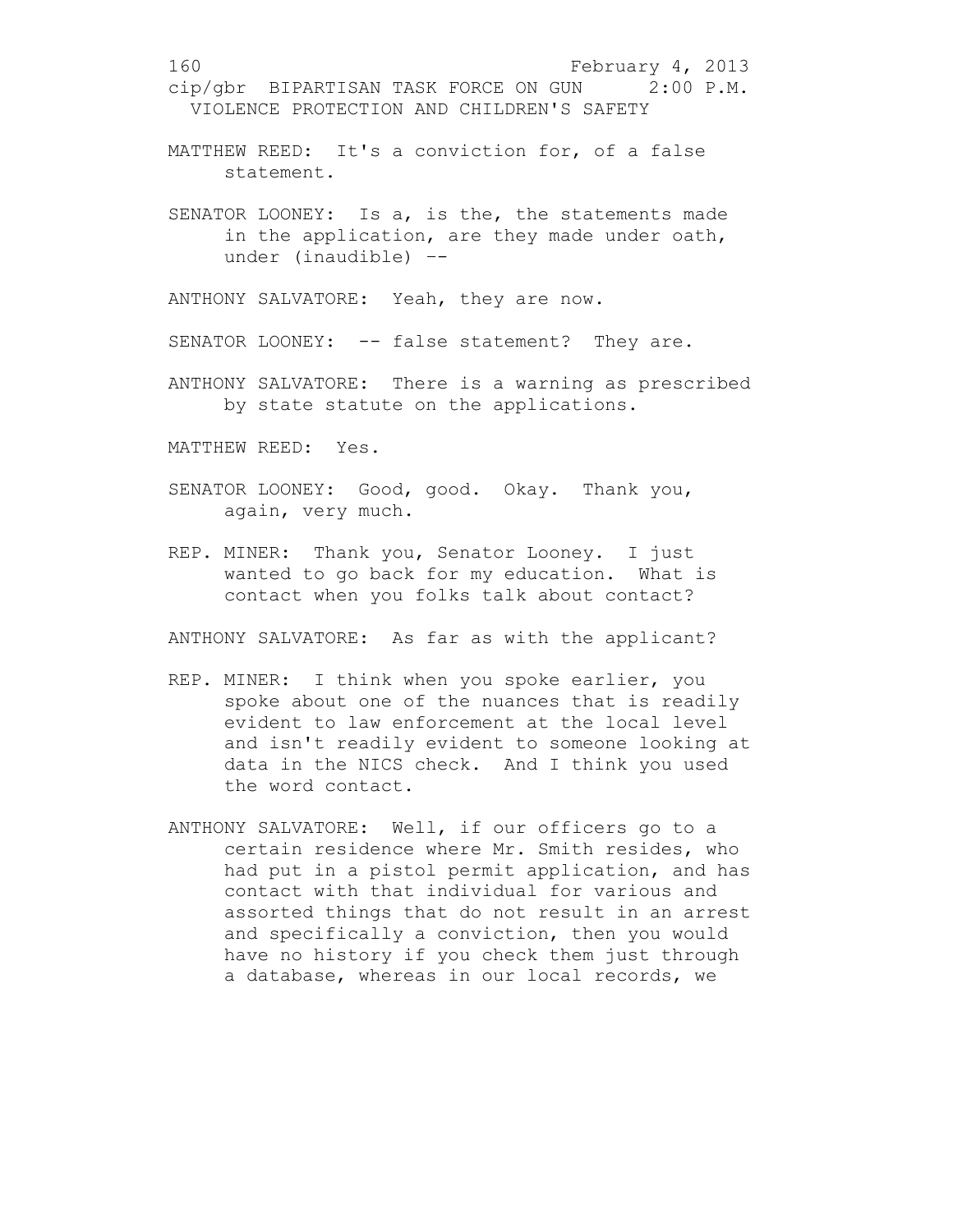would have contact with that individual and/or that address at our disposal.

REP. MINER: And so, again, trying to get at what might be a statutory threshold worthy of including in language, what would that contact have to be, to your mind, in order for you to not sign off on someone's pistol permit?

ANTHONY SALVATORE: Well --

MATTHEW REED: I think --

ANTHONY SALVATORE: I can tell you, I have a person in my community who's constantly calling us about various and assorted alleged crimes where we go over, and the officers will interview the individual, and no crimes are being committed, no proof of evidence.

But this person calls constantly with various and assorted things that involves incidences that are occurring in and about her residence that are just not occurring, but nobody would know that outside of what our contact is with that individual.

- REP. MINER: And so staying on that point, did that individual make an application for a pistol permit?
- ANTHONY SALVATORE: Well, that individual used to have a pistol permit, and we revoked it.

REP. MINER: Under the current statute.

ANTHONY SALVATORE: Under the current statute.

REP. MINER: Okay. And --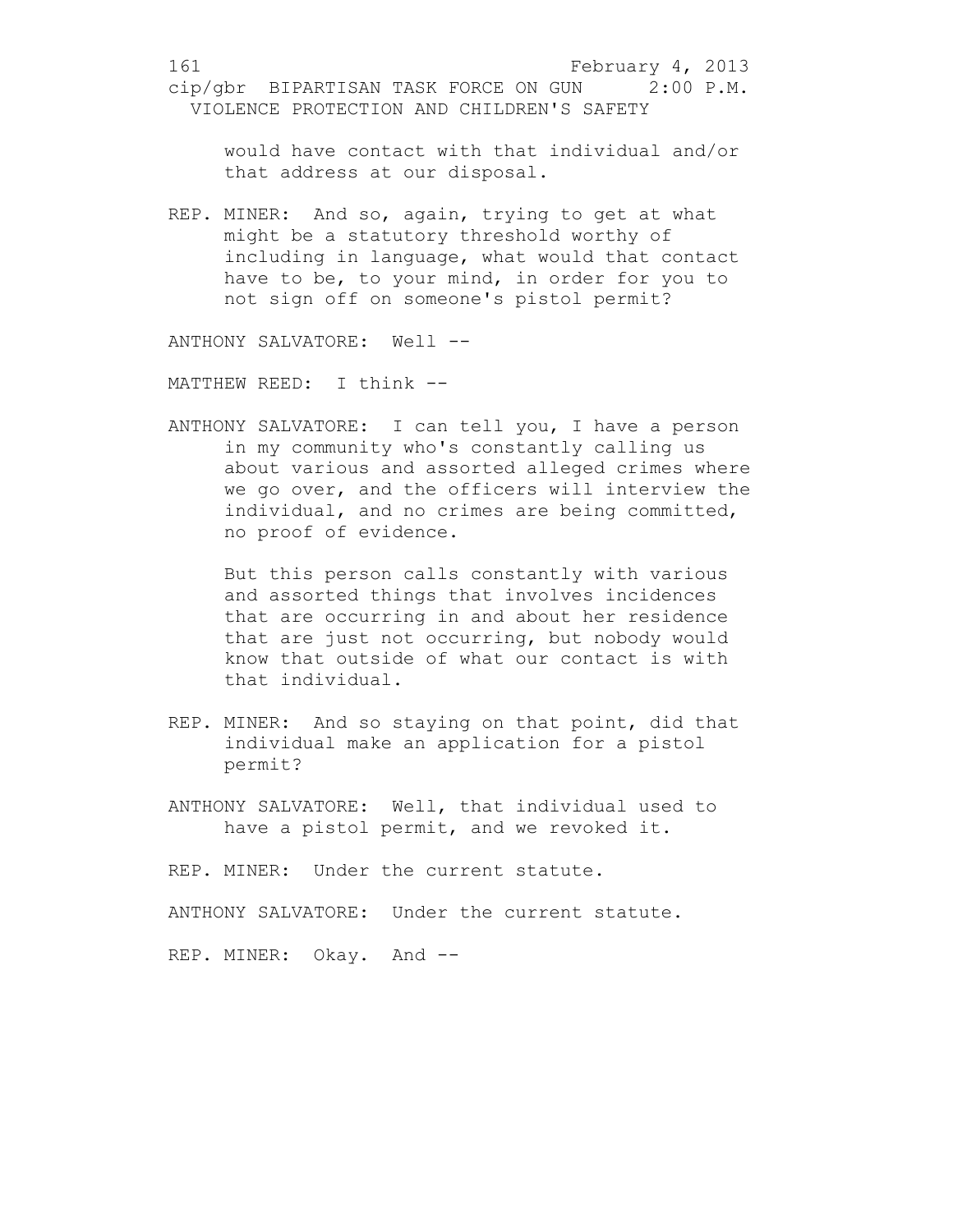- ANTHONY SALVATORE: But if that person did not have a pistol permit and was making the application, I certainly would rule that that person was not suitable to possess a permit.
- REP. MINER: Okay. And I'm having some difficulty trying to figure out where this mental health piece properly fits. I continue to educate myself and find that it's a rather complex matter. And under the federal definition, the threshold is pretty limited.

I think what you folks have spoken about this afternoon seeks to broaden that consideration. And do you, are you capable of making a determination of which mental health issue warrants the issuance of a pistol permit or not, or do you consider all of them to be satisfactorily troubling to disqualify?

MATTHEW REED: I think we really embrace the totality of the circumstances theory in that the fact that somebody may admit to us that they have been maybe briefly institutionalized or away for treatment for some particular issue, that in and of itself isn't necessarily going to be a disqualifier.

I think we're going to look at our contacts, how many times do we go to the house, is it a house that's known as a problem house, is this a person who comes and makes irrational claims to the police, that calls frequently about things that we're really not understanding? You know, I think we want to make the best judgment.

I mean, we want to respect people's rights too, and if they're just, should have a permit, they should have a permit in accordance with the guidance that's provided by the law. So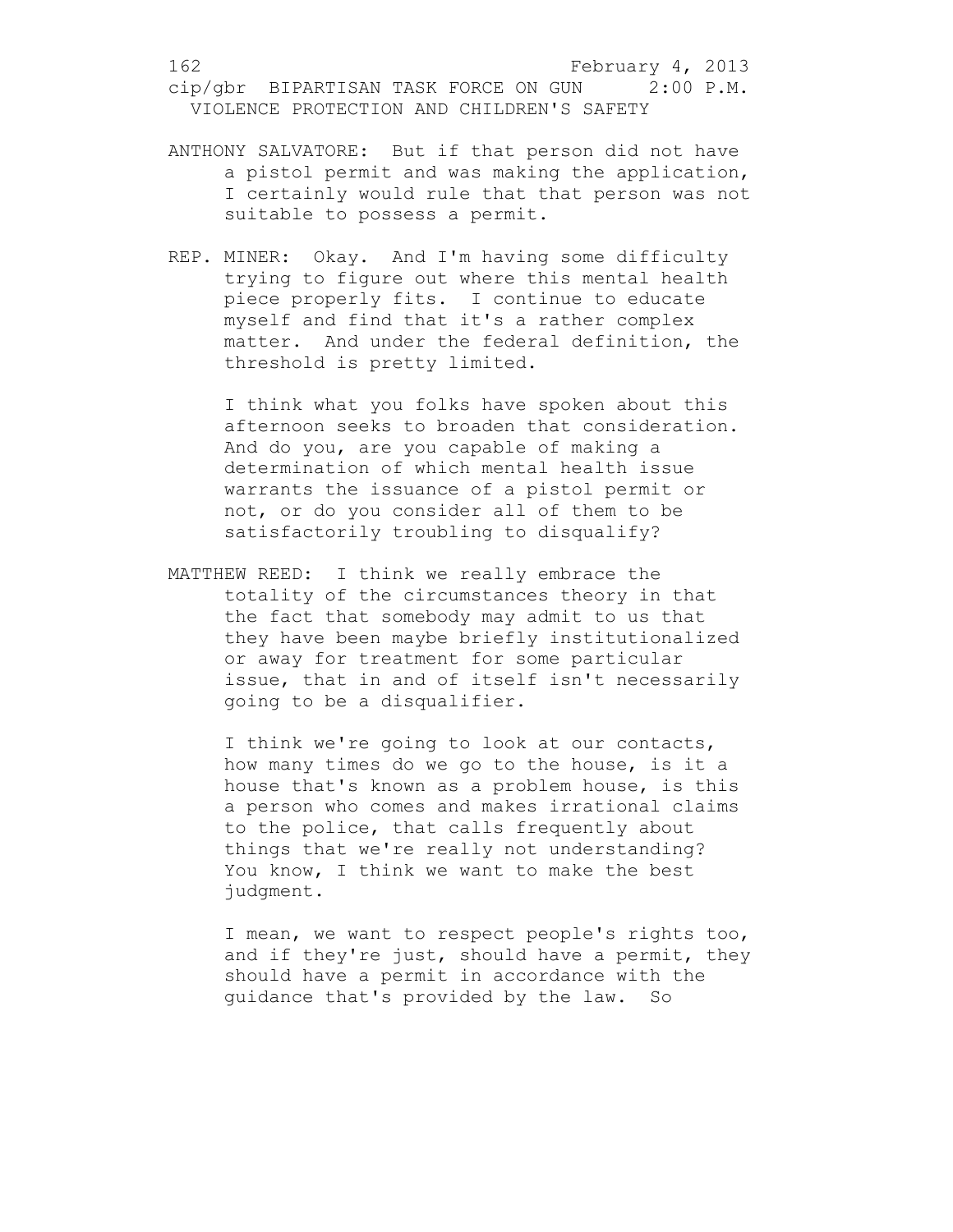there's really not a single element there unless they're a threat to themselves, a threat to somebody else, they, we know that they have a history of suicide attempts or harming themselves.

Other than those really obvious ones, you're right, it continues to be a challenge. I mean, every time we put our signature on one of those permits, we know we're not giving them a gun, but we know we're giving them the ability to go and buy one, it's troubling.

I mean, you go home sometimes, and you cross your fingers, and you go, I hope I made the right mistake. If it's too close to the borderline, you deny it. And if they choose to appeal it, then you go through the appeal process.

- REP. MINER: Thank you. And the last question that I had was I think you stated that your decision had been overturned, so it was 100 percent. Has that individual committed a crime since that decision was overturned?
- MATTHEW REED: Well, the person actually went on to be a very successful police officer, quite frankly. But, you know, you talk, it really goes into the questions about –-
- REP. MINER: See, if I was cruel, I would say thank you very much for your answer and move on, but I'm not.
- MATTHEW REED: No, because this was a situation where it was a maturity issue. It was the party house. He was just out of his teens. The house where he lived was the party house where all the kids gathered every weekend even as he got through college and got into his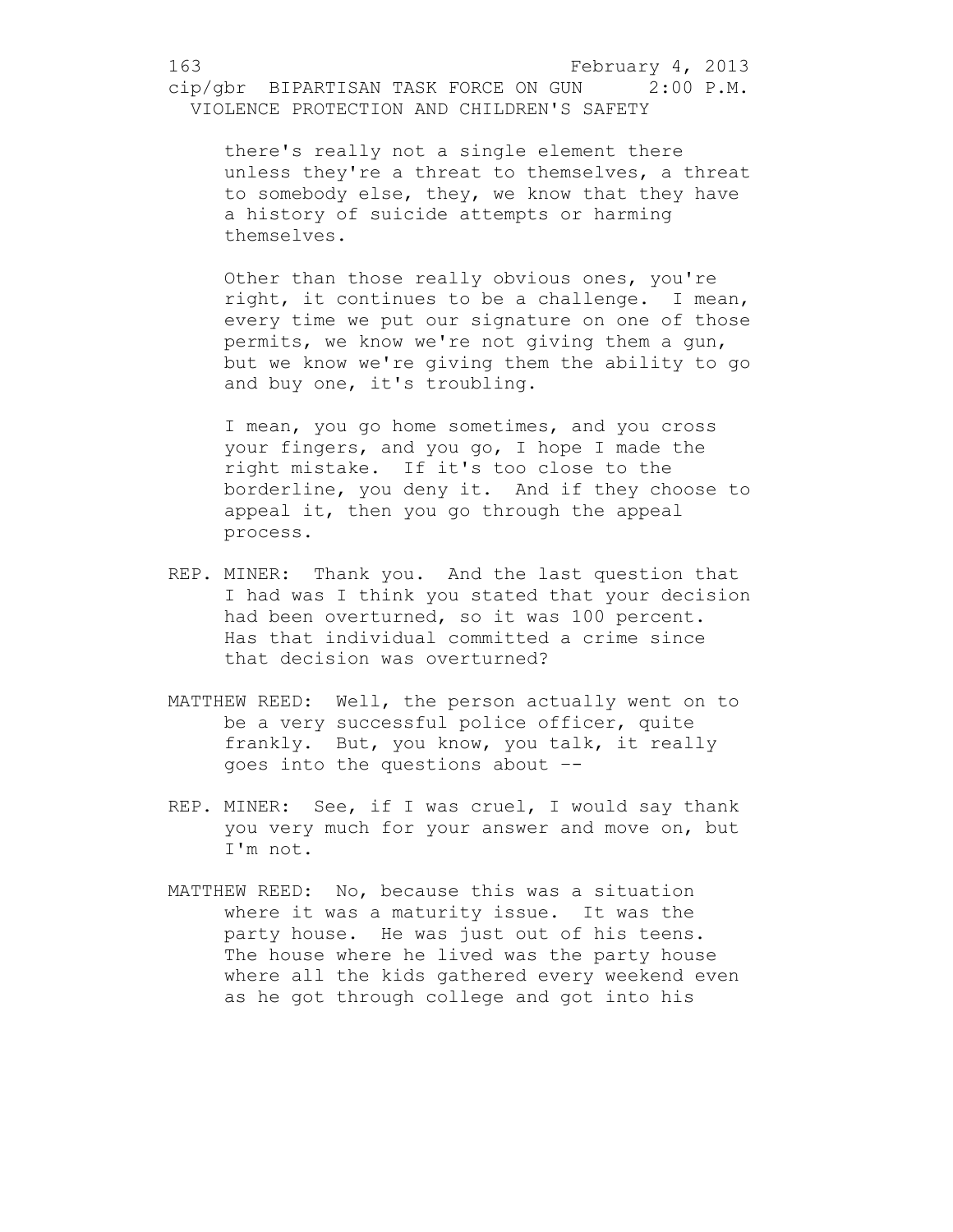early 20's, and it was, really came down to a maturity issue.

And we said, you know what? This is not a person that should have a gun right now. We felt suitability. And we went to the board, and the board said, did he commit a felony? No. He's been arrested for, this was prior to marijuana and some of the other disqualifying misdemeanors, and went through the list of questions right out of the statute and said, our hands are tied, nothing we can do, we're going to have to give him the permit. Okay. You have to do what you have to do. And that was the way the panel worked at that point. That was many years ago.

ANTHONY SALVATORE: Now I had an individual exactly like that, and I told him to come back and see me in a year. And I would strongly consider it if we have no more contacts with you as a party animal, et cetera, et cetera. And the individual listened to me, and in a year he matured, and I went ahead a year later and issued the permit.

But those are the kind of decisions we make every day when we issue permits, and that comes down to determining what we have to determine as suitability. So I don't know if you're going to be able to (inaudible).

- MATTHEW REED: How do you codify that? I don't know how you codify that.
- REP. MINER: Well, and I think that's part of the problem. I've been in your seat as the chief elected official and have had those conversations. And so I do understand that there is that local aspect. But I've also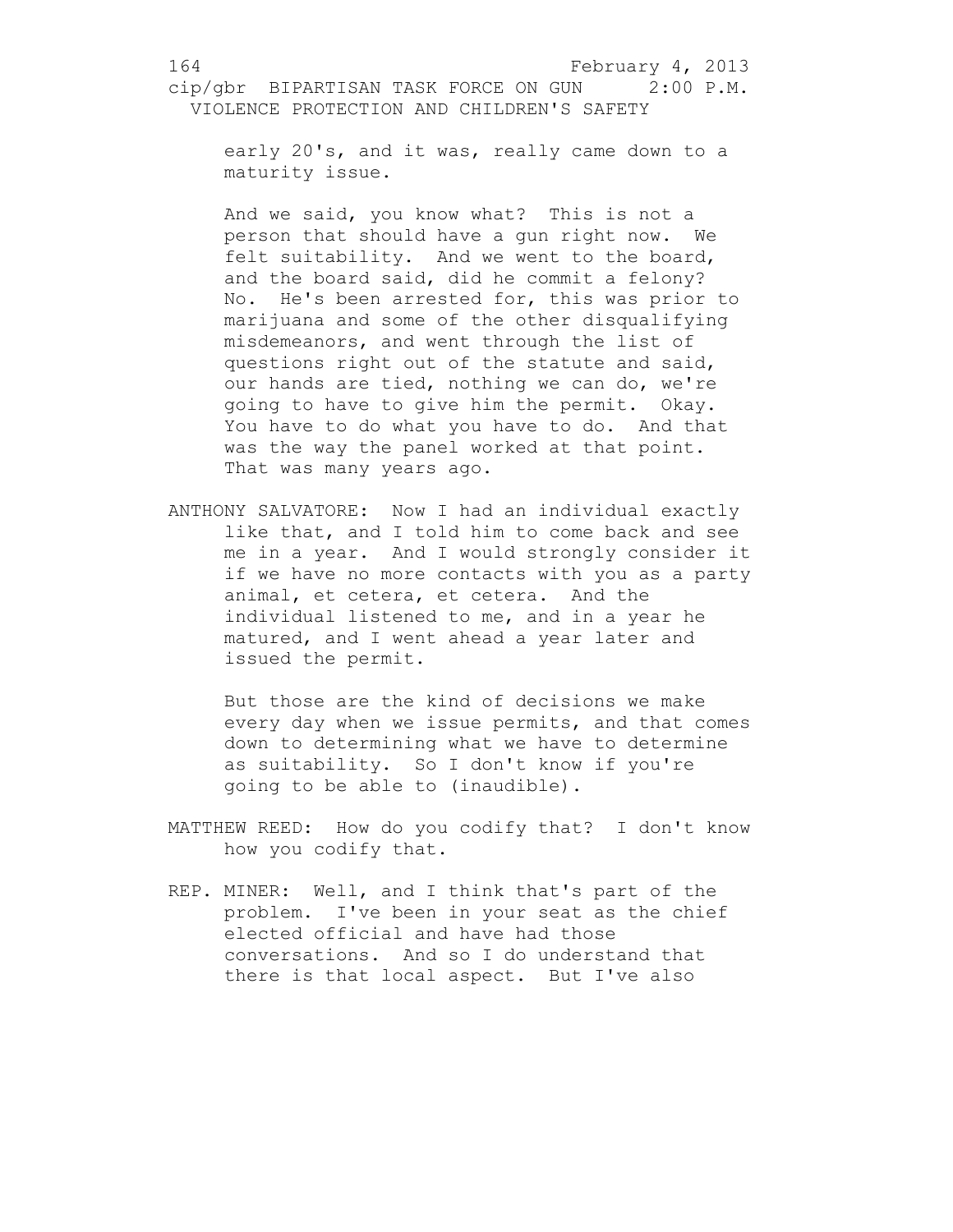heard from many who have considered the process to be something less than fair.

I'm not saying that that's the case in your jurisdictions, but I think as people get a chance to reflect on just the whole process that we're going through, they could be left with an opinion that maybe it isn't always that fair.

And so we do have some difficulty in trying to put this down in statute in some way, and any comments that you have after today, if you want to get them to us, I think we're all continuing to grapple with some of this stuff, and even Senator Looney is still continuing to do that.

SENATOR LOONEY: Yes, one more question. Just in terms of talking about issues that may or may not come to your attention in determining suitability, what about somebody who has a DUI? Obviously, that's an indicator of somebody who is somewhat reckless and irresponsible at least on that instant. It was in one area of his or her life.

And so if somebody had a DUI but then went through the alcohol education program and had the charge dismissed, would that incident ever come to your attention at all in the, if that person is applying for a, or a, for a permit or in terms of an analysis of whether it should be revoked during the pendency of the permit?

ANTHONY SALVATORE: The first one normally would not.

SENATOR LOONEY: Would not, right. So in other words, unless they, he wound up having a conviction for DUI, somebody who did have a conviction, so that would be, in effect, the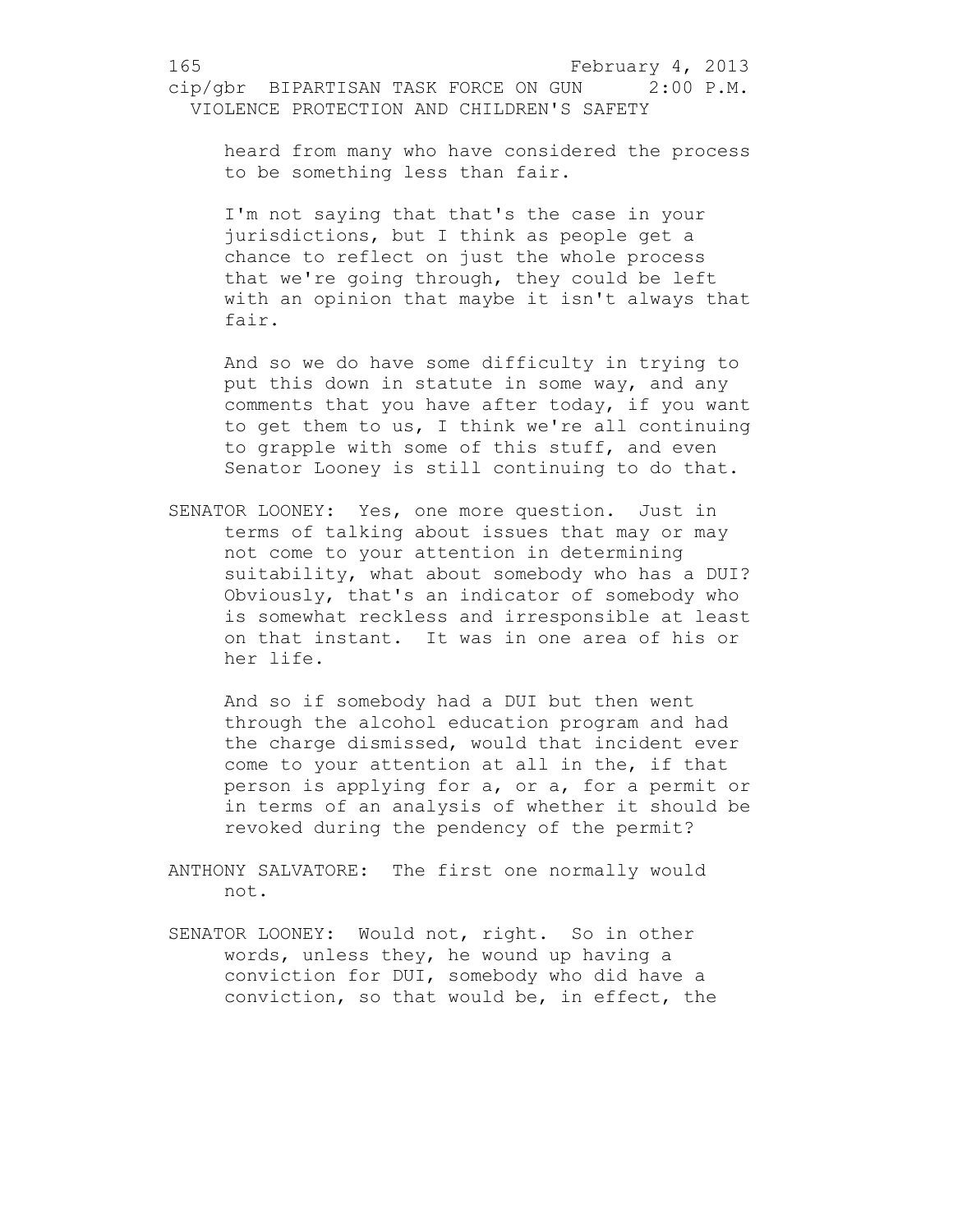second offense, because most people get the program on the first one, so then somebody has a conviction as a first offender, that would come to your attention, right?

Now would you generally regard that as something that would be, by, in and of itself would constitute a reason for a denial? If somebody had a DUI conviction, that means, you know, two offenses, one program, one conviction.

MATTHEW REED: I haven't considered that in the past as a single disqualifying factor. Again, the total of, totality of circumstances theory is is that indicative of other judgments this person is making in their life? And if that's the case, then chances are we've been to the house, if this is a local, if it's a local resident.

SENATOR LOONEY: Right.

MATTHEW REED: You know, have we been to the house multiple times? One of the other issues that we don't really explore too much in the current statute is who else is in the house with that person? What if you have somebody else that lives in a house that is disqualified from having a permit? Could this be problematic? Should that disqualify somebody from having a permit?

Even though they themselves are eligible, what if they are in the company of somebody who is not eligible a majority of the time? They live together, or there's some other disqualifying factor. So, again, that totality of the circumstances, so I don't, I can say that I haven't made a decision solely on a DWI conviction.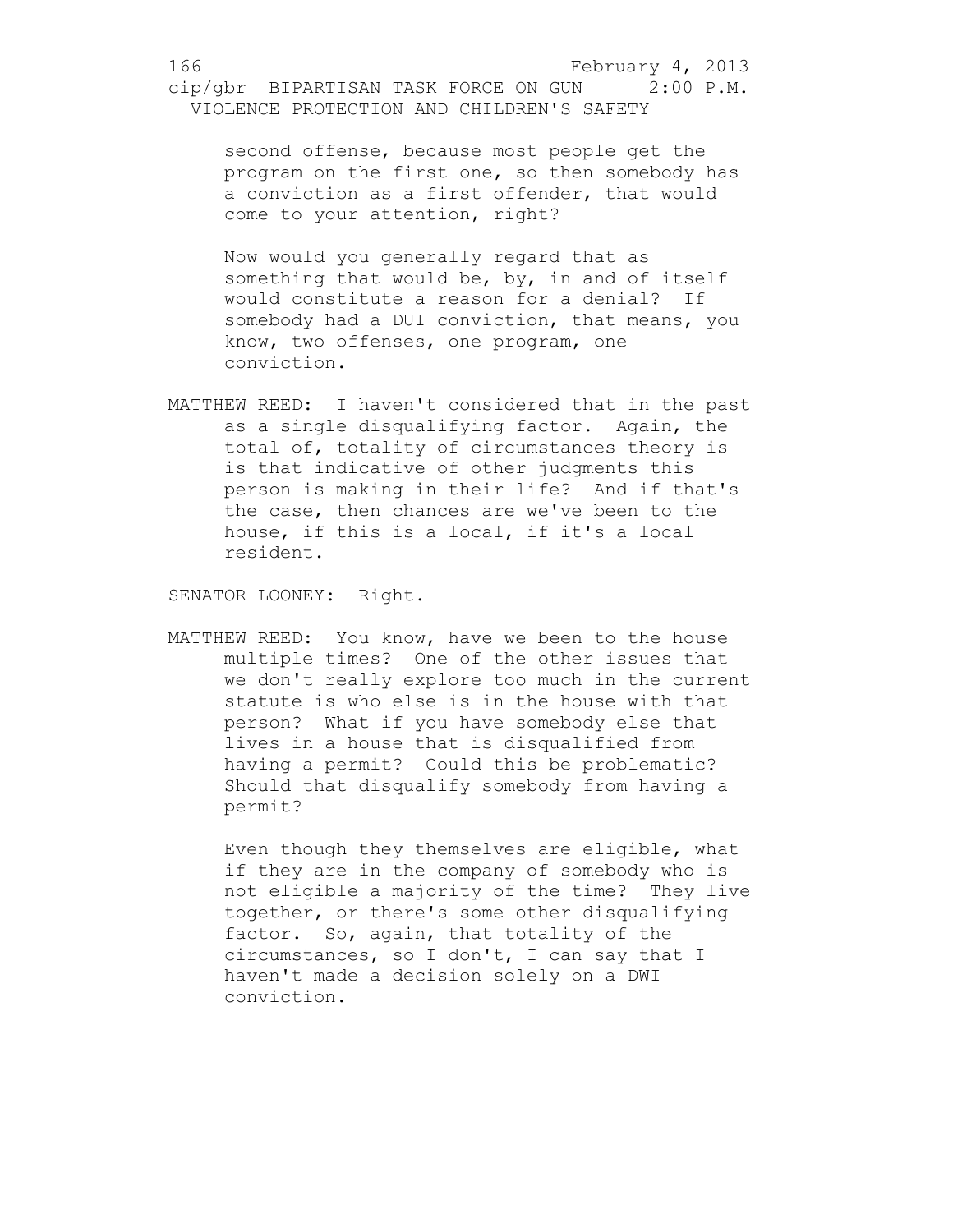ANTHONY SALVATORE: No, I go along with totality.

SENATOR LOONEY: (Inaudible) the point you raised. So you could have a situation now where let's say somebody is a violent felon just come out of prison after serving a sentence, returns to his home. His spouse, who has a clean record and never applied for a permit before, all of the sudden she applies for a permit after her husband now comes back into the household out of prison.

So that, you would not, under current law, you wouldn't necessarily, in other words, you wouldn't, nothing in her application would relate to his presence in the household, is that right, or is that something you could take into account?

MATTHEW REED: Well, I mean, I guess we could take it into account, but part of the definition we wrote for suitability says including but not limited to these factors.

SENATOR LOONEY: Correct.

MATTHEW REED: And there's a whole list of factors. And one of the factors is the presence of other people or who else lives in the household.

SENATOR LOONEY: I see. Right.

MATTHEW REED: So you're right. Right now that wouldn't be a single disqualifying factor. Could it come into our consideration under that totality theory? It could, but I think we'd have a tough time defending it before the board (inaudible).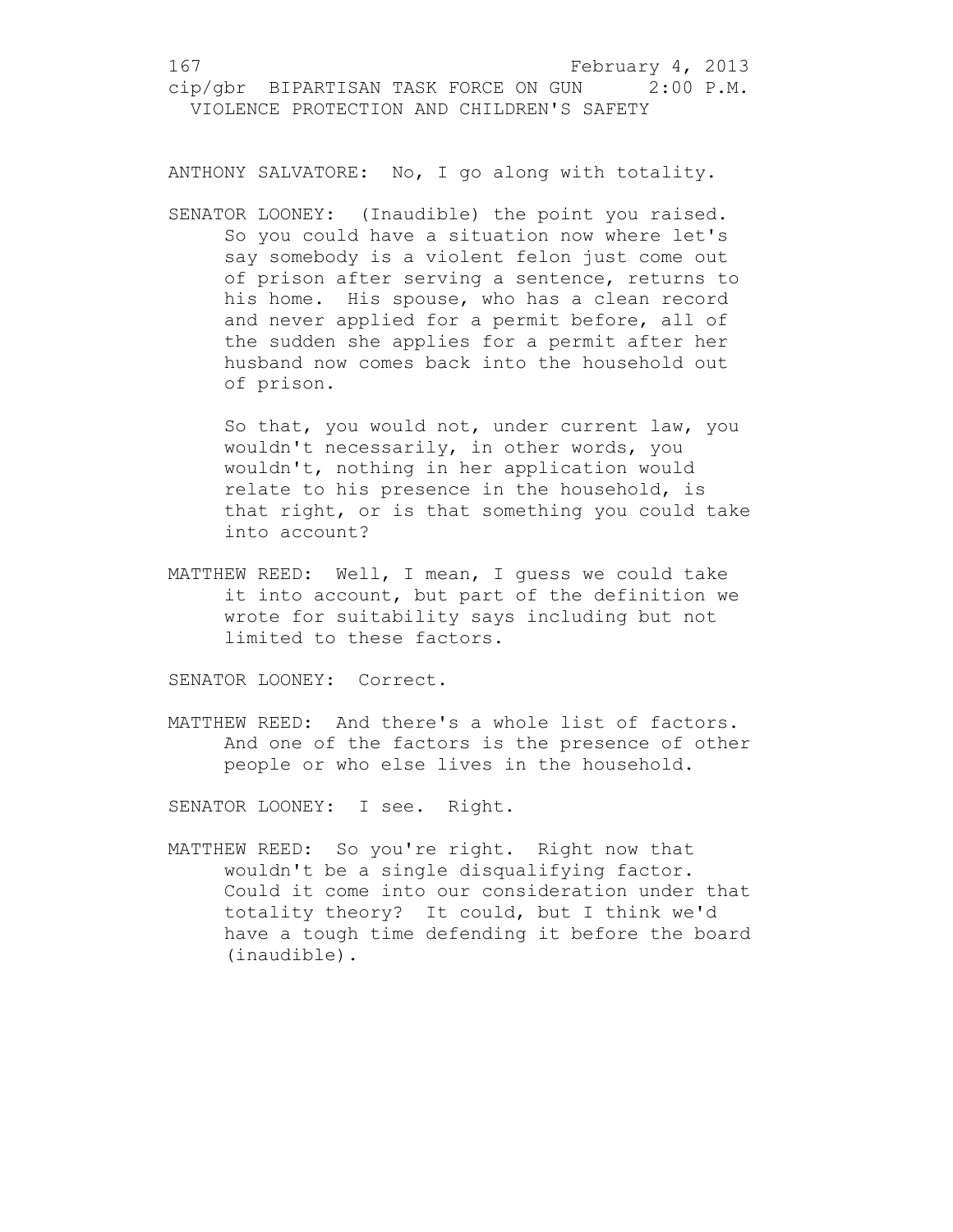ANTHONY SALVATORE: It could be a problem before the board today. And, Mr. Chairman, if I could just make one more –-

REP. MINER: Please do.

ANTHONY SALVATORE: Last week, when I concluded my testimony, I asked for a law enforcement exception, including the military. And a number of chiefs contacted me, so I'd just like to ask for a law enforcement exception if you consider limiting the size of magazines for pistols to include those retired law enforcement officers that meet the criteria under Post General Notice 04-4.

And those are the ones that are permitted to carry a pistol or revolver anywhere in the United States under federal law what is known as H.R. 218 or Public Law Number 108-277.

- REP. MINER: Thank you. Hopefully, somebody got that. Is there a way that you could reduce that to writing and send it to the court, please?
- ANTHONY SALVATORE: I would be happy to give this to Veronica on my way out.

REP. MINER: Thank you.

- REP. DARGAN: Chief, just correct me. I think there's also a federal law at any one of our nuclear regulatory facilities, which we have one in our state, that the minimum that they have to carry is a 30 magazine.
- ANTHONY SALVATORE: I'm not familiar with that, but the reason I brought this up is this is one of the other areas in doing some research that New York kind of got shorted on when they passed